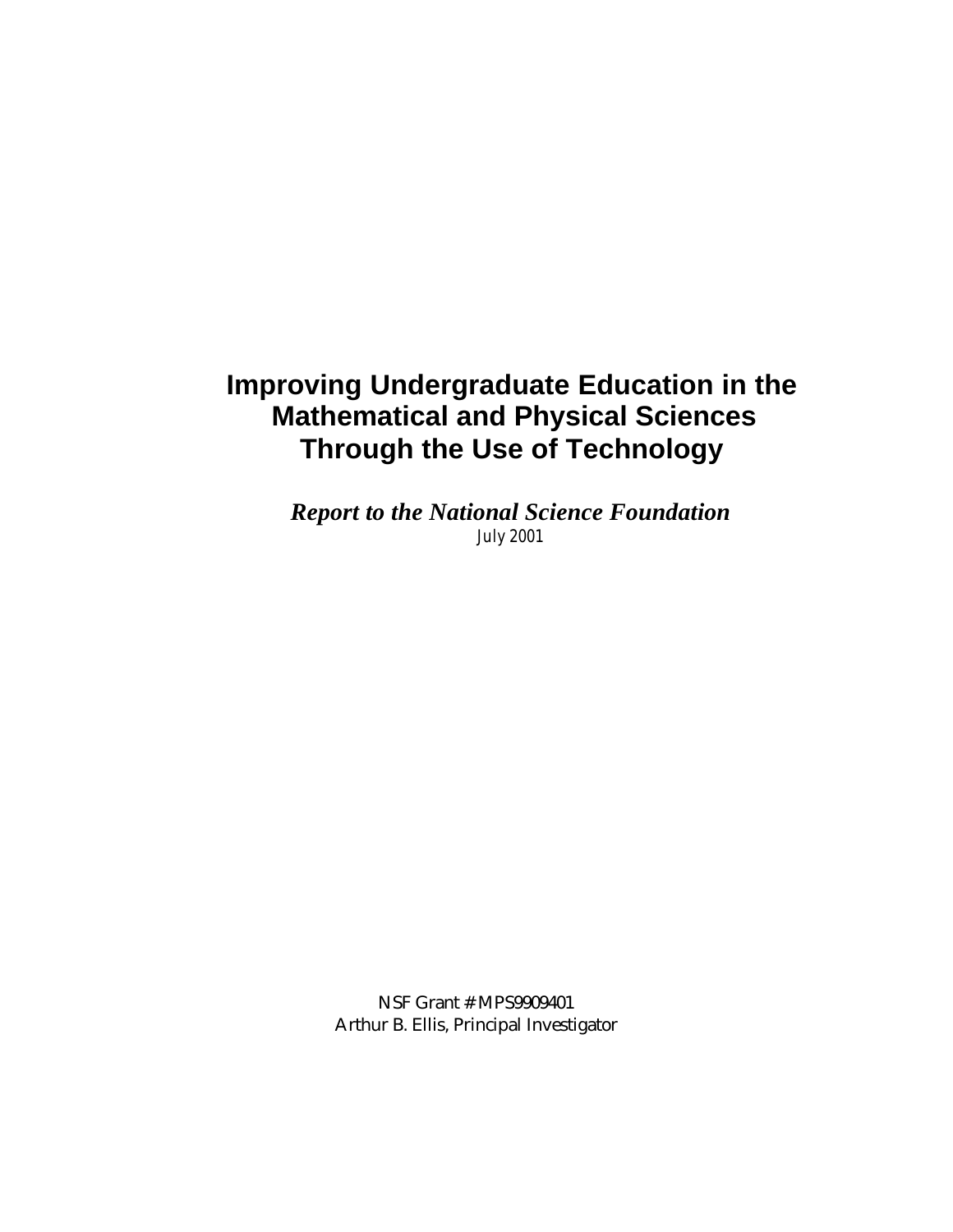The research reported in this paper was supported by the National Science Foundation under Grant No. MPS9909401 and by the Wisconsin Center for Educational Research, School of Education, University of Wisconsin-Madison. Any opinions, findings, or conclusions are those of the authors and do not necessarily reflect the views of the supporting agencies.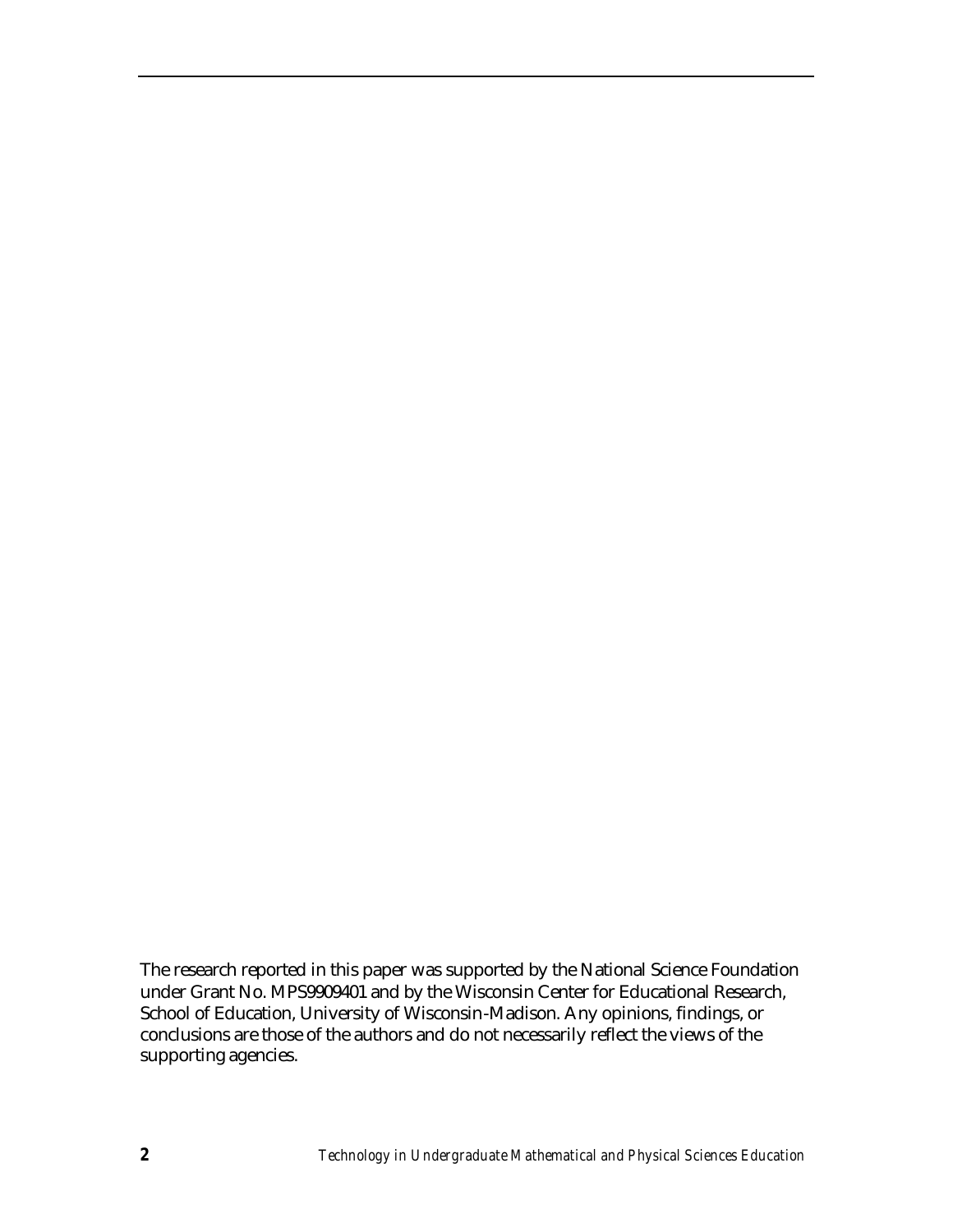# **Table of contents**

| "What are the issues?" A "big picture" overview of the Workshop theme 15                  |  |
|-------------------------------------------------------------------------------------------|--|
| "What's out there?" A sampling of the state of the art in undergraduate SMET classes19    |  |
|                                                                                           |  |
|                                                                                           |  |
|                                                                                           |  |
|                                                                                           |  |
| "What are the principles underlying the effective use of technology?" A cognitive science |  |
|                                                                                           |  |
|                                                                                           |  |
|                                                                                           |  |
|                                                                                           |  |
|                                                                                           |  |
|                                                                                           |  |
|                                                                                           |  |
|                                                                                           |  |
|                                                                                           |  |
|                                                                                           |  |
|                                                                                           |  |
|                                                                                           |  |
|                                                                                           |  |
|                                                                                           |  |
|                                                                                           |  |
|                                                                                           |  |
|                                                                                           |  |
|                                                                                           |  |
|                                                                                           |  |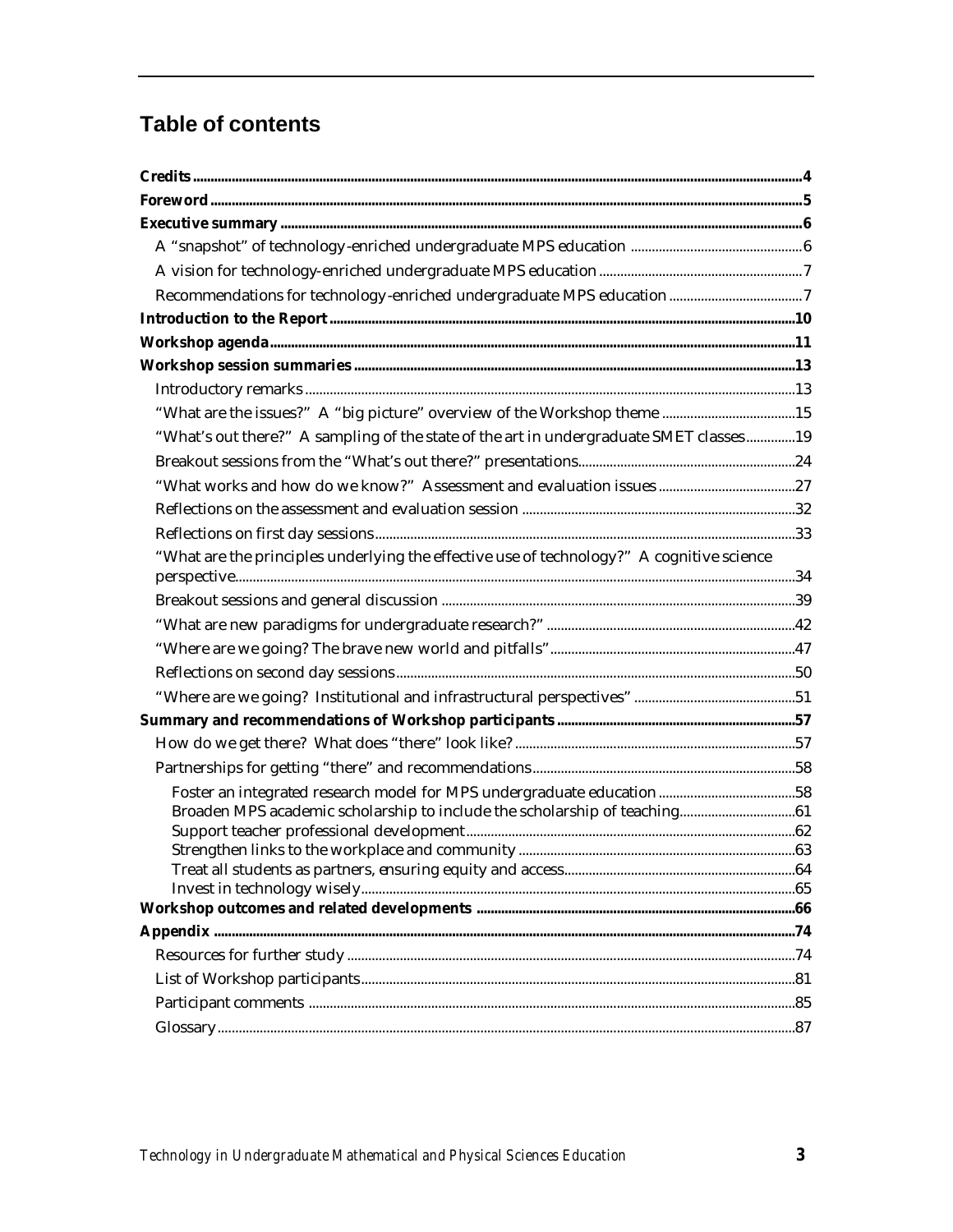# **Credits**

The Workshop on which this Report is based was organized by an External Steering Committee (ESC), working with colleagues at the National Science Foundation (NSF) from the Directorate of Mathematical and Physical Sciences (MPS) and the Division of Undergraduate Education (DUE) of the Directorate for Education and Human Resources (EHR). The ESC is especially grateful to Drs. Henry Blount (MPS/NSF) and James Lightbourne (DUE/NSF) for their support and encouragement in developing the Workshop and to the NSF for providing funds for this project.

# **External Steering Committee**

Josefina Arce Robert Chang Edward Davis Arthur Ellis, Chair Priscilla Laws Kelly Letts Christine Massey Arnold Ostebee Joseph Salah Ray Turner

At Madison, we are grateful to colleagues in the Wisconsin Center for Education Research (WCER) and the NSF-funded National Institute for Science Education (NISE), directed by Dr. Andrew Porter, for providing additional support to organize the Workshop and the ensuing investigation of its themes.

In particular, we thank Patricia Blaschka, Jerry Grossman, Christine Lee, Sally Lesher, Ingrid Rosemeyer, Sandy Treptow, Paula White, and Sandy Yulke for their assistance with logistical issues.

Ellen Dudley, Christine Lee, Ray Spiess, and Sandy Yulke are acknowledged for assistance with developing the Web site.

Daniel Seiter and Sandy Yulke are thanked for their assistance in writing this Report.

We are grateful to Susan Millar and Robert Mathieu for leadership of the post-Workshop activities summarized in this Report.

Note: Comments on this Report can be sent to Arthur Ellis (ellis@chem.wisc.edu) or posted on the Workshop's interactive Web board [\(www.wcer.wisc.edu/teched99/webboard.htm\).](http://www.wcer.wisc.edu/teched99/webboard.htm)

틗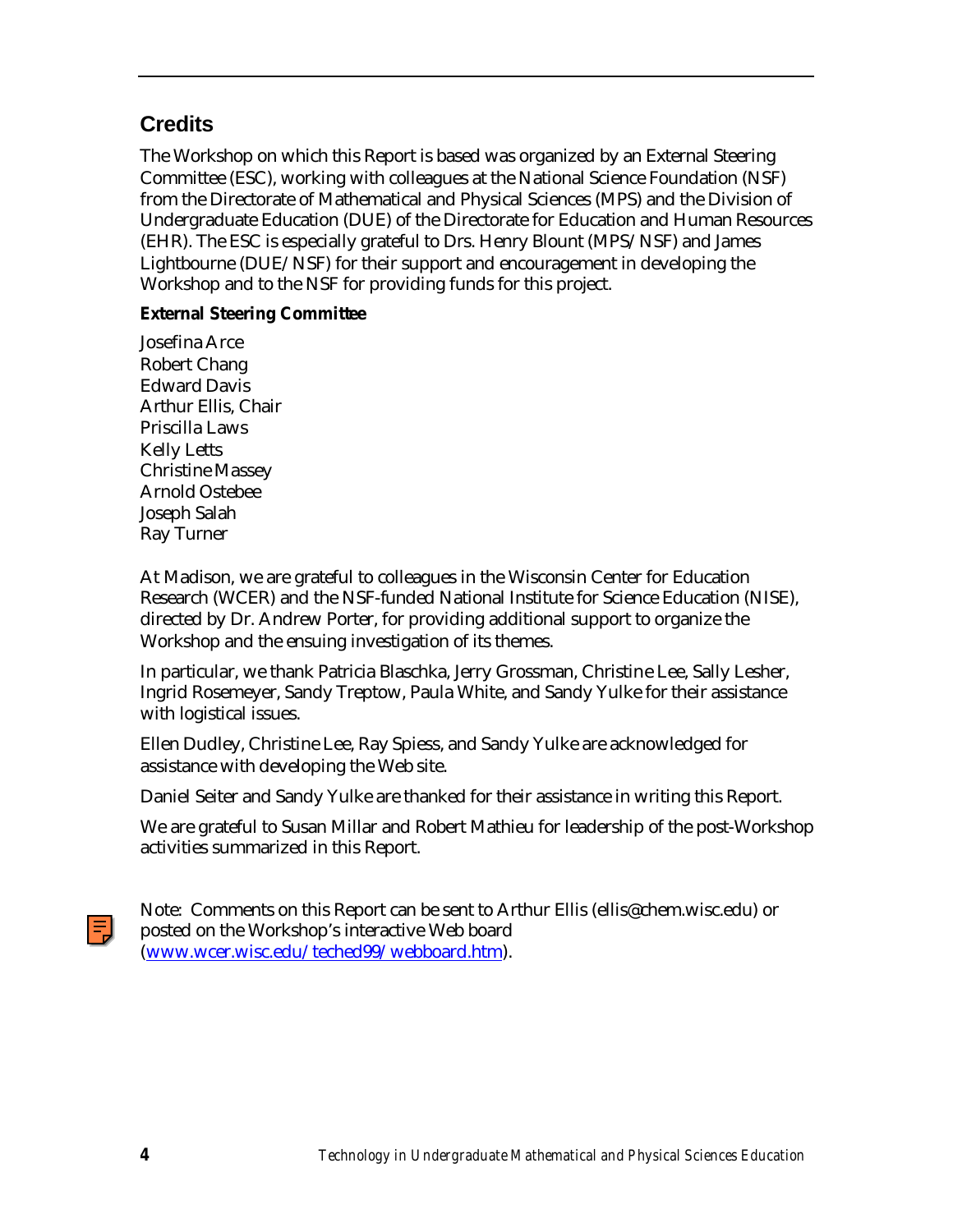# **Foreword**

This report summarizes results from a two -year effort that began with the planning of the *Workshop on Improving Undergraduate Education in the Mathematical and Physical Sciences through the Use of Technology* and continued with over a yar of follow-up activities subsequent to the workshop. This effort has been cosponsored by two NSF Directorates: Education and Human Resources (EHR) and Mathematical and Physical Sciences (MPS). The EHR portfolio of programs to improve education and training in science, mathematics, engineering, and technology advances the vision and goals of NSF's Strategic Plan in all areas of science and engineering supported by Foundation. MPS supports a diverse portfolio of research and education in astronomy, chemistry, materials research, mathematical sciences, and physics. This two-year effort represents another instance in which the missions of EHR and MPS complement and support each other, as part of the fundamental NSF strategy to improve both research and education through their integration.

The NSF portfolio of programs and areas of emphasis reflects the Foundation's continued commitment to support and promote the effective use of technology to improve student learning. Research on IT-enables tools that facilitate and enhance learning opportunities across many levels of formal and informal education, and the development and testing of these tools, will remain a high priority.

We recommend this report to you. It includes a 'snapshot' of technology-enriched undergraduate education in the mathematical and physical sciences, a vision for the future that embraces all students and faculty, and recommendations to lead us toward this vision.

On behalf of NSF, we express our appreciation to the leaders of this effort and the participants who contributed through the Workshop and during the subsequent dialogue.

Robert A. Lisastein

Mathematical and Physical Sciences Education and Human Resources

Kobart A. Zieuste Landith S. Sunley<br>Robert A. Eisenstein Judith S. Sunley

NSF Assistant Director for NSF Assistant Director (Interim) for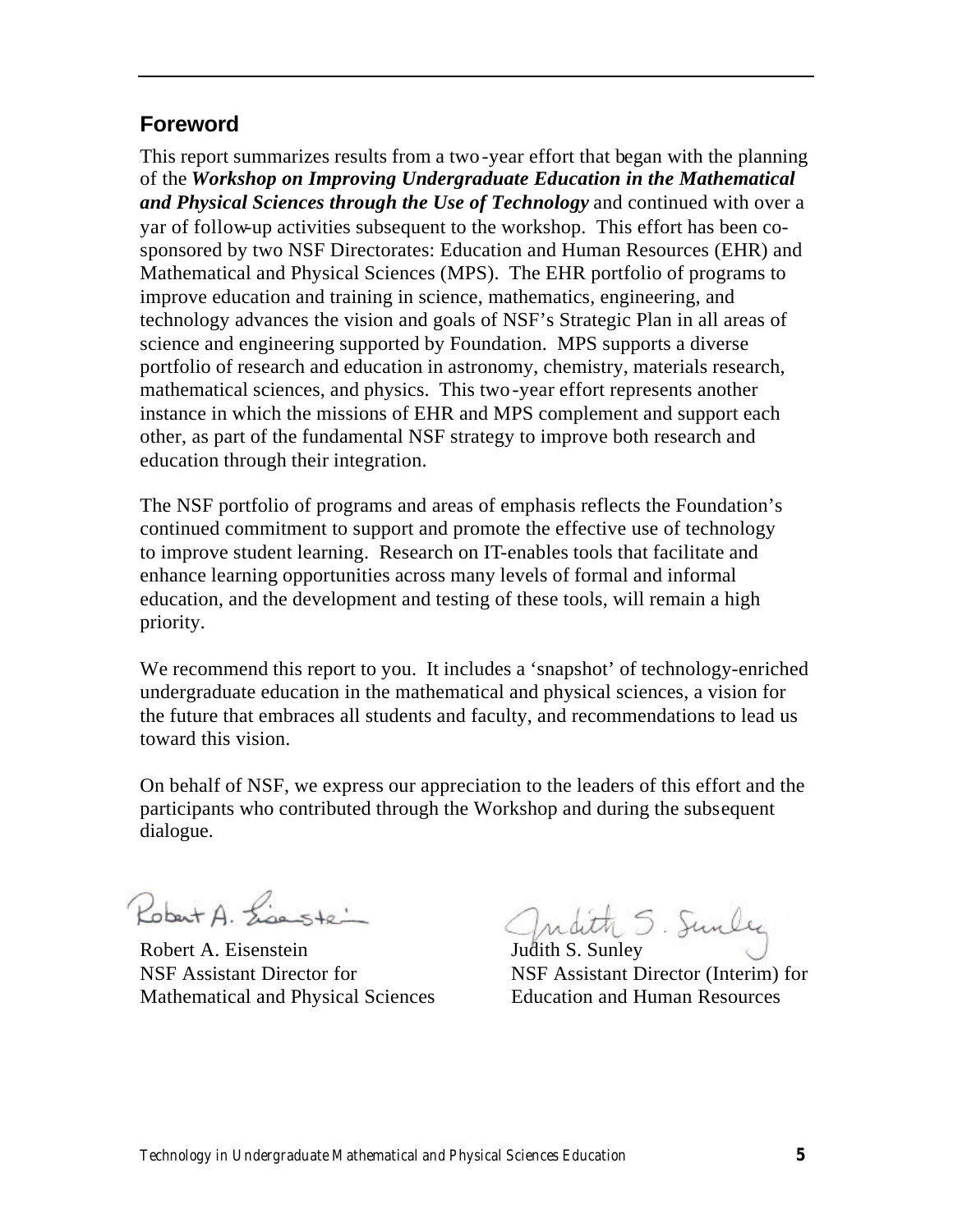#### Executive summary

The Workshop on Improving Undergraduate Education in the Mathematical and Physical Sciences through the Use of Technology was held at the National Science Foundation, July 20-22, 1999. Approximately 80 invited participants from a broad spectrum of postsecondary institutions, industry, government laboratories, state and federal agencies, and private foundations met to discuss the impact of technologies ranging from databases to digital libraries to sensors to distance learning in undergraduate mathematical and physical sciences (MPS) instruction. These developments are redefining both the tools and boundaries of undergraduate MPS education, whose objectives are to promote science literacy and lifelong learning, and to develop a diverse, skilled technical workforce. The Workshop participants are leaders in areas that contribute to, and are impacted by, these technological advances. In addition, the Workshop launched a year-long effort to study further the effective use of technology in college MPS courses.

Technology is a rapidly moving target whose introduction into undergraduate MPS classrooms and laboratories involves a complex interplay of technological, pedagogical, political, and economic issues. The charge to the Workshop was to provide a "snapshot in time" of the use of technology in college MPS courses, a vision for the appropriate role of technology in these courses, and recommendations for how to achieve this vision. This Report summarizes the Workshop's activities, vision, and recommendations and results from the subsequent year-long study.

# *A "snapshot" of technology-enriched undergraduate MPS education*

A series of presentations and discussions revealed breathtaking scope in the use of technology in undergraduate MPS education. Participants heard about the benefits of student-centered learning and how it is being promoted by new forms of technologyequipped classrooms and laboratories; how students and instructors are assessing student learning on-line through customized instructional software; how technology is permitting state-of-the-art research instrumentation and tools maintained at one location to be shared across the nation for use in classes and for original student research; how MPS instructors and their students are collaborating in coursework and in collecting, analyzing, and sharing data across disciplinary, institutional, and national boundaries using technology; and how academic institutions are developing technology-based hubs that connect them to industry, government agencies, and private foundations in an effort to bring MPS education and research results to broader student and community audiences.

Enthusiasm for these powerful new technologies was tempered with concern over their effectiveness and cost. Evidence from cognitive and behavioral sciences suggests that students often do not learn from technologies as well as MPS instructors believe they do. Assessment and evaluation of technology-enriched courses are in their early stages of development, but examples were provided that many students do not want to use available technologies or may use them inappropriately. Some institutions cannot afford to provide access to certain technologies. There is also evidence of differential impact, with students from some population groups alienated by the manner in which new technologies are used. The current structure of rewards in academia can create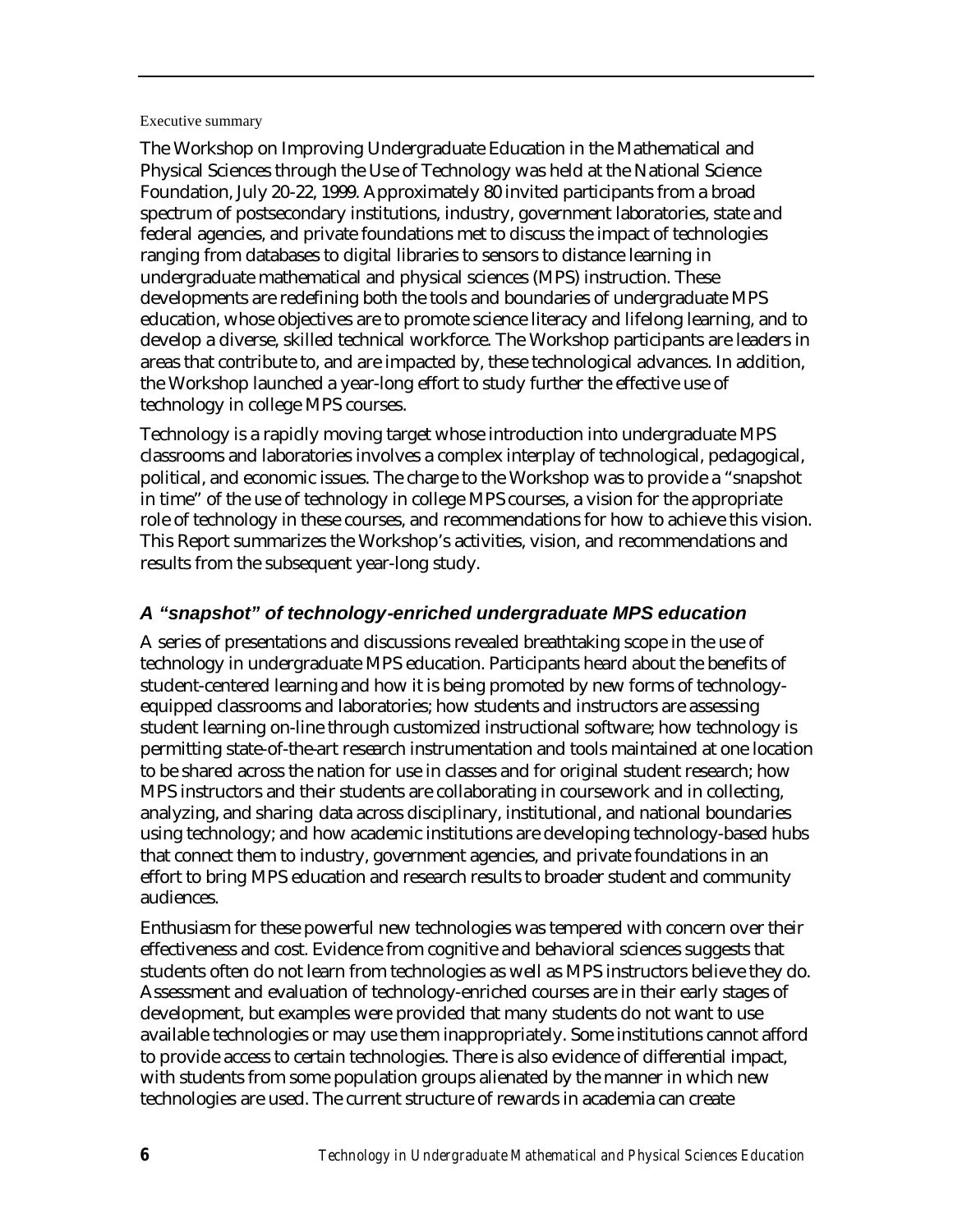disincentives to efforts to introduce technology effectively into MPS undergraduate education.

This "snapshot" reflects an undergraduate MPS educational enterprise that has historically been static and has only recently begun to experiment with new content and pedagogical methods. The Workshop created a vision of a dynamic technology-enriched MPS undergraduate educational enterprise and developed recommendations for achieving it.

# *A vision for technology-enriched undergraduate MPS education*

The vision that emerged from the Workshop is that the undergraduate MPS educational enterprise should have a vitality commensurate with that of the MPS research enterprise, and a reach that effectively embraces all students and instructors. An "integrated research" model for undergraduate MPS education would use technology as the research enterprise uses it  $-$  as part of continuous experimentation to identify better ways to create and communicate MPS knowledge and methods.

This dynamic undergraduate MPS enterprise would be characterized by a continuous stream of new instructional tools and methods, whose pedagogical value is informed by research studies from the cognitive and behavioral sciences, whose efficacy is monitored by critical assessment and evaluation tools, and whose reach can accommodate diverse student learning styles.

Supporting this vision is an academic culture that rewards the scholarship associated with creating and implementing effective technology-enriched MPS undergraduate education, recognizes the importance of multidisciplinary approaches to MPS education, supports mechanisms for continuous professional development of current and future MPS teachers throughout the educational system, and promotes efforts to share MPS knowledge with society as a whole.

# *Recommendations for technology-enriched undergraduate MPS education*

Implementing this vision requires systemic partnerships, as undergraduate MPS education is intimately linked to K-12 and graduate education, the workplace, and the community. Implementation also requires an infrastructure that parallels that of the research enterprise, which is nurtured by a culture that promotes experimentation and provides resources and rewards for it.

Specific recommendations are to:

• Foster an "integrated research" model for undergraduate MPS education.

The MPS community should couple research and technological advances more tightly to its educational missions. These advances create an opportunity to update the curriculum continuously, keeping it perennially fresh and exciting.

Technology should be used to expand research experiences so that, ideally, all undergraduates can develop an understanding of MPS research methods and tools.

The use of new MPS research results and technologies in undergraduate classrooms and laboratories should be informed by results from the cognitive and behavioral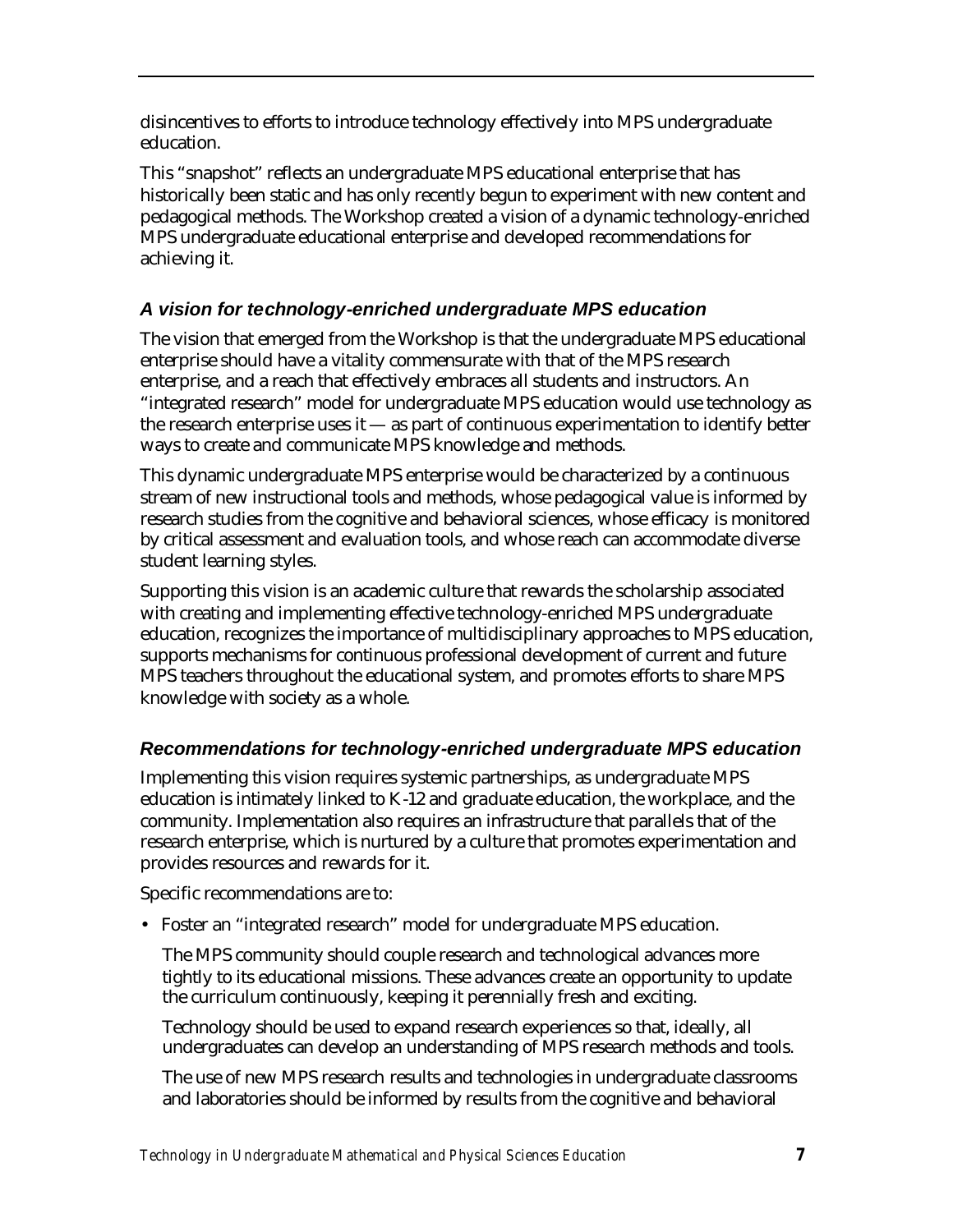sciences and by critical assessment and evaluation methods. These studies should be recognized by the MPS community as an important field of scholarly research.

Achieving such an "integrated research" model requires partnerships with the MPS research enterprise, with educational product developers and distributors, with cognitive and behavioral scientists, with schools of education, and with professional organizations.

• Broaden MPS academic scholarship to include the scholarship of teaching.

In partnership with campus administrations, MPS faculty should take a more proactive role in creating and critically implementing technology-enriched education. Campus administrators and senior faculty can create a culture that encourages faculty to bring appropriate technologies into their courses by publicizing successful technology-enriched courses, by presenting meaningful examples of how well they work, by providing the resources and training to implement these changes, and by valuing these contributions as essential to the academic mission of the institution. The co-sponsorship of this workshop by the NSF research directorate for MPS indicates the priority of that directorate to engage the MPS research community in effective uses of technology in education.

Promotion of interdisciplinary scholarship, which can enrich MPS education, should be a campus priority.

Academic institutions need to facilitate the gathering of statistics, including longitudinal databases, that can help evaluate the success of instructional projects. Technology can potentially improve student performance, persistence, and attitude, by providing assistance with articulation, advising, and tutoring.

• Support teacher professional development.

Partnerships of the broad MPS community with K-12 teachers and teacher education programs should be supported, as they provide exciting opportunities for teacher professional development, including the preparation of new instructional materials for the K-12 curriculum based on MPS research and technologies.

College MPS instructors need to communicate to MPS majors that K-12 teaching is a valued career choice, and should work with teacher education programs to prepare students for teaching MPS subjects effectively, using appropriate technology.

MPS graduate students should be involved in the development and delivery of technology-enriched instructional materials.

• Strengthen links to the workplace and community.

The MPS community should work with employers to obtain continuous feedback on how well their students have been educated in the MPS disciplines, and to inform efforts to incorporate technology into MPS undergraduate instruction. Using technology to share projects and courses among academic institutions, industry, and national laboratories has great potential for increasing access to resources in MPS education and should be promoted.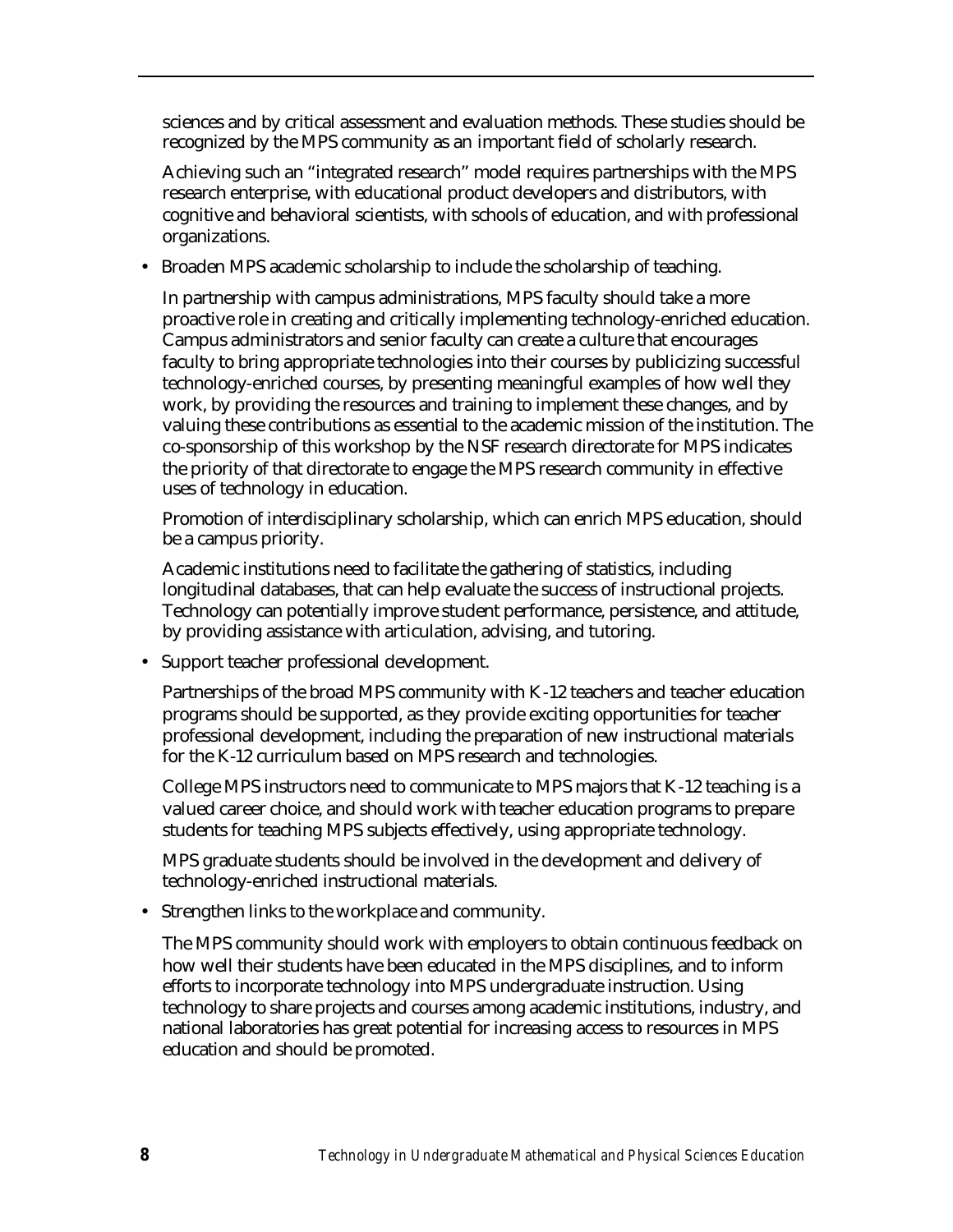At the community level, there should be support for expanding the availability of MPS instructional materials to non-traditional students through distance learning systems, and for giving citizens access to MPS research tools and results using the World Wide Web. These initiatives represent extraordinary opportunities to make MPS research and technologies a more meaningful part of daily experience.

• Treat all students as partners, ensuring equity and access.

The ability to learn through technology and to use technology is now a core competency. In partnership with the K-12 community, institutions have the responsibility to ensure that all students have the technological foundation to learn in their restructured, technology-inclusive curricula.

Women and students of color, who have historically been underrepresented in the MPS disciplines, are at risk in that technology may create new barriers to their participation. Resources should be directed toward learning how technology affects recruitment of students from underrepresented groups to MPS disciplines, and how it affects their retention in these disciplines. Promising solutions may come from technology, as in the creation of learning communities and more effective advising. Such solutions, once identified, should be strongly supported.

• Invest in technology wisely.

As the examples above indicate, technology provides almost unlimited choices for investing in undergraduate MPS education. There are likewise a multitude of opportunities for partnerships through which funds can be leveraged. Given the high cost associated with many technologies, it is imperative that information about what is and what is not effective be shared quickly and widely so that our limited resources can be used prudently. The high stakes associated with the undergraduate MPS educational enterprise demand our best efforts to make wise investments.

Undergraduate MPS education is critically important to our society, as it shapes attitudes toward science and influences career trajectories. Without question, technology is profoundly altering what we can teach in college MPS courses and how we can teach it. If undergraduate MPS education in the  $21<sup>st</sup>$  century is to reflect the vigor and effectiveness of the MPS research enterprise, the systemic partnerships outlined above are the foundation upon which to build it.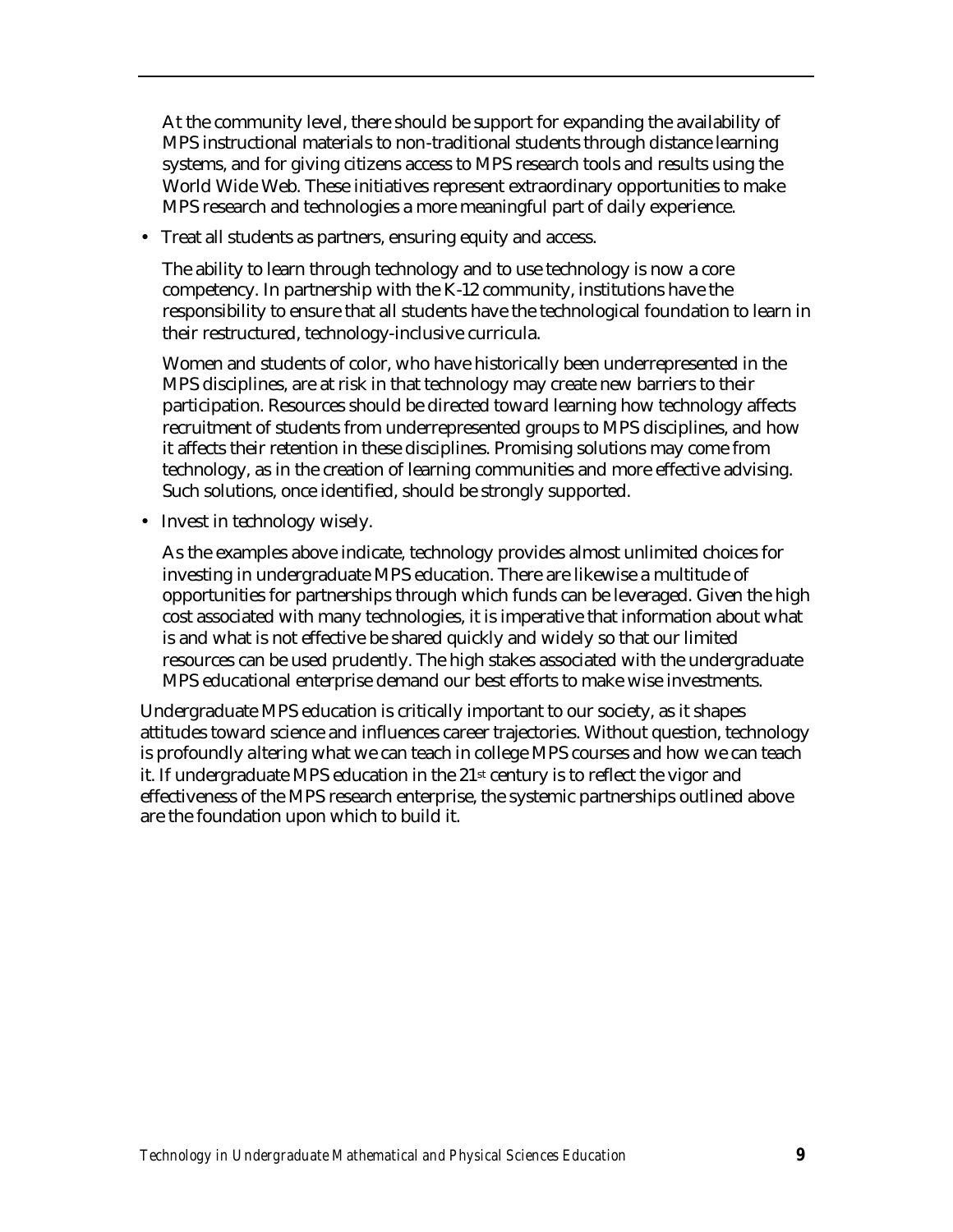# **Introduction to the Report**

Breathtaking advances in technology are having a profound effect upon the way instructors can teach and students can learn mathematics and the physical sciences (MPS) in college curricula. Databases, digital libraries, modeling software, sensors, and other current and emerging technologies are redefining both the tools and boundaries of MPS education. Analyzing current and potential capabilities of these technologies associated with teaching and learning involves a complex interplay of technological, pedagogical, political, and economic issues.

In many respects, the emergence of these new technologies affords an opportunity to enhance student learning across the broad spectrum of post-secondary educational institutions and MPS disciplines, and to create a more learning-focused culture in the MPS undergraduate instructional community.

To explore such issues in detail, leaders from areas that contribute to these technological advances convened at the National Science Foundation from July 20 to 22, 1999. The Workshop consisted of the following eight sessions:

- 1 **"What are the issues?"** A "big picture" overview of the Workshop theme
- 2. **"What's out there?"** A sampling of the state of the art in information technology
- 3. **"What works and how do we know?"** Assessment and evaluation issues
- 4. **"What are the principles underlying the effective use of technology?"** A cognitive science perspective
- 5. **"What are new paradigms for undergraduate research?"**
- 6. **"Where are we going? The brave new world and pitfalls"**
- 7. **"Where are we going? Institutional and Infrastructural perspectives"**
- 8. **"How do we get there?"**

This report updates the Preliminary Report on the TechEd99 Workshop that was issued in the Fall of 1999. Participants who made presentations at the TechEd99 Workshop were invited in the Spring of 2001 to update their section of the report to reflect new developments. Their edits are indicated in italics. The TechEd99 Workshop was also used to launch a year-long effort by the NSF-funded National Institute for Science Education (NISE) to study key elements of the effective use of technology in college SMET courses. This effort and the resulting Web site, Learning Through Technology (LT2), are briefly summarized in this Report along with some related developments. The Resources section of the Appendix, which consists of an annotated list of useful Web sites, has been updated; all Web sites that were accessible as of June 1, 2001 are included.

The preparation of this Report highlights how rapidly the undergraduate MPS educational landscape continues to change through use of technology. To encourage timely and continuing dialog on the many important issues raised at the TechEd99 Workshop, this Report is posted on the web at [http://www.wcer.wisc.edu/teched99. W](http://www.wcer.wisc.edu/teched99)e invite you to share your thoughts on these issues with your colleagues.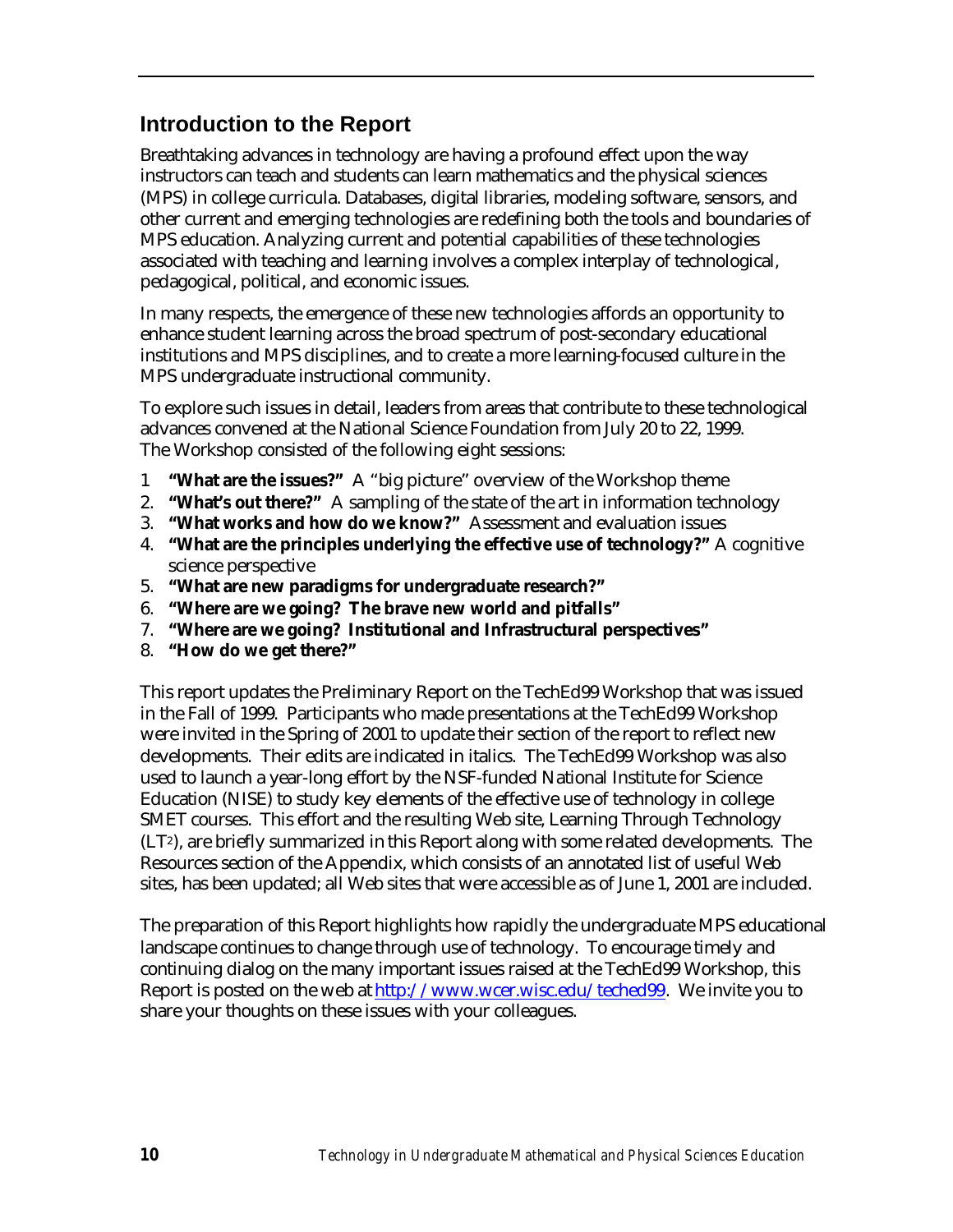# **Workshop agenda**

# *Tuesday, July 20*

- 8:30 Continental breakfast
- 9:00 Welcome and Workshop Objectives
	- Robert A. Eisenstein, Assistant Director, Directorate for Mathematical and Physical Sciences
	- John B. Hunt, Deputy Assistant Director, Directorate for Education and Human Resources
	- Arthur Ellis, University of Wisconsin-Madison
- 9:30 "What are the Issues?" A "big picture" overview of the Workshop theme Session Chair: Jeanne Narum, Project Kaleidoscope Manuel Gómez, University of Puerto Rico Jack Wilson, Rensselaer Polytechnic Institute (RPI)
- 10:30 General discussion
- 10:45 Coffee break
- 11:00 "What's Out There?" A sampling of the state of the art Session Chair: Jean-Pierre Bayard, California State University at Sacramento Theresa Julia Zielinski, Monmouth University Kelly Keating, Pacific Northwest National Laboratory David Pritchard, Massachusetts Institute of Technology (MIT)
- Noon General discussion
- 12:15 Lunch
- 1:15 Breakout session on "What's Out There?"
- 2:45 General discussion
- 3:15 Coffee break
- 3:30 "What Works and How Do We Know?" Assessment and evaluation issues Session Chair: Deborah Moore, University of Puerto Rico at Mayaguez Harvey Keynes, University of Minnesota Gloria Rogers, Rose-Hulman Institute of Technology Steve Ehrmann, Director, Flashlight Project, American Association for Higher Education
- 4:30 General discussion
- 5:00 End session
- 5:30 Reception at Arlington Holiday Inn

# *Wednesday, July 21*

- 8:00 Continental breakfast
- 8:30 Reflections on Tuesday sessions Robert Chang, Northwestern University Arnold Ostebee, St. Olaf College Josefina Arce, University of Puerto Rico
- 9:00 "What are the Principles Underlying the Effective Use of Technology?" A cognitive science perspective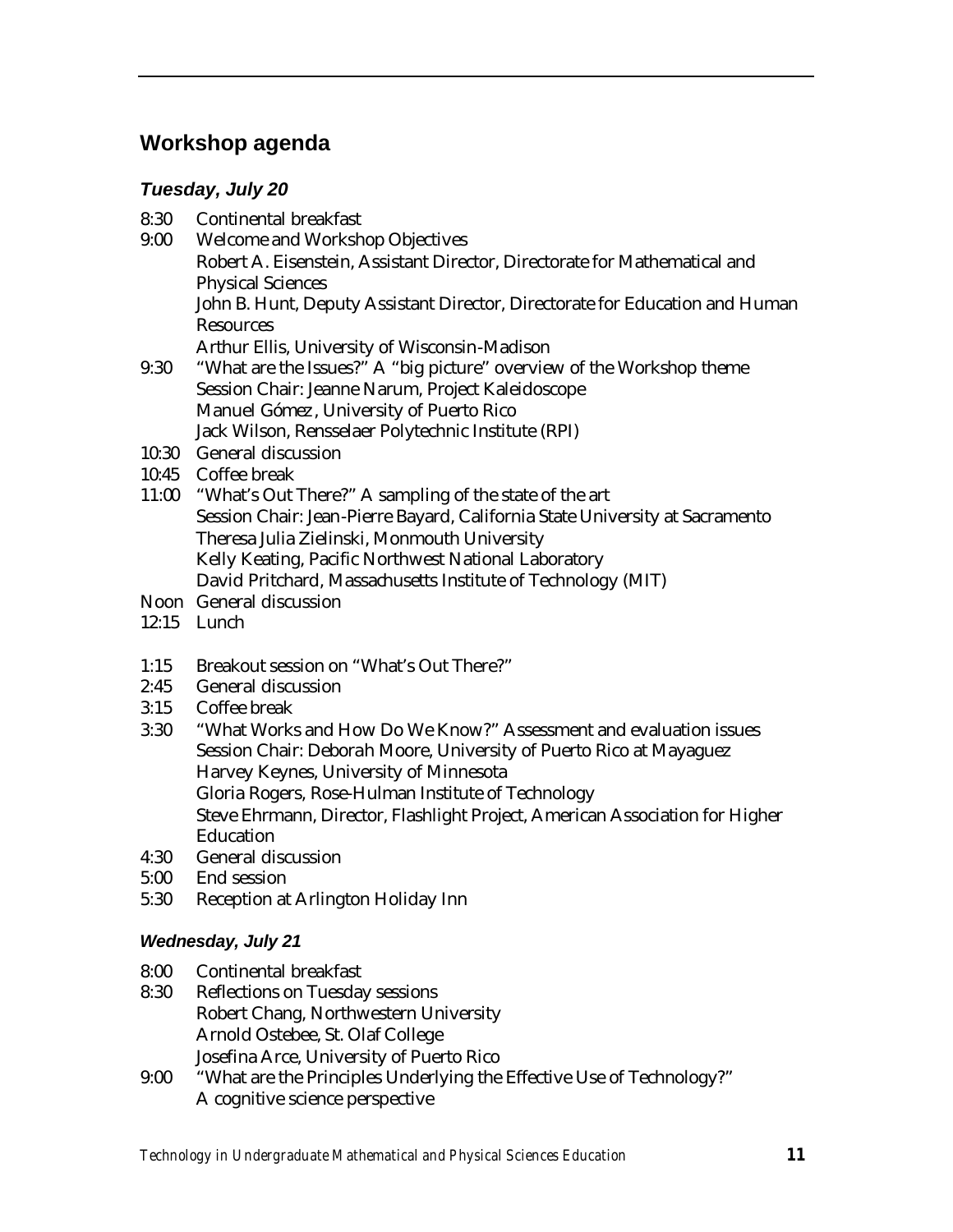Session Chair: Susan Millar, University of Wisconsin-Madison Andrea diSessa, University of California, Berkeley Phil Kellman, UCLA

Marcia Linn, University of California, Berkeley

- 10:00 General discussion
- 10:15 Coffee
- 10:30 Breakout session
- 11:30 Discussion with session speakers
- 12:00 Lunch
- 1:15 "What are new paradigms for undergraduate research?" Session Chair: Rex Adelberger, Guilford College Ray Turner/Paula Robinson, Roxbury Community College Preethi Pratap, Haystack Observatory Michael Doyle, Research Corporation and University of Arizona
- 2:15 General discussion
- 2:45 Coffee break
- 3:15 "Where are we going? The brave new world and pitfalls" Session Chair: Fennell Evans, University of Minnesota Richard Larson, Massachusetts Institute of Technology (MIT) Philip Agre, UCLA
- 4:15 General discussion
- 5:00 End session

# *Thursday, July 22*

- 8:00 Continental breakfast
- 8:30 Reflections on Wednesday sessions Marco Molinaro, University of California, Berkeley John Jungck, Beloit College Christine Massey, University of Pennsylvania
- 9:00 "Where are we going? Institutional and Infrastructural Perspectives" Session Chair: Edward Davis, DuPont Experimental Station Frances Houle, IBM Maria Klawe, University of British Columbia Gary Wixom, Utah System for Higher Education; Richard Cline, Utah Educational Network; Todd VanderVeen, University of Utah, Center for High Performance Computing
- 10:15 General discussion
- 10:30 Coffee
- 10:45 Breakout session
- 11:45 Breakout reports and responses from speakers
- 12:15 Lunch
- 1:00 "How do we get there?" Breakout sessions
- 2:00 Reports from breakout sessions
- 3:00 Concluding remarks and adjourn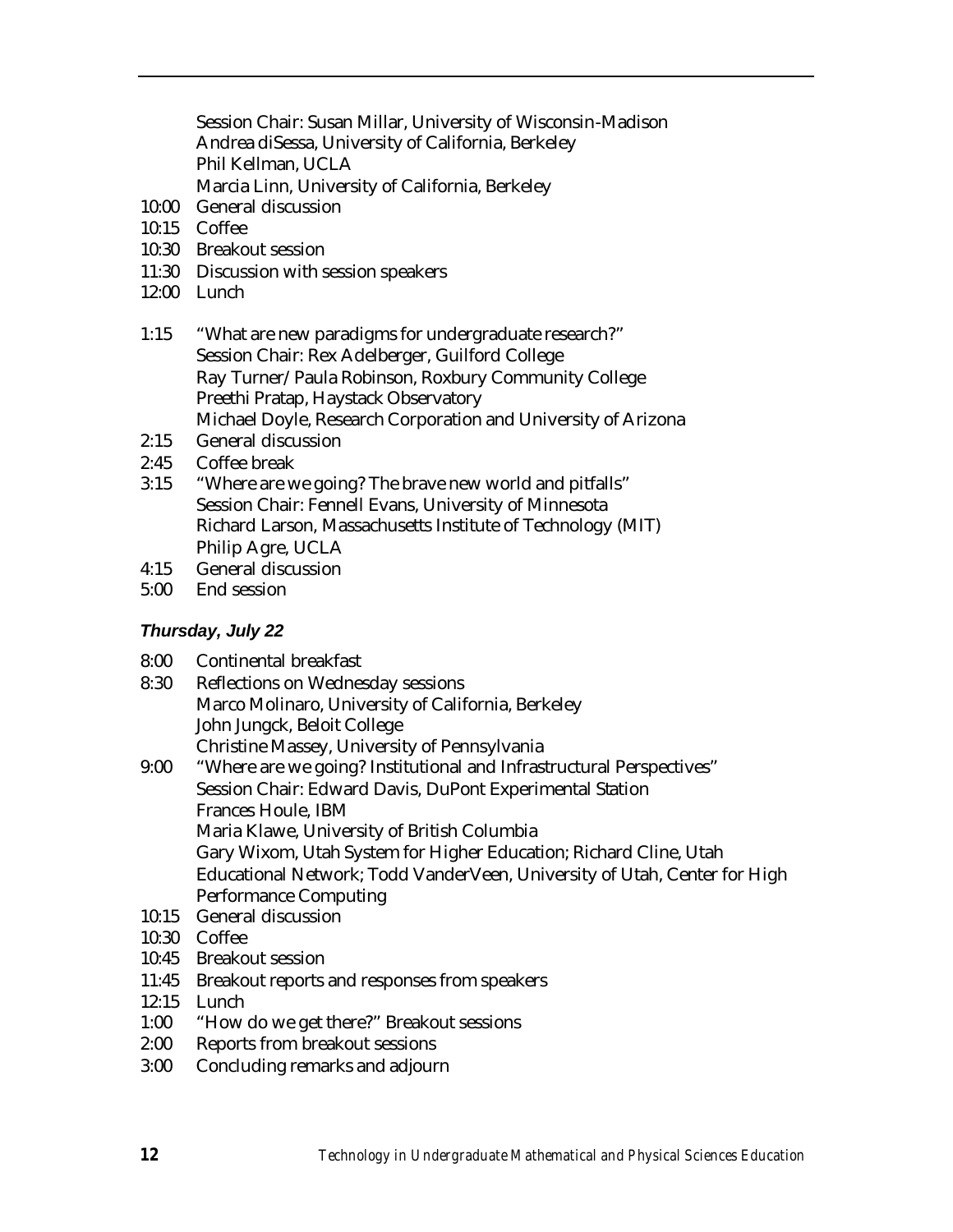# **Workshop session summaries**

### *Introductory remarks*

*Robert A. Eisenstein, Assistant Director, Directorate for Mathematical and Physical Sciences, National Science Foundation*

Eisenstein welcomed the participants and introduced NSF, particularly the Directorate for Mathematical and Physical Sciences (MPS). MPS supports research in many very exciting areas of physical science and mathematics. This work, being at the forefront of science, provides an excellent background for a wide variety of educational activities that relate to the physical sciences. MPS prides itself on providing research experiences for students and instructors across a broad spectrum of post-secondary institutions. MPS also supports international postdoctoral fellowships, technology-enhanced education, curriculum development, and research sites for educators in chemistry.

Eisenstein encouraged participants to explore the MPS Web page within the NSF Web site [\(www.nsf.gov/home/mps/\).](http://www.nsf.gov/home/mps/)

### *John B. Hunt, Deputy Assistant Director, Directorate for Education and Human Resources, National Science Foundation*

Hunt greeted the participants and thanked them for attending. As evidence of the challenges associated with teaching with technology, he cited a recent Milken Foundation report stating that the majority of professors of education do not know how to use or teach about educational technologies.

Hunt said that a recent report published by the National Academy Press called "How People Learn: Brain, Mind, Experience, and School" could help inform the MPS instructional community about relevant findings from the behavioral sciences.

Hunt reinforced the EHR directorate's strong support of undergraduate MPS research and emphasized the need to consider the impact of technology on teacher preparation.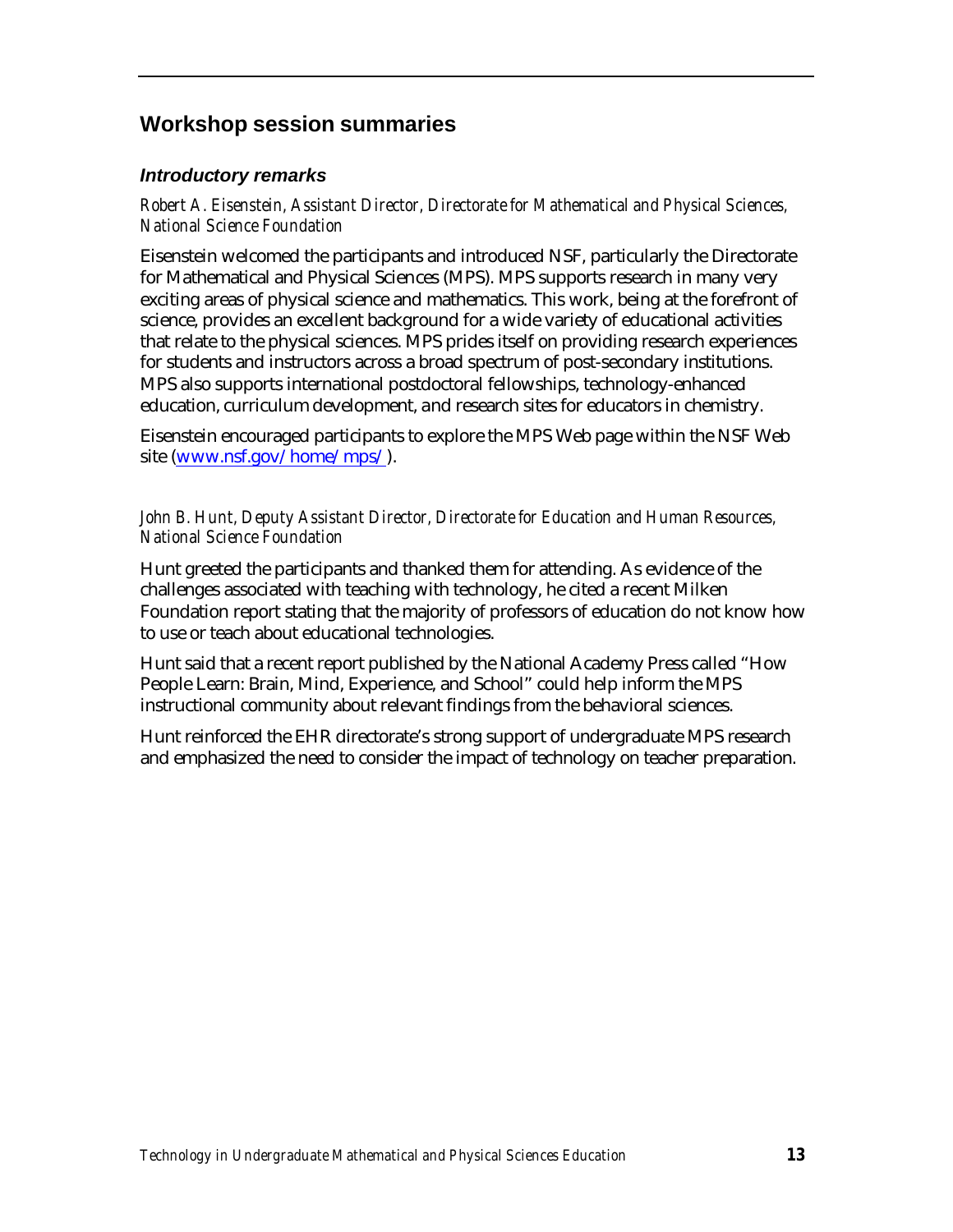#### *Arthur Ellis, University of Wisconsin-Madison*

The charge to the Workshop is to provide a "snapshot in time" of the use of technology in college MPS courses, a vision for the appropriate role of technology in these courses, and recommendations for how to achieve this vision.

The MPS research enterprise has great vitality, producing a stream of exciting research advances, many of which lead to widely used technologies. The pocket laser is an example: a product of basic research, the laser has provided new research and teaching tools, and is now commonly used as a presentation pointer.

By comparison, until recently the undergraduate MPS educational enterprise has been nearly static, with little change in content and delivery over a period of decades. Within the past decade, however, undergraduate MPS education has increasingly become the same kind of moving target as the research enterprise, with much of its vitality derived from the introduction of new technologies.

As in research, technology has facilitated the development of a community. Instructors have historically taught largely in isolation from their colleagues, but increasingly they are sharing information. A few years ago, describing a modified class to a colleague would have been done at "low resolution," by sending a paper syllabus. Today, with the Web, lessons, labs, problem sets, exams, and even class photos can be shared immediately at "high resolution." And sharing can occur across disciplinary, institutional, and national boundaries. As these changes take place, we are increasingly seeking ways to assess and evaluate whether our changes are benefiting our students.

Undergraduate MPS instruction plays a critical role as a systemic "pressure point," in that changes made in these courses can influence many other parts of the educational enterprise. There are important connections, for example, to K-12 education, teacher preparation, outreach to various communities, and to the workplace. These links provide an opportunity for developing powerful partnerships that can be used to enhance science literacy for all students and citizens, and to attract a diverse group of talented students to technical careers in MPS and related fields. Undergraduate MPS education has benefited from having flexibility in what instructors teach and how they teach it, and from access to resources that allow the use of new ideas and technologies. This is not universally the case, however, and there are important issues associated with equity and access, particularly as new technologies are introduced.

Many of the Workshop participants have contributed to dramatic developments in undergraduate MPS classrooms and laboratories, and their perspectives can help the MPS community understand key issues associated with the use of technology in these learning environments. The Workshop Report is an attempt to capture the current landscape, to articulate a vision for technology-enriched undergraduate MPS education, and to make recommendations for future developments and investments that wisely use our financial and human resources.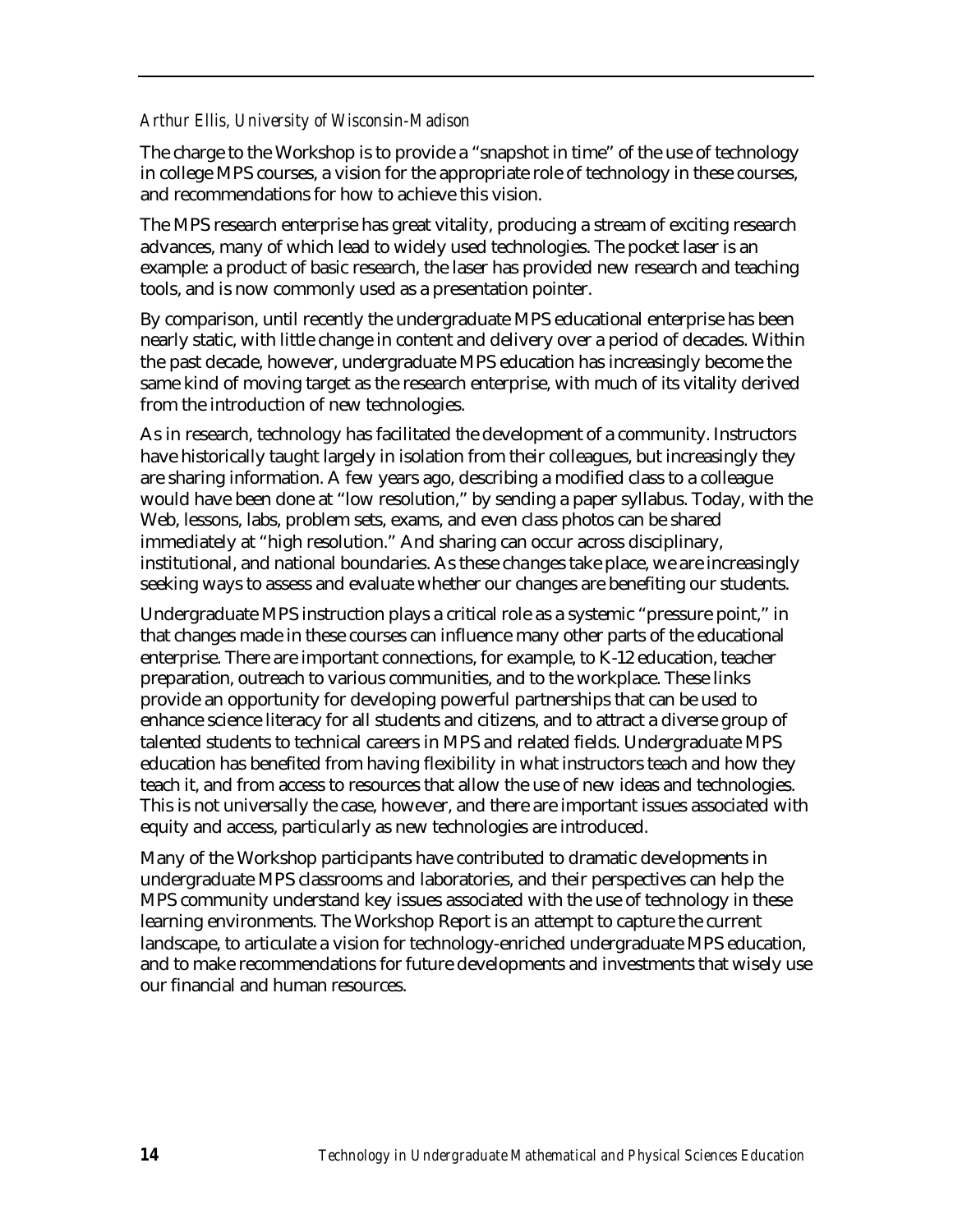# *"What are the issues?" A "big picture" overview of the Workshop theme*

*Session Chair: Jeanne Narum, Project Kaleidoscope* 

*Manuel Gómez, Vice President for Research and Academic Affairs, University of Puerto Rico, "Information and computing technologies converge with the need for a paradigm shift in the teaching/learning process at the crossroad of the 21st century"*

Gómez compared the growing use of technology in MPS teaching and learning to the introduction of perspective into Renaissance painting. Artists radically changed their style because of their dissatisfaction with a flat representation of the world. MPS instructors are changing their teaching styles to accommodate new technologies and external pressures.

These pressures are being generated by: the transition to the knowledge economy, which places new demands on skills that a student must acquire in college; changing demographics of the last 50 years (college enrollment has increased from 1.4 million to 13 million); and, the increased popularity of information technologies and the Internet. Yet, a true paradigm shift has not taken place in the way we teach.

While the general population and the business sector have embraced the Internet, higher education has been slower to respond. Society no longer needs encyclopedic knowledge that is centered on content, mastery of algorithms, and traditional models. Instead, society needs graduates who can think critically, analyze, synthesize, design new solutions for problems, and correctly interpret models and fast-changing information. The future work-life will consist of several careers, each requiring new skills, attitudes, and values. The essential goal of higher education, therefore, should be the formation and nurturing of independent, lifelong learners who master higher-order cognitive skills. Traditional teaching and learning methodologies must be altered accordingly.

Evidence suggests that the average student does not master the necessary cognitive skills to become a true independent learner. A specific example is the Force Concept Inventory test, which is used in introductory physics to test for mastery of thinking with fundamental physics concepts. The test showed that the value of the Introductory Physics course was almost nil, because students were unable to apply concepts to predict the behavior of physical objects. Why? The course is traditionally designed with respect to content, mastery of algorithms, and the memorization of standard models and theories, not for the development of cognitive skills that enable independent learning. Too much content is taught under spatial and temporal constraints that do not permit the development of higher-order thinking skills.

Figure 1a shows what happens in a traditional course for the average student. The student struggles for understanding amid a barrage of new concepts. The constraints of space and time, and the emphasis on mastering content, impede the development of independent learning skills. After the course ends, the student retains only a few loosely connected concepts and algorithms. In Figure 1b, by contrast, the curriculum has been redesigned to develop cognitive skills that harness the content to the fundamental concepts needed to think within the discipline. The course has been retooled to use new technologies and the findings of cognitive science research.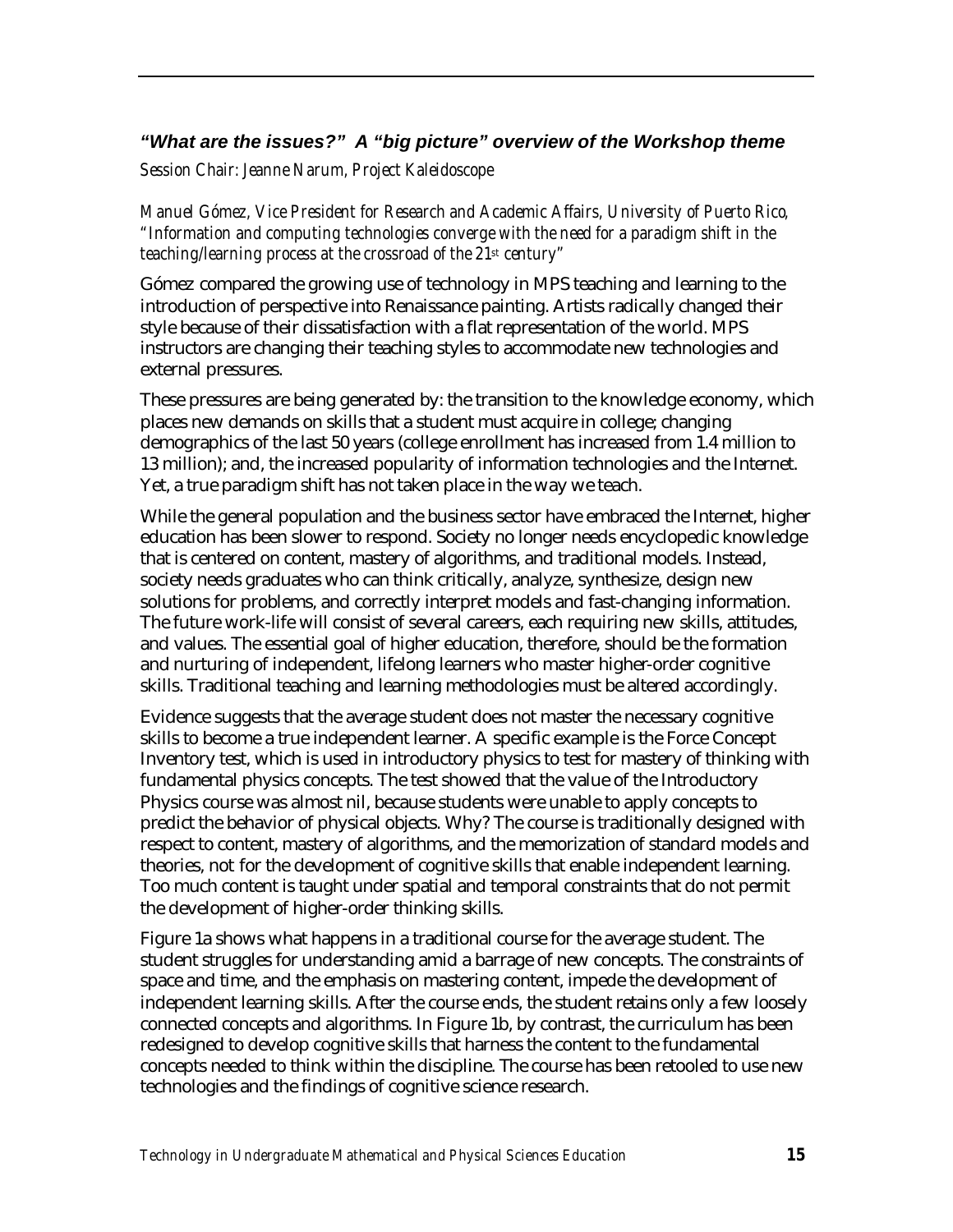

*Figure 1a. Learning curve in traditional, teacher-centered, textbook curriculum*



*Figure 1b. Learning curve in student-centered, technology-enriched curriculum*

Technology should provide a nurturing learning environment, where students can explore and experiment with concepts, models, and algorithms to construct knowledge, just as researchers would in a laboratory. By using technologies properly, the learning curve can be raised so students can become self-sustaining, independent learners.

There are many examples of how technology can develop independent learners, particularly a well-known study by Eric Mazur of introductory physics. In all cases, improved student performance was achieved through a holistic approach to educational reform, by changing curriculum and teaching/learning styles, and by incorporating technology to achieve carefully defined educational goals. (More details on these experiments are available from Gómez at **m\_gomez@upr1.upr.clu.edu**.)

We have also learned much about diverse learning styles. Information technologies can help address this diversity by freeing the educational process from the constraints of linear written materials, the 50-minute lecture, and the "snapshot" evaluation process. Technologies allow the introduction of alternate assessment tools, which permit student assessment of their own progress and longitudinal views of how students master cognitive skills and content. This is what the knowledge economy demands, and if we as professors don't do it, somebody else will.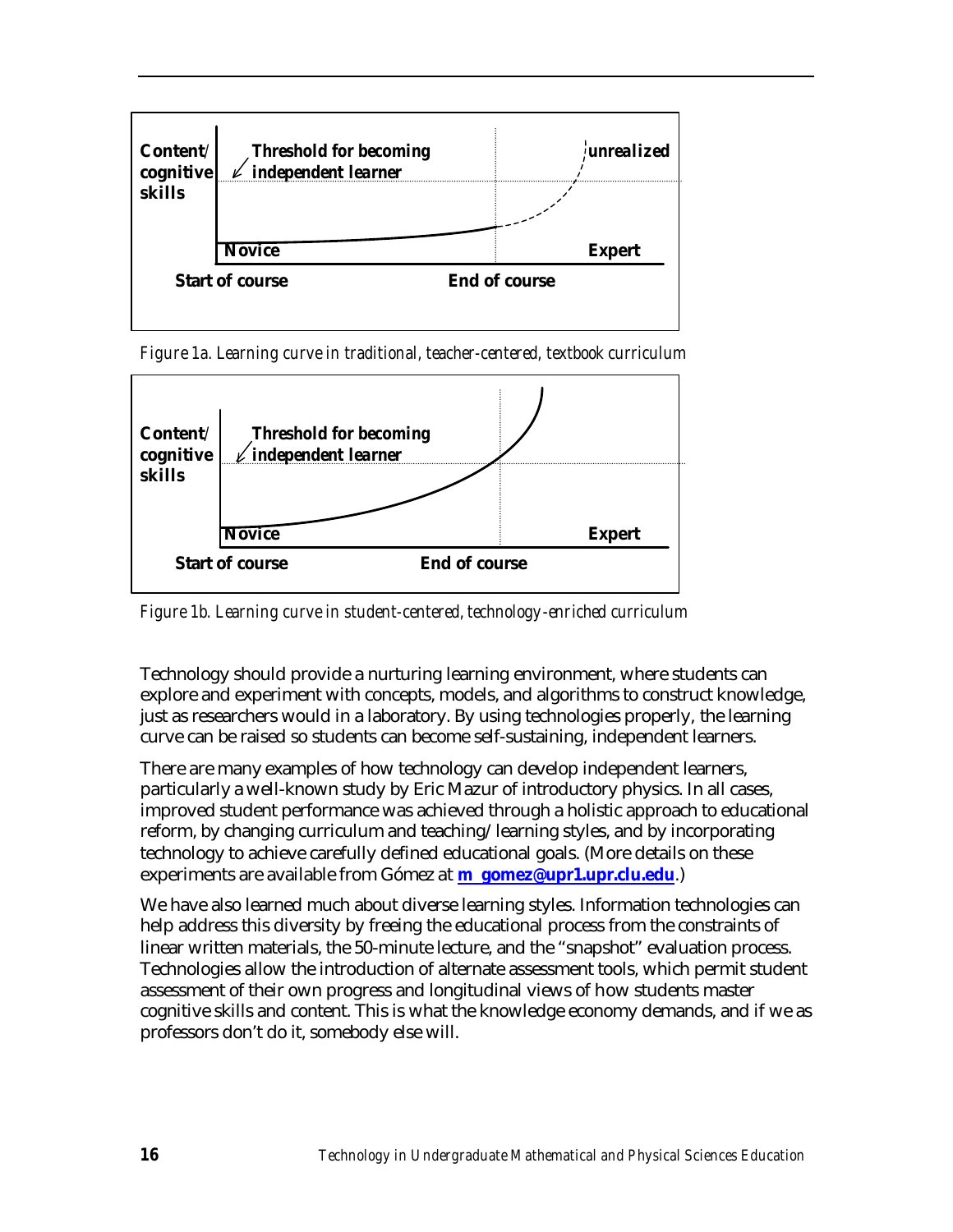# *Jack Wilson, Rensselaer Polytechnic Institute (RPI), "Creating new learning environments for higher education"*

Wilson opened his presentation by listing his "10 commandments" for developing new learning environments in higher education:

- 1. Restructure around the learner. Neither over-emphasize nor under-emphasize technology.
- 2. Build upon research results, which inform design; don't try to reinvent the wheel.
- 3. Remember that technology has an intrinsic educational value beyond helping students learn better.
- 4. Do systematic redesign and not incremental add-ons.
- 5. Benchmark your plans and build upon examples of systematic redesign.
- 6. Count on Moore's law ("What is hard today is easy tomorrow"). For example, computer processing power and bandwidth have consistently improved.
- 7. Cost is an important aspect of quality. There is no lasting quality if there has been no attention to cost.
- 8. Avoid pilots that linger. Design for a large scale and pilot only as a prelude to scaling up.
- 9. Develop a balance between synchronous and asynchronous distributed learning.
- 10. There is no longer any way to do good science without technology, and there is no longer any way to teach good science without technology.

The three drivers for change are computing, communication, and cognition. The Workshop focused on the growing region of convergence among these three components.



*Figure 2. Regions of convergence discussed at Workshop*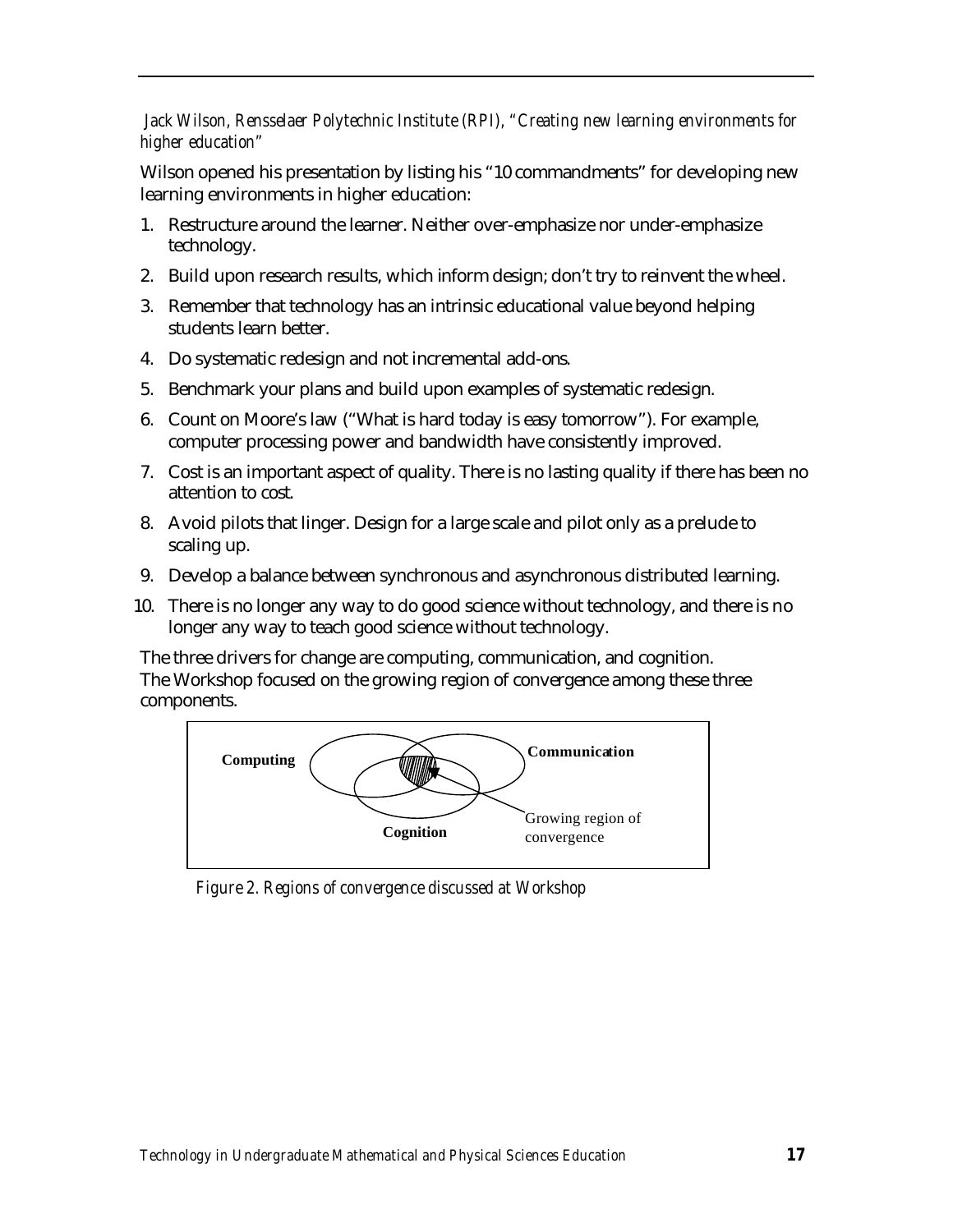There are many "bright spots" — current teaching methods and curricula that others can use as inspiration and encouragement:

- Lecture-based models: Active learning physics systems (Ohio State); Peer Instruction/ConcepTests (Harvard); Interactive Demonstrations (Oregon)
- Studio/Workshop models: Workshop Physics (Dickinson); The Physics Studio (RPI); Physics by Inquiry (Washington)
- Lab models: Tools for Scientific Thinking (Tufts-Dickinson); RealTime Physics (Dickinson-Oregon)
- Recitation models: Cooperative Problem Solving (Minnesota); Tutorials in Introductory Physics (Washington); Mathematical Tutorials (Maryland)
- Distributed Education models: Sloan Asynchronous Learning Network; ILINC LearnLinc; many Web-based approaches

RPI's approach to new learning environments consists of the following elements:

- Replace traditional, large lectures with studios of 48 to 64 students each. These studio courses break up classrooms into smaller, more active units that de-emphasize the traditional lecture format, and combine elements of lectures, recitation, and laboratory. The studio course uses a constructivist approach, multimedia courseware, and a theatre-in-the-round classroom. It offers a multi-point, collaborative approach through the use of audio and video.
- Change the core curriculum to a 4 x 4 curriculum (i.e., four 4-credit introductory courses for freshmen). This approach represents a break from the traditional six core courses of three credits each.
- Expand into new markets with distributed (distance) learning.
- Create a faculty of information technology drawn from across the institution. Students can obtain joint degrees in a traditional major and in information technology. RPI faculty from many disciplines are participating in this initiative.
- Deploy computers, especially laptops, on a large scale. A new desktop computer room at RPI cost the institution approximately \$100,000. A similar "laptop" room cost \$25,000. With an expected life of five years, the rooms were not as expensive as some might have thought. Of course, computer technology has consistently improved and changed on a much faster schedule, as a participant pointed out after the presentation.

A Web-based approach to teaching need not involve only a single distinguished professor. Rather, the Web can be a networking tool, representing a collaborative approach. Teleconferences using video, audio, and the World Wide Web offer great potential for conducting courses simultaneously at multiple sites.

The incorporation of this technology does not mean that teachers will lose their jobs, as some educators fear. Web applications, on-line tutorials, and other technologies should be considered useful, complementary tools, but they are not the same as teaching.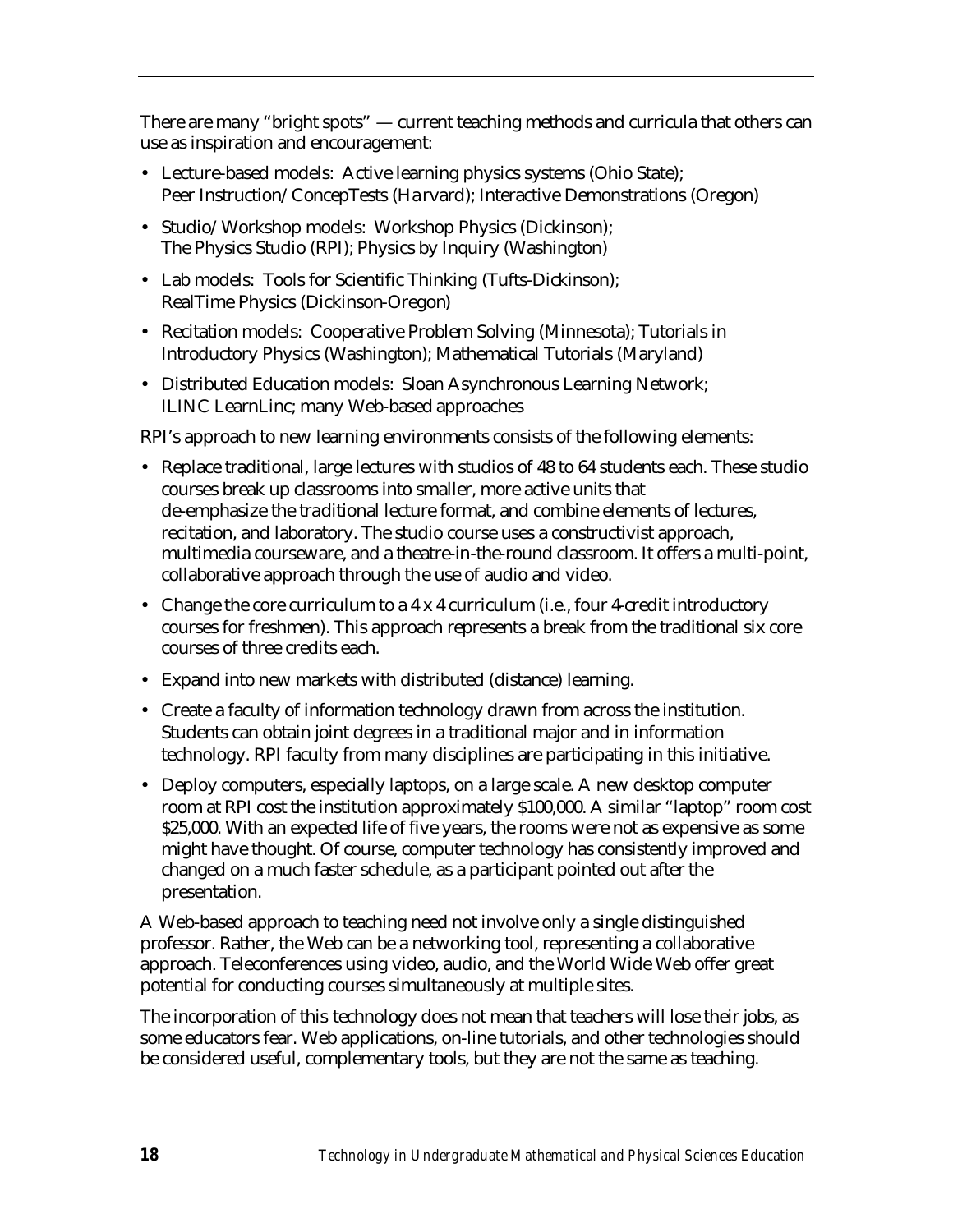# *"What's out there?" A sampling of the state of the art in undergraduate SMET classes*

*Session Chair: Jean-Pierre Bayard, California State University at Sacramento*

# *Theresa Julia Zielinski, Monmouth University*

Zielinski's dream for using technology in MPS is that students will reach for a computer as a problem-solving tool as easily as they reach for a telephone as a communication tool. The computer should be as important as the test tube or spectrometer.

The key to this dream is to provide students with active learning materials and authentic problems. The more that teachers can engage students in the learning process through hands-on activities, the more students can develop critical-thinking and problem-solving skills, lifelong learning habits, and mastery of concepts.

After 15 years of computational chemistry research, Zielinski has focused on the uses of computers in chemical education and the development of instructional materials for physical chemistry using commercial software. These materials are designed to take advantage of research in learning styles and intellectual development stages, and to create more active learning environments for students.

The speed of the development of technology for conducting science needs to be linked more quickly to how we teach science. The efficiency of learning science needs to be enhanced by using the wisest pedagogical techniques. Educators cannot be deterred from incorporating technologies by critics who constantly raise the requirement of proof before changing their teaching strategies.

Collaborators have created a series of interactive projects by which students can explore and learn key scientific concepts. If a topic is interesting, students can be left to unravel the mathematical models from available written resources. Alternatively, one can package a series of related concepts into one teaching module that students can use for independent study, with the instructor as coach. Examples of these approaches are Physical Chemistry case studies and a Mathcad Physical Chemistry documents collection [\(http://www.monmouth.edu/~tzielins/](http://www.monmouth.edu/~tzielins/)), and Mathcad documents from the Journal of Chemical Education

[\(http://jchemed.chem.wisc.edu/jcewww/columns/McadInChem/\)](http://jchemed.chem.wisc.edu/jcewww/columns/McadInChem/).

More on-line case studies are available from the Physical Chemistry On-Line (PCOL) consortium of faculty [\(http://pcol.ch.iup.edu/project.htm\)](http://pcol.ch.iup.edu/project.htm) and the Spartanburg consortium [\(http://TRUTH.WOFFORD.EDU/~whisnantdm/p\\_chem.htm\)](http://TRUTH.WOFFORD.EDU/~whisnantdm/p_chem.htm). These examples include:

- **"How Hot is that Flame Anyway?"**, in which junior-level chemistry majors from three participating campuses work together to answer the question. [\(http://www.monmouth.edu/~tzielins/FlameS99/\)](http://www.monmouth.edu/~tzielins/FlameS99/)
- **"It's a gas"** (the study of real gases, comparing the van der Waals equation and the Redlich-Kwong equation using non-linear curve fitting and model choice based on statistics), a group project shared by students from four universities.[\(http://pcol.ch.iup.edu/itsagasf99/index.html\)](http://pcol.ch.iup.edu/itsagasf99/index.html)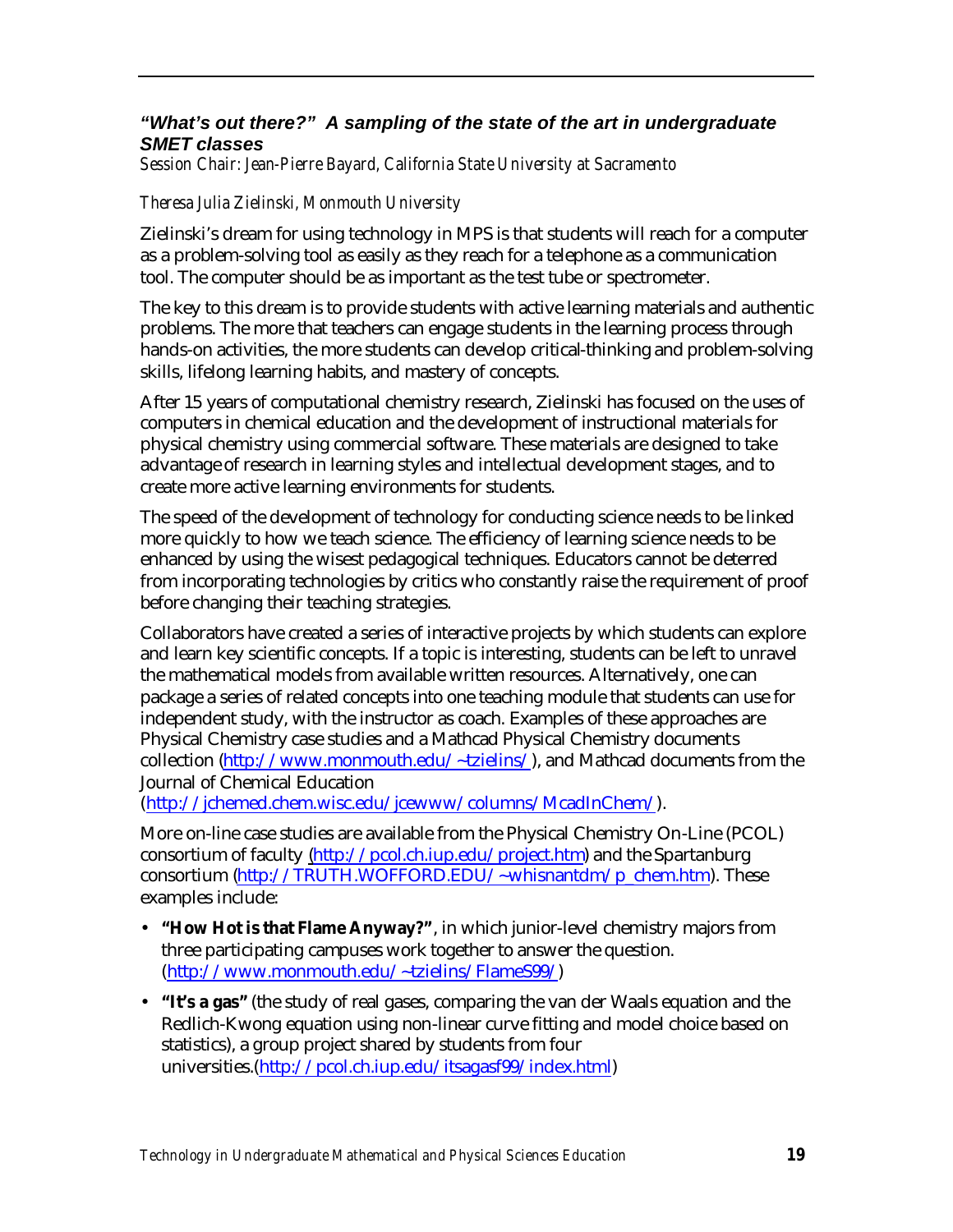• **The thermodynamics of polymer elasticity, structure, and function**. Students work together to understand how thermodynamics is related to polymer structure and function. Physical chemistry concepts are used to establish the important parameters for setting up a bungee-jumping site. [\(http://pcol.ch.iup.edu/polymer/bungee.htm\)](http://pcol.ch.iup.edu/polymer/bungee.htm)

Students work collaboratively on these case studies in their local campus groups, write their papers by working with students on other campuses, and peer-review the papers.



*Figure 3. Estimation of maximum possible temperature of flame, from the on-line group project "How Hot is that Flame Anyway?"*

Educators need to move beyond considering computer-based delivery of traditional lectures as the model of technology-based MPS instruction. Computer and software tools need to be placed in the hands of the students to use as learning tools. Welldesigned materials need to be created to support learning. These materials should, by their structure, encourage active learning and include self-assessment and open-ended components. Significant writing assignments should form an integral part of this learning scheme. Furthermore, we should continuously focus on formative assessment of our instructional materials in order for them to keep pace with rapidly changing technology, research in pedagogy, and research in science.

Just as Web and multimedia technologies offer opportunities for learning through collaboration, teachers need to determine cooperatively how these technologies and resultant learning issues should best be addressed in the classroom. Educators need to ask the following key questions:

- What are the most appropriate uses of Web technology?
- What are the pedagogical issues, including learning style and learning effectiveness?
- How do we use technology to increase efficiency in the learning process?
- What are the best methods for motivating faculty to champion these new methods? The tenure system encourages "lone rangers"; how do we appropriately recognize the creative effort required for pedagogical research and project development?
- How do we provide time and support to develop the required learning resources?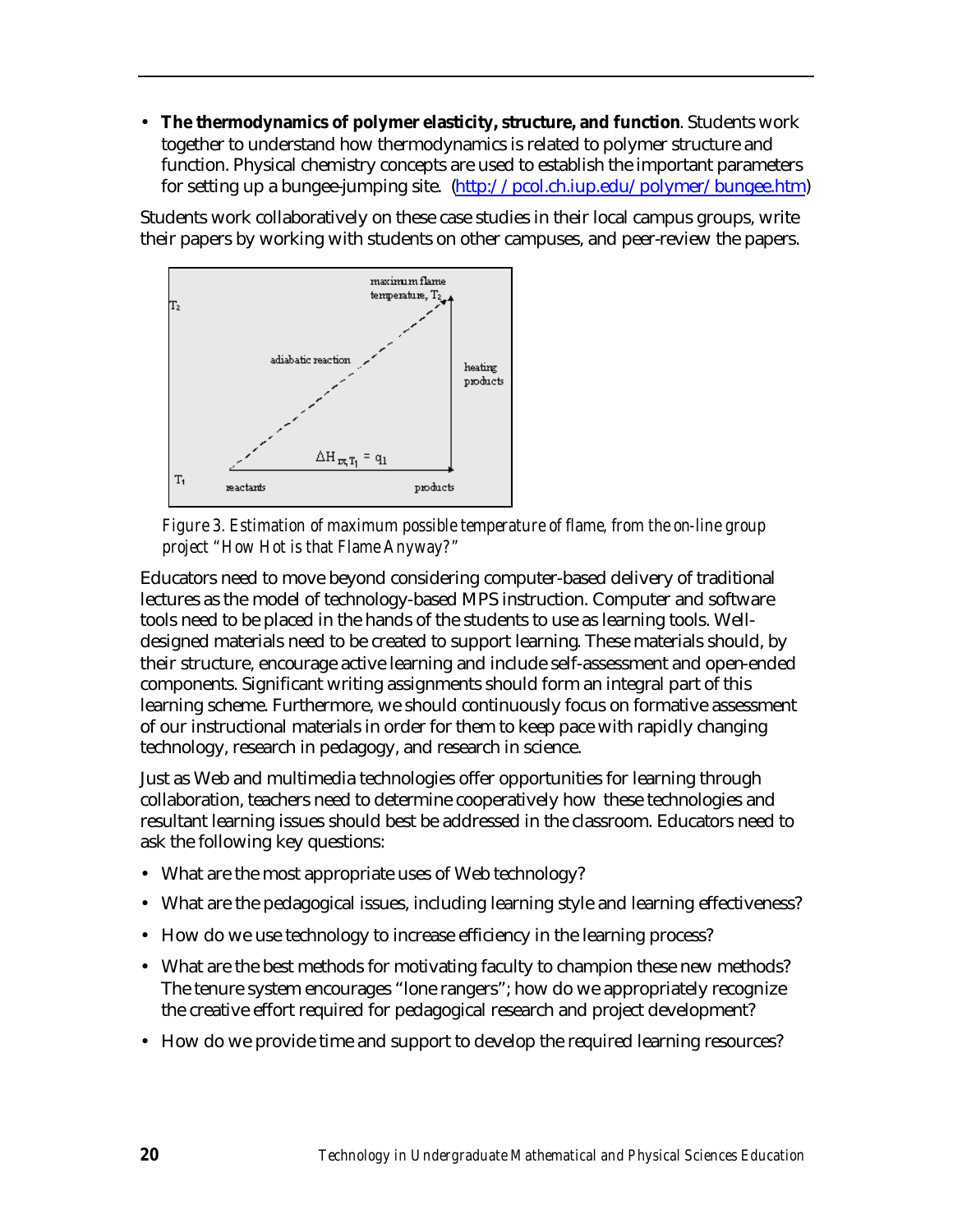### *Kelly Keating, Pacific Northwest National Laboratory (PNNL), "Remote research using a virtual scientific facility"*

Keating discussed the Environmental Molecular Sciences Laboratory (EMSL), the Department of Energy's new national scientific user facility in Richland, Washington. The EMSL "Collaboratory" [\(http://www.emsl.pnl.gov:2080/docs/collab/\)](http://www.emsl.pnl.gov:2080/docs/collab/) is a collaborative environment where scientists can share knowledge and resources via the Internet. It is operated by PNNL for the Department of Energy's (DOE's) Office of Biological and Environmental Research.

EMSL's mission is to provide advanced resources to scientists engaged in research on critical problems in the environmental molecular sciences, and to educate young researchers in the molecular sciences to meet future environmental challenges. The EMSL collaboratory functions as a "center without walls," where researchers from smaller institutions can simultaneously work with their colleagues and EMSL's instrumentation in all phases of research without having to come together physically. The Collaboratory can expose students to real-world science and the latest scientific techniques, and can connect in-service and pre-service teachers.

EMSL's Collaborative Research Environment (CORE2000) is a multi-platform environment available to users of UNIX, PC, and Macintosh computers. It integrates technologies from EMSL, DOE, the National Center for Supercomputing Applications (NCSA), and the public domain. In the CORE2000 interface, users can share instrument views and computer desktop displays in real time, and use the latest tools to share ideas and research. Using a series of windows shown on a single screen, collaborators can simultaneously see colleagues in one window, use electronic notebooks in another, communicate ideas through an electronic whiteboard, use remote-controlled laboratory cameras, and communicate thoughts via a "chatbox." Users can close any of these views as needed to reduce screen clutter.

Keating predicted that all researchers will be using electronic laboratory notebooks in five years or less. These notebooks are primary repositories of scientific knowledge that can be shared across a distributed research group over the Web. Researchers can browse through plans, instrument diagrams, experiment parameters, graphs of data, and multimedia notes. EMSL is working with its partners at DOE to build a secure, extensible system that improves these capabilities.

A growing number of EMSL's scientific resources are becoming accessible for remote research, including mass spectrometers, nuclear magnetic resonance spectrometers, computational chemistry software, and an IBM SP supercomputer. Data acquisition, analysis, visualization, and modeling tools can be linked with CORE2000 to allow group control of these applications and to support real-time consultation and training while experiments are being run.

Applications also can be linked directly to the electronic notebook, allowing researchers to save data to them as easily as they can to local disks. Notebook viewer extensions allow the development of custom spec troscopist notebooks, in which mass spectra are shown as live, zoomable graphs and protein geometries can be rotated as 3D structures.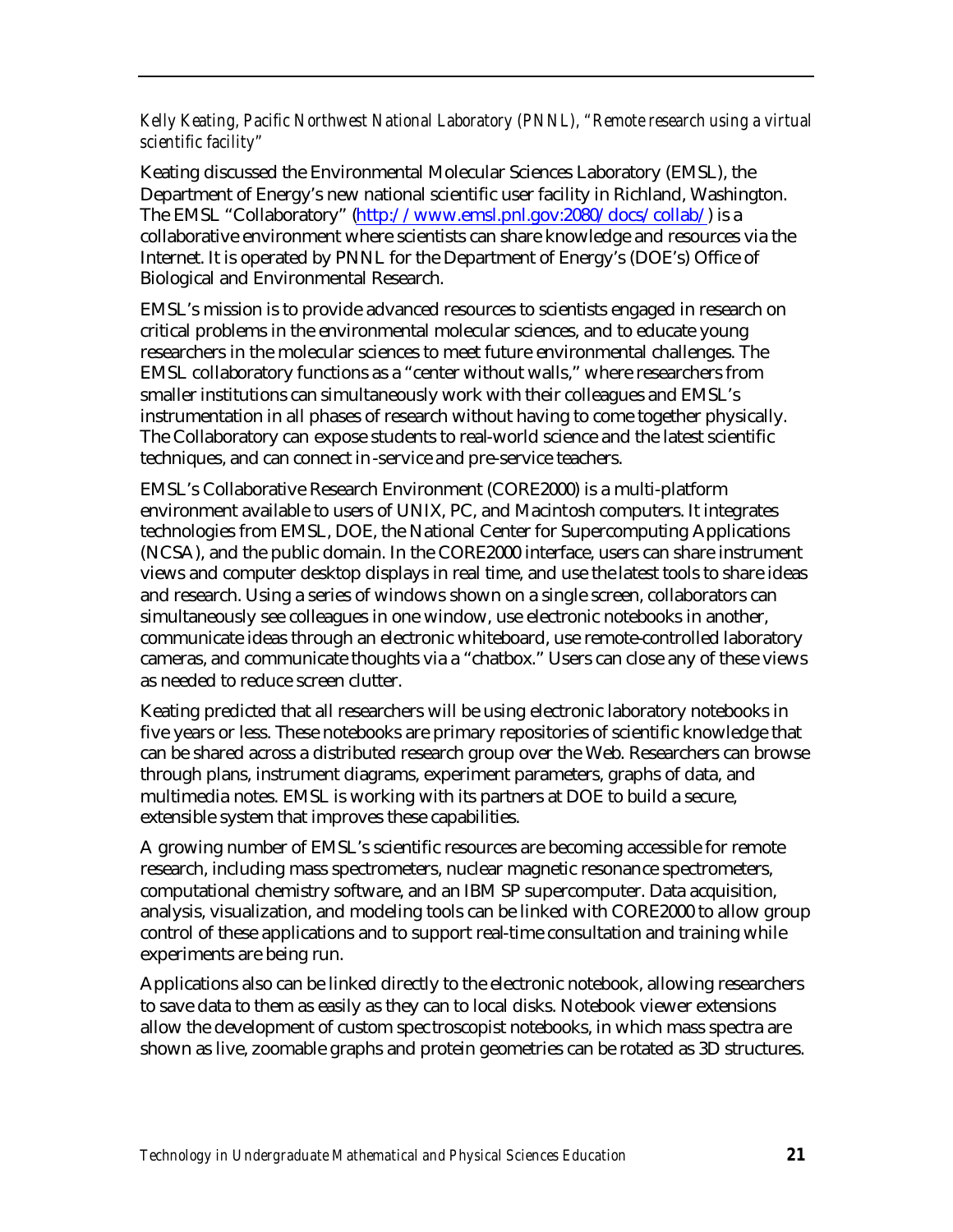EMSL has partnerships with other national laboratories such as Argonne, Lawrence Berkeley, and Oak Ridge, and has a wide range of collaborations that focus on the development and use of technologies for sharing research and education.

Despite EMSL's exciting technology and potential, some collaborators have had trouble making the transition from more traditional research methods. Some researchers are troubled by the lack of personal presence, and say that the technology can feel intrusive, even while allowing that it is impressive and helpful. At the technical level, network outages are still too frequent, and the audio/video technology doesn't work as well as it might.

### *David E. Pritchard, Massachusetts Institute of Technology (MIT), "Web-based homework administration and tutorials"*

Pritchard discussed the development of Web-based homework presentation and administration systems. One popular example is WebAssign [\(http://webassign.net\), i](http://webassign.net)n which students can view a problem, go off-line and solve it, and then submit their answers on the Web site.

Next, Pritchard introduced Cybertutor [\(http://cybertutor.mit.edu\)](http://cybertutor.mit.edu), an interactive program at MIT he helped design to improve the homework experience of students and teachers.

Cybertutor presents students with qualitative or quantitative problems that their teacher has chosen from its library. Like a Socratic tutor, Cybertutor provides hints or simpler sub-problems at the student's request, grades student responses quickly, and provides feedback if the answer has recognizable deficiencies.

Using each student's unique path through the branched hint structure of each problem, Cybertutor will update the student's skill profile on each of the approximately 150 topics in the syllabus. About 50 of these topics cover foundational skills in math and physics. Cybertutor can discover deficiencies in these foundational skills, allowing their remediation before a student becomes discouraged.

Cybertutor tries to equal the range of questions that a human tutor could ask. In addition to multiple-choice and numerical answers, special Java applets have been written to analyze analytic expressions, word strings, and mouse-drawn vectors and curves.

A group of experienced teachers and tutors have written a library of about 150 problems for introductory Newtonian mechanics at the freshman college level and another 75 problems at the high-school level. Using Cybertutor's Web-based author module, they can write appropriate multi-part problems that incorporate the branched logical structures and special answer types discussed above. This utility also allows the group to communicate and collaborate on the development and checking of new problems. The average library problem took about three hours to create, including simple graphics, subparts, and hints.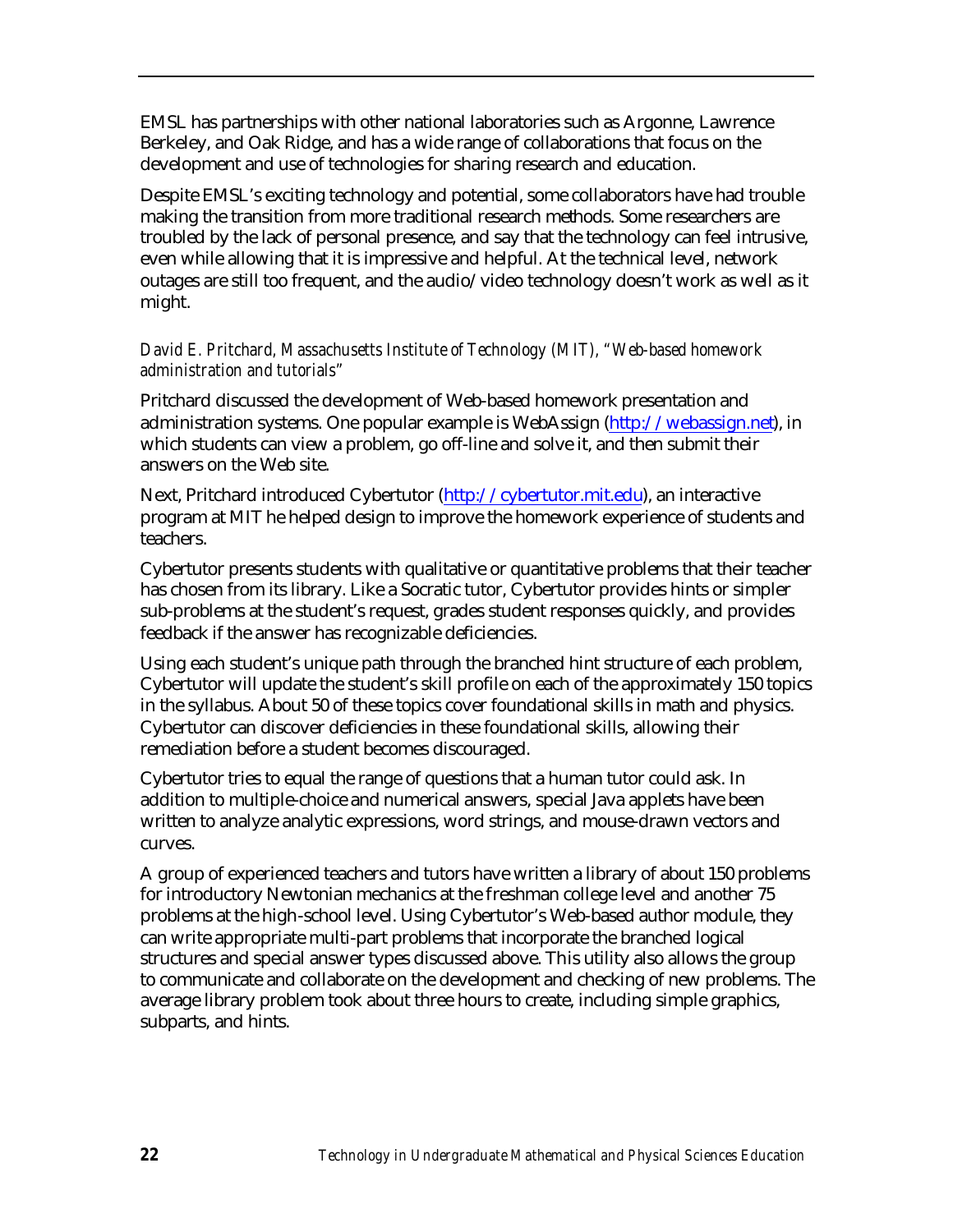Teachers can adapt Cybertutor for any scientific or technical subject by writing a customized syllabus and suitable problems (and new Java modules if necessary). Cybertutor provides an immediate, detailed analysis of each class's performance, allowing teachers to correct misconceptions from the previous lecture in the next one. Teachers and tutors will be able to access a student's skill profile and determine where the student needs additional help. A grade book displays the students' homework scores to the teacher, and will display each student's performance relative to the class.



*Figure 4. A problem in Cybertutor*

Because Cybertutor will eventually be used by thousands of students, it is worth the effort to develop and improve its library. Toward this end, Cybertutor analyzes the amount of time students spend on each problem and subpart, which hints and subparts helped students to a solution, and the number of wrong answers that preceded the correct response. The author group will work to identify and eliminate confusing questions that consistently elicit the same wrong answer, overly time-consuming problems, and those that students consider ineffective. The hint structure will be extended so that students rarely exhaust the hints and subparts. Ultimately the educational efficiency of each problem can be determined by dividing the average increase in skill level of the students solving it by the time they took to do so. This approach should allow Cybertutor to optimize the homework by providing more learning per unit time.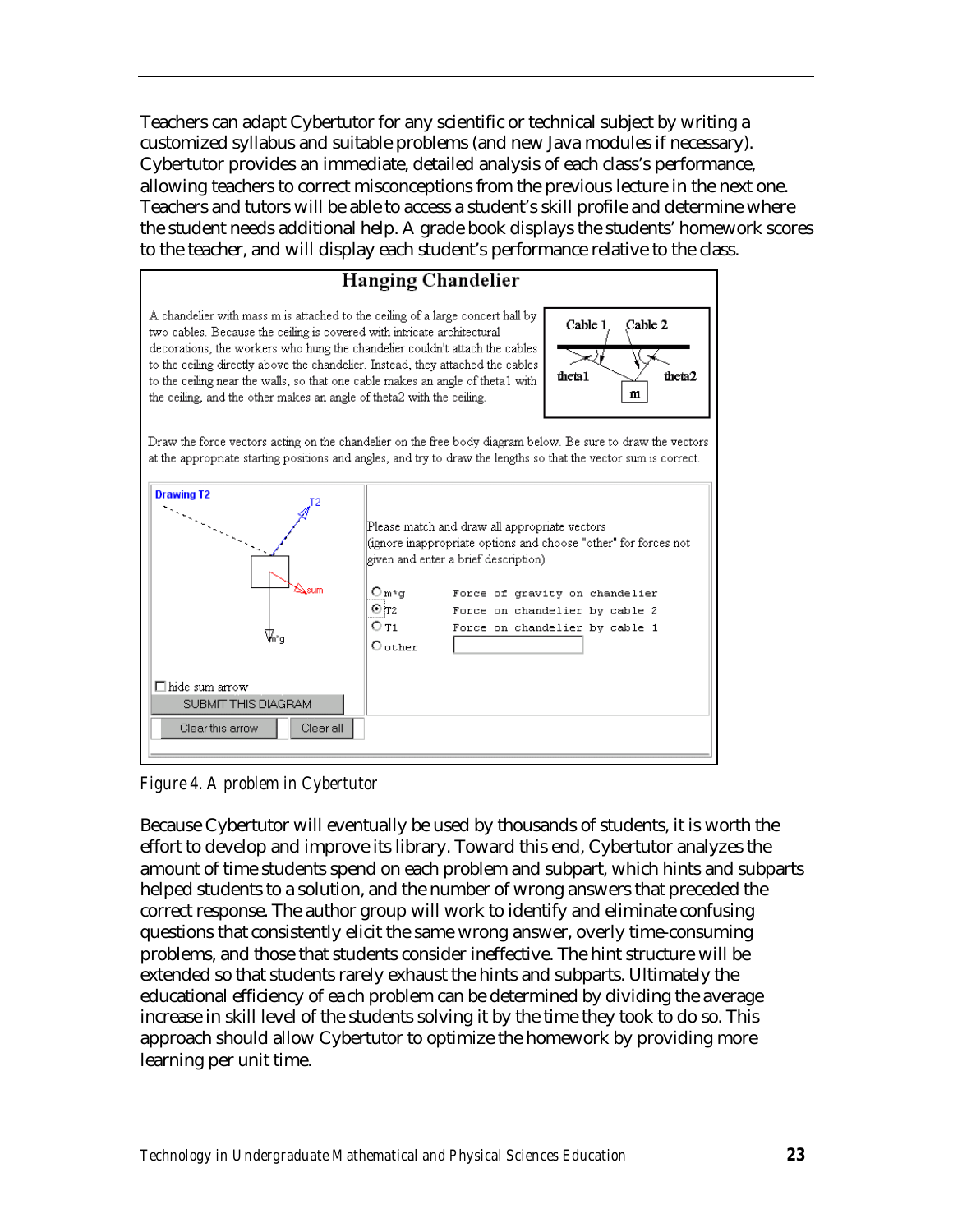MIT is also working to improve Cybertutor by adding an on-line teaching assistant during selected hours, a data bank of questions that students submit (and the answers), and a continually updated and displayed skill profile for each student. Software is being developed to help teachers write customized class assignments using Cybertutor's problem library, examine the special learning problems of their students, and keep a class grade book.

# *Breakout sessions from the "What's out there?" presentations*

After the morning presentations, Workshop participants broke into eight groups and discussed two questions:

- "What is being tried in technology-enriched MPS education, and why?"
- "What is working, what is not working, and why?"

Participants reconvened after the breakout sessions, and group representatives reported the results of the breakout discussions. The following comments are combined from the eight discussions.

# *What technologies are being tried?*

- Streaming audio and video via the World Wide Web
- On-line tutorials using multimedia
- Interactive quizzes that require minimal monitoring
- Demonstrations and remote experiments using video delivered via the Web
- Problem-solvers and modelers
- Graphing calculators
- Video disks and tapes
- Workshop physics applications
- Molecular modeling
- Perceptual learning modules (PLMs)
- Virtual, bi-directional learning communities

# *Why are these technologies being tried?*

- Technology provides access to education for more students and learners, especially non-traditional students. Educational facilities can be expanded beyond the physical classroom. Students in lower socio-economic groups can be encouraged to see beyond their immediate environment — and expand their future — through use of the technology.
- Students can be motivated to learn using creative technologies and "real-life" applications.
- In some ways, technologies make teaching and learning more convenient and costefficient.
- Interactive tools can inspire collaboration between teachers, students, administrators, and the community at large. Computers can enhance participation on many levels.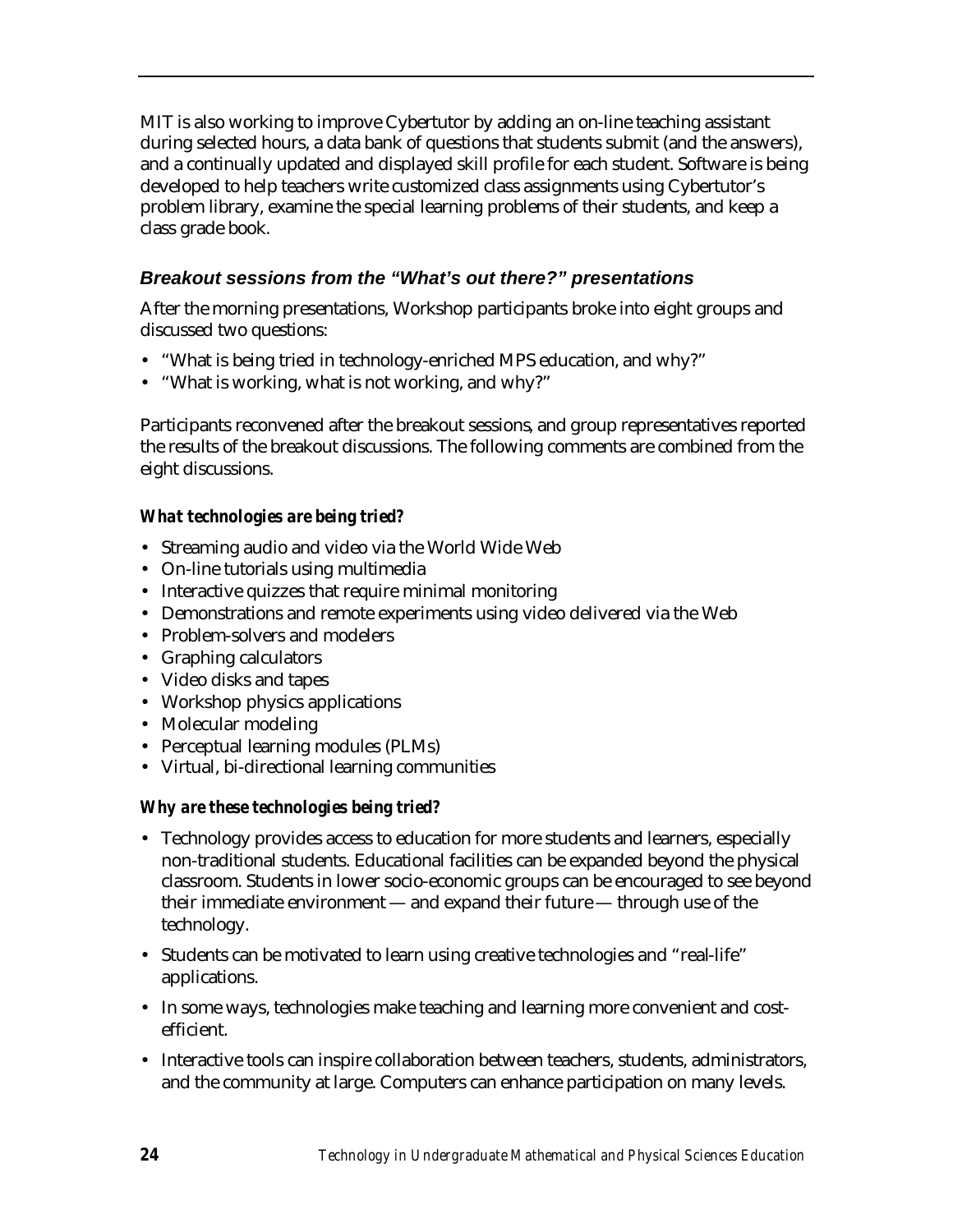- There are pressures and encouragement from industry and administration.
- Computers change the temporal dimension of what is learned, which can lead to "real-time science." You can collect and display data rapidly, change parameters, and receive feedback very quickly. This immediacy can excite and motivate students.
- Simulations can help simplify the presentation of complex ideas. Motivated students can learn to design simulations.
- New technologies can provide methods for new learning paradigms and persuade all students to believe they can contribute to a field.
- Visualizations are powerful and can help make abstract concepts more concrete.
- Computers can promote discovery learning via the World Wide Web and other sources.

# *What technologies are working?*

Most of the participants believe that technologies, when used properly, can improve learning, although no one thinks they can prove it. Participants said they were waiting for better assessments and evidence. Technologies that they *think* work include:

- CD-ROMs, demonstrations, e-mail, Physics Classics disks, calibrated peer review, graphing calculators, dynamic geometry, visualization, and animations.
- The World Wide Web, if used appropriately, not just for publishing books on-line.
- On-line, interactive tutorials, which can be extremely important to "fill in the holes" of learning.
- Modeling software and mathematics software.
- Distance education, if students are properly motivated and goal-oriented.
- Digital libraries, on-line Web libraries, and on-line access to peer-reviewed journals.
- Tools that accommodate diverse learning styles and that motivate students by offering them the ability to solve real-world problems.

### *What technologies are not working, and what are the groups' concerns about technology use in MPS curricula?*

- The specter of reinventing the wheel. Educators can potentially spend great amounts of time developing innovations and curricula that have already been developed elsewhere. Faculty must find better ways to collaborate across campuses and across the country, and must help improve methods for finding material on-line.
- In assessments, what is the value added on the faculty/teacher side, and on the student side, considering the time constraints on both groups? Teachers need criteriabased, outcome-based, and longitudinal evaluations of technology. Assessments must be made over the short term and long term, and economics must be considered.
- Computers crash, networks go down, and software may have defects.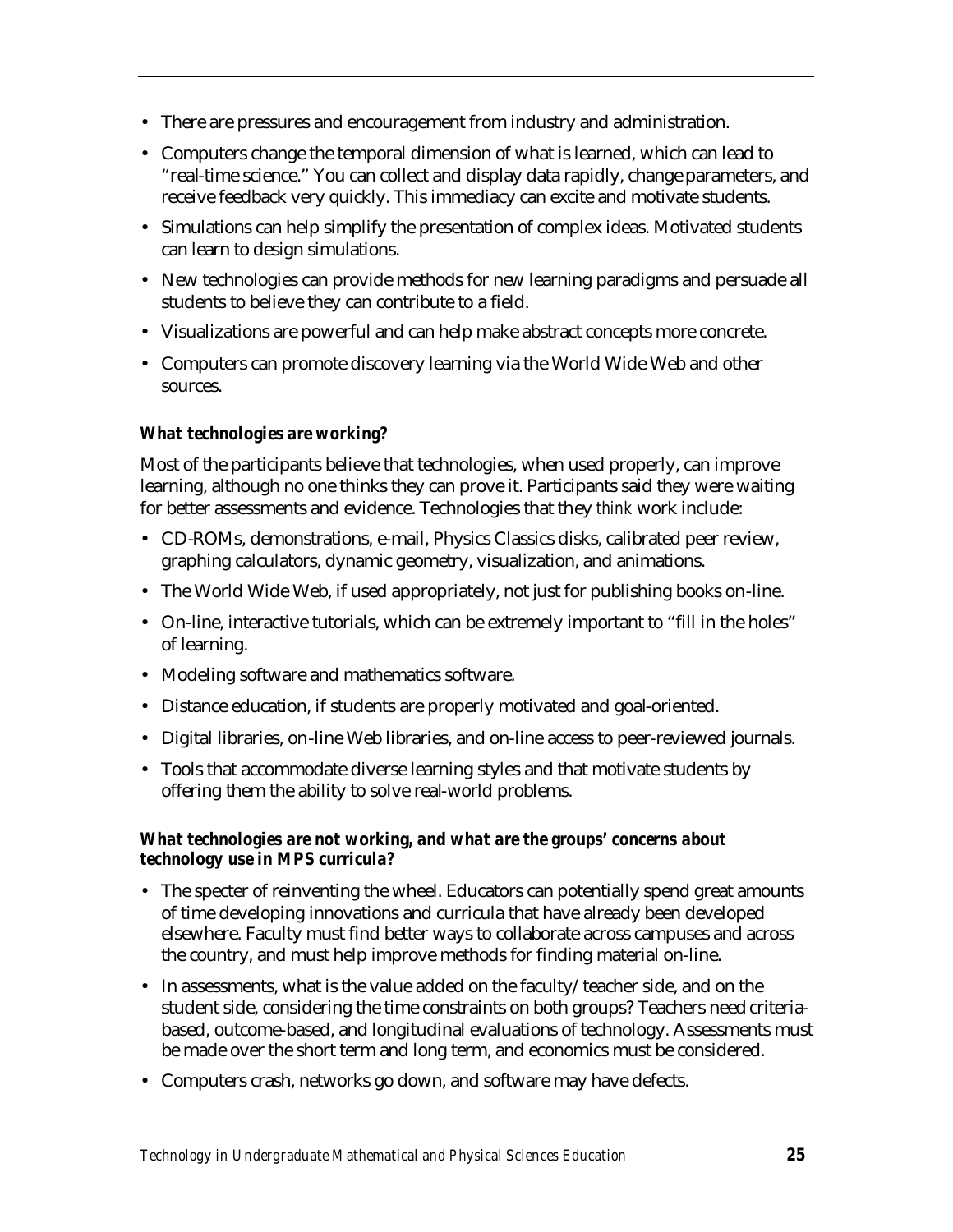- "Plug-and-chug" exercises do not promote the understanding of concepts, but only the mechanics.
- When using technologies, there is sometimes no link to the physical world.
- Students and teachers can lapse into over-reliance on Internet-based exchanges.
- The Internet makes plagiarism and cheating easier for students.
- Although the Internet offers huge amounts of information, there is an inadequate amount of critical evaluation. Also, the Internet has an "ornamentation" problem: The form can obscure the fact that the content lacks utility and substance.
- There is a constant temptation to buy the "latest and greatest" software and technology, only to have it become obsolete or unsupported by the manufacturer. Innovations are sometimes based on technology that has a short half-life. For example, how much good data cannot be accessed easily because it is stored on 8-inch diskettes?
- Technological innovations are not accompanied by appropriate changes in the rest of the curriculum.
- Technology can be overwhelming to both teachers and students. How can we make it more accessible and available?
- Any education reform requires that the reformer speak the language of the audience in order to be effective.
- Even when reforms are well-implemented using technology on a local level, it can be difficult to engage the electronic publishing community to disseminate the project.
- The issues of technology and student-centered learning raise the need for more flexible course design.

# *Other comments from the breakout discussions*

- Many of the issues discussed today, noted one participant, reflect those noted several years earlier at a similar conference he attended. The issues of student-faculty interaction, collaboration, active learning, prompt feedback, time on task, high expectations, and diverse talents for learning are still concerns today.
- The SMETE (Science, Mathematics, Engineering, and Technology education) digital library proposal currently before Congress can open opportunities for dissemination and collaboration.
- The technology instructors use depends on their students. Some are focused consumers of computers, but some students are not yet engaged. How a teacher uses technologies depends on the training students need to earn research positions, to obtain jobs in the business world, or simply to become part of a "knowledgeable electorate," to paraphrase Jefferson.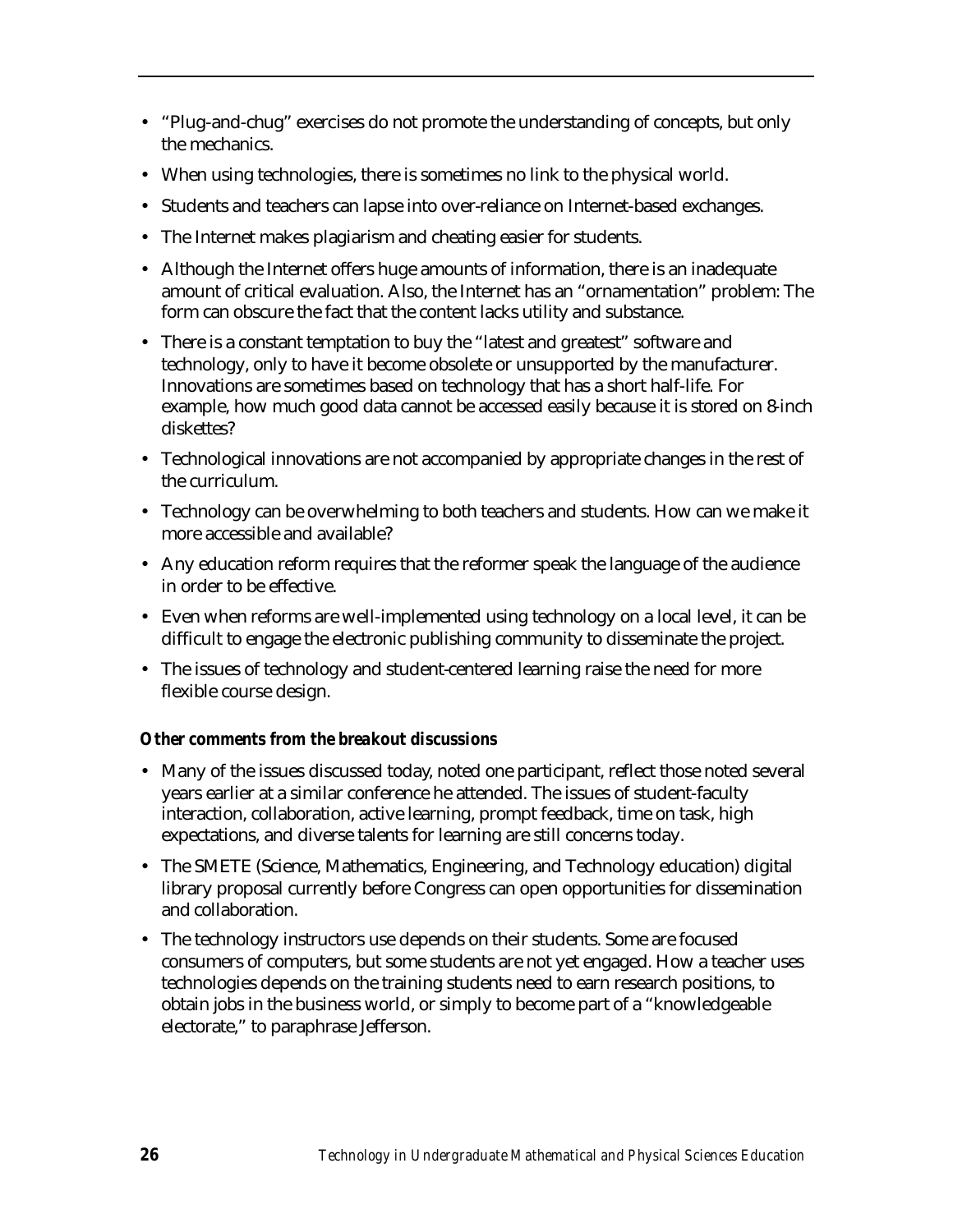# *"What works and how do we know?" Assessment and evaluation issues*

*Session Chair: Deborah Moore, University of Puerto Rico at Mayaguez*

### *Harvey Keynes, University of Minnesota, "IT: How much information? How much technology?"*

Keynes presented preliminary results *from one survey in the second year multivariable calculus course. This survey was one aspect* of a 4-year study of major revisions in the engineering calculus curriculum at the University of Minnesota. The study constitutes an evaluation and assessment of the role of technology in education, focusing on how the technology influenced student learning and faculty teaching.

Students participating in *this class* incorporated TI-89 graphing calculators, computers, and the Internet into their coursework. *Another* major course revision was a reduction in the number of lectures and an increase in the number of workshops. (This approach is consistent with methods implemented at RPI, as Jack Wilson described earlier in the Workshop.) The revised calculus *sequence* used the following organizational and teaching strategies:

- Two 50-minute weekly class sessions of 100 students. These sessions primarily used a lecture format, but also included up to 15 minutes of group work per session.
- Two workshops per week with 25 students, one lasting 100 minutes and the other 50 minutes, consisting primarily of group work in year 1 and computer labs in year 2, to encourage active learning and peer collaboration. Homework was discussed and short quizzes were given.
- Periodic workshop visits by the lecturer, and visits by workshop leaders to the lectures, to facilitate group work.
- Three large-scale team projects, including computer lab applications, in year 1, and an increase to weekly computer labs in year 2. Half the labs required a written report, and one lab was assigned over several weeks as a group project.
- In year 1, "gateway exams" on differentiation and integration consisting of standard computations to be completed at a high level, without the use of a calculator.
- Calculus texts with rich applications.

Some of the preliminary findings of the *survey* were:

- Participating students felt proficient using graphing calculators for lower-level operations, but not at more complex levels. For example, 78% of the 175 students surveyed reported using their TI-89 graphing calculators "very frequently" or "frequently" for arithmetic calculations, such as addition, subtraction, sine, and cosine. However, only 20% reported using the TI-89s to solve equations or systems of equations, or for symbolic algebra. About 13% said they used the TI-89s for calculus operations such as finding derivatives.
- In the same survey, students seemed enthusiastic about using graphing calculators as a more integral part of the curriculum. More than 83% of the 175 students felt that an initial "calculator orientation" would be useful. About 70% felt that calculators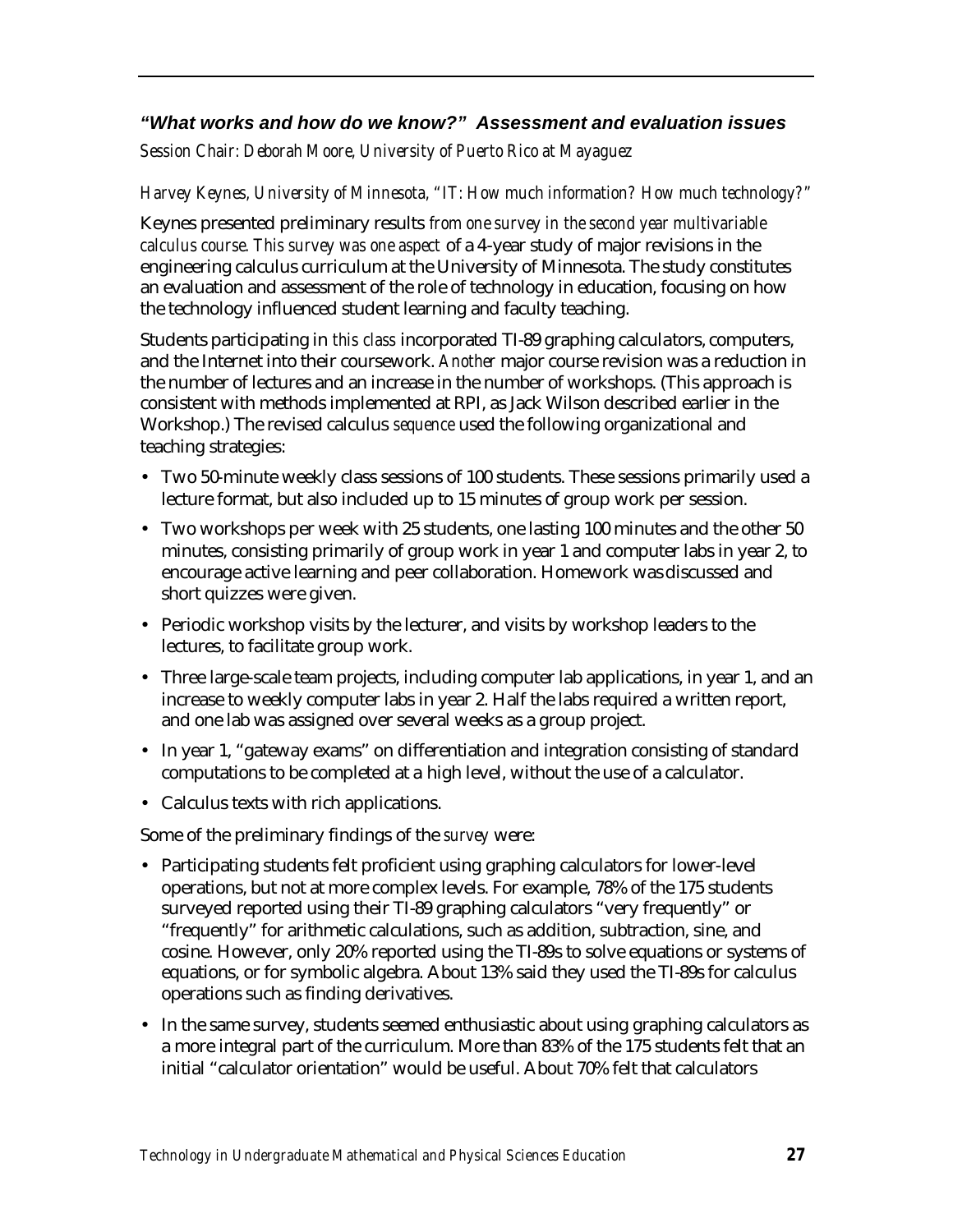should be further integrated into lectures and workshops, and that some computer labs could be replaced with labs that could be done on a calculator.

- Students seemed less enthusiastic about the computer labs than the calculators. About 77% found the labs useful in visualizing complex surfaces and figures, but only 16% found them useful in understanding the overall course material. About 29% found the labs useful for exploring concepts that were difficult to learn from the textbooks or lectures, and about 40% found the labs useful for doing homework.
- Many students bought TI-89 calculators as a result of *this intervention*. When 140 students were asked whether they preferred calculators or computers for use in labs, 46 said they preferred calculators, 10 preferred computers, 57 preferred a combination of both, and the rest had no opinion. In the same survey, when asked if the TI-89 had sufficient graphics capabilities to supplement those of computers, 63 students said "yes" and 9 said "no."
- In another survey, 19 of 30 students (63%) found the computer labs "not useful," of "limited use," or "moderately useful." By contrast, 15 of the 30 students rated homework assignments at the same three levels of usefulness as the computer labs.

*In addition*, some Minnesota faculty felt it might be unrealistic to expect a large number of instructors, even if they are interested and motivated, to devote more time and energy to computer labs without receiving more resources and more compelling evidence of the labs' effectiveness. The *survey and other evaluations* concluded that perhaps new approaches to distributed learning, such as CD-ROM applets that provide workshopstyle, interactive exploration of important concepts, might improve the computer labs.

The *survey* data might suggest that students needed a better conceptual overview of material, more background, and more clearly stated expectations. If students do not receive these elements at the beginning of a course, they can become lost. Also, professors and administrators should not assume that, just because they are impressed by a new technology, students will be impressed and motivated as well.

# *New Developments since the Preliminary Report*

Based on these and other surveys and evaluations, the IT Center for Educational Programs (ITCEP), University of Minnesota, explored how to utilize technology most effectively in a first-year calculus course. Although students valued the userfriendliness and versatility of graphing calculators, we found that extensive faculty effort was still necessary to develop quality labs for the calculators, and that their features do not support the graphical displays, color capabilities, and speed necessary to duplicate the learning and experimentation possible with computer applications.

In an attempt to address these positive aspects, ITCEP developed a CD-ROM for singlevariable calculus using technologies that encourage active learning while presenting important concepts and applications in which graphical and numerical approaches could increase student understanding. The Tools for Enriching Calculus CD-ROM (TEC) is a collection of mathlets (using a term found in MAA, FOCUS, v.21, n. 11, to define single-topic, interactive JAVA™ -based applets) developed as a technology supplement for a major calculus textbook (J. Stewart, Calculus: Concepts and Context<sup>2</sup>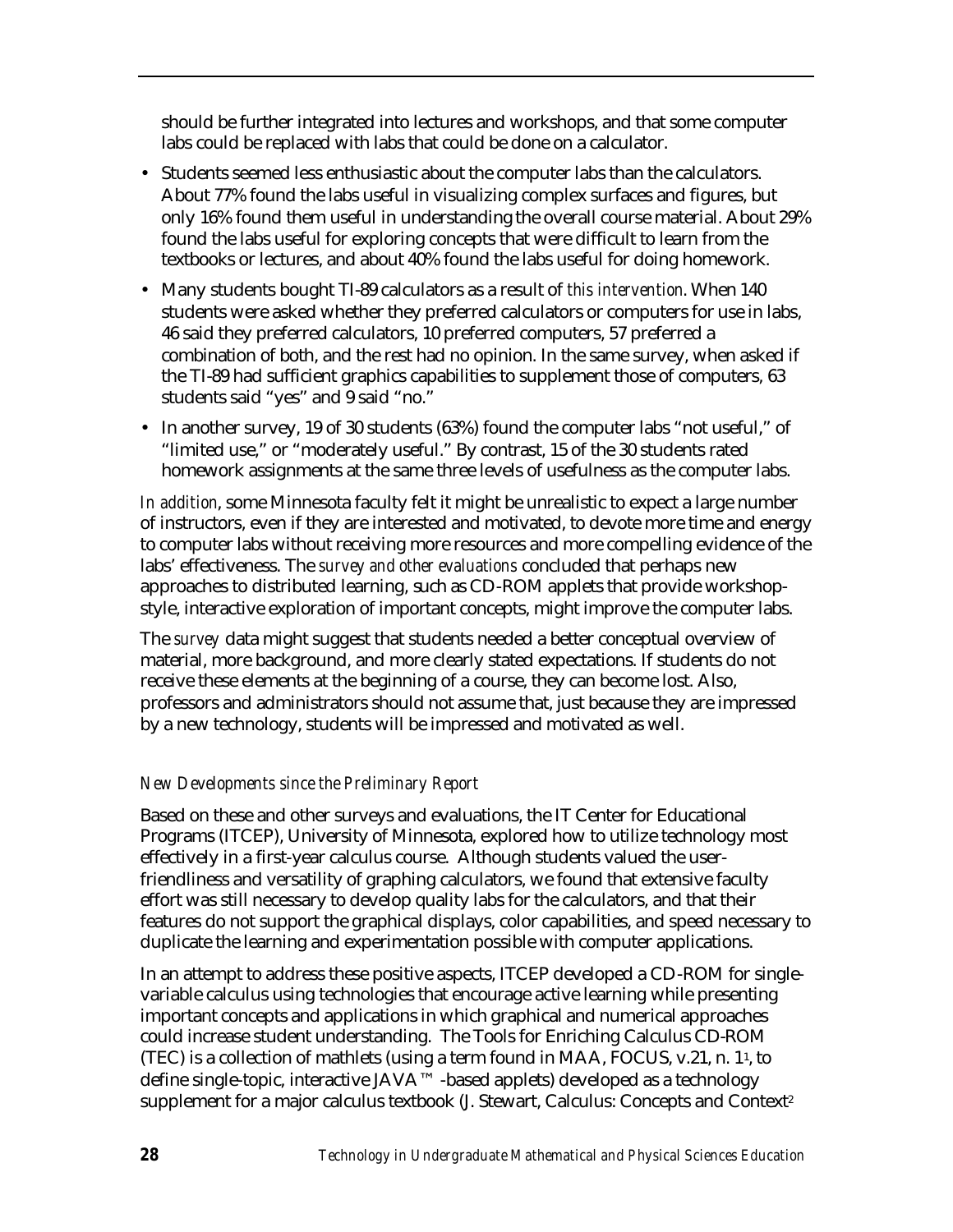[CCC]). In addition to the mathlet labs, TEC supports the student by providing key homework hints for representative problems, thus playing the role of a 'silent tutor.'

Given that TEC could be used in all types of higher education environments, where faculty interest in and availability of technology vary widely, we incorporated the userfriendliness and versatility of a graphing calculator within a richer laboratory approach. Explorations for these topics were chosen only if technology could provide enhancements to learning mathematical ideas that are difficult to duplicate by wellwritten texts or good lectures and recitations. The mathematical content, intellectual approach, and technical format of both the mathlet labs and homework hints were created after looking carefully at student learning and the influences of technology on learning. We wanted to encourage genuine exploration within the mathlets by students (and possibly faculty) at either very elementary or very deep levels, while keeping the technology virtually transparent. We also tried to use contemporary technology, while not expecting a high level of technical expertise nor any understanding of customized syntax for its use. A point-and-click laboratory environment enables students to visualize concepts easily, experiment with suggested examples and exercises, and possibly to develop and explore some of their own examples and conjectures.

Preliminary results from several pilot tests of TEC indicate that both students and faculty appreciate its level of user-friendlessness and how the TEC approach permits them to concentrate intensively on mathematics with virtually no additional technical background. TEC will be field-tested by a wide range of students and faculty who will be using CCC for their coursework. These results should help to identify new approaches in using technology to add value to the learning of mathematics.

#### *References*

Ensley, D. (2001). *Coming to a Network Near You: The Mathematical Science Digital Library*. Mathematical Association of America: Focus. Vol. 21. n. 1. January 2001. p. 4-5.

Stewart, J. (1997) *Calculus: Concepts and Contexts,* Pacific Grove, CA.Brooks/Cole Publishing.

#### *Gloria Rogers, Vice-President, Rose-Hulman Institute of Technology, "A discussion of assessment issues"*

Assessment is a process that can provide information to an academic program or project. When properly conceived and executed, assessment can provide information to improve the delivery of education and the quality of learning, and can enhance academic support. Assessment techniques can be used to prove the efficacy of innovations involving the use of technology in classrooms and curricula, and can provide meaningful data that informs academic decision makers.

Before you begin assessment, you must define your terms and be clear about what is being assessed. Determine the main foci of the assessment, which populations and programs will be assessed, and which tools will be used to collect the assessment data. For the participants in the Workshop, for example, an assessment would focus on the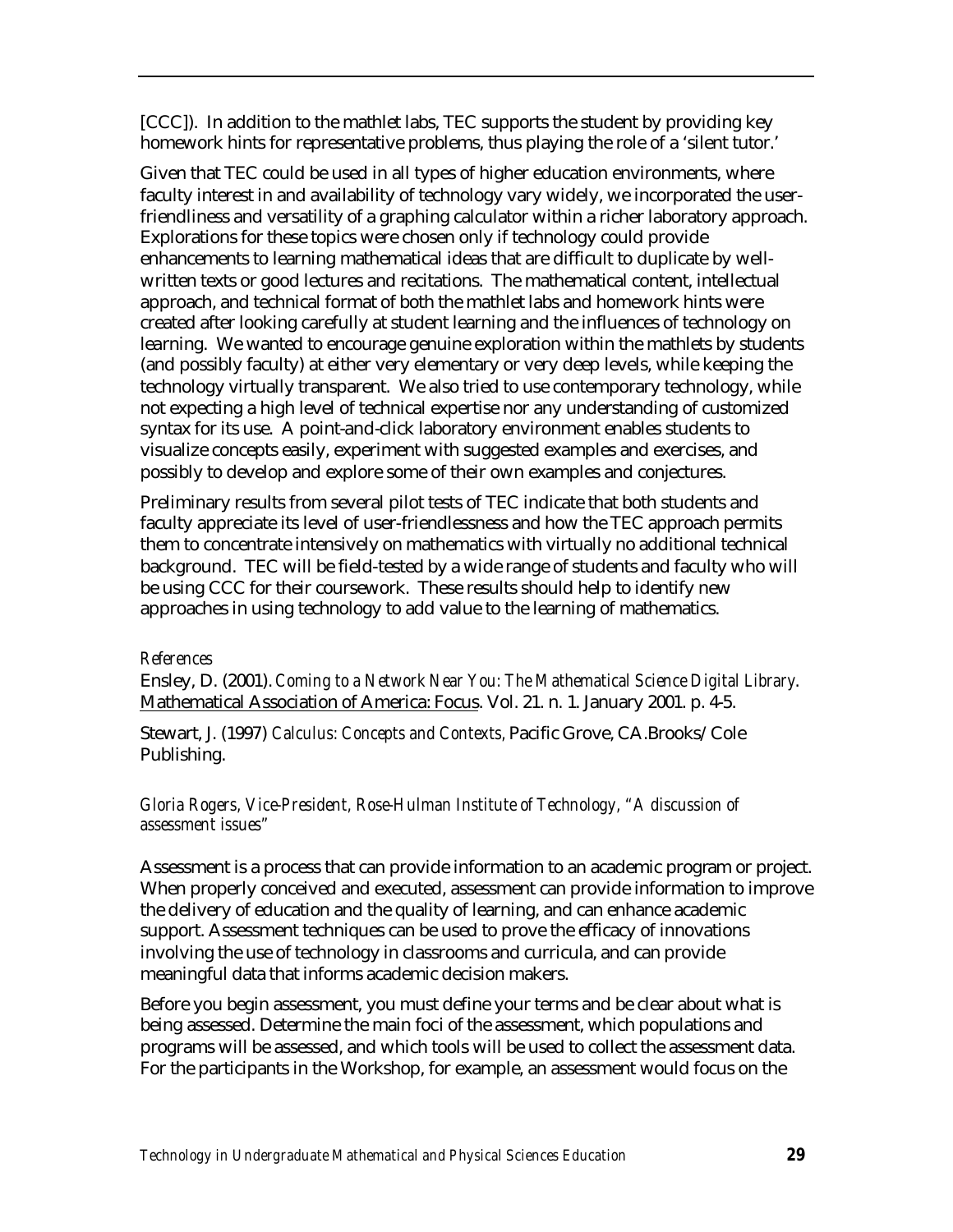use of technology in education, including its impact on cognitive, behavioral, and affective characteristics of students and faculty and organizational competencies.

The assessment could address "first-level learning" skills, which focus on learning the technology itself. The assessment could also address "second-level learning" skills, which focus on how students learn through the use of technology. The assessment could study how the school's infrastructure supports technology use through allocation of resources and services, and evaluate the effectiveness of the technology and the effectiveness of in-service and technical support.

It is important to establish which groups the assessment will affect. Primary stakeholders in the assessment can include faculty, staff, students, administrators, and funding agencies. A decision needs to be made about which groups will be served through the assessment and what questions need to be answered to meet their needs.

After defining the desired outcomes and the assessment foci and stakeholders, the next step is to choose and implement the tools for collecting the necessary data. Examples of assessment tools are standardized exams, locally developed exams, oral exams, competency-based methods, simulations, performance appraisals, surveys and questionnaires, interviews, third-party reports, portfolios, capstone projects, archival records, and behavioral observations.

Student assessment issues can include competence in the use of technology, cognitive growth, learning style preferences, access, and attitudes toward the use of technology for learning. Examples of questions to be answered are: "How can I learn to use this technology? Do I have access to the technology when I need it? Am I really learning the concepts I need to know, or just how to use the technology? Does this have anything to do with what I'm going to be doing after graduation? Is it going to be on the test?"

Faculty assessment issues could include technological literacy, the cost/benefit of using the technology, availability, level of confidence that the technology can be used effectively in the learning environment, efficiency, support, and control. Examples of questions that could be answered are: "Can I learn to use the technology? Will it enhance student learning? What will I have to give up to use it? Can I use it effectively in the context of the course? Will the computing center be able to provide a stable platform for delivery? Will I be able to deliver the material more efficiently? Will I have to give up control of the learning environment? If the experiment doesn't work, will I be jeopardizing my own promotion and/or tenure?"

Assessment questions of interest to administrators might include those of cost/benefit, access, faculty buy-in, infrastructure support, maintenance, and capital (both monetary and political). Specific questions are: "What will it cost, in both the short and long term? Can we get the financial support for it? What will we gain? What are the barriers to implementation? Will the faculty support it? Will students? Do we have the infrastructure to assure proper implementation?"

Technology assessment issues encompass several areas:

• Instructional design, including interactivity, cognitive and conceptual change, multimedia use, and instructional use and adaptability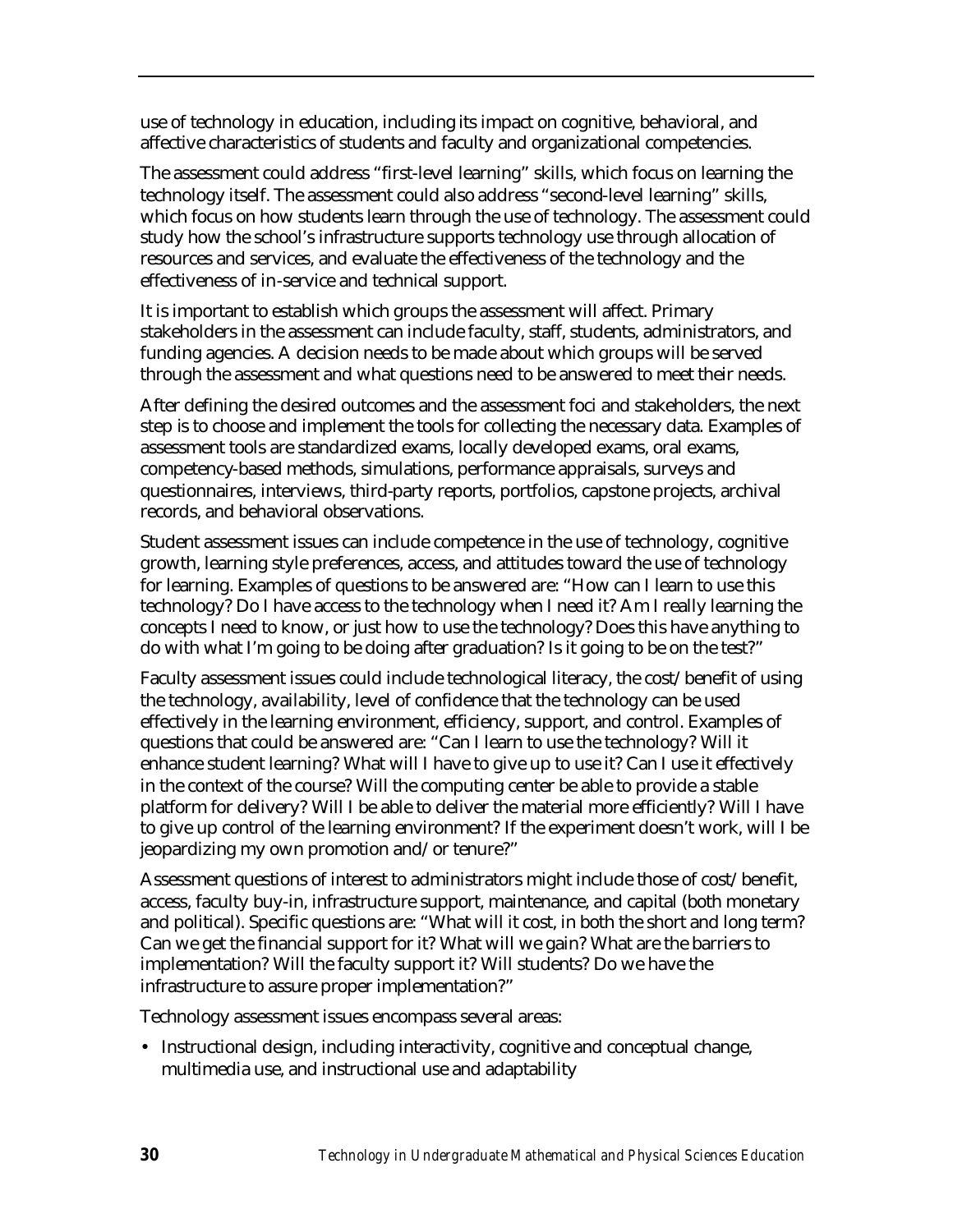- Software design, including engagement, learner interface and navigation, and technical reliability
- Content, including accuracy, organization, consistency with learning objectives (see NEEDS evaluation criteria, which are available at [www.needs.org/](http://www.needs.org)
- Infrastructure, including Internet and Intranet issues, and internal and external technical support

Keep the following points in mind when planning for assessments:

- There is always more than one way to measure any objective. No single method is good for measuring a wide variety of different attributes.
- There is a consistently inverse relationship between the quality of measurement methods and their expediency.
- Pilot testing can be an important gauge of whether the method is good for your school's particular situation.
- Assessments can be impeded by a lack of planning, time, money, and confidence.
- Assessments can also be hampered if participants do not have access to proper resources, if they do not believe that the assessment will be meaningful, and if no one is ultimately accountable.

# *Steve Ehrmann, Director, Flashlight Project, American Association for Higher Education (AAHE), "Strategic evaluation of the use of IT in programming improvement"*

Ehrmann's TLT (Teaching, Learning and Technology) Group is a non-profit organization affiliated with AAHE. Its mission is to motivate and enable the improvement of teaching and learning with technology, while helping educators cope with continual change.

If you want to evaluate the efficacy of technology in improving your programs, do not focus just on the technology itself, and the narrow question of whether it is working. Do not limit your evaluative focus to just one course, project, or software application. A key study issue should be the programmatic changes brought about as the technology is used. The evaluation should represent an effort to determine how students learn, and how changes can improve student learning.

Educators should evaluate for large, programmatic outcomes. These outcomes can produce bigger effects, which are easier to see, and might be required if the investments in technology are also great. Technologies, in turn, can be applied to help make a difference in these outcomes. To create a successful distance learning program, for example, you most certainly need the World Wide Web, but you must study the need for other effective technologies as well.

Study the degree of pervasive, coherent, cumulative change in how teachers teach and how students learn — across your entire curriculum. Some changes already may be occurring to a much greater extent than was realized. One effect of the evaluation might be to publicize campus innovations that relatively few people knew about.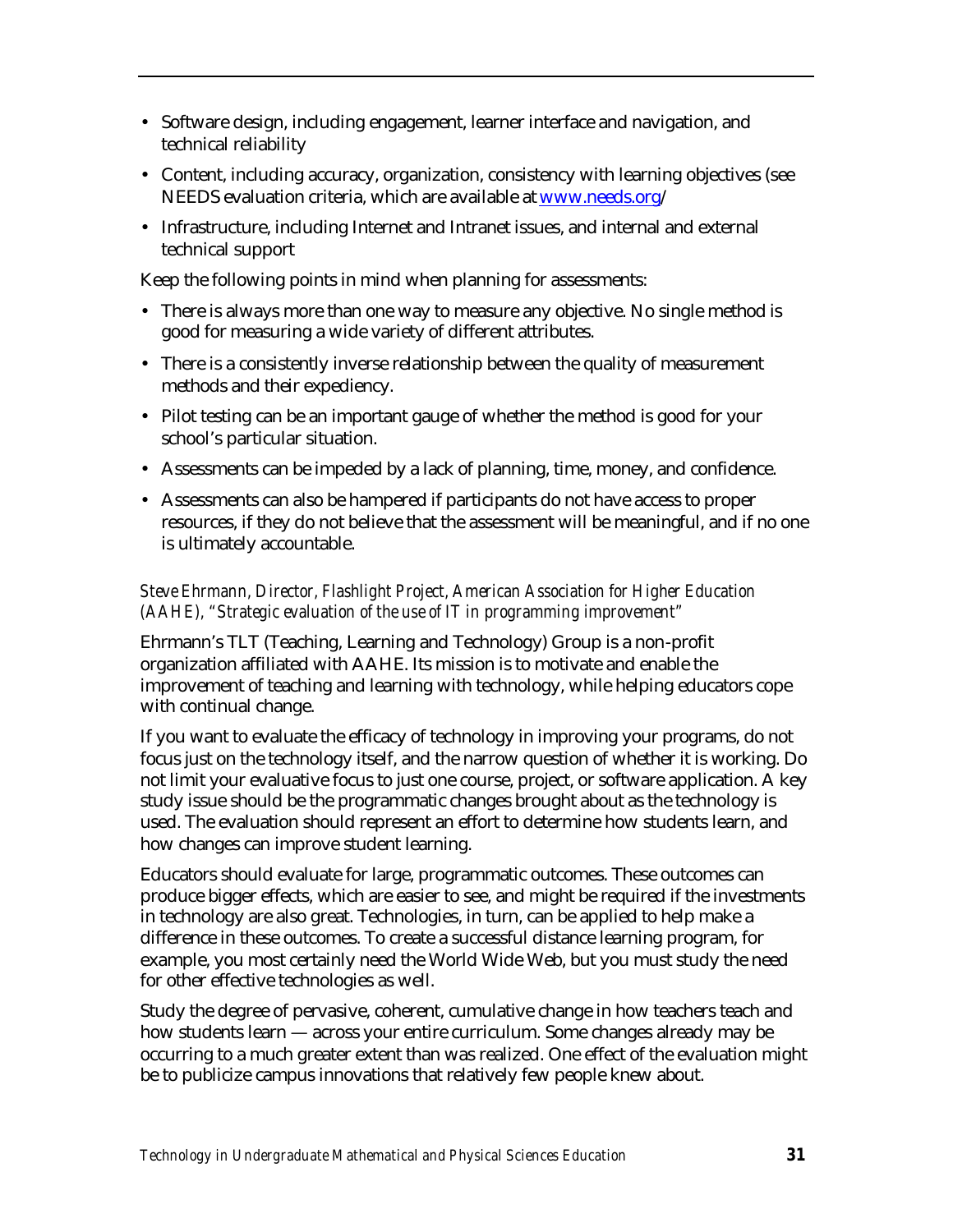Evaluations can have two types of focus. The first focus is on *transformational* goals, programs that enrich education for each student. The second focus is on *improvement* goals, designed for larger, more diverse enrollments and intended to help improve mastery of basic ideas through the use of new technologies.

With the evaluation results in hand, what do you do with them? The data could be used to encourage useful discussion and collaboration in making necessary changes. If the improvement of programmatic outcomes is the goal, then shared decision-making is required. Use the evaluation data to make decisions about the next steps and to identify areas of agreement.

Evaluators should develop "tool kits" to help them catalog and study the most frequently asked questions that emerge during evaluations. Evaluators should also develop training courses that explain how to use these kits, while recognizing that individual departments will still need to customize techniques that focus on their own needs and goals. Departments must share their findings to augment and complement longitudinal data.

Finally, evaluations should be framed to persuade "adapters" and "transformers"; in other words, the campus decision-makers. In the early stages of an evaluation project, you need to tap into people whose decisions could make the biggest difference in turning the evaluation into actions. Otherwise, even the best-written evaluation might produce no meaningful results.

# *Reflections on the assessment and evaluation session*

In the absence of a general discussion on the assessment and evaluation session Tuesday afternoon, the following reflections on the session were added after the Workshop by Susan Millar and Flora McMartin.

The issues raised during the session illustrated that the processes of gathering and using "feedback" data should be conducted at every organizational level and are critical to the success of innovative teaching strategies such as new computer-based technologies.

It is impossible to assess student learning effectively or to evaluate the effectiveness of an educational program — whether at the course, program, or institution-wide level unless the key participants begin by clearly articulating their goals for deeper and more relevant student learning. Only when these goals are stated can participants systematically think through the question of which teaching and learning strategies including new technology-based tools — are likely to help them achieve these goals. Only when these goals are made clear can participants develop tools that will tell them whether their strategies have achieved particular goals.

Assessment and evaluation methods should not be designed to gather data on the effects of isolated technology-based learning strategies, but on the interactive effects of all the learning strategies in play within the environment (course, program, or institution) under consideration.

When planning an assessment or evaluation process, participants must ask the following questions:

• Which goals for student learning or project success do they want to evaluate?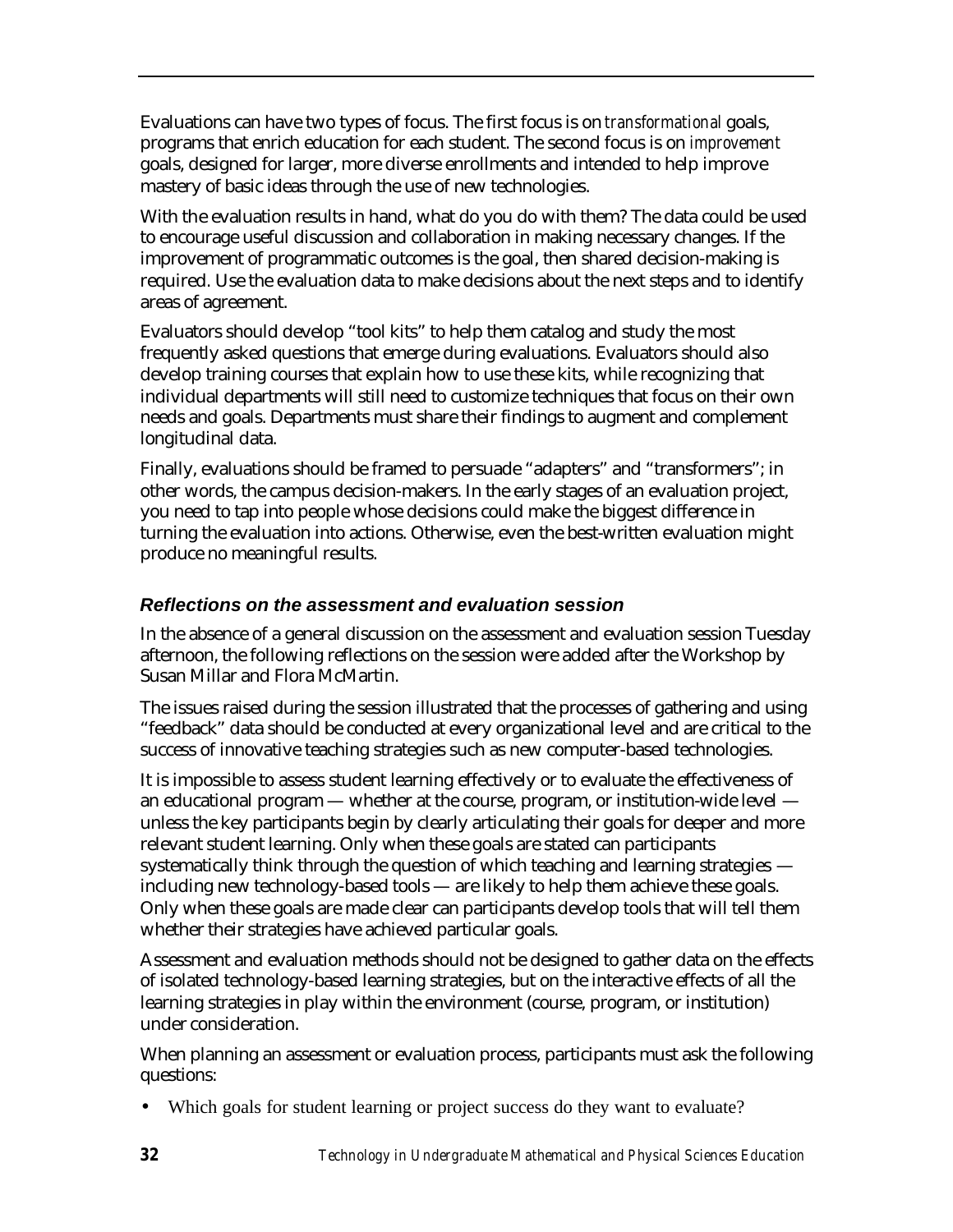- What will they and their colleagues accept as evidence that they have achieved their goals?
- How much emphasis will be placed on understanding the students' learning processes and the organizational and cultural factors associated with project success?
- What data-gathering methods are feasible for obtaining information about both processes and outcomes?
- Given the limitations of the research design, resources, and timetable, what kind of "formative" and "summative" feedback processes and products will optimize the achievement of the goals?

A good resource for developing assessment tools is the "Field-Tested Learning Assessment Guide" (FLAG), which can be found at [http://www.wcer.wisc.edu/nise/](http://www.wcer.wisc.edu/nise/CL1/) CL1/ . This Web site has been developed by the NSF-supported National Institute for Science Education (NISE). It is designed to introduce MPS instructors to the importance and value of assessing student learning in their classes. The Web site also provides a variety of classroom assessment techniques (CATs) and associated tools that can be used or adapted for college MPS courses. The CATs include concept maps, concept tests, and portfolios, to name a few examples.

Finally, a critical element in any assessment and evaluation process is a strong commitment to use the feedback to improve teaching strategies, fine-tune goals, and publicize educational improvement efforts.

# *Reflections on first day sessions*

# *Robert Chang, Northwestern University*

 "Higher education is big business," Chang said, "so how's business?" We should be worried that we are not adequately preparing students for the marketplace. Some corporations, such as Motorola's "university," have begun providing education themselves.

Students are our products, and we need to train them to have marketable skills. Students need to be lifelong learners, and we need to train them to perform many different tasks.

How can we use information technologies more effectively? We know that computers work well for storing, manipulating, and calculating data. They also provide exciting possibilities for interactive learning and distance learning; for remote lectures and "field trips" that break the boundaries of time and space; and for modeling and systems design, either on a "nano" scale or an astronomical scale.

We need good evaluation programs that gauge the effectiveness of these tools.

# *Arnold Ostebee, St. Olaf College*

This is an exciting time for pedagogical innovations and new tools. So much material is out there, but there is still the problem of finding the *right* materials. Also, how do we learn about important innovations that other educators are using, and not duplicate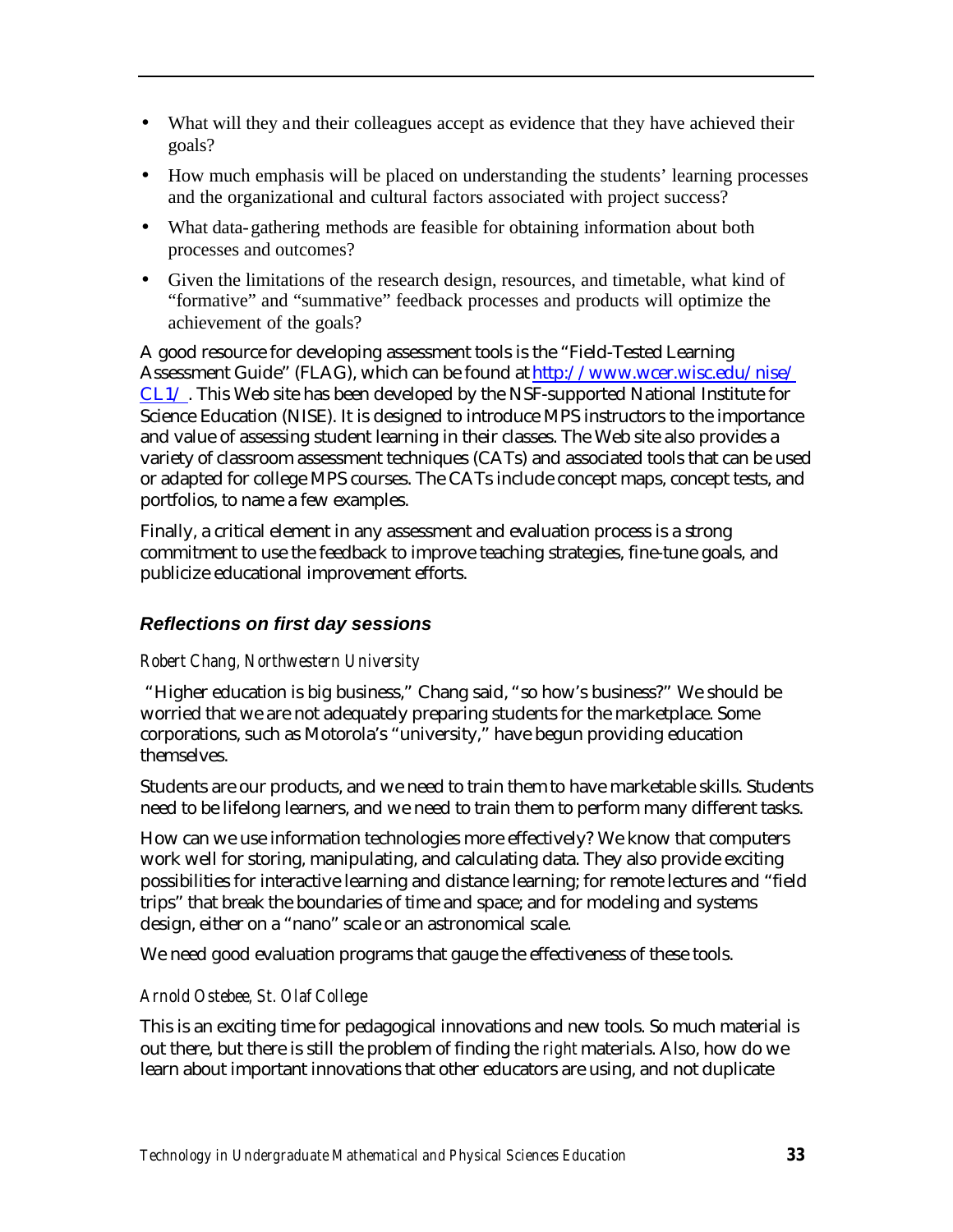effort? How do we improve cross-disciplinary communication, and how do we examine methods that educators in other disciplines use to solve problems?

New technologies can create new learning environments, and can be used as a catalyst for learning. The use of the technologies themselves is now part of the curriculum. What are the goals now for undergraduate education? We need more information about how students learn, and how they should learn. How do we balance the need for content with the need for developing higher-level thinking skills?

We need to promote a culture of evidence. We need information about how well these technological innovations work. Do they work? What is their cost benefit? Are these innovations taking too many resources?

### *Josefina Arce, University of Puerto Rico*

Science studies the real world and thus is best learned directly from observation and experimentation. Innovations in technology help us in this process. Technology adds value to our teaching, especially in areas where nature cannot be directly observed for various reasons. Technology can enhance communication, but does not substitute for personal communication. The development of interpersonal communication skills requires human contact.

We need more data and assessment, not just the intuition of teachers, to prove that technological innovations are working effectively.

# *"What are the principles underlying the effective use of technology?" A cognitive science perspective*

*Session Chair: Susan Millar, University of Wisconsin-Madison*

# *Andrea diSessa, University of California, Berkeley, Graduate School of Education*

Studies in cognitive science can help educators understand how students think, how they learn, and how they learn best. A discussion of cognitive science, therefore, is vital in a Workshop that explores new learning paradigms and new technologies for MPS teaching.

diSessa described a study that illustrated the complexities and challenges that cognitive science results pose for educators. A student was asked by an interviewer about the forces at work on a ball tossed in the air. Interestingly, the student first provided a cogent explanation, correctly using gravitational force and other appropriate ideas, but when asked the same question later, provided a quite different explanation, not at all grounded in scientific principle. The student, who was quite intelligent, continued to alternate between the correct answer and the incorrect story, despite being prompted to think about the problem and tutored about the scientific ideas involved.

The process of human understanding involves complex systems. For example, the concept of gravitational force is complicated, and the development of its understanding takes care and time. The idea that teachers can adequately teach such a concept just by "saying it clearly" is incorrect.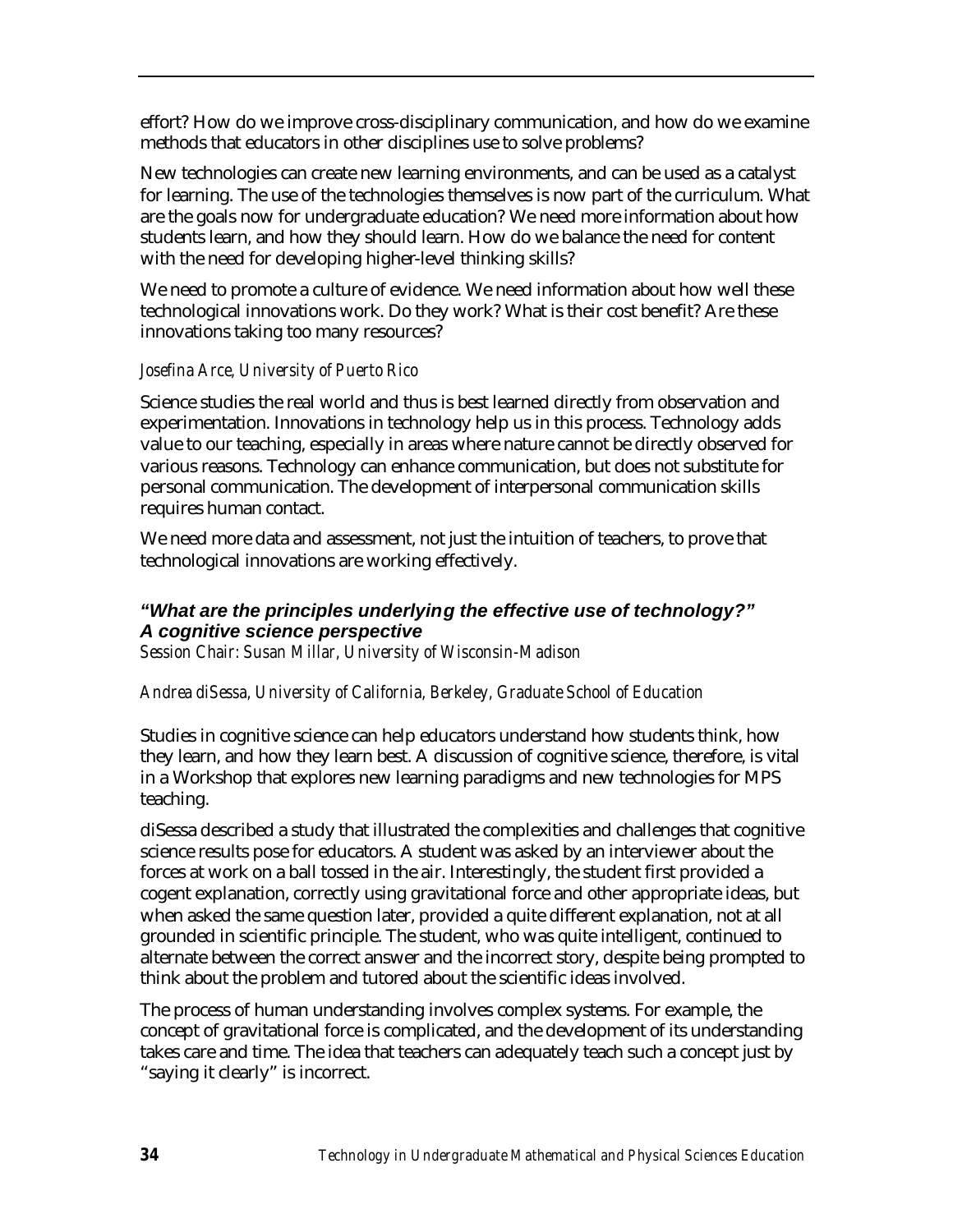All students begin with rich, intuitive knowledge systems, which provide for a wide range in the way they process information. Some students are very particular sorts who cannot be expected to respond productively to instruction designed for "the average student."

Accommodating different types of learners is just one of the challenges of using new technologies in education. Other challenges are to engage the intuitive thinking of students, to motivate extended and thoughtful knowledge building, and to provide students with the appropriate "material intelligence" and learning tools.

The work of Galileo provides a compelling example of how material intelligence works to enhance intellectual power. In what is generally considered his greatest work, Galileo defined uniform motion (motion with a constant speed), and supported his definition with six theorems and their lengthy proofs. A modern reader would judge the work to be a grandly overdone set of variations on the theme "distance equals rate times time."

In fact, Galileo's theorems can be presented and proven much more easily and quickly using simple ninth-grade algebra. The point is not that Galileo was on an intellectual par with today's average ninth-grader, but that algebra was not a tool at his disposal. A look at Galileo's work reveals not a single "equals" sign, because algebra had not yet been invented. To be more precise, although solving for unknowns that participated in given relations with other numbers had been practiced for at least 500 years, the modern notational system that allows the writing of equations as we know them — and the easy manipulations to solve them — did not exist.

New technologies also offer new opportunities and paradigms for learning. As an example, diSessa displayed a "tick model," which reconstitutes Galileo's theory of uniform motion in terms of computer programming. Programming is marvelously adapted to expressing many aspects of motion. In addition, the amount of programming involved in this model is much easier to teach, to much younger students, than algebra. The tick model is so named because it shows what happens at each "tick of the clock."



*Figure 5. Tick model*

The tick model (written here in the Boxer language), like any computer program, has two parts. The *informational* part, or data, is simply a number (shown in the first box) that represents the speed (**s**) of the moving object. The second and third boxes define the *procedural* part of the program, i.e., what happens with the data. These are "do it" boxes. The second box represents the overall shape of the process, which in this case is very simple. In order to **run**, you **loop**, or repeat over and over, the simple action **tick**. **Tick** is a simple movement (**move s**) that commands a graphical object to move the short distance specified by the speed, **s**.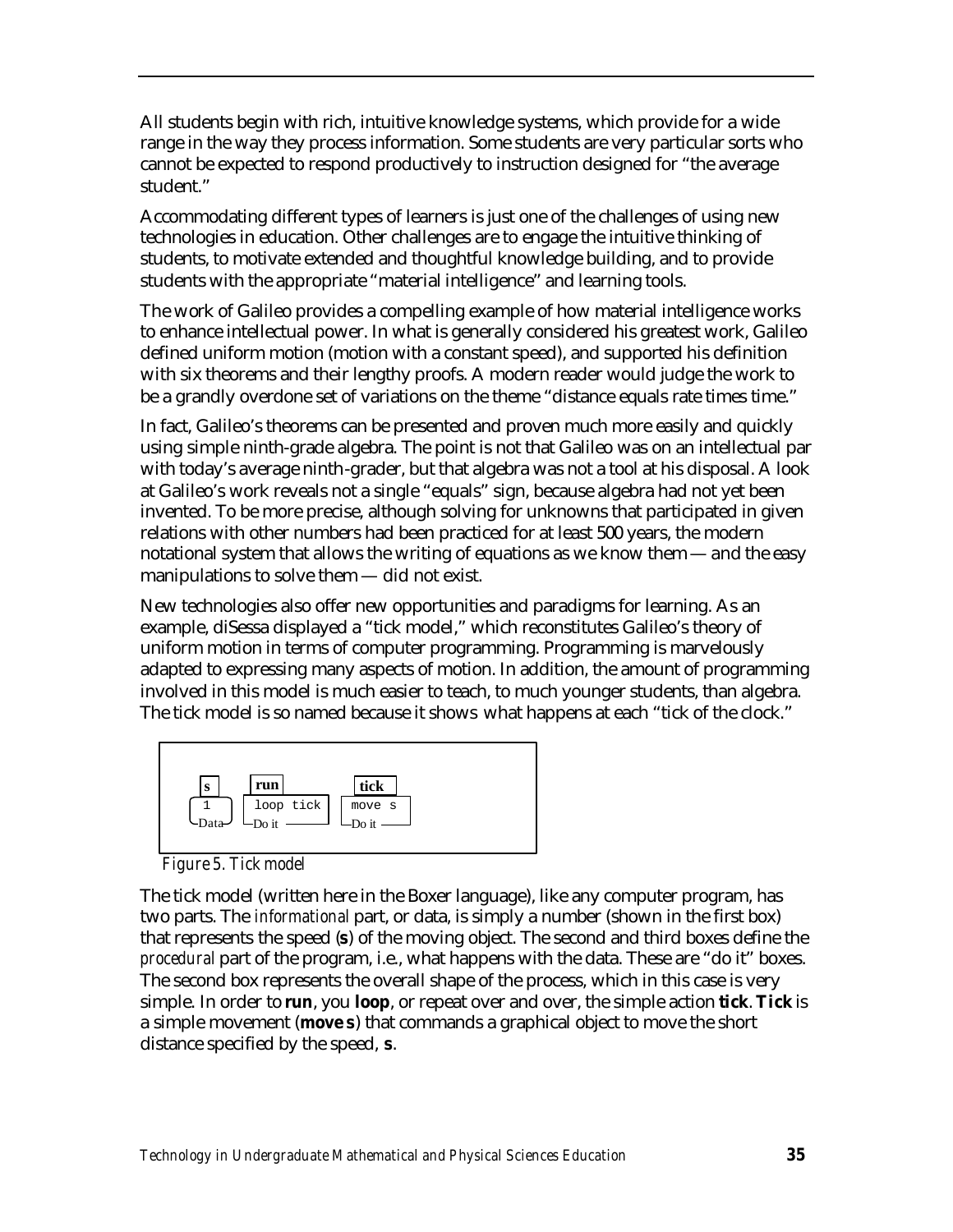Each part is independently important. The Run process tells us that exactly the same thing happens again and again — that the process is uniform. The Tick process is what happens over and over. The **s** quantifies the physical process.

Compared to a textual treatment, the tick model shows the strengths of a technical representational system. It is concise, which offers the advantage of being easily remembered. It is also precise; numbers fit naturally within the representation, and the depicted process is clear, if the "reader" is familiar with the computational meaning of the program. In addition, the tick model allows students to experiment and play with motion in a way that algebra does not.

The tick model illustrates the critical importance of using apt representations in teaching. The systems of representation that we use define the power and reach of our thinking. Instead of being dazzled by cute or flashy computer programs for instruction, we should look for fundamentally different ways to represent the world.

### *Phil Kellman, UCLA, "Understanding and creating the technology of expertise: The role of perceptual learning"*

We all share the intuition that advances in computer and multimedia technology offer opportunities to improve and enhance MPS education. To achieve real improvement, educators need to grapple with the "bells and whistles" problem. In other words, how do educators distinguish technology that truly impacts the learning process from meaningless (and expensive) colorful animations, simulations, and sounds that distract the learner?

As an example, Kellman mentioned a study by Christensen and Gerber that contrasted two approaches of learning basic addition. The researchers compared students who learned addition using a multimedia software application that contained an elaborate story line, interesting characters, and sophisticated animations, with students who learned from a simple presentation of addition problems on the screen (called "plain vanilla" by the authors). "Guess what?" Kellman asked. "Plain vanilla won."

Two useful strategies in making the distinction between useful and useless technology are to emphasize the collection of appropriate, objective data that assesses and evaluates the technology, and to understand and apply principles of cognitive science in exploiting the capabilities of technology.

To illustrate both the use of objective data and principles of cognitive science, Kellman described research on perceptual learning modules (PLMs). Perceptual learning changes in the way information is picked up as a result of experience — is a major component of expertise. With appropriate experience and practice in any domain, human attentional systems seem to focus on relevant details and structure needed for important classifications in that domain, while becoming able to ignore irrelevant variation.

Research in a number of domains has demonstrated dramatic differences between novice and expert information pick-up: Experts extract larger "chunks" of information, detect details better, discover higher-order relationships, and become automatic in extracting patterns. Novices begin with what cognitive scientists call a high "attentional load"; in other words, novices have to work much harder to sort through information that is irrelevant and ancillary to find important patterns.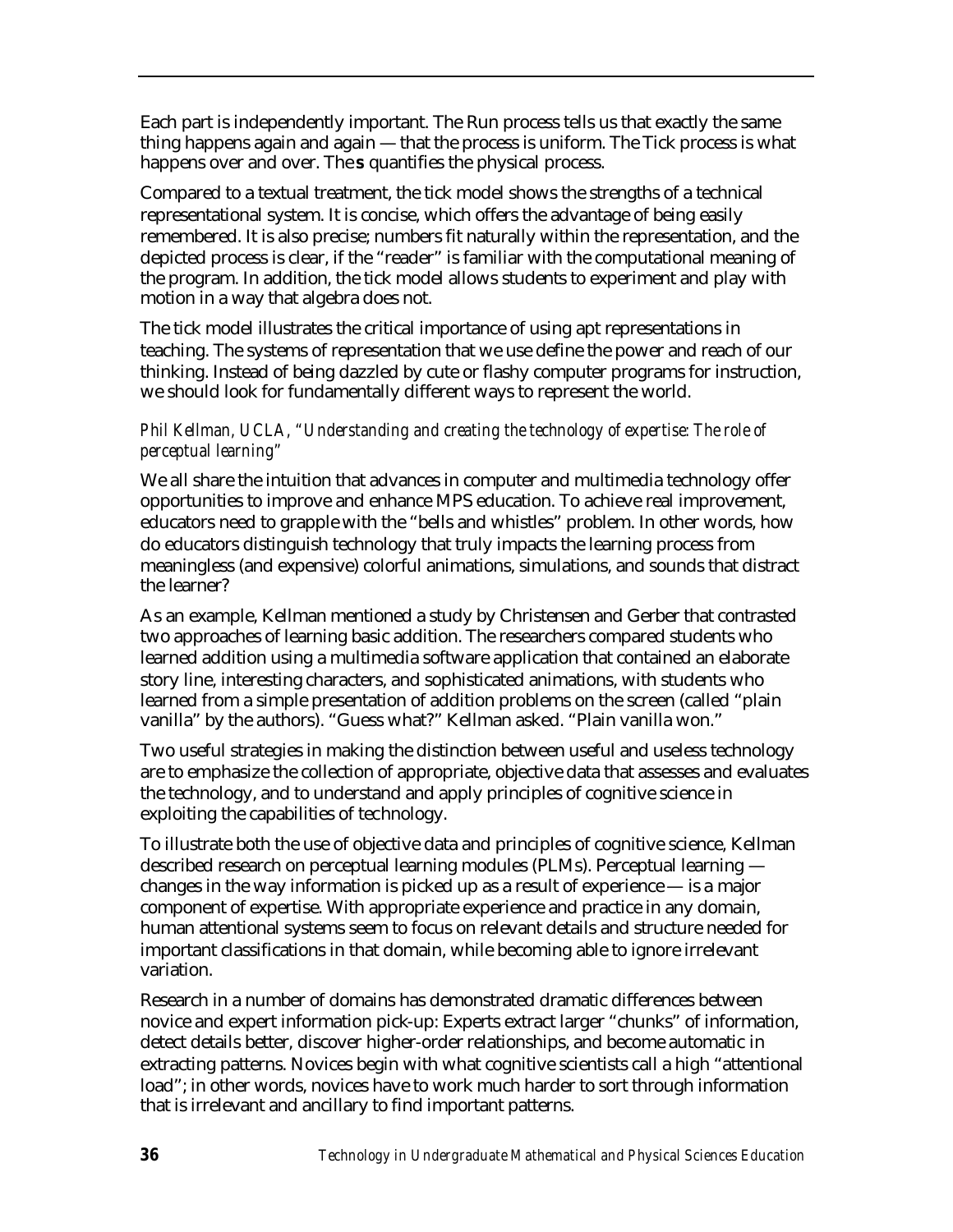When the distinguishing of patterns and "chunking" of information become more automatic, learners can seize "the big picture" more quickly. To quote Benjamin Franklin: "The eye of the master will do more work than both of his hands."

A classic example of this information processing is the sorting of newborn male and female chicks in the poultry industry. Experts sort rapidly and flawlessly, whereas novices can hardly detect any consistent differences.

In the same way, grand masters in chess use their expertise in information pick-up to memorize board positions almost instantaneously. These pick-up skills and learning patterns, according to research on chess players, illustrate learning of pattern structure specific to chess. In other areas, grand masters appear to have no greater visual memory skills than other people.

Although the importance of expert pattern extraction has been recognized, there have been few attempts to directly train these skills, and they are not well addressed by traditional methods. Cognitive scientists have been exploring the conditions that accelerate the development of pattern extraction skills.

The conditions for rapid training of pattern pick-up have been incorporated into domain-specific, perceptual learning modules (PLMs), which depend heavily on computer technology for timing, trial sequencing, and display variation. Advances in simulation, multimedia, and virtual-reality technology are helping the development of even more realistic and useful PLMs for many learning situations.

PLMs in a 5-year project in aviation training have been highly successful. In one experiment, subjects were exposed to many short trials on which they attempted to classify the flight attitudes shown by the instrument patterns. Surprisingly, after an hour of training, subjects who began with no knowledge of aviation were as accurate and faster at the end of training than highly experienced pilots were at the start of PLM training. (Pilots also improved from the training.) These results of direct attempts to train sensitivity to structure in information are typical of PLMs.

Ongoing projects applying PLMs to mathematics and science education are beginning to yield excellent results as well. One mathematics PLM teaches students to map graphical representations of functions and transformations of functions onto their symbolic representations (equations). Another shows promise of helping students extract structure from word problems and derive appropriate graphs and equations. In undergraduate organic chemistry, PLMs are helping students to learn structural constraints on molecules, such as bond angles and hybridization, and helping them to become more intuitive in extracting structure from the notation used to symbolize molecules.

Methods for developing expertise in pattern processing are sorely lacking in traditional instruction. This expertise can be trained, but it requires certain conditions and formats. Educators can make unprecedented advances in addressing neglected components of learning by combining a greater understanding of cognitive principles with the power of modern computer processing.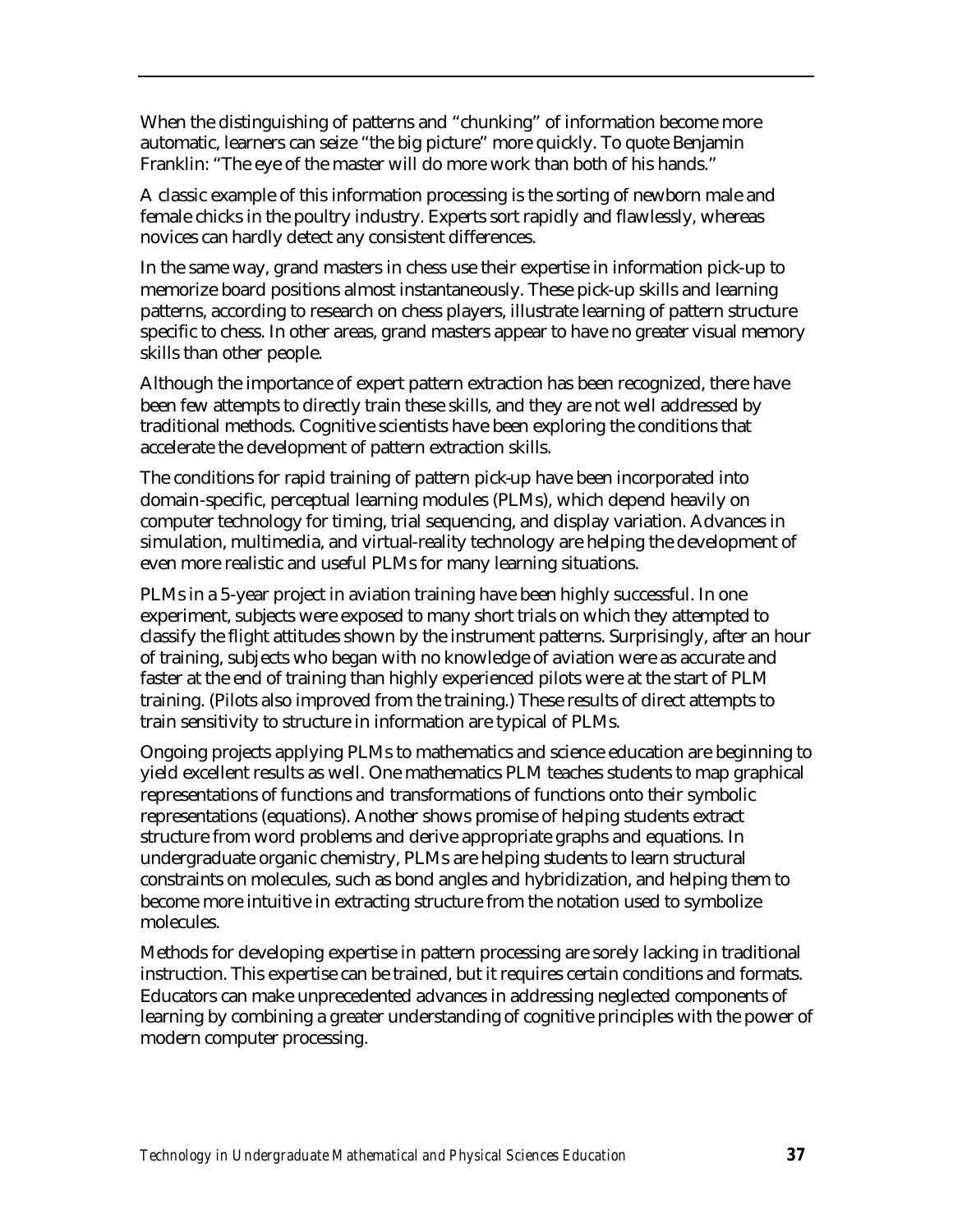#### *Marcia C. Linn, University of California, Berkeley, Graduate School of Education*

Incorporating cognitive research into undergraduate instruction can greatly enhance learning and provide guidance for dealing with rapidly changing technologies. These new technologies force us to consider the redesign of MPS curricula.

For example, the Mathematica software program can be incorporated into the teaching of calculus. Simulation and modeling tools change the kinds of understanding that students need in many physics and chemistry courses. On-line resources such as Science magazine's forthcoming Signal Transduction Knowledge Network afford opportunities that instructors have never had before. Computer Aided Design (CAD) can transform engineering instruction, enabling students to conduct more complex design projects far earlier in their careers. All of these innovations provide opportunities to rethink curriculum design, but they also present great challenges in university planning and resource allocation.

Another innovation is the Scaffolded Knowledge Integration network, a synthesis of research findings from a broad range of cognitive traditions that suggests ways to design effective MPS instruction. This framework, based on 15 years of research by Linn and her colleagues, offers designers a head start in creating courses that enable students to become lifelong science learners. For details, see www.clp.berkeley.edu/.

One approach to using current cognitive research in new courses involves taking advantage of environments that can use these findings efficiently. An example is WISE, Cal-Berkeley's Web-based Integrated Science Environment. In WISE [\(http://wise.berkeley.edu\)](http://wise.berkeley.edu), students collaboratively perform activities that help them add and reorganize scientific ideas to create a coherent understanding. Too often students isolate rather than connect scientific concepts; WISE is designed to fight that problem. WISE focuses on four main design issues:

- Choose accessible topics and use models that students understand.
- Make student thinking visible by using visualizations and representations.
- Help students learn from each other using collaborative tools, on-line discussions, and group projects.
- Foster lifelong learning with reflection, critique, argument comparison, and design activities.

WISE curriculum projects are written by partnerships of researchers, teachers, and natural scientists. The curriculum is continually improved, based on repeated cycles of classroom trial and refinement.

In all WISE activities, the World Wide Web provides a valuable source of "evidence" and information. Students must develop skills in critiquing and applying such materials, as they will invariably use the Web in their everyday lives.

One compelling WISE project is its "deformed frogs debate." Across North America, frogs are being found that have major physical deformities, and middle-school students in Minnesota used the Internet to bring media attention to this phenomenon when they published their field observations. The deformed frog controversy represents a complex, multi-disciplinary problem involving environmental, genetic, and chemical arguments.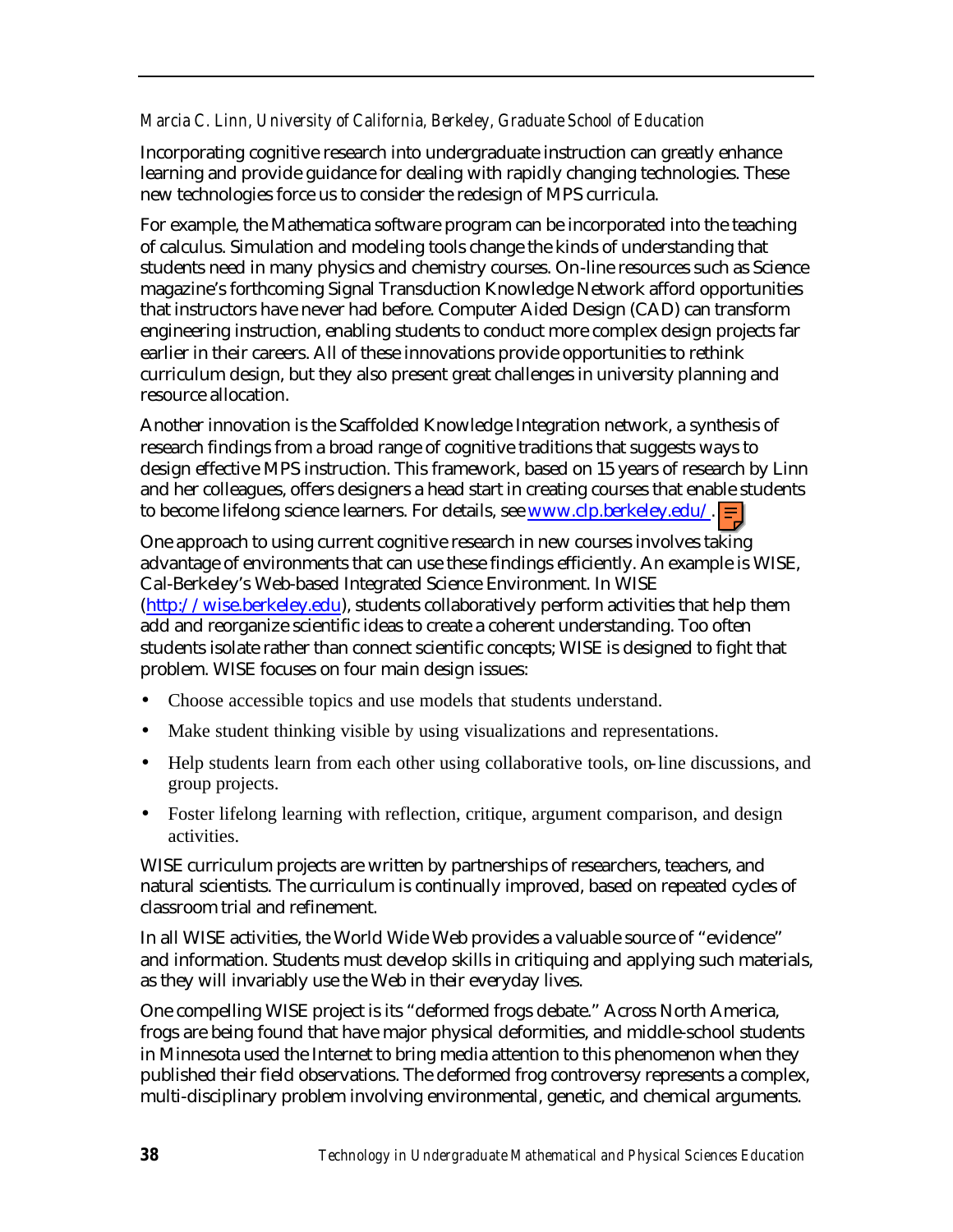Students explore this mystery by examining Web evidence and building an argument about what they think might be happening. Using this exercise, urban students have made dramatic gains in understanding complex science concepts.

The deformed frogs debate successfully engaged student participation and debate, even among students who teachers complained generally were sleeping in class. Students can lose interest in science because it does not seem connected to their lives. Often, students are not taught the practical applications of science. Under these circumstances students have no reason to revisit the ideas they learn in class and no opportunity to become lifelong learners.

When science is presented as a series of dry equations and laws that have seemingly always existed, students tend to memorize and forget the information. Teaching rarely discusses that scientific laws developed amid swells of controversy and even charges of heresy.

Students can be engaged by science if informed of its human element and its effects on human lives. To read more, see the Science Controversies On-line: Partnerships in Education (SCOPE) Web page [\(http://scope.educ.washington.edu/\).](http://scope.educ.washington.edu/)

Creating instruction that nimbly responds to rapidly changing innovations demands flexible yet grounded processes for course design. Even though it could be painful, we must consider ways to narrow the curriculum, even if it might mean covering fewer topics in more depth. (For more discussion on the issue of narrowing the curriculum, see the next section, "Breakout sessions and general discussion.")

Educators must engage in sustained research by carrying out large, iterative projects using contemporary technology tools, and then manage the complexity of these projects. The Center for Innovative Learning Technologies is helping people who are interested in reform of instruction to become a community [\(http://cilt.org\).](http://cilt.org)

We must build a corpus of understanding in order to develop a comprehensive design science. We need to form partnerships that help us find better ways to share information and use technology effectively.

## *Breakout sessions and general discussion*

Participants broke into groups after the cognitive learning presentations and discussed three questions:

- "What underlying research findings improve your pedagogical practice?"
- "What questions do you have for cognitive science researchers who study learning and instruction?"
- "What kinds of learning processes do you believe will be effective for you in using research on learning?"

After the breakout sessions, Linn, diSessa, and Kellman formed a panel, which was moderated by Christine Massey. Workshop participants asked the panelists questions they developed in the breakout sessions.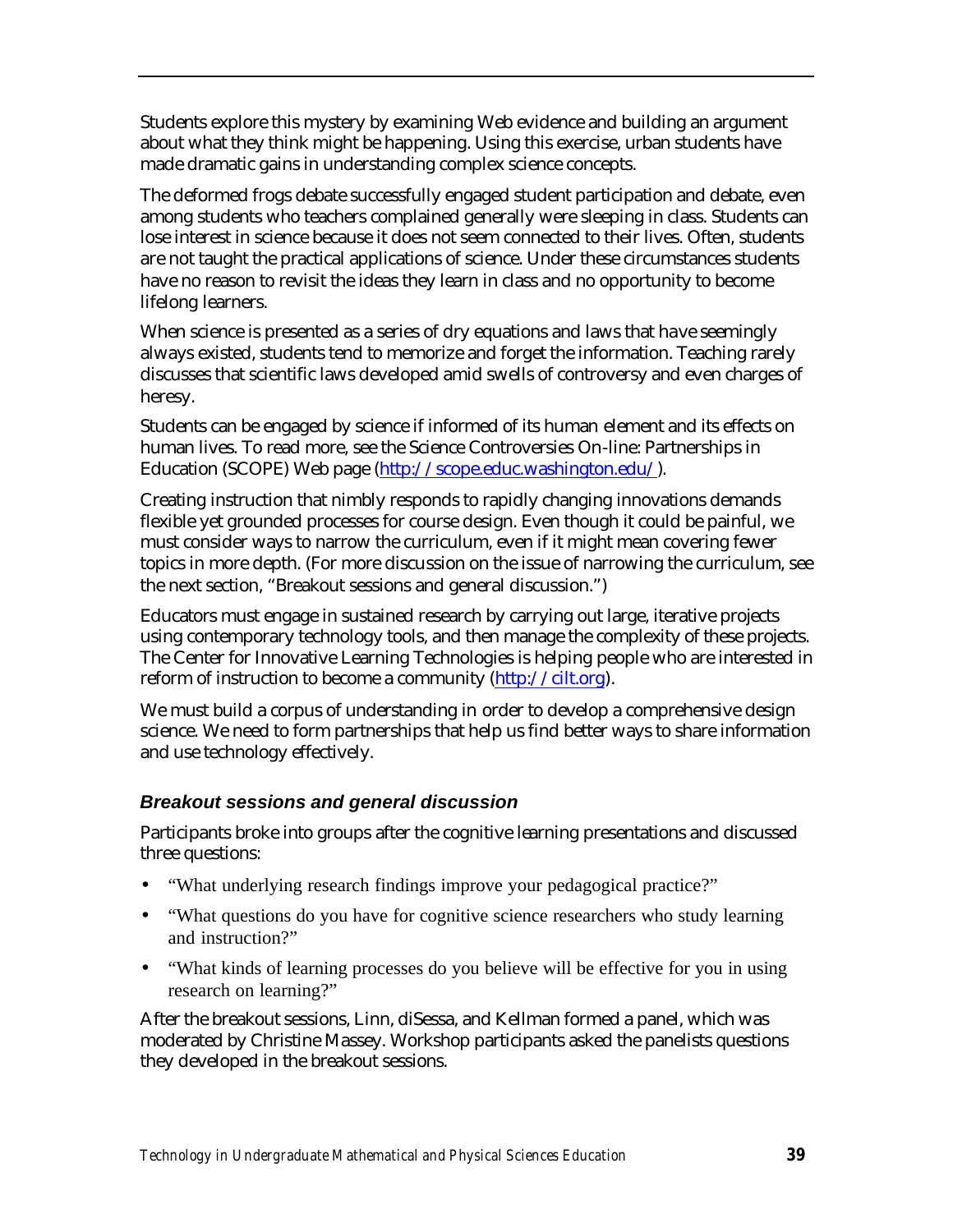#### *1. Many breakout groups wrestled with the tension between covering fewer topics in more depth and emphasizing robust understanding and higher-order skills, versus covering a larger quantity of encyclopedic knowledge considered to be important in a given domain. What's the panel's advice on this?*

It is a crucial question, the panelists agreed, that has no easy answers. They repeated their assertions from their presentations that students who become fluent with tools and concepts are then freed to achieve higher levels of understanding. The basic structures that students absorb in perceptual learning can bring this freedom.

Linn told about a girl she had observed during the Deformed Frogs project. The girl slept through classes in the beginning, and made no attempt to hide it. As the project continued, she became a star during group discussions. She became very animated and questioned other group members, challenging their opinions and positions. When the class returned to more traditional methods of teaching, she went back to sleep. When questioned, the girl explained that she was absorbed when asked "what she thought," but wasn't interested in being told "what was right and wrong."

Another panel member told a similar anecdote of an elementary-school student who, before a test, asked whether the teacher wanted students "to put down what WE think, or what YOU think?" These anecdotes indicate the need for passionate instruction by teachers, and for increased involvement and input from students.

The issue of depth versus coverage, of teaching that's "a mile wide and an inch deep," is a common concern. Too often, we as teachers move forward in the material before the students achieve understanding. Studies conducted in Japan and Korea indicate that these countries have achieved better success than Americans in mathematical instruction by spending more time on fewer topics. The issue of depth versus coverage is complicated, and might not be a matter that research can address. The issue might instead reflect our societal goals and values.

Cognitive research shows that many current goals for curricular coverage are not being met. The hard alternative might be to drop some freshmen courses and focus on fewer, important topics. One of our chief goals as educators needs to be the encouragement of lifelong learning. We need to move away from the idea that a subject can be adequately learned and retained by students who spend one hour a day in a classroom over the course of a few years.

#### *2. How do we customize learning environments — especially those using technology — for different types of learners, for different domains, and for different environments?*

It can be as easy as recommending alternate solutions and options for further outside study to supplement labs and lectures. The WISE Web site [\(http://wise.berkeley.](http://wise.berkeley.edu) edu) could provide ideas for how technology can help. Technology offers tools that help you customize coursework, and provides a structure in which you can develop any problems you want, depending on your students' needs (which you know better than anyone else).

#### *3. How do we set up learning environments that effectively motivate students to engage in the kinds of thinking and learning we would like them to do? How does learning change when learners feel a strong need to know?*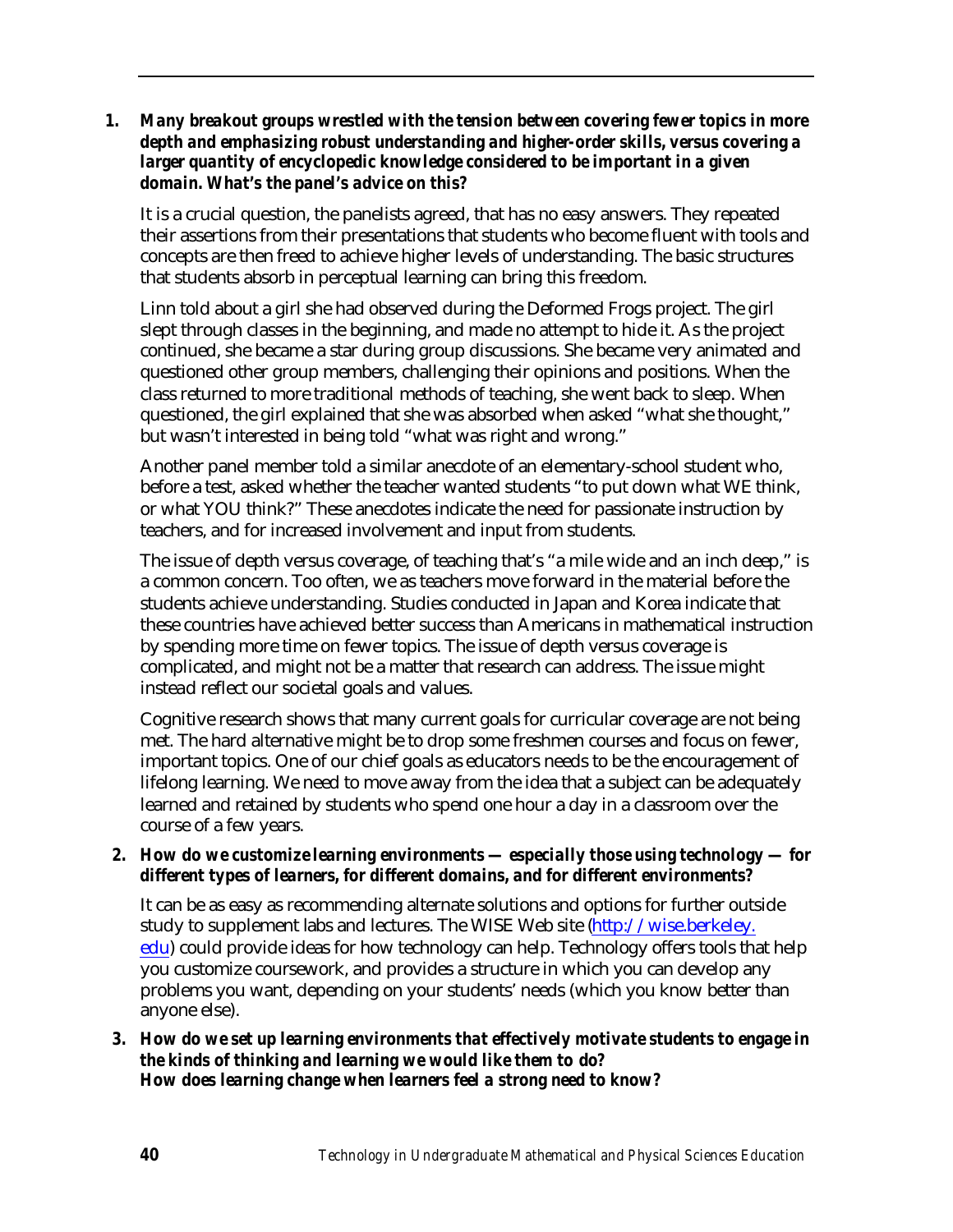diSessa said that cognitive learning specialists, frankly, do not know a great deal about the issues of interest and motivation. The issue is fundamental, and a lot of work needs to be done in this area.

There are problems with relying on the intuition that our innovations are working. Linn shared an anecdote about a student who didn't like a computer-based, interactive class but did like a "hands-on" chemistry class. Why didn't the girl consider the first, supposedly interactive, class engaging and "hands-on" as well? The computer-based course, the girl explained, made her "think too much," but the chemistry class was fun. You cannot assume that students are interested, but you must always be conscious of trying to cultivate interest.

Students must somehow be made to feel that they have a real stake in learning and acquiring knowledge. Kellman explained how he had struggled to use Medline after a relative became sick. In such a situation, you are willing to push through the unfamiliar, arcane terminology and make the effort to learn because you care about your relative's well-being. You keep trying. Students sometimes walk away from hard topics because they don't get them the first time. They blame the teacher, the book, or the presentation, when in fact the subject matter is difficult, and takes time to learn.

#### *4. How should we change methods of testing students to encourage better conceptual understanding?*

Linn said she has been excited about some of the possibilities of students grading each other. At first, their grading is trivial and based on specious criteria, but in time the students begin to use more substantive criteria.

The issues of testing and grades are very troublesome and problematic, and offer the following challenges, among others:

- How can we develop tests that reflect how students think?
- How can tests make students evaluate themselves?
- How can we integrate testing into the learning process, instead of having tests that seem to be a distinct, "other" component of education?
- How do we convert tests from an *evaluative* tool to a *diagnostic* tool?

Educators should be ambitious when testing, and should encourage critical thinking as a component of testing. We've had a traditional teaching system in place for a long time, but is there any real data that proves lectures actually work? Do tests? Although educators well understand the pressures of the status quo, it has been shown that positive changes can occur in the area of testing, with the proper combination of funding and the support of administration.

## *5. How can we use cognitive research findings to help design undergraduate courses?*

Unfortunately, most of the work thus far has been done at the K-12 level. There are innovations that can be incorporated into undergraduate curricula, but they are relatively incremental, and certainly not "templates."

One suggestion is for professors to ask software programmers on campus for ideas. Programmers use many cognitive learning principles and a great deal of system design in their work, and might be able to offer a fresh perspective.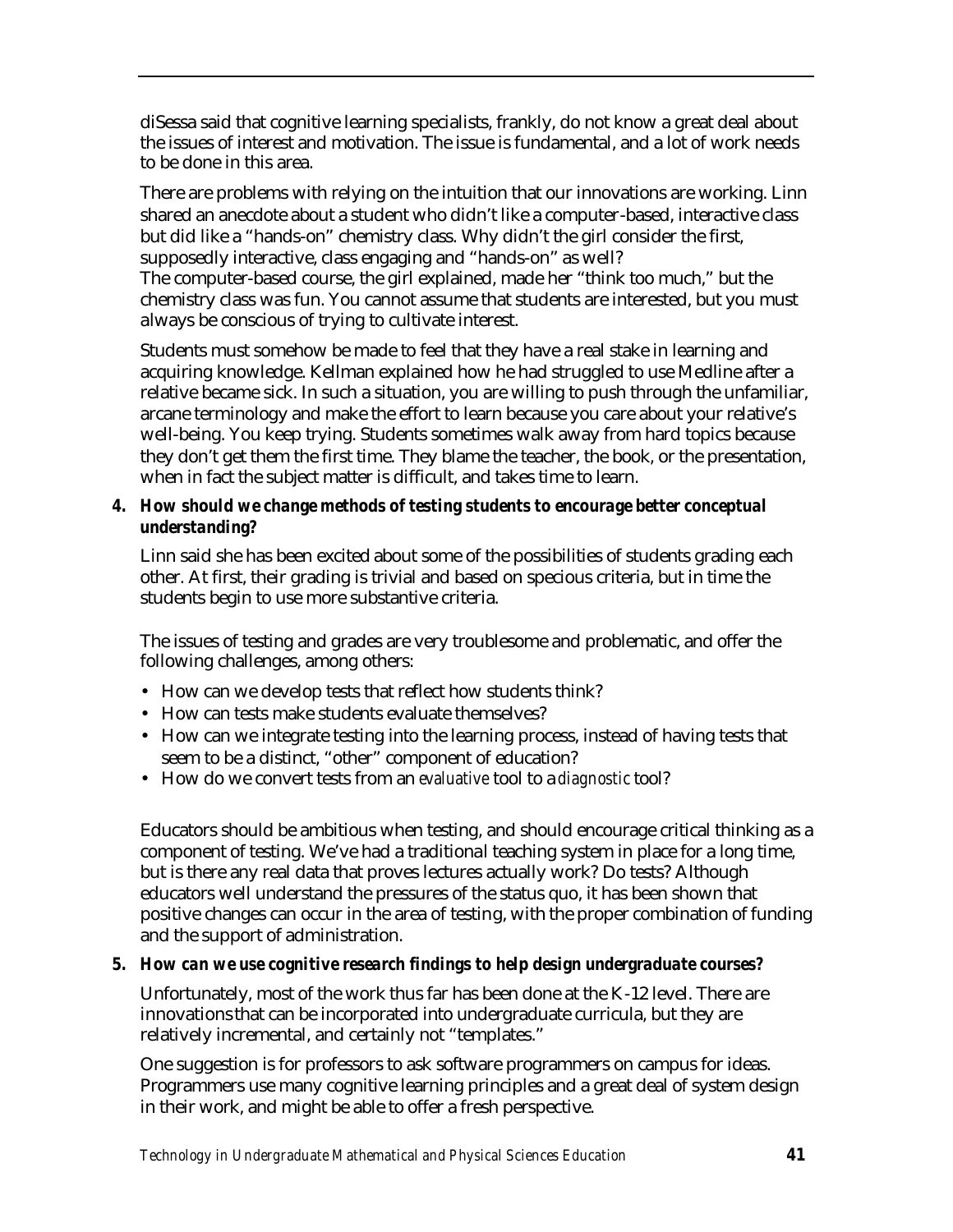## *"What are new paradigms for undergraduate research?"*

*Session Chair: Rex Adelberger, Guilford College*

*Ray Turner and Paula Robinson, Roxbury Community College, Boston*

Turner has been involved in science education reform for more than 10 years, and Robinson has been developing models in learning through multimedia technology since 1984. Several years ago, Turner helped introduce two transforming programs to Roxbury Community College (RCC), an urban college with a large population of African-American students. One program introduced undergraduate research to upperlevel students, and the other focused on improving the skills of entry-level students.

Almost one-third of the college's students pursue science-related careers as a result of these two programs. However, the school has produced no chemistry majors, despite having more than 100 students in general chemistry courses in a typical semester. The basic problem appears to be the perceived irrelevance of chemistry to students.

In an attempt to attract minority students to careers in environmental chemistry, RCC proposes to use low-cost, "culturally relevant" research through a multimedia format. RCC believes that this approach may be the "magic bullet" needed to increase participation and boost interest among potential science majors and non-traditional students.

In particular, the college is using its newly funded "Technology Hub" to eventually link more than 20 community, HUD, and K-12 schools to Roxbury Community College, the provider of educational resources. More recently, the college has been targeted for funds to convert its Media Center to a Technology and Instructional Multimedia Satellite Center. The Center, originally proposed as a link to community sites for the purpose of creating virtual campuses, will be used to create a "virtual laboratory bench space" at city schools, with resources made available through multi-institutional collaboration.



*Figure 6. The new Technology Hub at Roxbury Community College*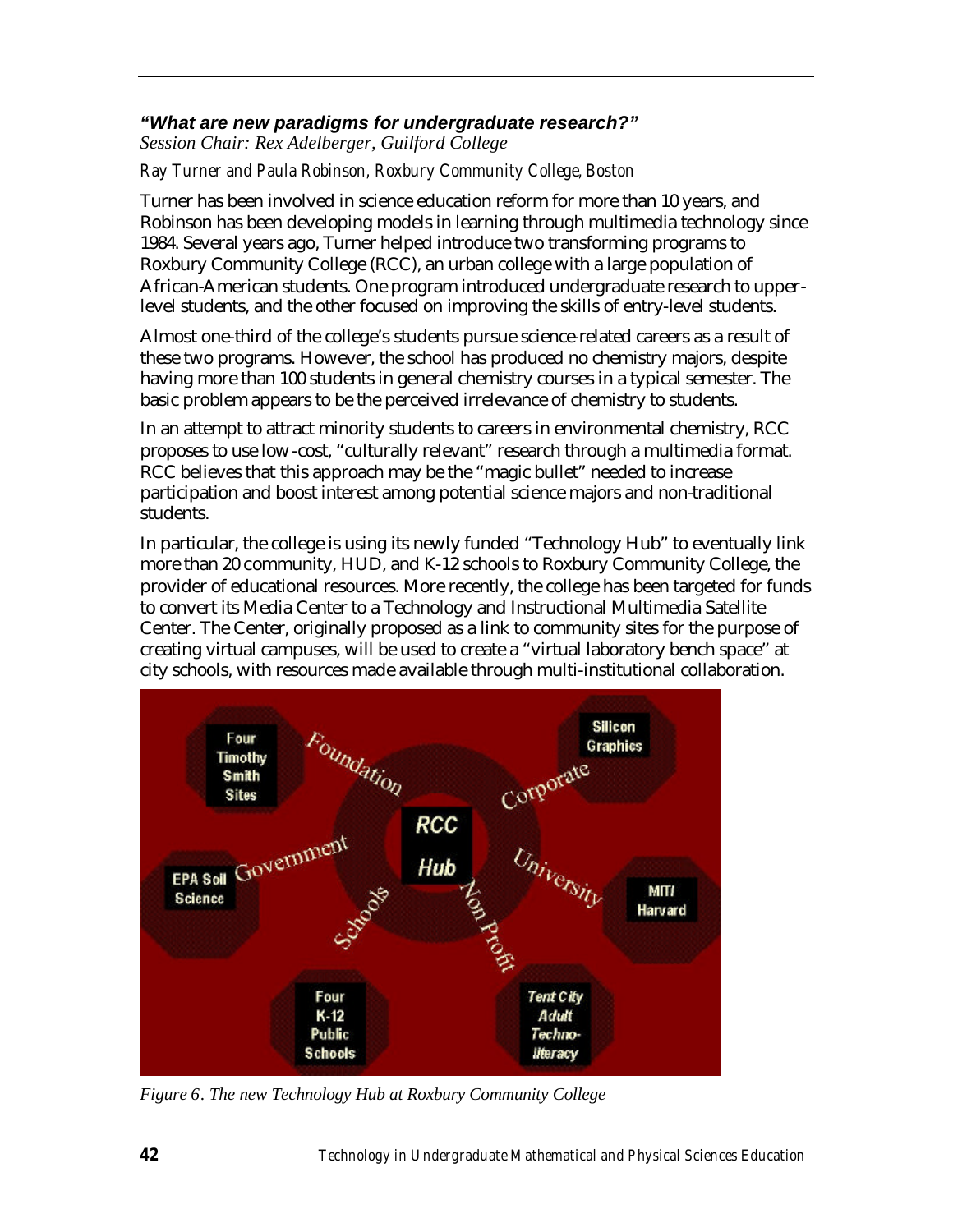The creation of this virtual lab bench emphasizes the importance of educational collaborations and multi-level participation among foundations, government, schools, non-profit organizations, corporations, and community organizations. Funding organizations, of course, are important for providing endowments that can upgrade technology and sustain programs long enough to ensure quality change. Sustainability helps in the collection of long-term data.

A mixture of low-cost activities, strong collaborations, and the promotion of technology and Web access for all users can help safeguard against the formation of an underclass, or "techno-peasantry," in America. The virtual lab bench and similar programs can provide people of all ages and backgrounds with access to academic exposure and preparation for courses in science. The project can potentially become a model for other regions of the country.

The coupling of scientifically sound, research projects with multimedia technology gives students the advantages of hands-on experience and participation in a virtual learning community with unlimited resources. The "what's in my back yard?" approach to science exploration, using plants grown in soil, seems to involve all the elements of chemistry. For instance, electrodes obtained from a junkyard have been used to study the effects of AC and DC current on lead uptake into plants. In this single experiment, students can learn principles of electrochemistry and analytical chemistry.

Participants from linked sites can function as members of expanded research groups and share experiences traditionally reserved for exclusive research groups in private institutions. A program director will coordinate research projects between sites and participate in Web- and satellite-based communications. Everyone in the learning community can contribute to the results. Students can participate at levels appropriate for them, and potentially can be inspired to earn their undergraduate degrees in chemistry. After earning a chemistry degree, students can branch into other areas of science.

#### *New Developments since the Preliminary Report*

A partnership involving MIT, RCC and the EPA was implemented for the aforementioned phytoremediation project, in which plants are used to remove toxic materials from soil. An X-ray fluorescence spectrometer, a hand-held device that can electronically capture and download experimental results directly to a PC, was acquired with EPA support. Corn seeds were grown under controlled conditions. Students who participated in the project worked between MIT's Materials Chemistry Laboratory and RCC's Greenhouse. The team shared data and witnessed changes in biomass and uptake properties of lead and copper as a function of AC and DC current conditions. The plants from the experiment were harvested and analyzed using X-ray fluorescence spectroscopy. Initial findings indicated that lead extraction stunted the growth of the treated plants. High levels of heavy metal contamination in many inner city neighborhoods make the challenge of finding a technological solution especially appealing to minority students who are attracted to the possibility of harnessing science for the service of their community.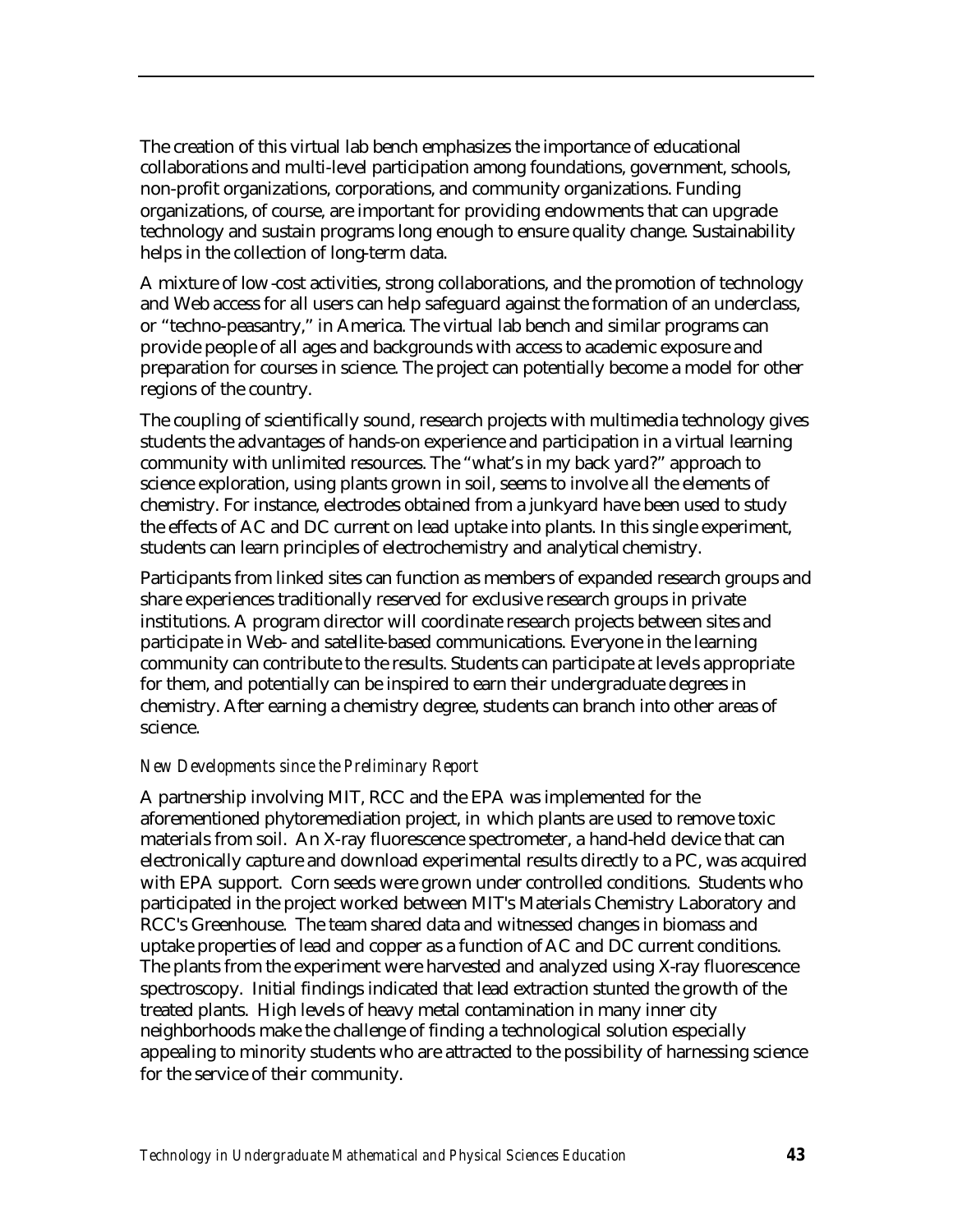Implementation of the phytoremediation project illustrates the importance of collaborations. Robinson has helped catalyze the formation of an alliance between the City of Boston Trust, the Institute for the Integration of Technology and Instruction (of which Robinson is the founder and CEO), and RCC. This provided the framework for the creation of a technology hub that would link forty technology centers to RCC. Robinson's work, along with RCC's high-tech infrastructure and distance-learning mandates, provided the ingredients for a collaboration that will provide on-line resources in science and mathematics to "hub" members. Sites will be equipped with the latest technology. The completed infrastructure includes a satellite conference lecture hall with full global send-and-receive capacity for multimedia broadcast production and distance learning. The "RCC hub" and its "virtual laboratory bench space" enables students from all grade levels to contribute to experiments. Data exchange, advising, and scientific discourse can all occur remotely.

Recently, RCC has received a special bridge grant from the National Institutes of General Medical Sciences and a special technology improvement grant from the Commonwealth of Massachusetts. The potential for scientifically sound research projects using multimedia technology gives students the advantage of hands-on experience and participation in a learning community with shared resources. Students can be motivated to earn undergraduate degrees in science. Connecting nonprofit organizations that are working to empower disadvantaged groups to community colleges will enable each to share similar missions and pursue funds important for sustaining quality programs that ensure student success for traditionally excluded groups.

## *Preethi Pratap, MIT Haystack Observatory, "Undergraduate research through radio astronomy"*

Research and teaching in astronomy have long involved the use of cutting-edge technology. The NSF-funded MIT Haystack Observatory carries on this tradition with the development of two radio telescopes that students and teachers can access via the Internet and use to learn the fundamentals of radio astronomy.

One of the goals of this "on-line observatory" [\(http://www.haystack.mit.edu/\)](http://www.haystack.mit.edu/) is to provide opportunities for undergraduate science and engineering students worldwide to link their education with research through radio astronomy. The program consists of three main components:

- A small, 2-m diameter, radio telescope kit that will be sold to colleges and universities to teach the fundamentals of radio astronomy.
- A 37-m, research-grade, radio telescope that can be accessed over the Internet. Students use this telescope remotely to perform research experiments that can lead to new discoveries. Radio astronomy is still a relatively new science, with many exciting discoveries yet to be made.
- Extensive Web materials that help students and faculty use the telescopes and learn about radio astronomy. This program would not have been possible without the developments of the last decade in Internet technology. The Web site provides suggestions to faculty on how to include this experience in their curricula effectively. Examples include the use of the radio telescope for the spectroscopic detection of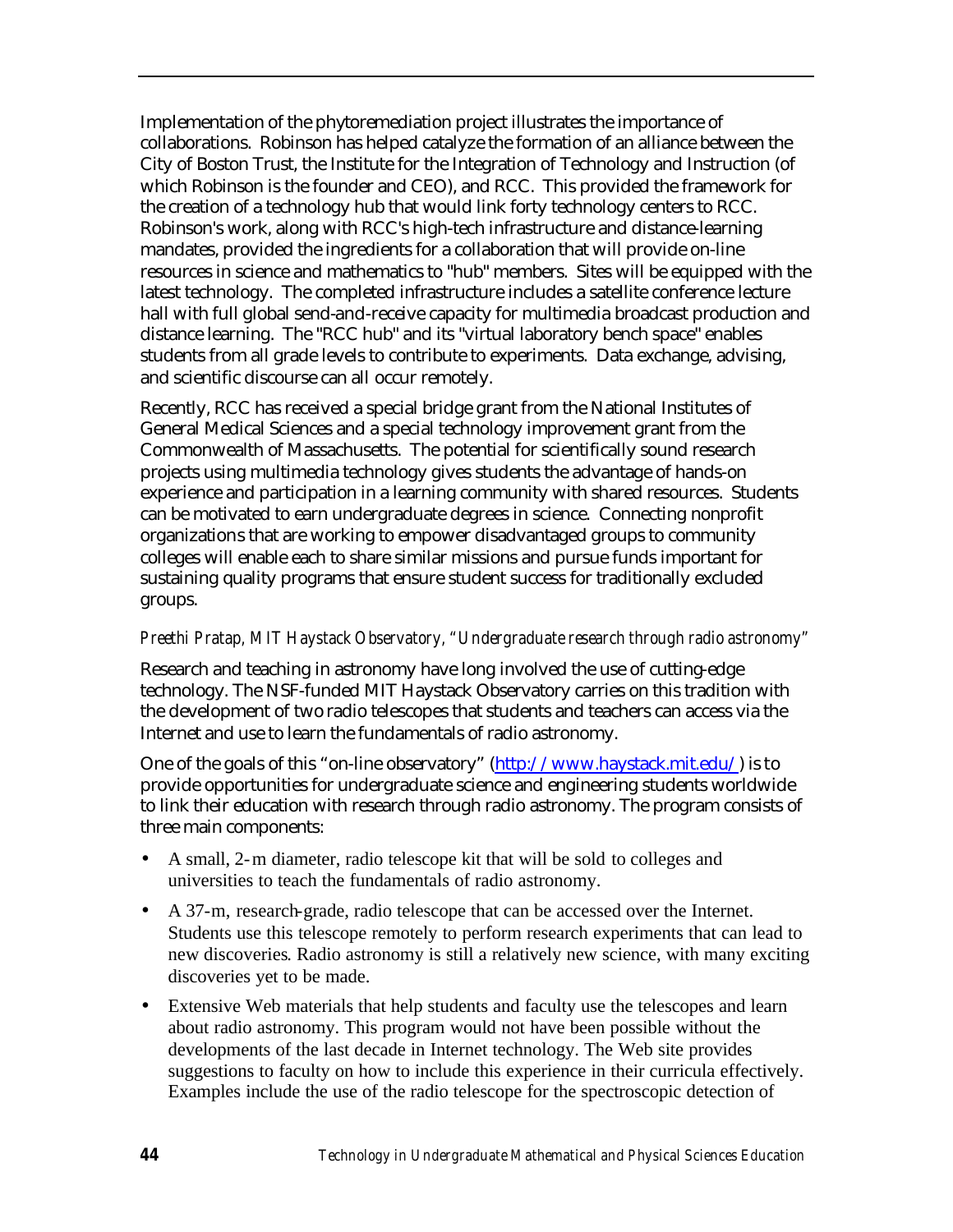ammonia and for the determination of temperature. The Web site also includes information about the radio telescopes' design.



*Figure 7. Radio telescope at Haystack Observatory*

Radio astronomy combines science and engineering, and allows innovative, hands-on observational experiments to be designed and conducted as real research experiences. Students receive a participatory experience in radio astronomy techniques; the on-line observatory is a test bed for real engineering experiences and study concepts.

To use the telescope, a potential user first makes a request and is then assigned an observation time. At that time, the user accesses the Web site to obtain information about remote operations and operates the telescope via the Internet, receiving real-time data in the process. This is a true example of distance learning!

As technologies improve, the on-line observatory will improve as well. Pratap mentioned several possibilities for future enhancements:

- "Backyard radio astronomy," conducted by converting small, 18-inch, television satellite dishes to radio telescopes.
- Radio interferometry experiments, conducted by linking the 2-m telescopes.
- Student research collaborations conducted nationwide, and even worldwide, through the use of the Web. Thousands of participants could contribute to massive datagathering projects by monitoring their own "corners of the sky" and submitting the results.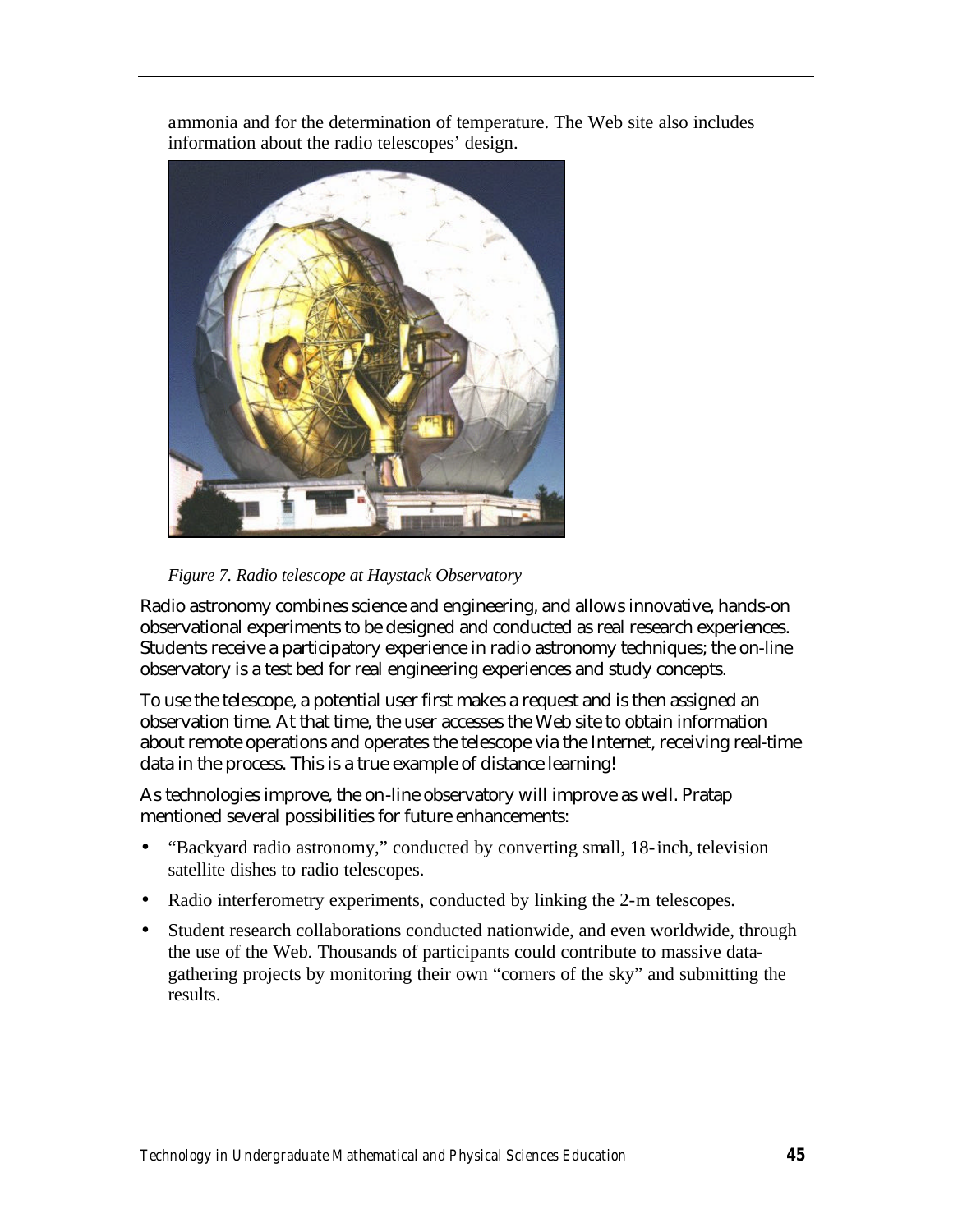#### *Michael Doyle, Vice President, Research Corporation, "Research instrumentation"*

Outstanding facilities for basic chemical science research can be set up and maintained at such a reasonable cost today that most undergraduate institutions can afford to be centers of excellence.

High-quality instruments for conducting basic research can be acquired and maintained for the tuition cost of fewer than three students at most private colleges, or for less than 0.5% of student tuition at a 10,000-student public institution.

Evidence is extensive and persuasive that research capabilities are a major contributing influence in drawing students into careers in science, among both undergraduate students and high-school students. Research differs from "discovery-based" laboratory experiences. "Research" is, in part, an apprenticeship conducted for the advancement of science.

Educators need to consider modernizing instrumentation when planning new science buildings or extensive renovations. Doyle reported visiting several new science buildings on private-college campuses and finding 40-year-old instruments within, or even worse, no instrumentation at all.

Undergraduate institutions that cut corners when buying research-grade instruments are sending the wrong message to potential students and the community at large. Students are discouraged from pursuing scientific study when they see outdated equipment in the laboratories.

Several institutions have recently built first-class, scientific learning environments for their students with outside funding from both public and private sources, including Furman University in Greenville, South Carolina, and Drury College in Springfield, Missouri.

Recent data indicate that while the number of chemistry majors at private colleges has modestly increased over this decade, the percentage change is substantially less than seen at research universities. There is also evidence, from data on grant-writing activity and refereed publications, that the emphasis on research at private colleges has diminished over this period.

Such research is vital, one Workshop participant said, because it is typical of the work that bench scientists actually perform. Undergraduate research promotes criticalthinking skills and teaches students how to draw conclusions based on real data.

*Doyle has recently edited a book, "Academic Excellence: The Role of Research in the Physical Sciences at Undergraduate Institutions", Research Corporation, Tucson, AZ, 2000, that addresses many of these issues in additional detail.*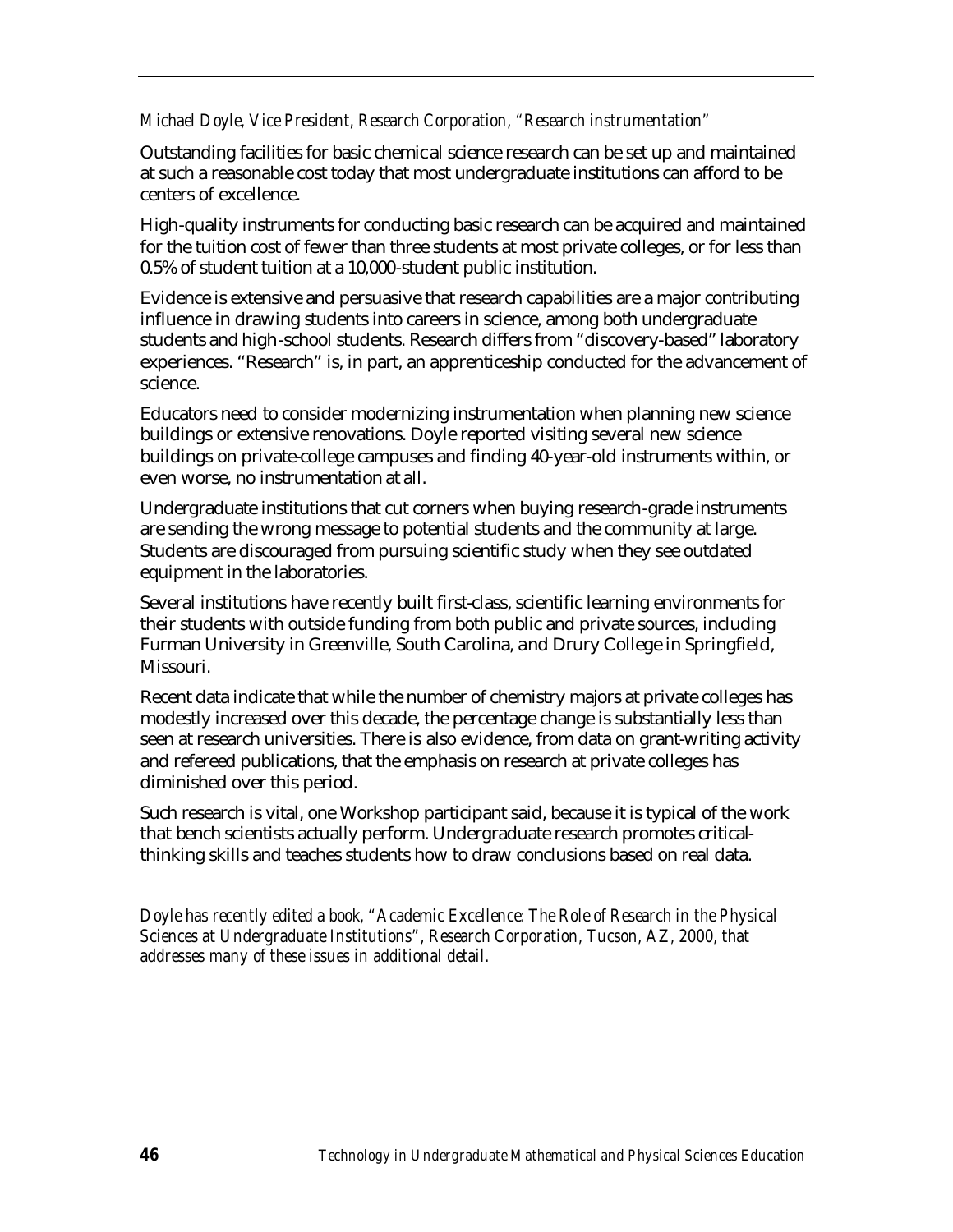## *"Where are we going? The brave new world and pitfalls"*

*Session Chair: Fennell Evans, University of Minnesota*

*Richard C. La rson, Massachusetts Institute of Technology (MIT), "Learner as knowledge spelunker"*

Video tutors, simulations, animations, and on-line laboratories can sometimes confuse and distract the learner. But, they offer another possibility: encouraging learners to be responsible for their own knowledge acquisition. If provided arrays of learning support, learners can behave more like spelunkers exploring vast caves of knowledge and less like hikers traversing a well-known path. MIT is exploring this possibility by presenting several new initiatives and then "thinking aloud" about their potential for the future, when Internet bandwidth is no longer a constraint. At that point, the major impediment to progress will be in knowing too little about how learners learn. To design truly useful learning environments, educators need to study the learning process with the same intensity that scientists study physical laws of nature.

A recent MIT initiative is PIVoT, the Physics Interactive Video Tutor project [\(http://curricula2.mit.edu/pivot\).](http://curricula2.mit.edu/pivot) PIVoT is a hypermedia, Web-based video course for MIT students that attempts to integrate some of the tools that have been discussed at this Workshop. It is a highly interactive, student-directed environment that supports the learning of physics.

PIVoT offers video clips from physics lectures by distinguished professor Walter Lewin. Other rich media content includes physics problems and explanations for solving them, discussions of physics concepts, an on-line physics textbook, quizzes that confirm depth of learning, brain-teasers and unsolved problems, and links to related topics.

Several hypotheses supported the development of PIVoT. Newtonian physics is difficult for many students, and many could improve their depth of learning using a tutor, even students who have no apparent difficulty. The bandwidth of student-faculty interaction in a large lecture hall is minimal. Greater face-to-face contact between students and teachers can increase substantially with a software tutor.

In the future, PIVoT will include a software agent that guides the learner through the nonlinear learning space. The agent will take each student's history of using PIVoT as input and offer signposts for further study. This is an example of data mining that can assist in assessment and "learning about learning," which can help address a key research question: How can educators find the best mix of facilitating technologies and teaching paradigms to educate a given set of learners in a particular knowledge area? *More, in-depth information about PIVoT can be found at http://caes.mit.edu/research/pivot/report\_2000-10.html.*

Larson directs MIT's Center for Advanced Educational Services (CAES), the main MIT facility for research in technology-facilitated education. To the community beyond campus, CAES [\(http://www-caes.mit.edu/\)](http://www-caes.mit.edu/) is the main source of MIT's continuing professional education, often via distance learning. CAES assists faculty in using multimedia technology and in incorporating this technology into their classrooms.

An example of collaborative programs and distance learning is the Singapore-MIT Alliance (SMA) program. This five-year initiative establishes five new Master's degree programs in engineering in Singapore. Internet II is a chief means of communication for the program. CAES is the production arm for this path-breaking project.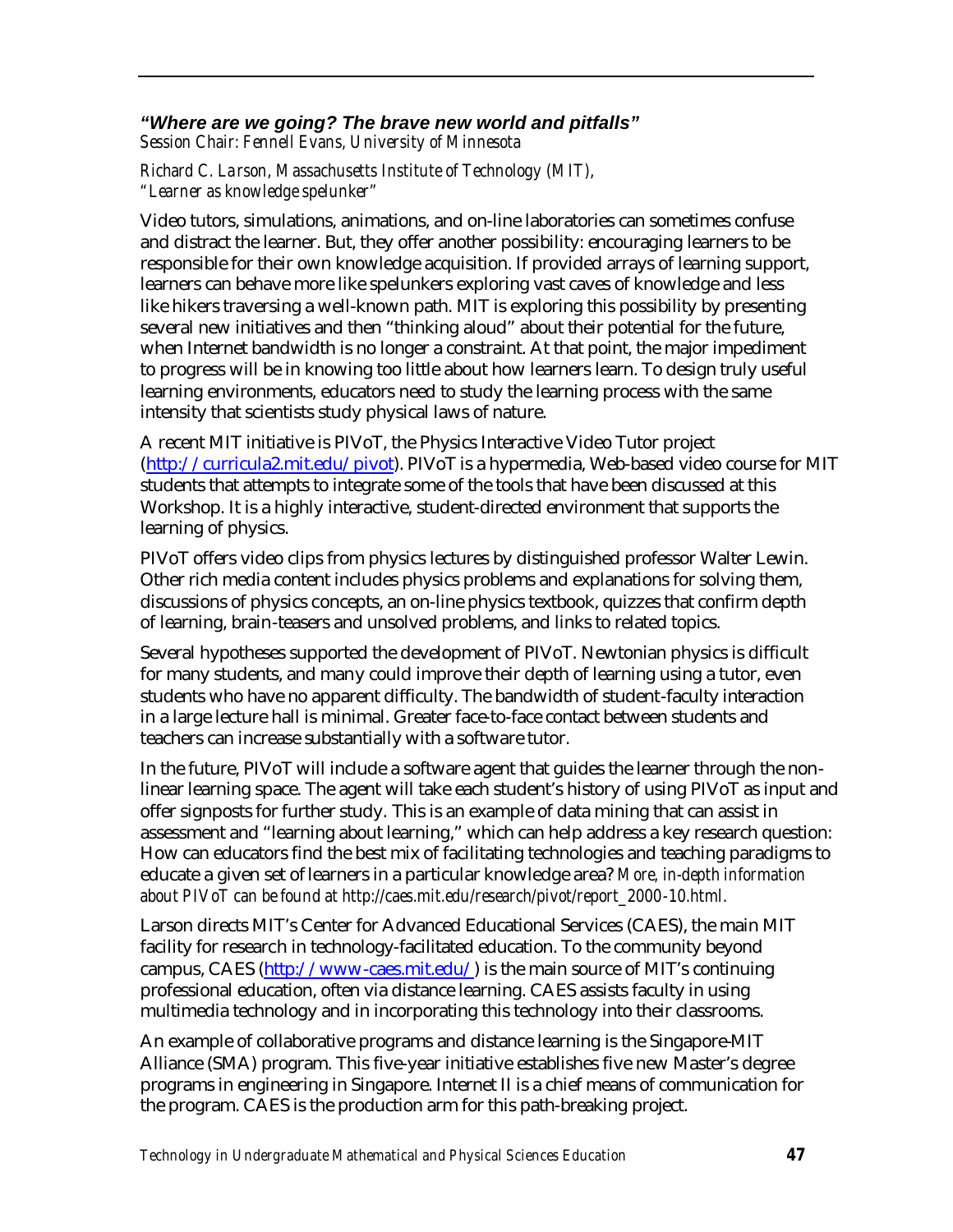## *Philip Agre, UCLA, "Multimedia in university teaching: what can go wrong?"*

Universities are pursuing numerous initiatives to incorporate multimedia technology in undergraduate teaching. At first experimental in orientation, some of these initiatives are moving into routine practice. Although some instructional uses of multimedia can easily be accommodated within the existing framework of the university, many proponents of multimedia instruction envision dramatic changes in the way that the university is run. Before such changes are undertaken, and before they are made inevitable by technical directions or public discourse, it is important for instructional uses of multimedia to be submitted to empirical investigation.

Agre's presentation sought to open a dialogue on the uses of multimedia simply by listing, from anecdotal evidence, the sorts of things that can go wrong with the technologies' use. The point is not that these pitfalls are inevitable, but rather that they can happen. Furthermore, many pitfalls (for example, the ones that involve suffering on the part of students) can be invisible unless one looks for them specifically. Consequently, serious experiments in the use of instructional multimedia should be accompanied by ethnographic investigations that can determine, in qualitative terms, what is working and what is not.

Here are some of the things that can go wrong when multimedia technology is used in university teaching:

- Many student computer labs are in peripheral locations on campus, which can create a perceived, if not actual, personal safety problem.
- Technical problems can result from having incompatible applications at various facilities on campus.
- The same incompatibilities can exist between campuses, frustrating and hampering attempts at collaborative efforts.
- There can sometimes be a failure to ask how the tools fit within the community at large.
- Critical mass problems: some applications have to be used by many students in order for the applications to be successful, and fail if not enough do.
- The academic community can create disincentives to sharing. Problems with sharing can also occur when academic departments attempt to administer and use the same technology resources. These turf wars frustrate integration.
- Formless "discovery" tasks: students can sometimes work on-line and do whatever they want, as long as they pass the institution's requirements, but is their work valid? Also, instructors can be stretched thin as a result of responding to countless e-mails from students who are all doing their own, independent projects on-line.
- Faculty, students, administrators, politicians, and the community at large can have different agendas and preferences for software and its use in the curriculum.
- At the K-12 level, there are often "violent fashion changes." Teachers can master a certain technology or teaching method that uses technology, only to be told it is being replaced by another, "better" approach.
- Stereotypes: administrators can begin to form stereotypes about how faculty view technology innovations, and faculty can form their own about the administration, leading to a "death spiral of stereotyping."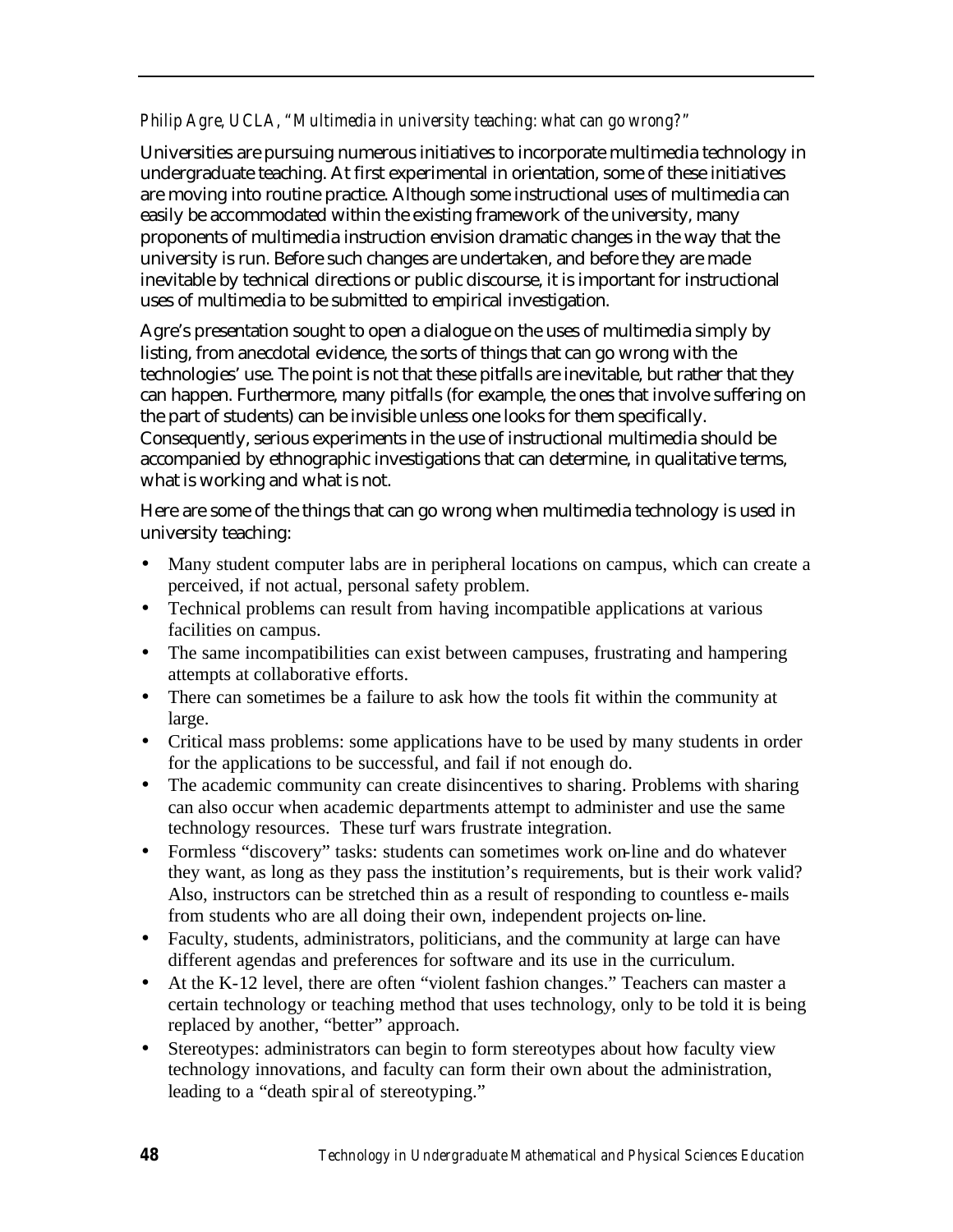Problems can go unnoticed for many reasons:

- A university has many divisions of labor. Sometimes the decision makers might not see problems they are in a position to fix.
- Experts can forget what it is like to be a beginner. Small things make a difference to new users, and experts can forget about these things. (This point echoes the previous discussion by cognitive-learning scientists, who pointed out that beginners expend valuable energy processing unnecessary information, while experts know how to focus quickly on important material.)
- Teachers can forget what it is like to be a student.
- Power can inhibit feedback.
- Students who don't quickly understand a concept or the technology can feel stupid and blame themselves for the problem.
- Teachers can make the mistaken assumption that students know the technology, since they are less likely to be intimidated by it than previous generations. In fact, Agre said, students can use the World Wide Web and CD-ROMs, but in general they don't really understand the technology.

Finally, here are some solutions for addressing problems:

- Look at the "edges" of the problem. For example, what is the impact of the lost social interaction between student and teacher as a result of multimedia use? Teachers can miss important information when they don't see what is actually happening as students do their work.
- Find out about students' lives. Students can have family problems, social problems, or drug problems, among others, which impede learning. These problems can become even more hidden in a multimedia-driven learning environment.
- Be open about design space and what is needed in design. (For example, why has teleconferencing not been more successful?)
- Don't romanticize the idea of face-to-face contact. Conversely, don't romanticize the processing power of computers.
- Don't be afraid to write a coherent report and explain what we *don't* know.
- Develop common platforms. Universities will need an economy of scale, and thus will need to integrate their efforts to avoid duplication of effort and incompatibility. Many good developments can occur on an integrated platform, but many otherwise well-conceived initiatives can stall and fragment on a bad one.
- Let's stop fretting about the "next big thing" that's seemingly always on the horizon, and start thinking about the long haul.
- Don't just assume that a large percentage of the faculty are against technological change. Ask them what they really want and need from the changes.
- "Mind-meld" over the Internet with people who think in a like way and share your enthusiasms. Stop thinking that your problems are unique, when in fact many of your fellow teachers are facing the same issues on other campuses.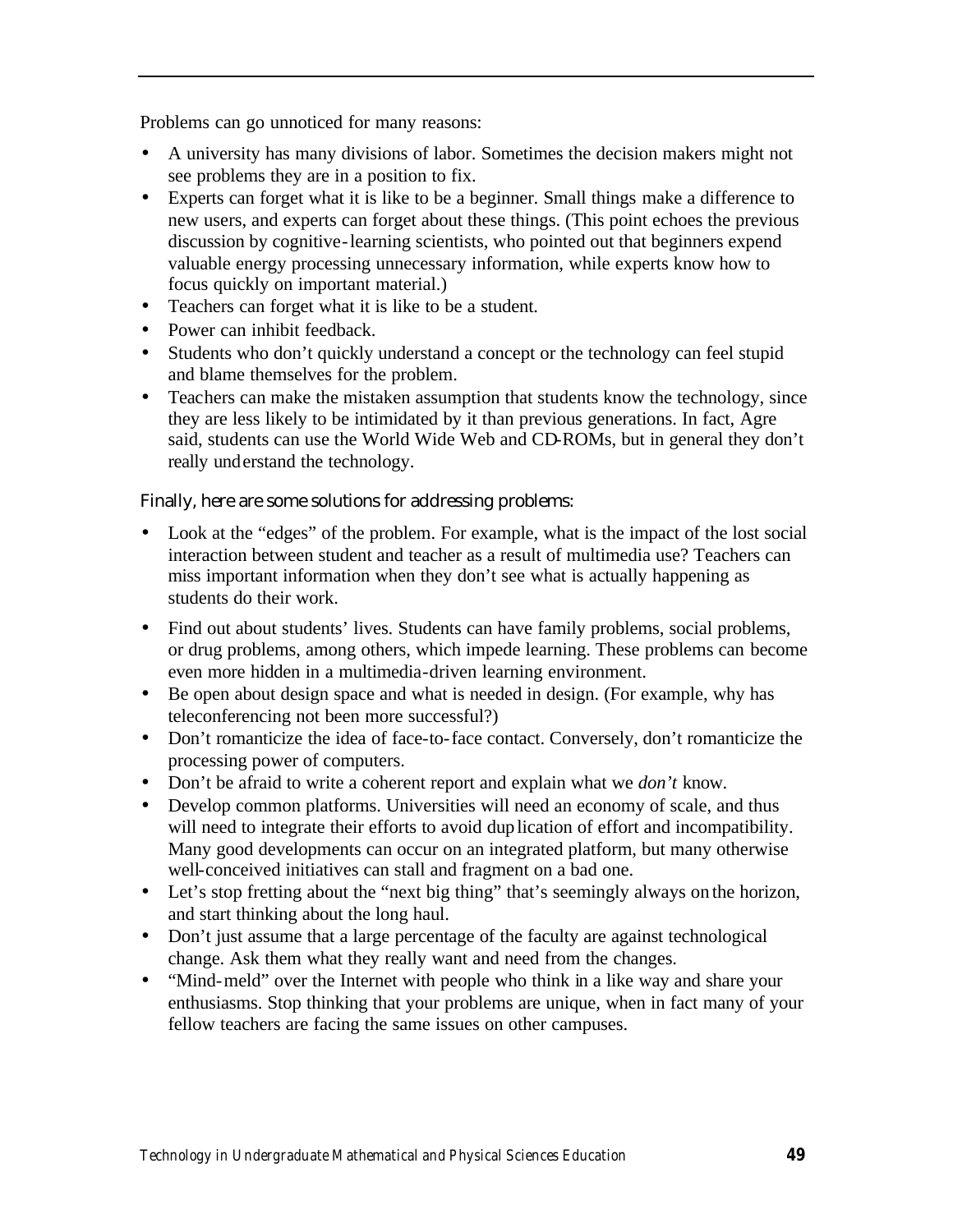## *Reflections on second day sessions*

#### *Marco Molinaro, University of California, Berkeley*

- Regardless of the technology we use, pedagogy comes first. Educators must create and use tools that are adjustable and flexible.
- We must share negative results. We are all learners, and we are not above our students.
- Naysayers question the new approaches, but rarely the old ones.
- Developing a usable suite of technologies that improve education will be a massive effort requiring assessment experts, cognitive scientists, instructional designers, and computer programmers, among others.
- Are staff and faculty motivated to change? Why? If not, why?
- One of our challenges is to create truly interdisciplinary courses. For example, whose class will incorporate the radio telescope Web site that Preethi Pratap described? Which courses should be removed from your current curriculum? How do you change the structure of the courses so that they are truly interdisciplinary? In which department will the course be placed?
- If your school uses great products and has motivated faculty, is sustainability really driven by economics? Can economics overcome the politics?

#### *John Jungck, Beloit College*

One of the benefits of the Workshop is the realization that you cannot do it alone. You need cooperation from many disciplines.

We face several problems as educators: how to ensure greater inclusion and access for students; a lack of discussion of how new technologies impact the laboratory environment; a lack of knowledge of the design issues; and the tendency to work in isolation, without fully exploiting the work of colleagues through networking.

Questions of sustainability, replicability, and transferability are critical. We need to develop more literature, and create more citations of heterogeneous literature to make it accessible to everyone. Also, instead of focusing on the teaching of concepts, might we not encourage original science from undergraduate students from the beginning of their college careers?

## *Christine Massey, University of Pennsylvania*

We need to think about innovations in teaching and instruction as a design science. Viewed from the stance of design problems, frustrations about the difficulties of dealing with underspecified problems, technologies whose effects and properties in action might not be predictable or well understood, and the inadequacies of an incomplete research base are to be expected. In a complex design space, in which it is difficult to anticipate exactly what the pathway and outcomes will look like, it is important to focus our attention on supporting a good design *process*.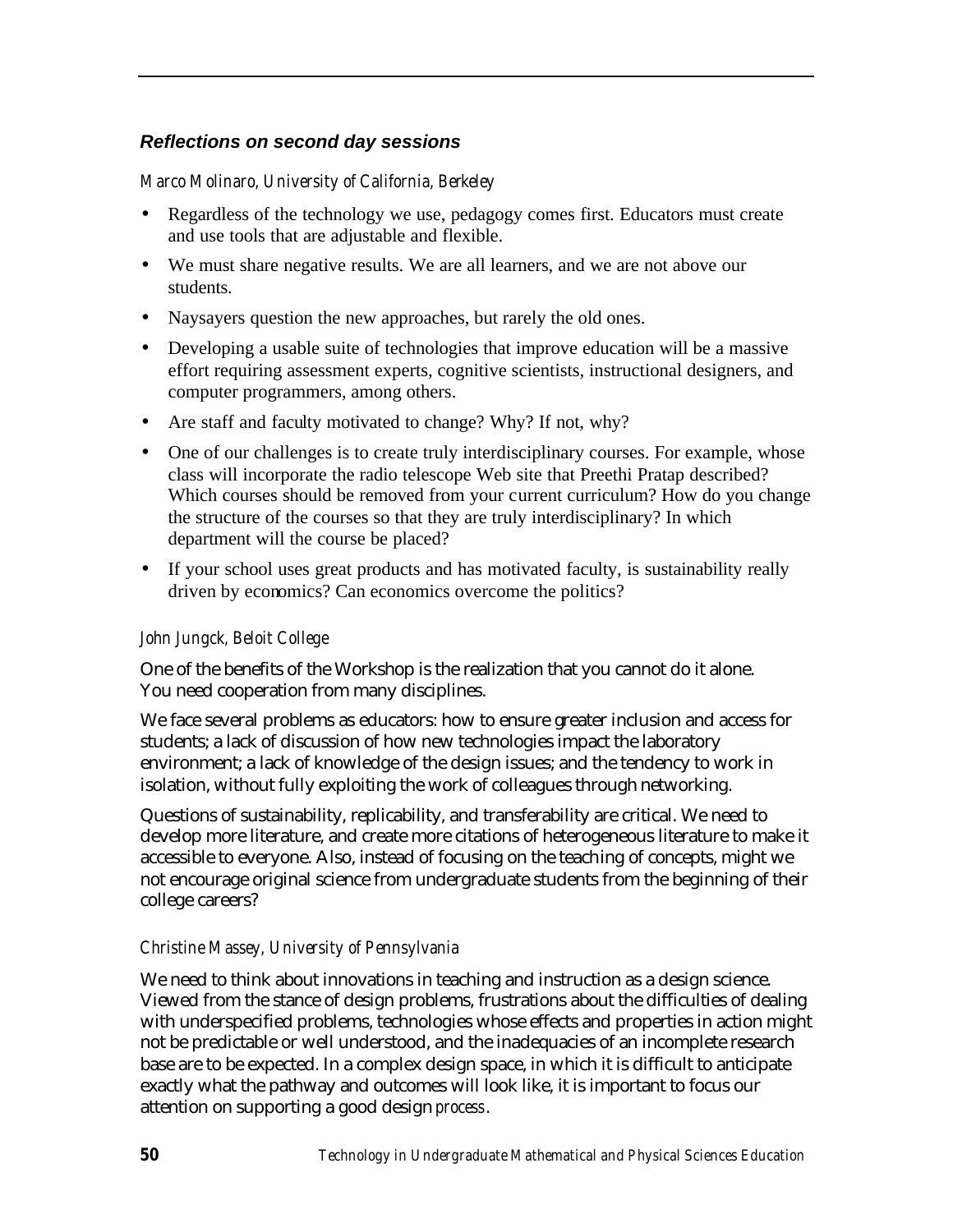As part of this effort, we need to develop a culture of evidence that moves beyond intuition. Developers and innovators may feel burdened by the demands of rigorous assessment and evaluation, and baffled by the jargon that sometimes accompanies it. Instead of abandoning our reliance as scientists on systematic investigation and evidence because the focus is now on processes like thinking and learning, we should redouble our efforts to approach educational innovation from the stance of scientifically informed experimentation and investigation. Cognitive science and evaluation studies are two sources that provide much more powerful tools and methods for studying and assessing students' thinking and learning than the traditional student course evaluations or multiple-choice tests.

Collaborations and partnerships are an essential key to developing, implementing, and evaluating high-quality educational innovations and reforms. We need teams of people with interlocking expertise. It is important to combine multiple resources and partners, since individuals are likely to feel overburdened and overextended by the many demands of developing and institutionalizing effective technology-based innovations in education.

#### *"Where are we going? Institutional and infrastructural perspectives" Session Chair: Edward Davis, DuPont Experimental Station*

#### *Frances Houle, IBM Almaden Research Center, San Jose, California, "Distributing Chemical Kinetics Simulator on the Web"*

Chemical Kinetics Simulator (CKS) is a unique program that allows rapid and accurate simulations of many types of chemical reactions. Originally developed by Houle and W.D. Hinsberg for internal use at IBM, it has been available worldwide on the Web since 1996 for a no-cost license fro[m www.almaden.ibm.com/st/msim/](http://www.almaden.ibm.com/st/msim/) . More than *15,000* copies have been downloaded in 90 countries, with a user base in industrial, academic, and national research laboratories, and government agencies. Its primary educational uses are as a tool for chemistry and chemical engineering courses, labs in grades 7-12 and at the college level, and for independent study and student projects. Houle hopes that CKS and other tools will help students "get over the hump" and embrace learning in MPS. IBM has found that too many graduates are entering technology fields with inadequate scientific and mathematical training.

In developing and distributing CKS, the primary focus was to create a reliable resource that would be of use to scientists at all levels. The designers were especially mindful that simulations are not commonly used in chemistry, and that chemical kinetics is no longer a major focus of the undergraduate curriculum. Accordingly, the materials on the Web site are designed for ease of use, with extensive documentation, references to scientific literature, and demonstration simulations to teach basic concepts in kinetics and simulation techniques. All materials were tested extensively by various expert and nonexpert users, who helped refine the user interface. The documentation and contextsensitive help system were written by a non-expert, to ensure that materials were understandable to all levels of users, including novices.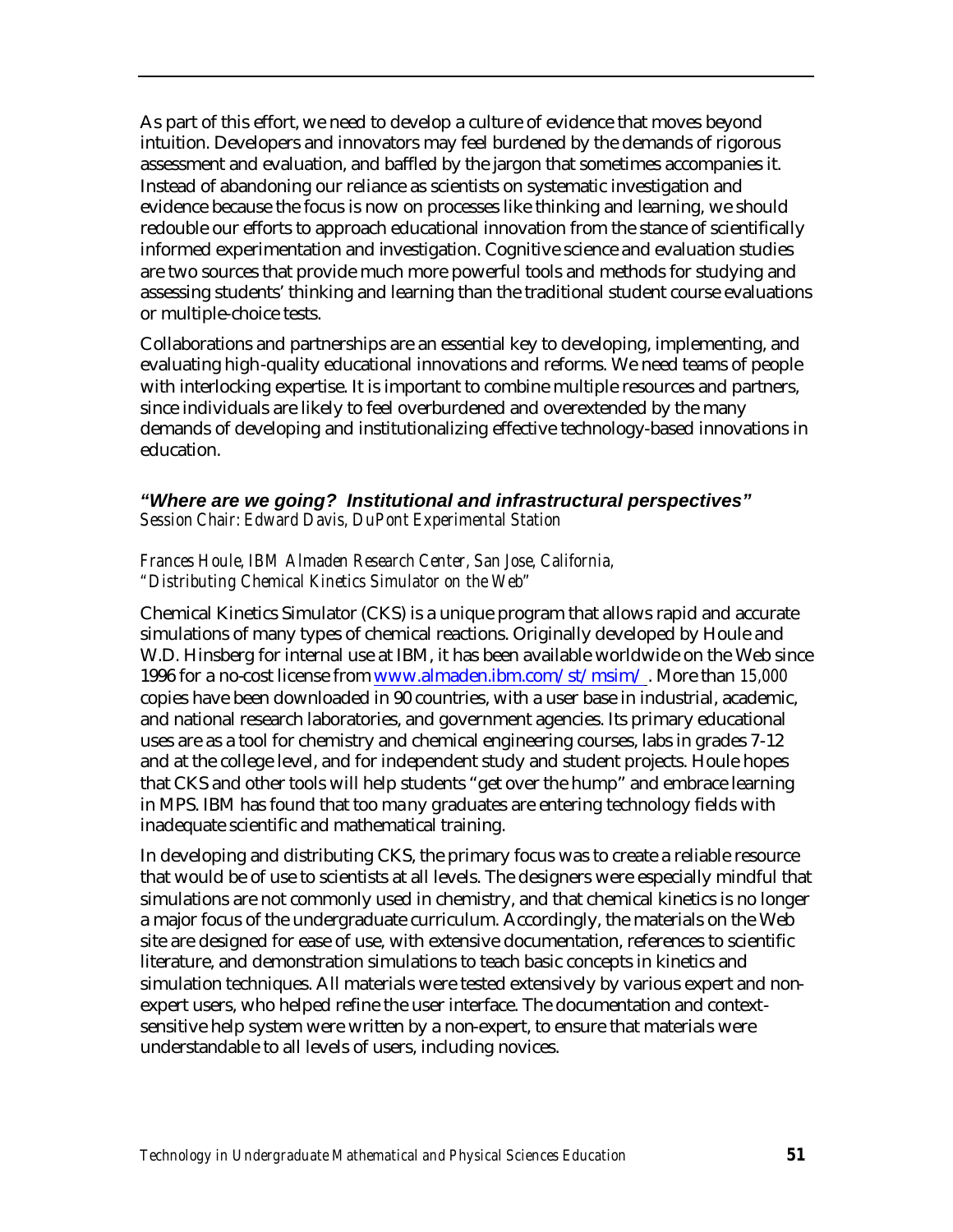

*Figure 8. The Chemical Kinetics Simulator program, available via the Web*

While creating the Web site, the developers used the following principles to guide decision-making:

- It was essential that the site and the CKS package be credible. Ensuring accuracy of the code was not enough; it was important to convey a sense of connection to the literature, and that CKS was a long-term priority. Contact information is posted on the site, and all user queries are answered promptly.
- The Web site and the package had to be easy to maintain, since simulator development and user support are not the developers' main work at IBM. Therefore, an application framework was used to write the user interface, so there is a single set of source code for all platforms. The site includes a great deal of information about the simulator and how to use it, which minimizes the number of user questions.
- The site and CKS had to obey all copyright laws. The code was certified to be completely original, and the developers had to obtain an IBM license.
- The site had to be easily accessible, especially to visitors with older computers and software. Downloadable materials had to be minimal in size, run on many computers and operating systems, and be available at no cost under a user-friendly license. The site had to be easy to find with all search engines, and listed on various resource sites. Educators should never underestimate the power of the Web; it is amazing how quickly users around the world found and then used the software.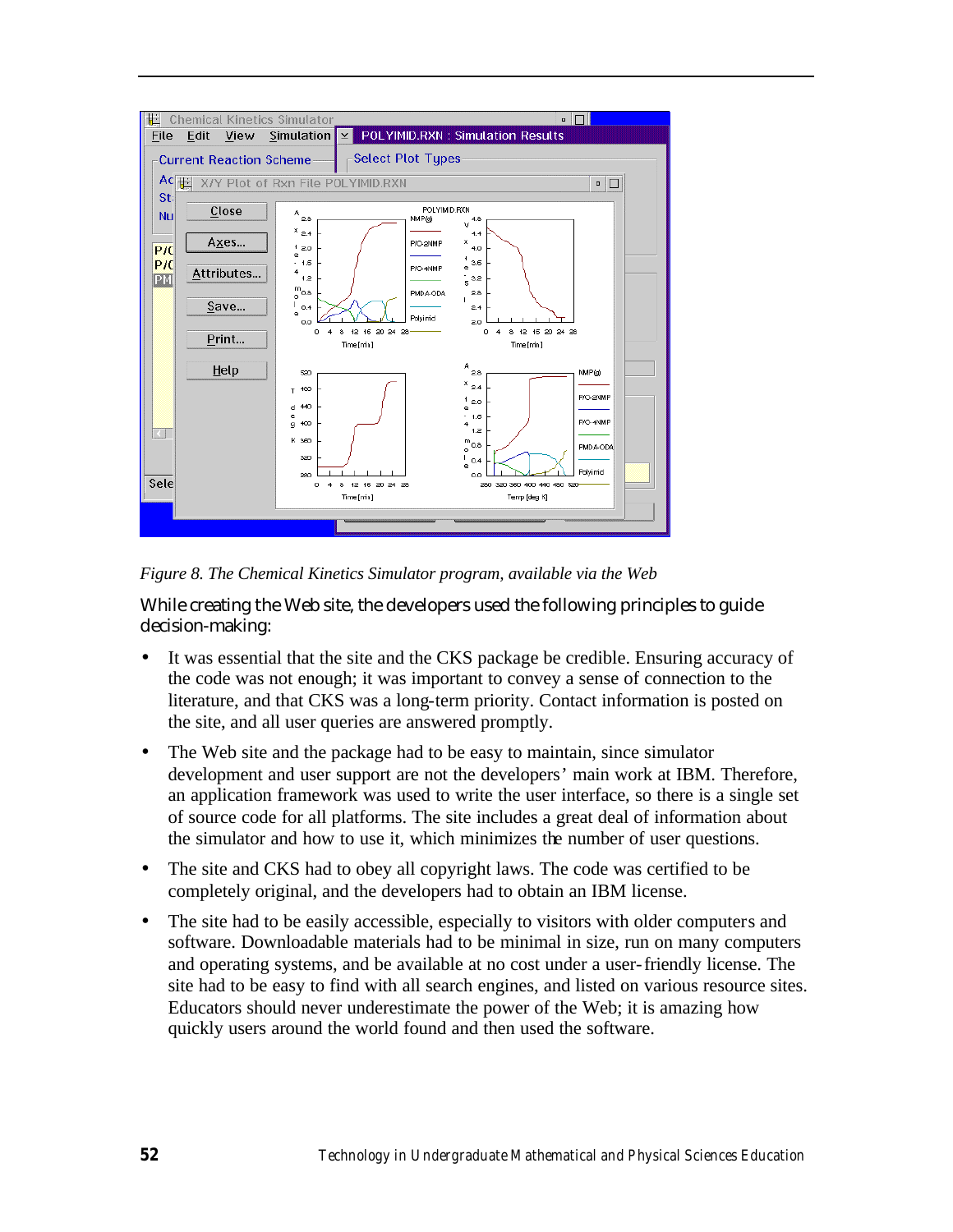In 1995, when CKS was being prepared for distribution, there were few models for how the Web site should be organized. The developers conducted an extensive, year-long business analysis on the feasibility of commercializing CKS, but could not find a means of distribution that made financial sense. The developers considered dissemination by IBM, by other vendors, and by a vendor under license, before ultimately deciding to publish the material on the Web with a no-cost license.

The commercialization exercise was valuable; CKS benefited from the market research because the developers were able to interact with potential users, and gain important insights into the realities of marketing something fundamentally new to a community that was unsure of its need for the product.

A concern for the long-term viability of CKS is its inevitable dependence on third-party operating systems and application frameworks that become obsolete and nonfunctional. This maintenance issue will affect many computer-based tools that the educational technology community creates and uses.

CKS has worked well, and has been widely accepted throughout the world in the education and R&D communities. Although most aspects of the project have been successful, the site does not yet include a great deal of user interactivity. In the future, the developers hope to introduce demonstration, laboratory, and lecture plan repositories, a user forum, and a discussion of CKS applications.

## *Maria Klawe, Dean of Science, University of British Columbia*

Klawe addressed three topics in her presentation: gender access and equity issues in educational technology; the enabling of change at the university level, from the perspective of a university administrator; and, insights about the design and use of educational software from her experience as director of E-GEMS, an interdisciplinary project studying computer games and activities for mathematics education in grades 4 to 8.

Gender issues matter in educational technology. Although female participation rates in undergraduate mathematics, science, and engineering programs have substantially increased, females now make up only 15% of most physics departments. Female enrollment in computer sciences has fallen to 15% at most research-intensive universities, from a level of 35% twenty-five years ago.

Computers, especially games and programming, are perceived by many females as a male domain. Teachers must be aware of this perception, especially in grades 4 to 8, which is a critical period in influencing children's decisions regarding what careers to pursue. Research indicates that girls aren't interested in information technology and computer careers, in some part because they are perceived as male realms. Many girls lack confidence in these areas. The computer games they see are very "boy-oriented" in their focus on adventure, action, and violence.

A career interest survey of 7,300 high-school students in Vancouver shows a substantial gap between the numbers of girls and boys who are interested in taking courses in computer science and engineering. The survey also indicates that, unlike 20 years ago, the gender gap in mathematics interest is no longer substantial.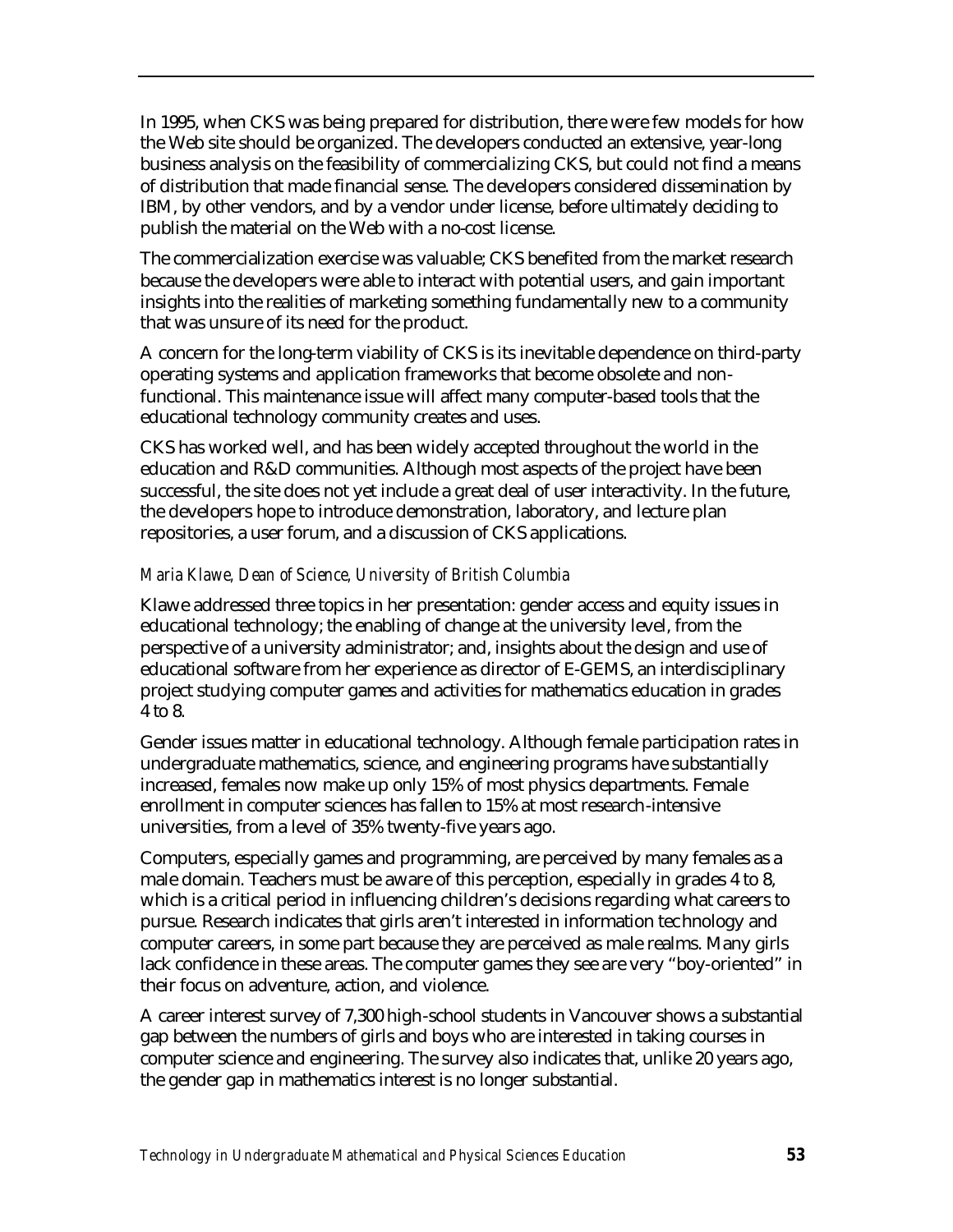Longitudinal studies on student use of computers show that girls and boys express quite different program preferences. Girls like creative activities, such as writing. They like story lines and they want positive social interaction. Boys want fast action, challenge, adventure, violence, a sense of power, and more immediate feedback. Girls and boys also use computers differently: boys move through programs and games very quickly, sometimes as fast as they can. Girls do not rush to get through activities; they tend to explore more along the way.

Boys rush to use the computers in school, and control them before and after class. Girls, on the other hand, are much less assertive about getting computer time. Simple teacher intervention can be very important in changing this dynamic. By designating more equitable computer sessions and having separate discussions for boys and girls, teachers can help the girls become much more assertive and confident in their abilities.

At the college level, there are several negative factors that inhibit computer use and study for young women. One issue is safety; as Philip Agre pointed out, many computer labs are located on the periphery of campuses. Male students sometimes download pornographic materials in the computer labs, which can be threatening to women. Finally, many female students feel intimidated by "macho geeks," who have (or think they have) more proficiency and experience with computers. The alternative is for young women to use computers only within their own rooms, which can lead to isolation.

After discussing gender issues, Klawe turned to the topic of enabling change at the university level. The challenges for technology-enhanced science learning are similar to those for enhancing learning in general. Universities must develop a better reward system for tenure and promotion that recognizes innovative work in these areas. Many of the Workshop participants have worked very diligently on projects that they believed in passionately, and have seen their careers suffer.

Some helpful conditions that could engender change include: support from senior administrators, such as presidents and provosts; budget cuts, ironically, because cuts can force changes and experiments that would not be attempted otherwise, as well as encourage greater cooperation and sharing; competition, which could encourage more partnerships among universities; the willingness to learn (and fail); funds for innovation, as long as the money is well-spent; commitment to valuing contributions from other disciplines; and, patience and persistence.

To conclude her talk, Klawe discussed E-GEMS. Over the past six years E-GEMS has conducted a wide range of research studies and developed innovative prototype games, particularly for grades 4 through 8, which are available to educators for use in the classroom. E-GEMS research demonstrates that computer-based games and activities can be very effective in increasing both motivation and achievement in mathematics learning. Unless students are engaged and motivated, they will not be interested in learning.

E-GEMS research also pinpoints the critical importance of detailed elements of game design, the role of the teacher, and the integration of computer games with other forms of mathematics education. These games provide a means for children to use the patterns they are discovering and incorporate them into the types of mathematical concepts that can be useful in life. Prototype E-GEMS games are freely available to educators at [http://taz.cs.ubc.ca/egems/home.html.](http://taz.cs.ubc.ca/egems/home.html)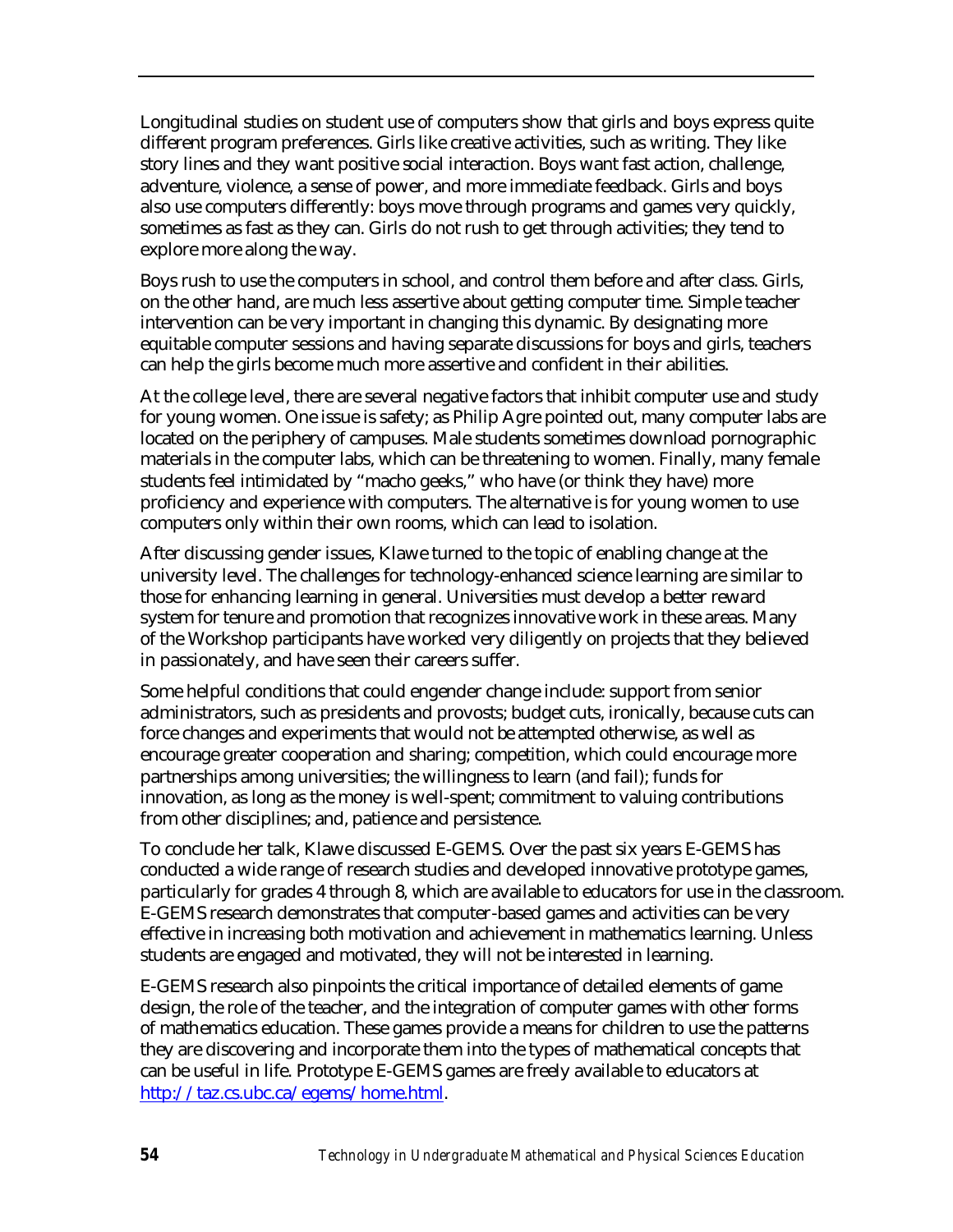*Gary Wixom, Utah System for Higher Education; Richard Cline, Utah Educational Network; and Todd VanderVeen, University of Utah, Center for High Performance Computing, "Improving undergraduate mathematics and science through technology"*

Mathematics and science skills are becoming increasingly more important in the world economy, but research indicates that many Americans are under-educated in these crucial areas. A chronic shortage of engineers, scientists, researchers, and technicians appears to indicate a national problem. For example, Colorado currently has 7,000 job openings in high-tech fields, but fewer than 500 graduates in mathematics and sciences.

Part of the solution could be to provide increased opportunities for students to master MPS foundation skills early in their undergraduate careers. One area that could provide this support is the for-profit education and training industry, which includes the new "virtual university."

Utah has several statewide initiatives in virtual MPS studies. One example is the Western Governors University [\(http://www.wgu.edu\),](http://www.wgu.edu) which has 10 degrees based on competencies, and provides on-line courses that include algebra, geometry, engineering mathematics, biology, environmental geology, and evolution. Another virtual university is the Utah Electronic Community College [\(http://www.uec.org\),](http://www.uec.org) which began in the fall of 1998. At the moment, the college has no independent courses or degrees, but offers a variety of study areas that can help students master basic MPS competencies.

Although the number of virtual universities is growing, the questions of their effectiveness and future accreditation have yet to be answered. However, virtual universities have already shown that they can play a useful complementary role in several ways:

- Virtual campuses can be an attractive learning environment for non-traditional students.
- They can play a role in improving the level of MPS mastery by undergraduate students.
- The on-line format can offer greater levels of interaction with students than the traditional lecture hall format.

Another important initiative is the Utah Education Network [\(http://www.uen.org\).](http://www.uen.org)  UEN serves Utah's educational community, provides full-time network access from all schools and district offices, and acts as a clearinghouse for services that can aid teachers in developing and delivering curricula.

UEN provides a state-wide infrastructure that consists of a video conferencing system (EDNET), an Internet connection (UtahLINK), and broadcast television (Channels 7 and 9). EDNET provides a two-way, interactive, video system with access to over 200 classrooms. More than 11,000 students in 400 courses were taught via EDNET last year. In addition, more than 5,000 Utah educators received 50,000 hours of training via UEN last year.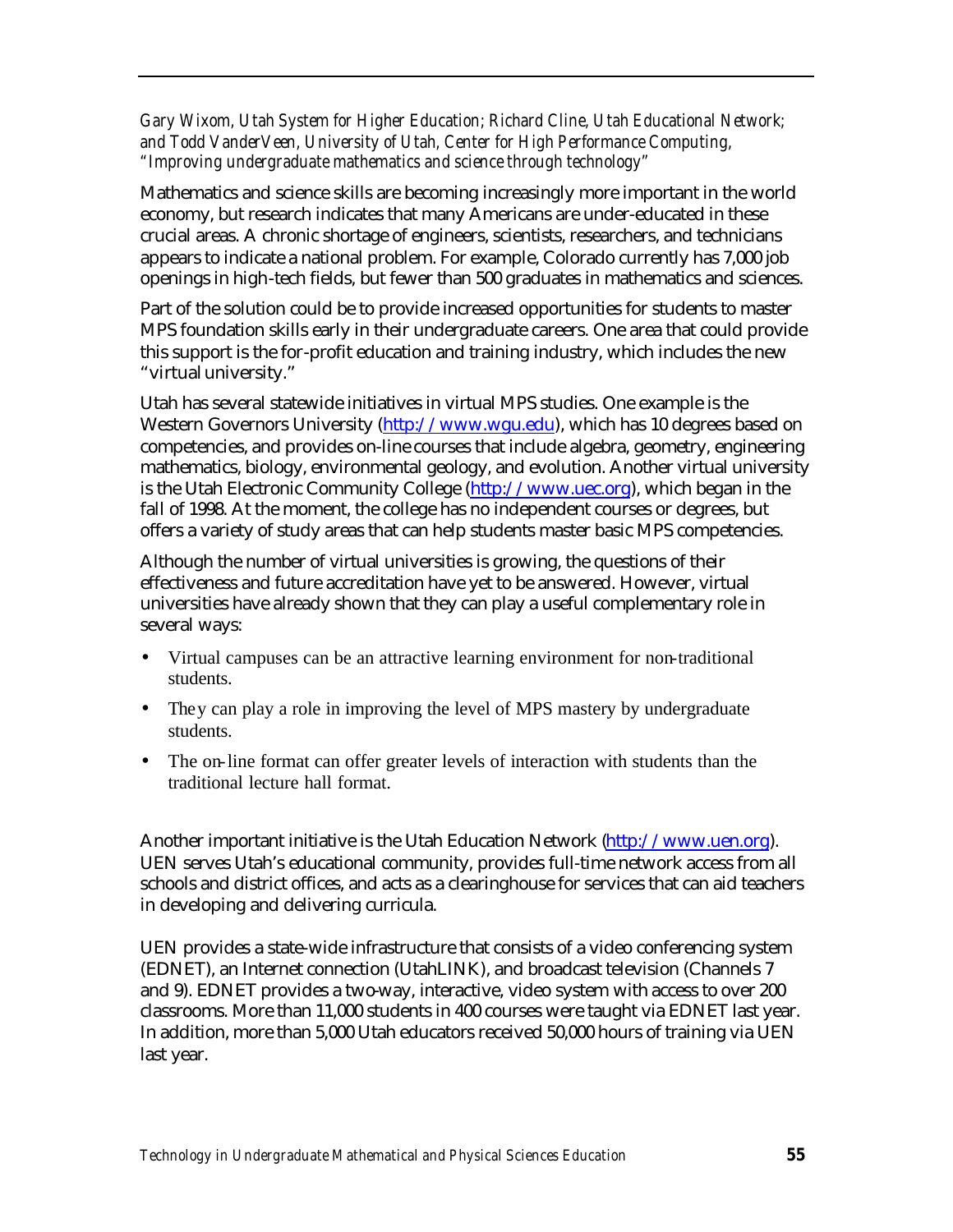UtahLINK provides Internet access to more than 98 percent of the schools in Utah (22,000+ classrooms) via T1 lines or better. UtahLINK also provides resources such as Utah's core curriculum, lesson plans, an on-line library, a database of educators statewide, and special-interest listservs. Teachers use these resources to create curricula and design virtual tours, and use courseware toolkits to create instructional materials.

UEN's two broadcast television channels last year provided 1,550 hours of programming each, including courses that students can take for credit, programs teachers can use to supplement their curricula, and educational programs that anyone within the coverage area can view at home. Teachers can also participate in training opportunities provided by UEN to learn how to use these resources in implementing the use of technology in the classroom.

In the future, UEN is moving from analog to digital to combine the broadcast-quality video/audio and data communications networks into a single delivery system, which will reduce hardware and ongoing expenses while maintaining and increasing highquality delivery of educational resources. UEN is currently in partnership with the University of Utah and MCI WorldCom Foundation, to develop materials that can be used in pre-service instruction to educate future teachers on how to integrate technology in the classroom.

Another exciting new program in Utah is a Web-based educational initiative called ASPIRE (Astrophysics Science Project Integrating Research and Education; http:// [sunshine.chpc.utah.edu\).](http://sunshine.chpc.utah.edu) ASPIRE offers students:

- An array of engaging learning materials (including cosmic-ray studies and general physics)
- Access to university research data
- Interactive, Java-based science labs, with technical assistance
- A look into possible careers in science and technology.



*Figure 9. Maxwell's demon helps teach principles of science in ASPIRE. At left, the demon changes the volume; at right, the demon changes the temperature.*

All of the labs come with preparatory materials for the teacher, including a science review, an invitation to learn, pre- and post-assessment tools, and in-class extension activities. While the lessons in ASPIRE currently are intended for use in the secondary school system, they (or at least the approach taken toward their production) could readily be extended to all levels of instruction.

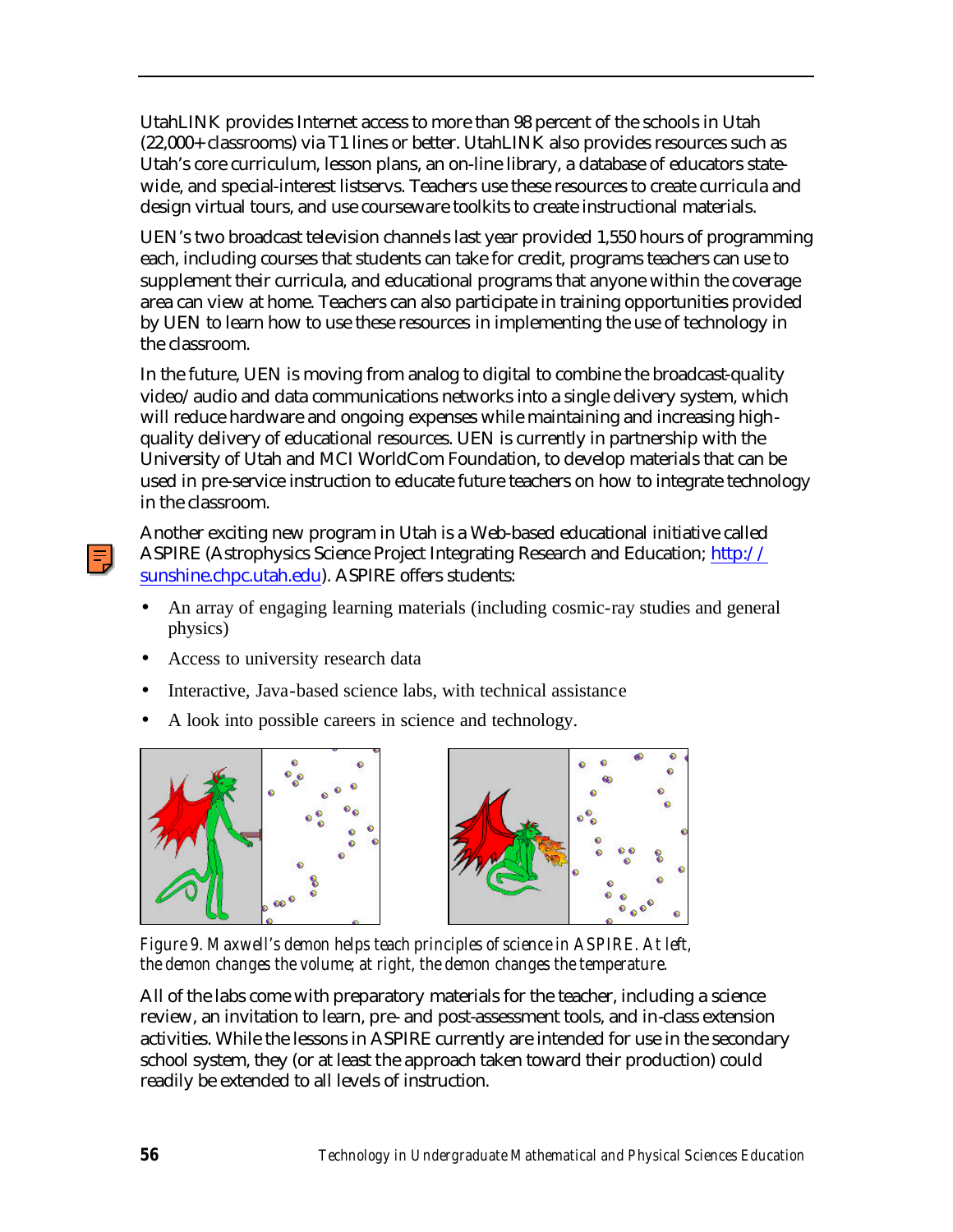From participating in ASPIRE, research scientists are positioned to gain a better perspective on how MPS issues are important to society at large. Furthermore, in working with teachers they improve their ability to communicate the relevance of their work.

ASPIRE uses Java, which is a general-purpose, object-oriented programming language. It is platform-independent, which is important when developing broadly distributed materials (particularly when targeting the educational community, where Macintosh is well-represented). Java is also a quite secure language, which is important because many schools are strapped for resources; it can be difficult enough for schools to invest in computers and other technology infrastructure, without worrying about spending more on security issues. It helps to start with a robust, intrinsically safe language.

## **Summary and recommendations of Workshop participants**

The charge to the Workshop was to provide a "snapshot in time" of the use of technology in college MPS courses, a vision for the appropriate role of technology in these courses, and recommendations for how to achieve this vision. The concluding session provided a retrospective look at the Workshop themes through the reports of four breakout groups. These groups considered general issues along with issues of equity, teacher preparation, and the production and dissemination of instructional materials. Their perspectives and recommendations are included in the following summary.

## *How do we get there? What does "there" look like?*

The vision that emerged from the Workshop is that undergraduate MPS education should have a vitality commensurate with that of the MPS research enterprise, and a reach that effectively embraces all students and instructors. An "integrated research" model for undergraduate MPS education would use technology as one of its elements in much the way that the research enterprise uses it — to create knowledge and to communicate it to diverse audiences. Such a model, however, needs to have an infrastructure like that of the extraordinarily successful research enterprise, which is nurtured by a culture that promotes experimentation and provides resources for it, and by a reward system that recognizes the importance of both incremental advances and "quantum leaps" in understanding.

A corresponding infrastructure for undergraduate MPS education will help produce a stream of widely accessible new instructional tools and methods, whose pedagogical value is informed by research studies from the cognitive and behavioral sciences, whose efficacy is monitored by critical assessment and evaluation, and whose reach can accommodate diverse student learning styles. Likewise, a culture needs to be established to ensure that the content and delivery of undergraduate MPS education is not static but dynamic — that our classrooms and laboratories provide opportunities for continuous experimentation to identify better ways to create and communicate MPS knowledge and methods to our students. A reward system that is in alignment with such a cultural change, and that celebrates both incremental advances and "quantum leaps," is a critical element in effecting such a paradigm shift in higher education.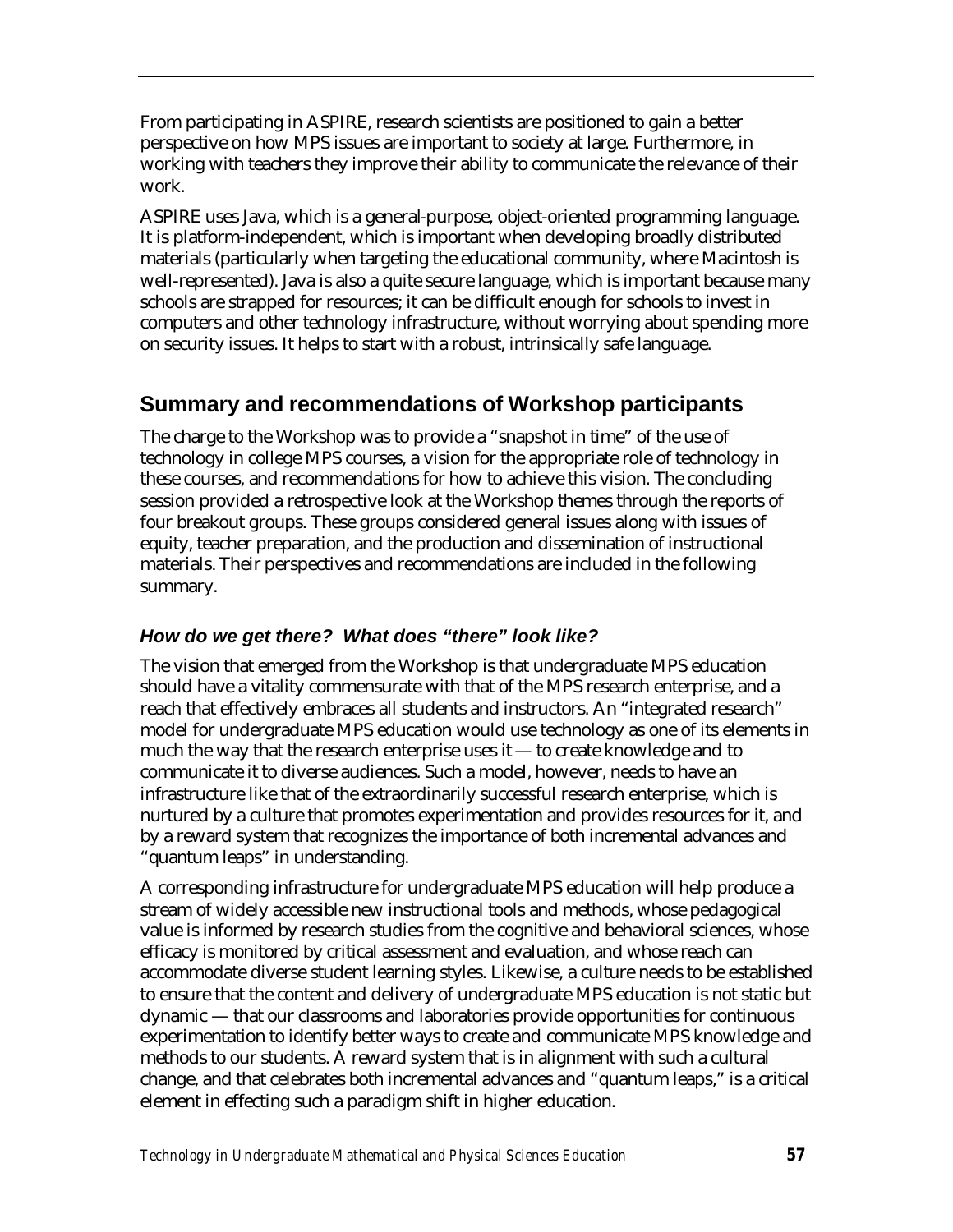## *Partnerships for getting "there" and recommendations*

Because of the central role that college MPS instruction plays in the educational enterprise, implementing this vision requires a systemic approach built upon partnerships. Many of the recommendations that emerged from the Workshop can be described as technology-assisted partnerships between the undergraduate MPS education community and at least eight other stakeholder groups. These collaborations are diagrammed below, with "student partners" and "funding partners" representing cross-cutting partnerships:



*Figure 10. Partnerships in MPS education*

Proceeding clockwise from the upper right corner, examples of these partnerships are provided from Workshop presentations and discussions. Collectively, they constitute a set of interconnected recommendations spanning many of the issues considered at the Workshop, but they are not meant to be exhaustive.

## *Foster an integrated research model for MPS undergraduate education*

The MPS community should seek ways to couple research and technological advances more tightly to its educational missions. One mechanism for linking MPS research and education more strongly is to use new research results and technologies in undergraduate classrooms, informed by results from cognitive and behavioral sciences and by assessment and evaluation. Another is to expand opportunities for undergraduate research.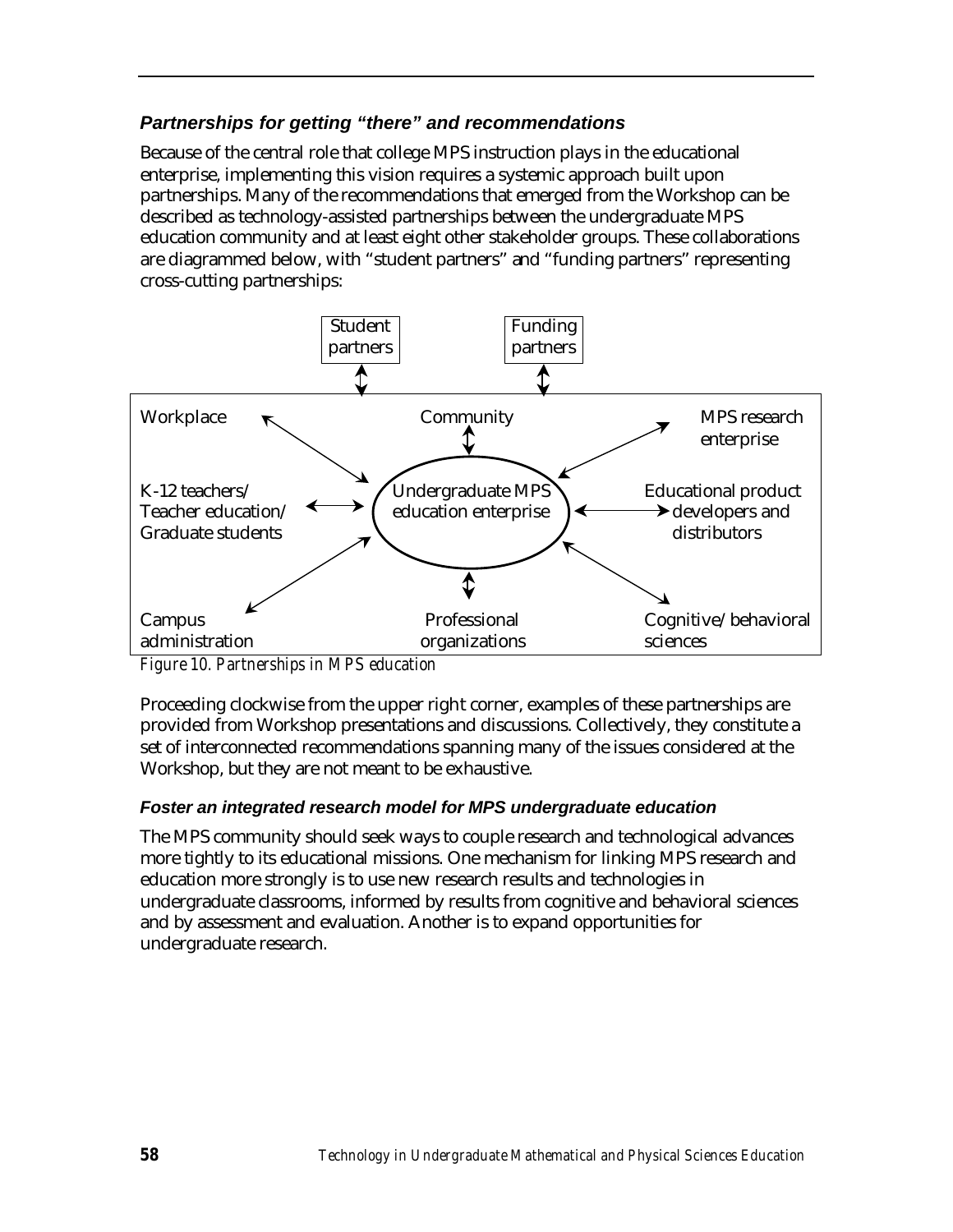#### *Partnerships with the MPS research enterprise*

A vibrant educational enterprise requires infrastructure for creating, maintaining, and disseminating modern instructional materials and methods. Research in MPS and allied disciplines provides a steady flow of new examples and technologies, many of them interdisciplinary, that can be introduced into undergraduate MPS curricula. All members of the MPS research community — from 2- and 4-year institutions, comprehensive and research universities, industry, and the national laboratories should be encouraged to participate in this effort. Programs like the NSF's CAREER Awards, Research Corporation's Cottrell Scholars Awards, and the Dreyfus Foundation's Teacher-Scholars Awards communicate this important message at an early stage of professional development. Researchers can be encouraged to incorporate their findings into undergraduate classroom and laboratory environments — a kind of "educational technology transfer" — by providing widely available, easily understood summaries of their work, and they should be recognized for exemplary efforts. A related initiative at the graduate level is the NSF's Integrative Graduate Education and Research Training (IGERT) program [\(http://www.nsf.gov/pubs/1998/nsf9896/nsf9896.htm\).](http://www.nsf.gov/pubs/1998/nsf9896/nsf9896.htm)

Undergraduate research experiences — broadly defined and practiced across the full spectrum of postsecondary institutions — have been effective in providing an understanding of the methods and tools through which MPS knowledge is created, and for attracting students to MPS careers. Programs like the NSF's Research Experiences for Undergraduates (REU) and Research Corporation's Cottrell College Science Awards have given many undergraduates their first opportunity to conduct research. The Carnegie Foundation has advocated that all undergraduates at research universities have a research experience. Technology may provide a mechanism to enlarge the reach of research, as tools and data can be widely shared. Blueprints are needed for how to implement such an effort. Educational research on technology-enriched college MPS courses is a fledgling research area that may lend itself to undergraduate research experiences.

#### *Partnerships with educational product developers and distributors*

A recurrent Workshop theme was how to maximize the impact of instructional products to ensure their transportability and sustainability, and how to handle the associated costs. A dialogue with individuals and companies who develop and distribute instructional materials is needed. For example, use of a common, sustainable platform could facilitate large-scale distribution of new instructional materials on an ongoing basis. The publication and distribution of products that do not appear to be profitable, either because they are regarded as too innovative or as falling outside of traditional markets, needs to be addressed. Of particular importance is how institutions with limited resources can benefit from the use of technology-enriched instructional materials. Adopters and adapters can add significant value to these products by sharing their experiences in using them.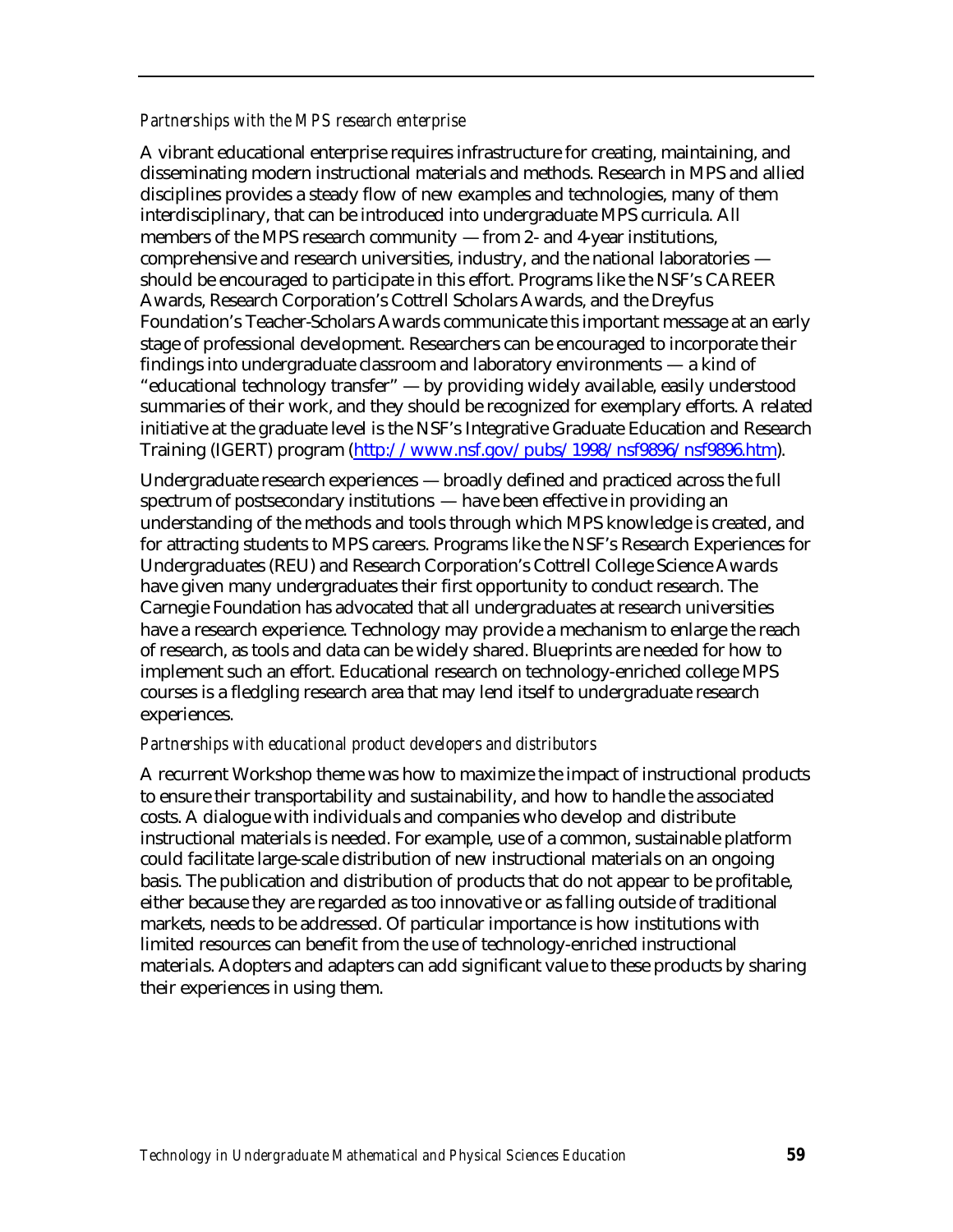#### *Partnerships with cognitive/behavioral sciences*

The MPS community needs to recognize that research in how students learn about the MPS disciplines effectively through technology is an important field of scholarship. MPS instructors should collaborate with researchers from the behavioral and cognitive sciences in developing new instructional materials. Establishing methods that diagnose the learning needs of students and the effectiveness of new materials will greatly increase their value. Participation in such an effort will also help MPS instructors learn how to communicate their subject matter more effectively, by recognizing different student learning styles and by creating sharper tools for assessing student learning. This knowledge, in turn, can lead to more informed programmatic changes. Initiatives like Cybertutor and PIVoT illustrate the potential to combine findings from these allied disciplines with MPS subject matter in order to customize material, so that students can master it in a timely manner. Colleagues in departments of education can also provide valuable input to these efforts. It is noteworthy that cognitive research on student learning in MPS indicates that instructors overestimate how accurately and robustly students learn what is taught, an observation that may be obscured by examination grades.

#### *Partnerships with professional organizations*

Professional organizations can help to create and publicize new instructional materials and methods, and to disseminate information about them through the communities they serve. Some of these organizations, such as the American Association of Higher Education, have made the integration of technology into the undergraduate curriculum a centerpiece of their activities, through the Teaching, Learning and Technology Roundtables program and the development of evaluation tools like the Flashlight Project.

As products are created, the MPS instructional community needs partners to establish a clearinghouse for them. The NSF recently hosted a conference on the Digital Library, which is being developed to serve such a function. Besides easy accessibility, Workshop participants recommended that the library contain reviews, ratings, and recommendations of library materials and protocols; identify user hardware and software requirements; contain an excellent search engine; have mechanisms for monitoring usage; incorporate a long-term maintenance plan by submitters; include materials that are both free and for sale; and permit users to share experiences in how the material was incorporated into undergraduate MPS classes, including their views of its strengths, weaknesses, and impact.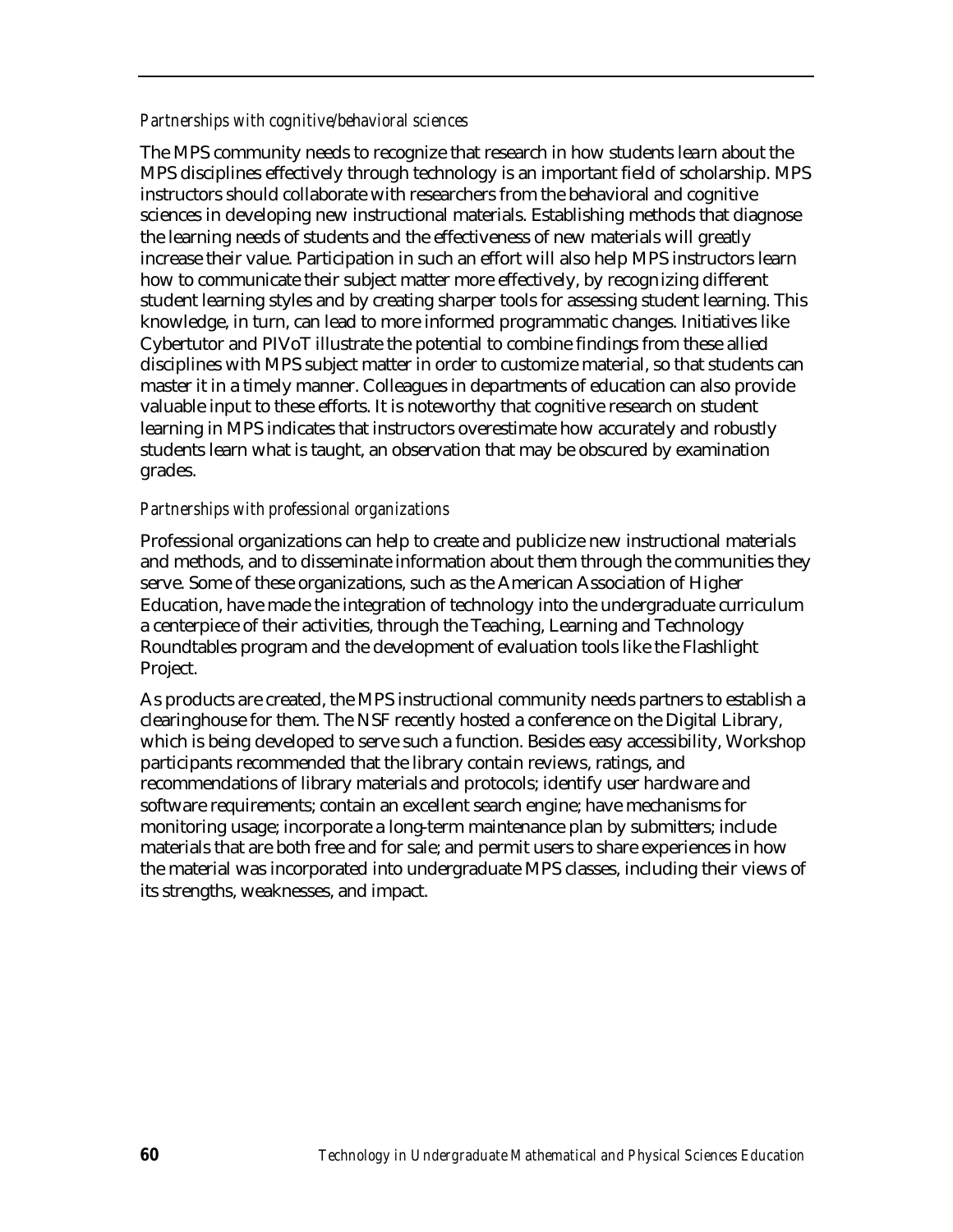#### *Broaden MPS academic scholarship to include the scholarship of teaching*

In partnership with campus administrations, MPS faculty should take a more proactive role in creating and critically implementing technology-enriched education.

#### *Partnerships with campus administration*

Campus administrators play a crucial role in allocating resources for technologyenriched instruction, facilitating buy-in from faculty, and determining the campus reward structure. They can create a culture that encourages MPS instructors to experiment with technology-enriched classes and to develop new instructional materials and methods. Teaming with the administration should be an essential element of MPS instructional technology projects, from conception to implementation. Campus teaching centers can provide effective organizational support for technology-based educational initiatives.

Administrators and senior faculty can encourage faculty to bring appropriate technologies into their courses by publicizing successful technology-enriched courses, by presenting meaningful examples of how well they work, by providing the resources and training to implement these changes, and by valuing these contributions as essential to the academic mission of the institution.

The scholarship associated with these efforts should be appropriately recognized and rewarded through merit, tenure, and promotion protocols. Guidelines for assessing the scholarship associated with teaching have recently been published in a work entitled "Scholarship Assessed: Evaluation of the Professoriate."

Incentives for encouraging interdisciplinary work on campus can enrich MPS research and education by introducing new perspectives, and can broaden the impact of instructional initiatives.

Administrators can facilitate the gathering of statistics, including longitudinal databases, that can help instructors evaluate the success of their instructional projects. By looking at databases of student achievement, persistence, and attitude, and data on subsequent enrollment, performance, and job placement, instructors and administrators can gauge the impact of instructional changes. By looking for evidence of different impacts among student populations, progress toward equity goals can be evaluated. New organizational structures may need to be created to assist instructors with assessment and evaluation efforts. Offices of institutional research, which exist on many campuses, can be partners in this effort.

New opportunities may exist in articulation, advising, and tutoring that can change the complexion of MPS undergraduate education. Articulation between high school and college, between 2-year and 4-year institutions, and between courses within a campus could all be aided by technologies that allow students and advisors to determine what MPS subject matter has and has not been mastered. Advising could become more consistent with such information, and with data on how students have fared in making such transitions. The kind of preparation and attitudes that students need can be communicated in greater detail. The development of tutoring tools based on technology, such as Cybertutor and PIVoT, may help to close the large gaps that still exist in some college MPS courses between instructor expectations and student performance.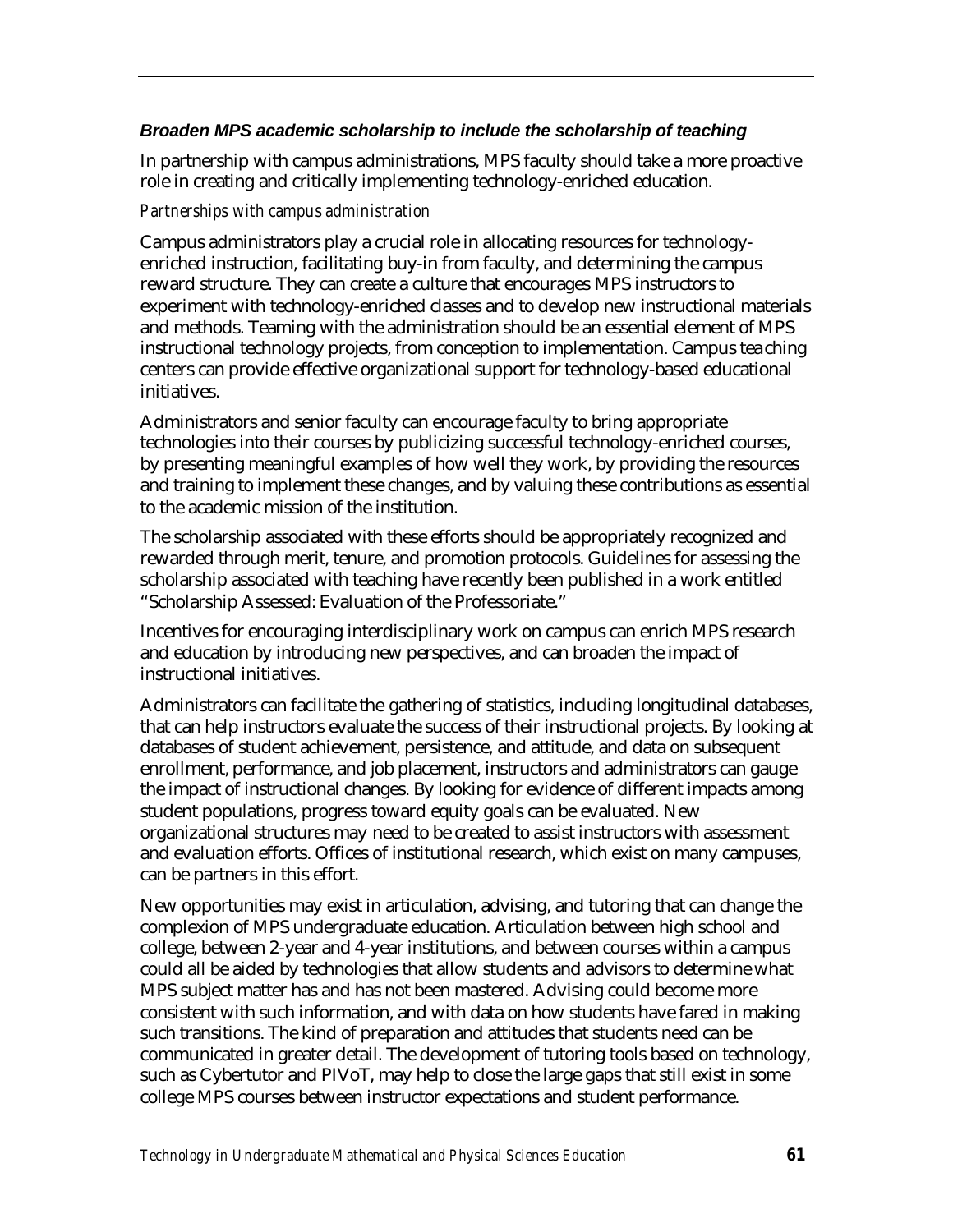These gaps often lead to significant student attrition and negative attitudes toward MPS disciplines. Administrators should work with MPS instructors to use appropriate technologies in curricula that promote science literacy, lifelong learning, and that develop a diverse, skilled workforce that can continuously adjust to changing workplace technologies.

Another area that may be ripe for investigation is the adaptation of the "incubator" model for developing start-up businesses. Venture research and development efforts in the commercial sector are frequently started in such settings, using temporary allocations of shared resources. Universities have begun to provide and market this service, which could potentially be applied to MPS technology-enriched instructional materials and methods. However, issues related to the appropriate use of institutional resources would need to be resolved.

## *Support teacher professional development*

Instructors define the MPS educational enterprise. The development of a comprehensive program of professional development for MPS instructors — from recruitment to retirement — is needed to capture fully the potential benefits of technology-enriched education.

#### *Partnerships with K-12 teachers/Teacher education programs/Graduate students*

As illustrated by the ASPIRE project, PNNL Collaboratorium, Chemical Kinetics Simulator, and "Deformed Frogs" project, there are excellent opportunities for college and K-12 teachers and students to work with MPS researchers to create exciting new instructional materials, based on current research and good pedagogy. These materials can be widely shared using the Web.

Many more of these initiatives that bring research to the K-12 teaching community, such as the NSF's Research Experiences for Teachers, would be welcomed by pre-college and higher-education MPS instructional communities, and could increase communication among current and future teachers. Teacher networks like the Utah Education Network can facilitate sharing of information as part of professional development programs.

College MPS instructors need to communicate to MPS majors that K-12 teaching is a valued career choice. These instructors should develop collaborations with teacher education programs to identify potential pre-service teachers from among MPS majors, and to nurture their development in an appropriate blend of technology-enriched MPS and education curricula. Examples of successful partnerships can be found in the NSFfunded Collaboratives for Excellence in Teacher Preparation (CETP). The MPS instructional community can also help certify teachers who have non-traditional preparation, but may be qualified to teach MPS subjects in K-12 schools.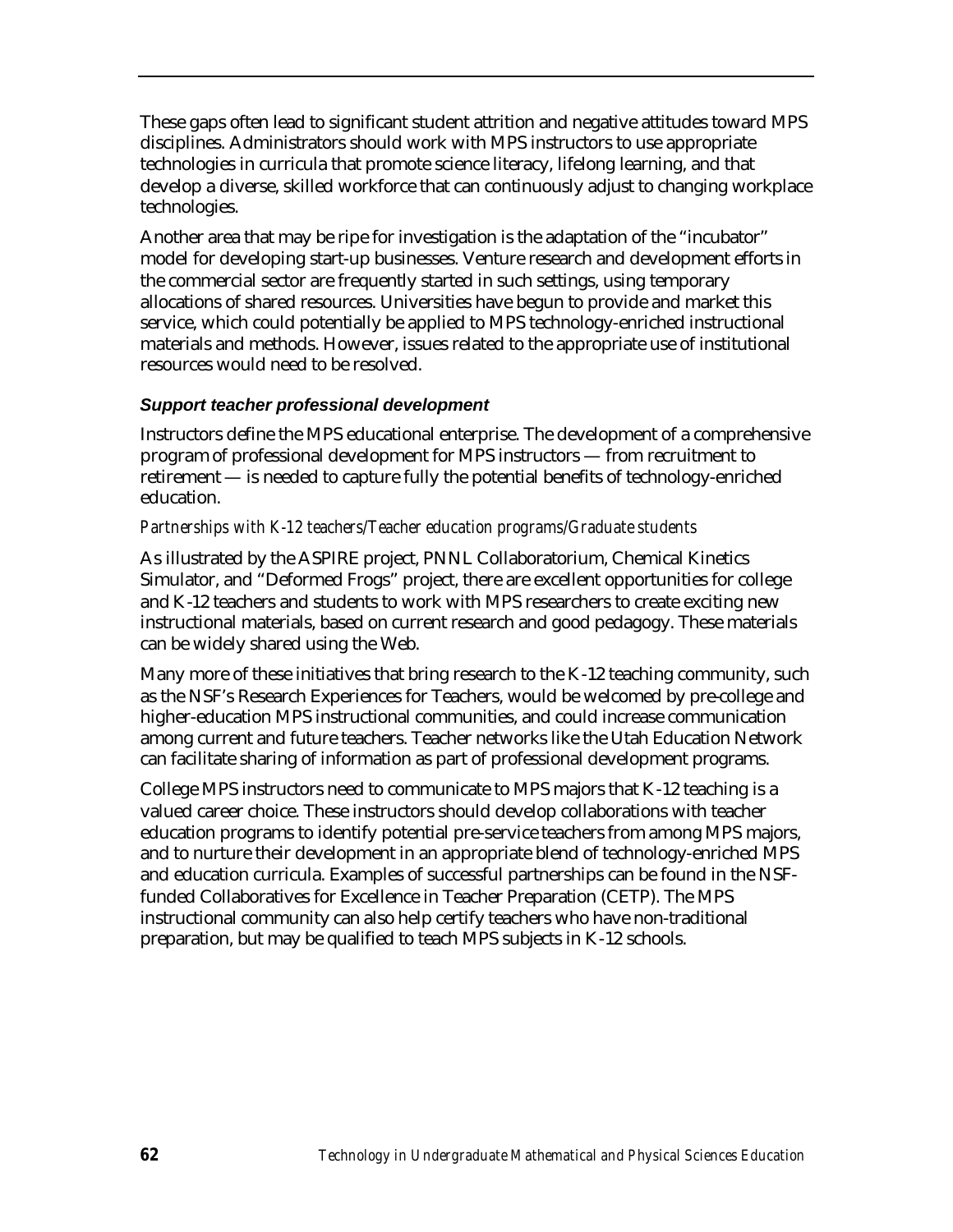Many graduate student teaching assistants will become instructors themselves. Their inclusion in the development and delivery of technology-enriched instructional materials provides a foundation for making technology an integral part of their professional development. The new NSF GK-12 program, which links graduate students with the K-12 teaching effort, is an innovative approach for bringing these two communities together. Also noteworthy are programs like the Pew Foundation's "Preparing Future Faculty," Project Kaleidoscope's "Faculty for the 21st Century," and a variety of campus programs that are helping to prepare teaching assistants and to mentor junior faculty with regard to effective teaching practices.

#### *Strengthen links to the workplace and community*

Technology provides tools and methods that extend to virtually all work environments, and that have transformed society as a whole. Better connections to employers and the wider community are needed to develop support for MPS research and education missions.

#### *Partnerships involving the workplace*

Companies that hire graduates are in an excellent position to provide feedback on how well they have been educated in MPS disciplines. Their continuous input on the technical skills and knowledge students need in order to be effective contributors should inform efforts to incorporate technology into MPS undergraduate instruction. Academic institutions can partner with industry and national laboratories to share projects and courses, enhancing access to resources in MPS education. Internships can provide excellent opportunities for undergraduates to apply their technical skills and to acquire new skills as they work on real-world problems and research projects.

#### *Partnerships with the community*

Lifelong learning in MPS disciplines can be facilitated by technology. Distance learning technologies, as illustrated by the Western Governors University and the Utah Electronic Community College, permit students to continue acquiring knowledge and skills related to MPS disciplines, outside of a conventional academic setting.

Innovative community-oriented MPS examples presented at the Workshop include the Roxbury Community College Hub, which engages the community in MPS-related activities, and the Haystack Observatory project, which will enable common television satellite dishes to be used as home radio astronomy observatories. Projects like ASPIRE allow citizens to learn more about MPS research projects.

There are opportunities for new kinds of service learning in undergraduate MPS courses, in which students can collect data from their local environment and share it with the community.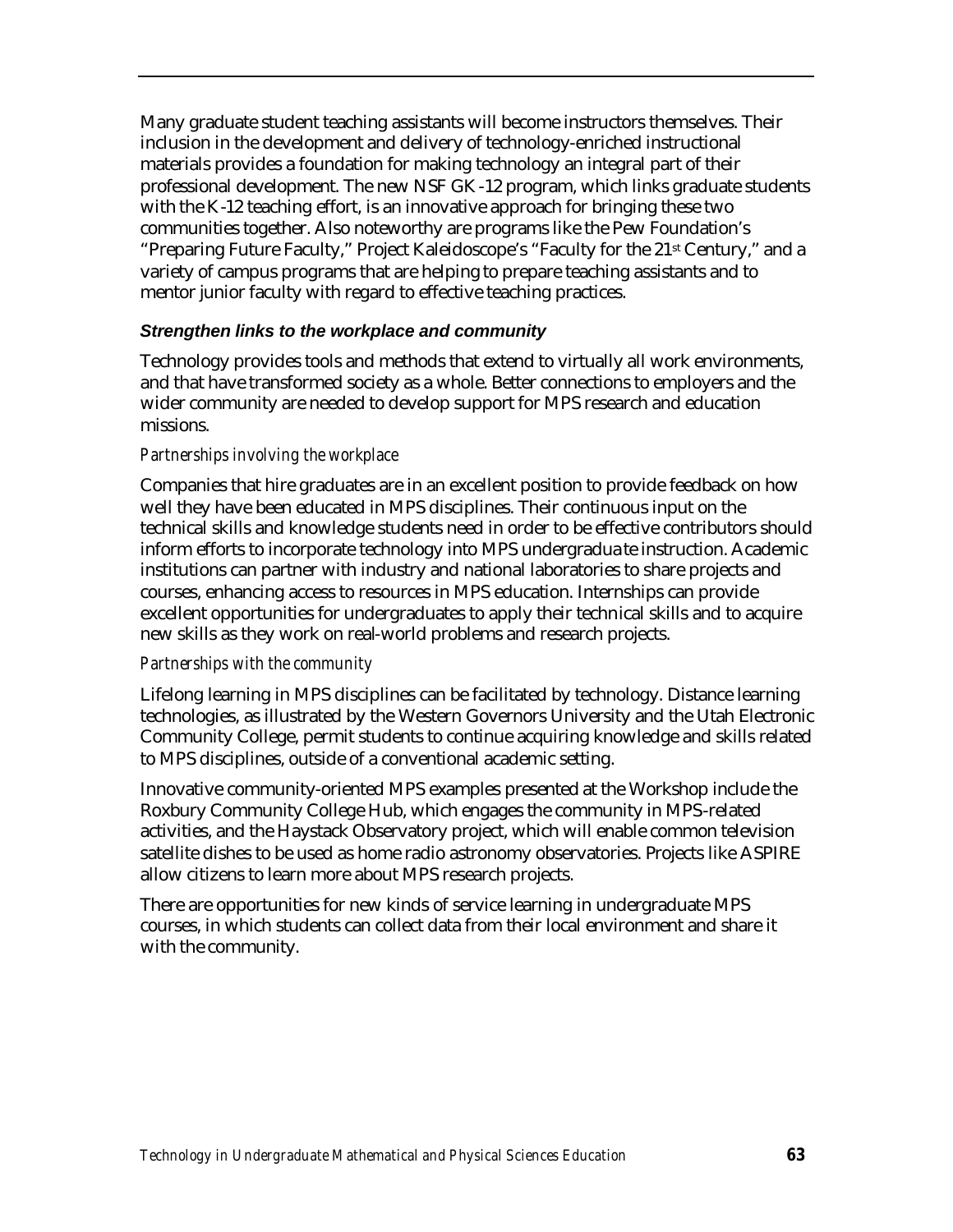#### *Treat all students as partners, ensuring equity and access*

The ability to learn through technology and to use technology is now a core competency. In partnership with the K-12 community, institutions have the responsibility to ensure that all students have the technological foundation to learn in their restructured, technology-inclusive curricula.

Technology makes it possible in principle for everyone to participate in the exciting developments associated with research and education in the MPS disciplines. How can broad access and equity be achieved? We consider these issues as they apply to traditionally underrepresented groups, the academic consequences of these issues, and then describe some solutions and plans of action.

Poor socio-economic background, lack of a college tradition for many students from underrepresented groups, and a Euro-American culture at most institutions limit enrollment in college and in MPS courses. Even after enrollment in these courses, however, lack of role models, lack of peer support, and the absence of a critical mass of students with similar backgrounds can discourage students from studies in MPS disciplines, as can socially unappealing or discouraging stereotypes of mathematicians and scientists. These students may find themselves marginalized or stereotyped as underachievers, or they may have different learning styles that are not supported by the kind of instruction they receive. Students transferring from two- to four-year institutions may be unfairly characterized by the perception that their preparation is inadequate. Technology can exacerbate these problems if underrepresented students feel that it negatively impacts them relative to their peers.

As a result of these problems, students may feel isolated. This feeling can result in low attendance and class participation, poor retention, and low graduation rates. Intervention programs that exist on many campuses may not be able to address the root causes of the problem.

Outreach efforts represent one possible solution to these problems. Greater involvement with communities and K-12 schools can help to ease the transition to college, but all participants need to recognize the role that technology plays in the transition. Undergraduate MPS curricula should be designed to recognize and enable different learning styles, and to accommodate different starting points and pathways through the curriculum. As noted above, technology may be able to help with these articulation and advising issues. Technology can also help to create learning communities, promote collaborative learning, and provide tutoring. For the instructor, technology can be used to share curricula, learning resources, and professional development opportunities that promote equity within institutions.

As a plan of action, three suggestions are to:

- Develop tools for testing competency in MPS disciplines using technology, recognizing that this needs to be done carefully.
- Reward and publicize innovative programs that are effective in increasing successful participation in MPS education and research by underrepresented groups.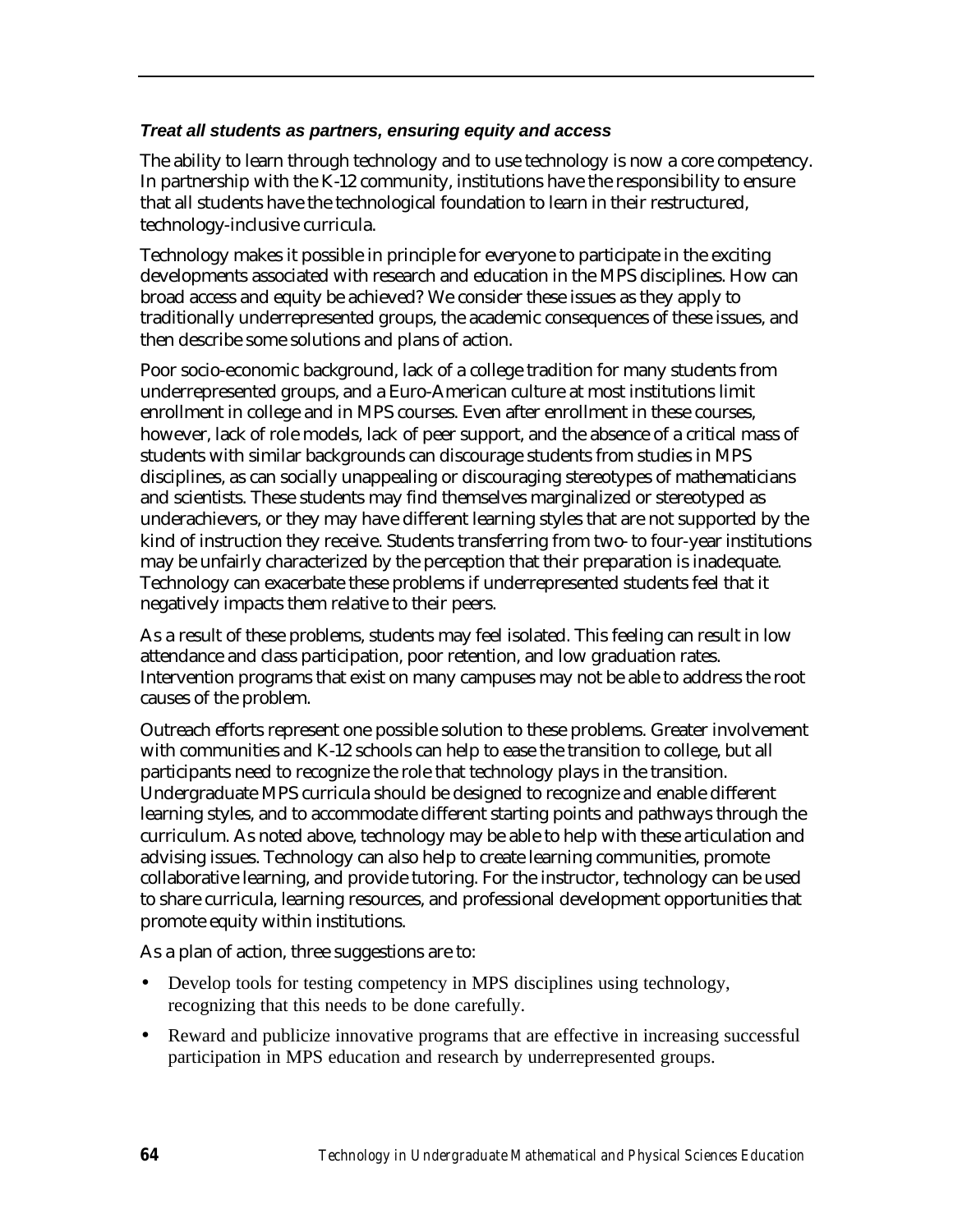• Develop mechanisms to update MPS skills and knowledge for returning students and to support the transition from two- to four-year institutions.

A philosophy that all students are our partners underpins all of these proposed initiatives and recommendations. Like the MPS instructional community, students must become lifelong, independent learners, and the seemingly daily advances in technology provide the most persuasive means of making this point. Technology can help the MPS instructional community by refocusing its teaching philosophy: rather than measuring our progress by how many ideas and how much material we have covered, technology frees us to make certain students understand how they can enrich their understanding of MPS on an ongoing basis.

#### *Invest in technology wisely*

Technology costs money, and there are significant economic advantages to developing partnerships that:

- Enable research and technological breakthroughs to invigorate the undergraduate and K-12 MPS curricula;
- Bring cognitive and behavioral science methods, and assessment and evaluation tools, into the service of MPS instruction to enhance its effectiveness;
- Make MPS knowledge and tools available to employers and citizens.

Many of the exciting initiatives described in this Report could not have developed from academic institutions alone, but required partnerships with federal, state, local, and private funding agencies and foundations. These partnerships represent successful leveraging models on which to base future funding efforts.

At the same time, it is imperative that information about what is effective and ineffective be shared quickly and widely, so that our limited resources can be used prudently. The importance of undergraduate MPS education demands our best efforts to make wise investments. Through judicious planning and partnering, we can ensure that 21st century, technology-enriched MPS undergraduate education meets its objectives of promoting science literacy and lifelong learning, and of developing a diverse, skilled technical workforce that creates the research advances and technologies of the future.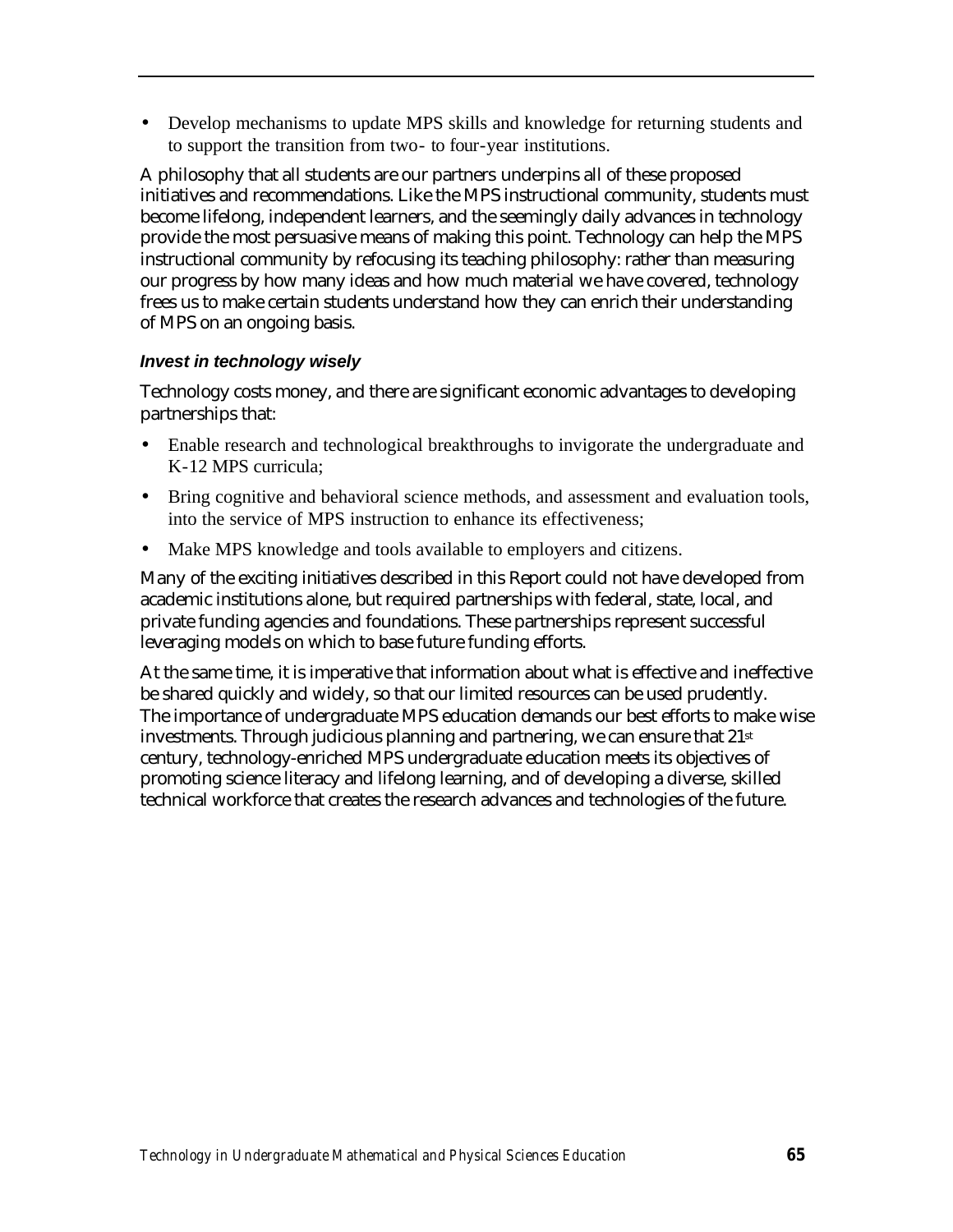## **Workshop outcomes and related developments**

*The workshop whose proceedings are summarized in this report was also used to launch the Learning Through Technology (LT2) Institute, under the auspices of the College Level One (CL-1) Team of the NSF-supported National Institute for Science Education (NISE) at the University of Wisconsin-Madison. The CL-1 Team, including Fellows, met over the course of the following year to study in further detail the issues that were raised in the various workshop sessions1. The main product of their work is the Learning Through Technology (LT2) Web site. The creation of the site and some of its content are described along with related developments.* 

## *Goals and Audience*

The goal of the  $LT^2$  Web site is to serve as a "one-stop" resource on the effective use of technology in college-level SMET classrooms. This goal was formulated based upon reviews of current web-based resources on the use of technology within SMET classrooms. The resulting Learning Through Technology (LT2) site [\(http://www.wcer.wisc.edu/nise/CL1/ilt\) in](http://www.wcer.wisc.edu/nise/CL1/ilt)cludes both previously-existing resource materials plus a set of vignettes (quick looks at technology in the classroom) and case studies developed for the site.

The target audience of the LT<sup>2</sup> website is SMET educators who are interested in:

- learning about how to use technology in their classroom; and
- using pedagogical techniques that adhere to the Chickering and Gamson model of good practices.<sup>2</sup>

## *Strategy*

The CL-1 team used the following guiding principles about technology to serve as a basis for development of the LT<sup>2</sup> site:

- Software and computers change at a rapid pace.
- Technology, by itself, is not inherently good or bad.
- The use of technology must improve the learning process, rather than be used for its own sake.
- Technology should be situated in a context that supports learning.

The CL-1 team also used guiding principles about faculty needs and use of web-based materials. These are that faculty:

• trust pedagogies and tools used by other faculty, especially those from their own field;

l

<sup>&</sup>lt;sup>1</sup> CL-I Team Members: Aaron Brower, Arthur Ellis, Kate Loftus Fahl, Anthony Jacob, Robert Mathieu; Fellows: Jean-Pierre Bayard, Steve Ehrmann, John Jungck, Flora McMartin, Susan Millar, Marco Molinaro

<sup>&</sup>lt;sup>2</sup> Chickering and Gamson synthesized research on undergraduate education to produce a document called "Seven Principles for Good Practice in Undergraduate Education", *AAHE Bull* **39**(**7**), 3-7 (1987). These principles advocate the following: encouraging student-faculty contact; encouraging cooperation among students; encouraging active learning; giving prompt feedback; emphasizing time on task; communicating high expectations; and, respecting diverse talents and ways of learning.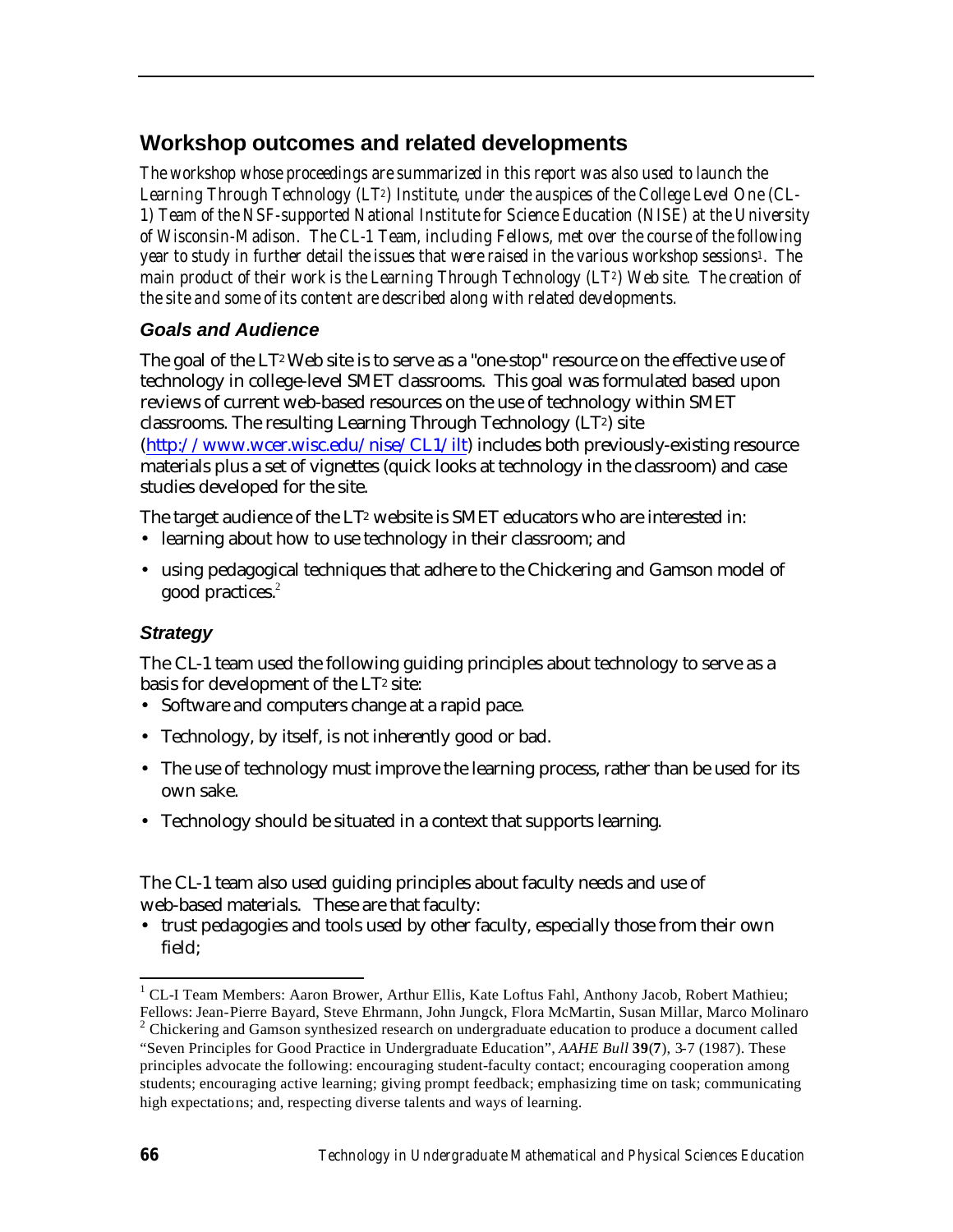- want concrete details (e.g., syllabus, handouts) of how technology is used in the classroom; and,
- appreciate an honest picture of both the good and the bad impacts of technology use.

These sets of principles framed the development of the LT<sup>2</sup> site. The CL-1 team chose to present vignettes and case studies that feature faculty who were already adapting—and in some cases creating—learning technologies that support learner-centered, inquirybased environments, and who had credible evidence that their use of technology-based activities correlated with higher order cognitive skills and greater knowledge retention.

To ensure that the site meets the needs of a wide range of SMET educators, the examples presented are diverse with respect to institutional type (i.e., two-year colleges, four-year colleges, comprehensive universities and research institutions) and SMET disciplines. Moreover, the computer technologies used by the faculty who were interviewed vary in complexity from e-mail to high-performance computing.

## *Timeline for Website development*

The process of designing the  $LT<sup>2</sup>$  site began at the TechEd 99 Workshop. During the 1999-2000 academic year, the Fellows frequently met at UW-Madison to plan the site, gather information, and write original material for the site. Using feedback obtained from an evaluator, they continuously refined the site design. During the 2000-2001 academic year, a subset of the team continued to develop the site with additional funding from the NSF's Division of Undergraduate Education (Education and Human Resources Directorate).

# *Organization of the LT<sup>2</sup> Web Site*

The LT<sup>2</sup> Web site is organized into five main sections, which are briefly described below.

*Technology in the classroom: quick looks* – This section consists of brief, first-person accounts of the learning technology experiences of faculty, organized by discipline and type of institution. Visitors can sample, via Web links, the technologies that the faculty used, and, for further information, contact each faculty member via e-mail. Web visitors can, for example, explore how:

Rick Peifer, Assistant Director of the General Biology Program at the University of Minnesota, used visualization technologies to improve how students learn complex concepts, such as protein synthesis, that involve processes at the molecular level;

Frederick Moore, a physics professor at Whitman College, helped students use laboratory instrumentation with computer interfaces to test hypotheses about how a system is likely to behave under certain conditions;

Sam Donovan, a visiting professor at Beloit College in Wisconsin, used Biology Workbench from the National Center for Supercomputing Applications (NCSA) to access large databases via the Web; and, how

John Belcher, a physics professor at MIT, used 2-D and 3-D animations to teach his electromagnetism class.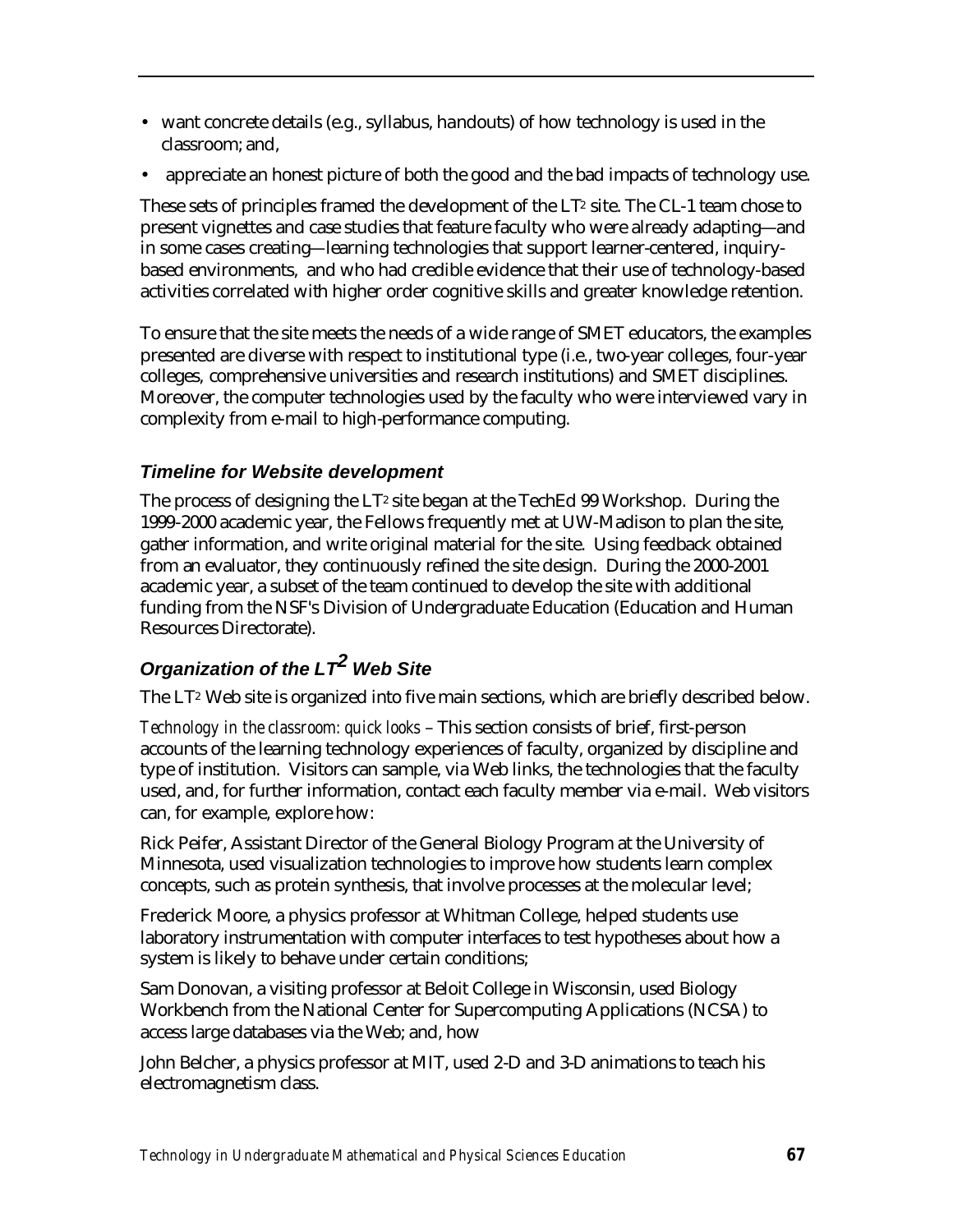*Technology in the classroom: types of use* – This section presents the same material as that found in "*quick looks*" (above), but is instead organized by the following key ways that faculty use computer technology ("*types of use*"):

1) **Modeling**. Conformational changes that occur within biological systems as a substrate and enzyme interact are common examples of modeling.

2) **Simulation**. One complex example would be a program that simulates an industrial chemical process, using an animation that shows valves, flow rates, and temperature, and that allows the user to change these parameters and observe the impact of these changes on the system.

3) **Visualization**. Examples include observing how the function  $f(x) = x^2$  changes as the variable "x" changes, or how the DNA molecule appears in three dimensions.

4) **Computer and numerical analysis**. A computer can be used to determine and graph the instantaneous velocity and acceleration of a ball rolling down a hill, based on data obtained from instruments used to monitor the ball's motion.

5) **Locating and evaluating information**. This use of computer technology is illustrated by the use of systems or tools to retrieve desired information from large databases.

6) **Real-world data analysis**. An example of this application of computer technology is the use of climate data to predict regional or national weather patterns. Such applications can help to make classrooms seem more connected to the "real" world.

*Hallway conversations about technology* –This section offers opinions, advice, and insights from experienced learning technology users. The contents of this section were culled from the answers to questions that were posed to many faculty, and provide personal perspectives on technology use in post-secondary SMET education*.* 

*In-depth case studies of technology in use* – This section of the site provides in-depth studies of learning technology innovations. Personal narratives of faculty and students cover many logistical, technological, interpersonal, economic, and political issues involved in adapting learning technologies for classroom use.

*Links, articles, and more resources* – This section of the site includes a classification of learning technologies that incorporates three main parameters: the nature of the learning task, the learner-centeredness of the software, and the degree of collaborative learning. There are also resources to help faculty evaluate the role of learning technologies in improving student learning, and links and articles that can help SMET instructors understand how and why learning technologies can improve student learning. Also presented are possible sources of funding, a glossary, and a list of experts from across the country.

For summary information about the scope of examples presented on the LT2 Website (whether as vignettes from the "quick looks" at technology in the classroom sections, or as case studies), see Table 1.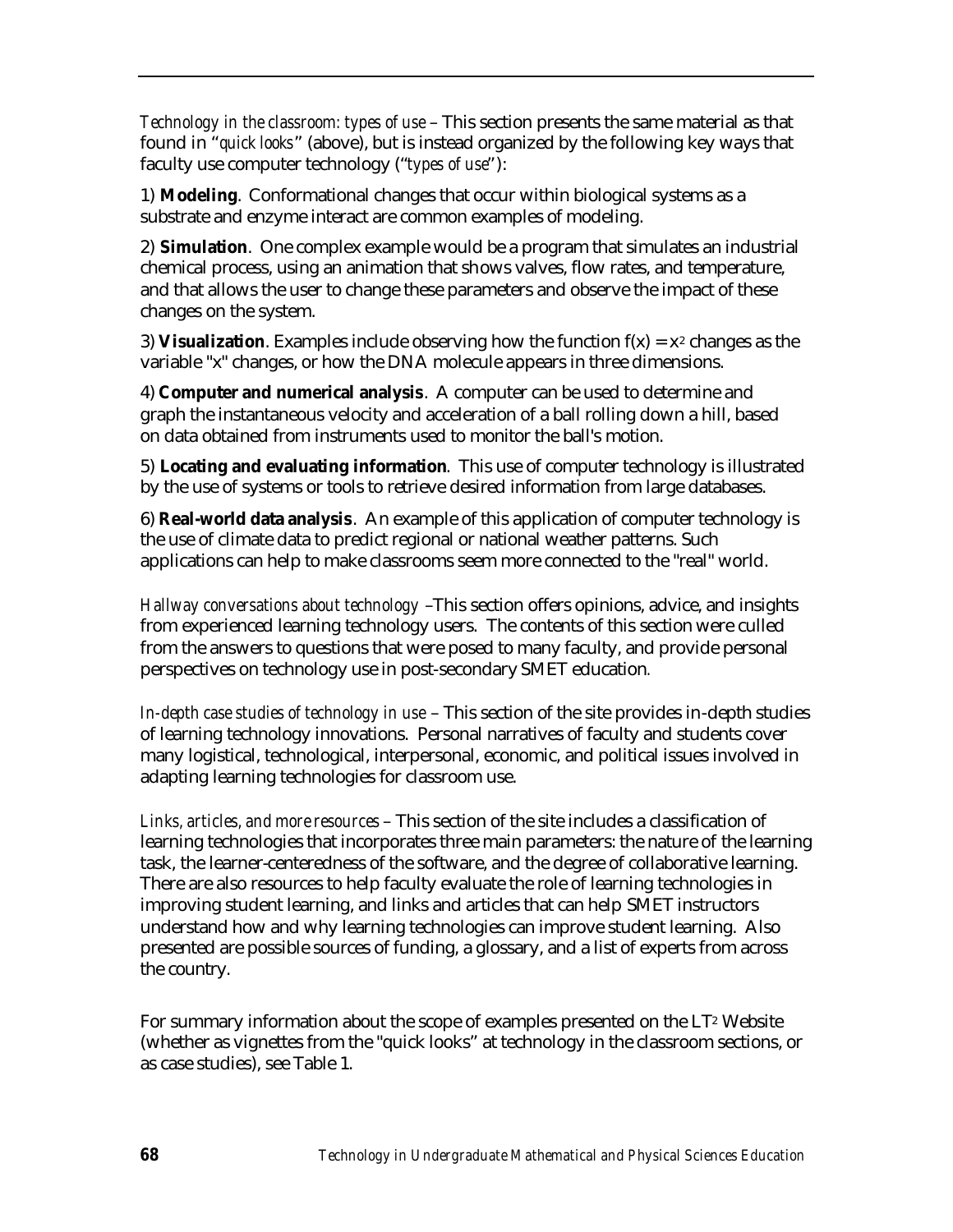|                | <b>Discipline</b>          | <b>Institution Type</b> | <b>Name</b>           | Instituti on                               | <b>Format</b> |
|----------------|----------------------------|-------------------------|-----------------------|--------------------------------------------|---------------|
| $\mathbf{1}$   | Astronomy                  | Research                | Mathieu, Robert       | University of Wisconsin-Madison            | vignette      |
| $\overline{c}$ | <b>Biology</b>             | Research                | Peifer, Rick          | University of Minnesota-Twin Cities        | vignette      |
| 3              | <b>Biology</b>             | Research                | Poston, Muriel        | Howard University                          | vignette      |
| 4              | <b>Biology</b>             | Research                | Uhl, Gerald           | University of Illinois at Champaign Urbana | case          |
| 5              | Biology                    | Liberal Arts            | Donovan, Samuel       | <b>Beloit College</b>                      | vignette      |
| 6              | Biology/Chemistry Research |                         | Weinhausen, Gabriele  | University of California-San Diego         | vignette      |
| 7              | Chemistry/Biology          | Two-year                | Burton, Carol         | <b>Bellevue Community College</b>          | vignette      |
| 8              | Chemistry                  | Liberal Arts            | Longley, Betsy        | University of St. Thomas                   | case          |
| 9              | Chemistry                  | Research                | Ellis and Lisensky    | University of Wisconsin-Madison            | vignette      |
| 10             | Chemistry                  | Research                | Middlecamp, Catherine | University of Wisconsin-Madison            | vignette      |
| 11             | Chemistry                  | Research                | Turro, Nicholas       | Columbia University                        | vignette      |
| 12             | Chemistry                  | Two-year                | Rusay, Ronald         | Diablo Valley Community College            | vignette      |
| 13             | Earth Science              | Comprehensive           | Frost, Eric           | San Diego State University                 | case          |
| 14             | Engineering                | Comprehensive           | Mott, Robert          | University of Dayton                       | vignette      |
| 15             | Engineering                | Comprehensive           | Pendergrass, Nicholas | University of Massachusetts -Dartmouth     | case          |
| 16             | Engineering                | Comprehensive           | Zoghi, Manoochehr     | University of Dayton                       | vignette      |
| 17             | Engineering                | Research                | Burleson, Wayne       | University of Massachusetts - Amherst      | vignette      |
| 18             | Engineering                | Research                | Miller, Gregory       | University of Washington                   | vignette      |
| 19             | Engineering                | Research                | Rogers, Chris         | <b>Tufts University</b>                    | vignette      |
| 20             | Engineering                | Two-year                | Anderegg, Barbara     | Madison Area Technical College             | vignette      |
| 21             | Engineering                | Two-year                | Arbor, Alan           | <b>Lambton College</b>                     | vignette      |
| 22             | Engineering                | Two-year                | Lee, Frank            | <b>Bellevue Community College</b>          | vignette      |
| 23             | <b>Interdisc Science</b>   | Comprehensive           | Wamser, Carl          | Portland State University                  | case          |
| 24             | Interdisc Science          | Liberal Arts            | Waller, William       | University of Houston-Downtown             | case          |
| 25             | <b>Interdisc Science</b>   | Research                | Van der Pluijm, Ben   | University of Michigan                     | case          |
| 26             | Mathematics                | Comprehensive           | Kaput, James          | University of Massachusetts -Dartmouth     | vignette      |
| 27             | Mathematics                | Comprehensive           | White, James          | <b>Stetson University</b>                  | vignette      |
| 28             | Mathematics                | Research                | King, James           | University of Washington                   | vignette      |
| 29             | Mathematics                | Research                | Olin, Robert          | Virginia Polytechnic and State University  | vignette      |
| 30             | Mathematics                | Two-year                | Burzynski, Denny      | West Valley College                        | vignette      |
| 31             | Meteorology                | Research                | Ackerman, Steven      | University of Wisconsin-Madison            | vignette      |
| 32             | Physics                    | Liberal Arts            | Moore, Frederick      | Whitman College                            | vignette      |
| 33             | Physics                    | Research                | Belcher, John         | Massachusetts Institute of Technology      | vignette      |
| 34             | Physics                    | Research                | Thornton, Ronald      | <b>Tufts University</b>                    | vignette      |
| 35             | Physics                    | Two-year                | Hieggelke, Curtis     | Joliet Junior College                      | case          |
| 36             | Technology                 | Two-year                | Mowery, Jeanette      | Madison Area Technical College             | case          |

## **Table 1. LT<sup>2</sup>Case Studies and "Quick Look" Vignettes**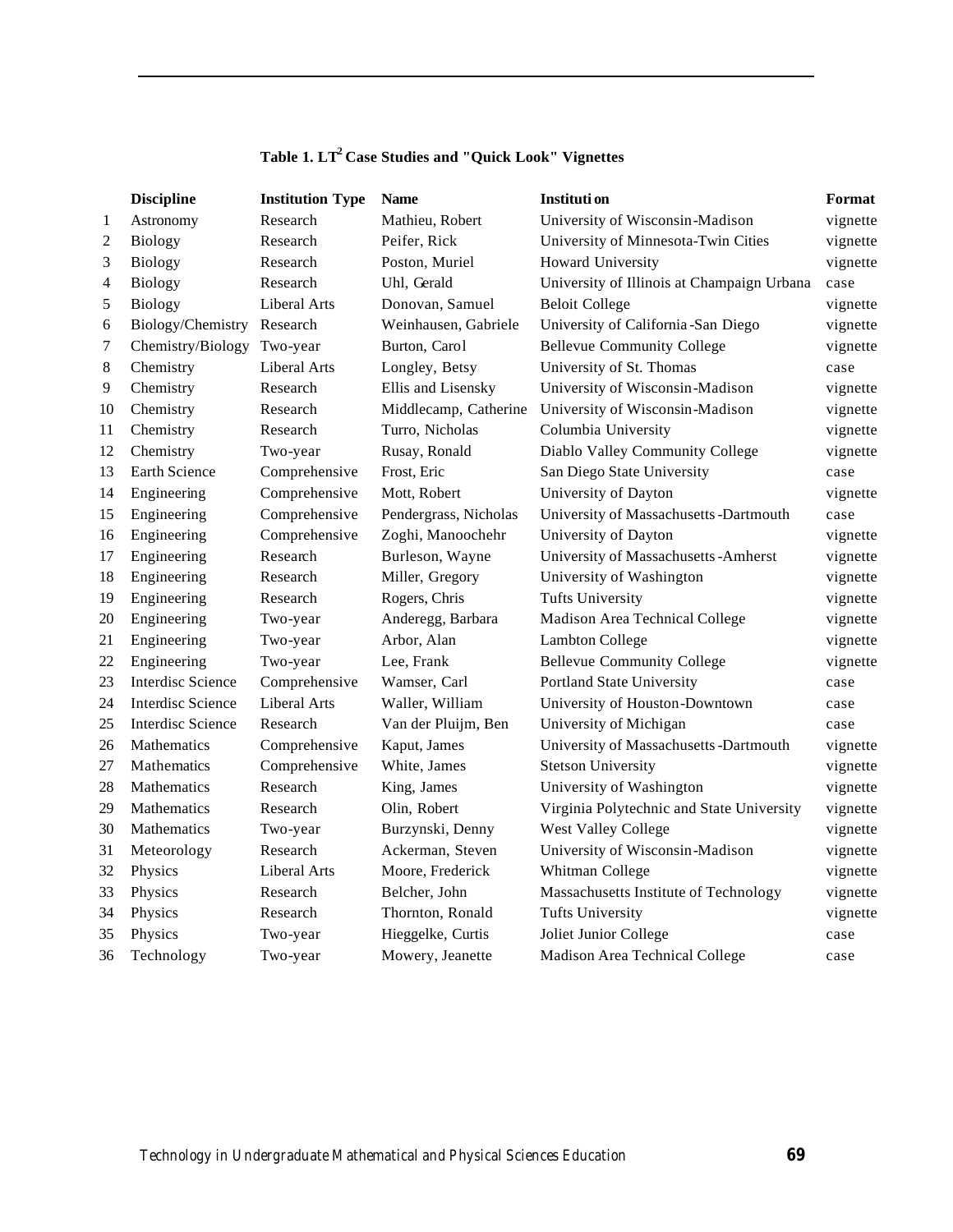Early formative feedback from site visitors indicates that the  $\mathop{\rm LT}\nolimits^2$  site can benefit college SMET instructors who want to:

- see examples of how technology is used in classrooms like theirs;
- gain a deeper understanding of why other faculty have chosen to use technology;
- gain a better understanding of the benefits and drawbacks encountered by faculty as they used technology; and,
- find technology they can use within their own classrooms.

The LT<sup>2</sup> site's emphasis is on the context for the use of technology, rather than just the technology itself .

## *Evaluating technology in college SMET learning*

As a Fellow of the Institute on Learning Technology, Ehrmann provided guidance on how to evaluate the role of technology in the improvement of college SMET learning. He presented characteristics of evaluations based on his experience and that of others, and identified issues that should be at the focus of evaluation. Ehrmann proposed the following:

• It is what students, faculty, and staff each choose to do with technology that matters most. Evaluations need to describe what users choose to do with the educational choices made available by technology, and why.

Technology's role is to expand the range of choices facing learners. Computers, software and the Web play the same kind of role in education that paper does: all of them widen the range of choices available to faculty, staff and students. Just knowing that computers (or paper) are in use reveals virtually nothing about how outcomes might change, or why. It is the choices people make about how to use those technologies that matter. (Ehrmann, 1995)

- Patterns of learning principally determine programmatic outcomes and should be a focus of evaluation. It is likely that a student graduating from a program was shaped almost entirely by coherent patterns of learning that developed over multiple courses and experiences. For example, the engineer's ability to "think like an engineer" is usually determined by a set of related courses and extra-curricular experiences. If we want to understand and improve technology's influence on who graduates, and what those graduates can do, we need to study patterns of technology use that characterize their course of study.
- Evaluation can make a difference by making hidden trends, barriers and opportunities visible, and by the ways it can bring people together. To illustrate trend identification, imagine that an engineering program invests in CAD/CAM in order to emphasize design. A study conducted after several years with the new curriculum can evaluate the status of design work and determine whether the curriculum is still appropriate. By making a barrier visible, evaluation can set the stage for action. For example, suppose that faculty want students to use the Web and e-mail to collaborate on homework and team projects. A diagnostic evaluation could reveal that students might not be collaborating because they do not have adequate skills for using communication software or because they believe that teamwork is a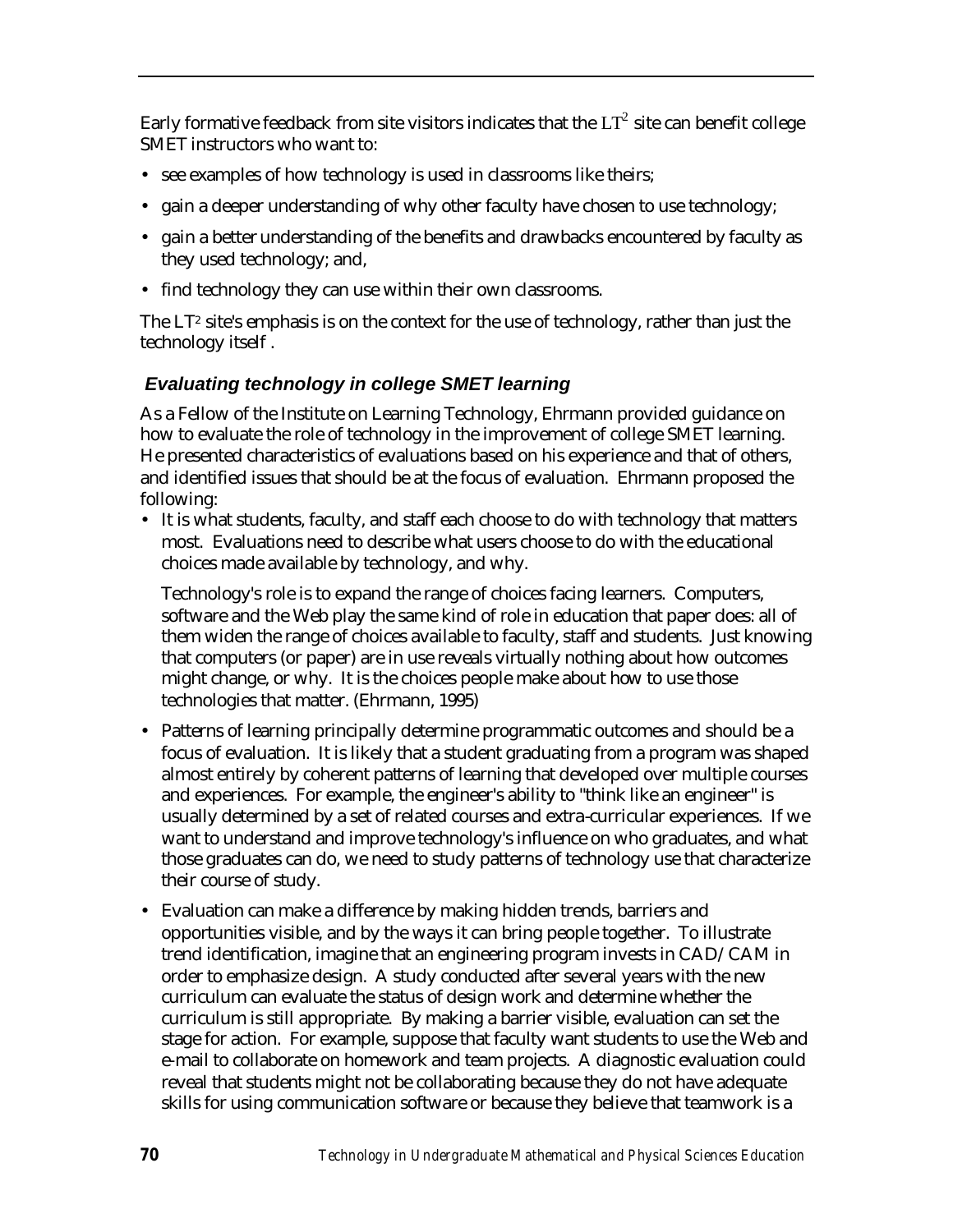waste of time. A diagnostic evaluation can provide instructors with opportunities by, for example, accurately identifying the level of a class so that it proceeds at an appropriate pace. Evaluation can help improve instruction by bringing individuals together.

As a report from California State University, Sacramento suggests [\(http://www.tltgroup.org/resources/F\\_Eval\\_Cases/FacDev\\_CSUS.htm\),](http://www.tltgroup.org/resources/F_Eval_Cases/FacDev_CSUS.htm) when instructors begin to plan evaluations, they can immediately obtain insights into how to improve their courses.

• Evaluating the return on technology investment has multiple dimensions. There are four types of outcomes of technology investment that are linked to the learning process, and the outcome of each must be assessed differently.

1) Gains in access can be measured in enrollment and retention figures and in the inclusion of distant learners, older learners, learners with disabilities, and learners with nontraditional values and learning styles.

2) Gains in traditional learning goals might be illustrated by determining whether students learn the central limit theorem of calculus better with technology than they did before technology was used, using some appropriate test of mastery.

3) Gains in new learning goals measure command of new content or skills, such as gains related to computer science, that could not have been taught before the appropriate technology was available; evaluation may require recognition of the extent to which new and traditional content or skills are coupled and might even make use of external expert reviewers.

4) Gains in the efficiency of learning activities can be evaluated at the level of simple activities (e.g., calculators versus slide rules) and at the level of entire programs or services using approaches like "activity-based costing" that examine component activities and tasks (e.g., Ehrmann and Milam, 1999).

In addition to these four evaluation goals, it is noteworthy that another major reason that institutions invest in technology is to be seen as up-to-date and thus competitive.

Working from these evaluation themes and from the cases, interviews, and surveys developed through the LT2 Institute, a set of items for surveys and interviews has been drafted and is available on the LT2 Web site in the section *Links, articles, and more resources*. Some representative questions for students are presented, in which they are asked to make general statements about all the courses they have taken thus far in their major. For simplicity, questions use a limited scale (strongly agree, agree, neutral, disagree, strongly disagree, or believe the question is not applicable to their experience.)

The items listed below are coded as follows:

- (A) Questions about the teaching-learning **A**ctivity (without reference to technology)
- (T) Questions about the role of **T**echnology in carrying out that activity

(B) Questions about **B**arriers to the activity or to the use of technology for that activity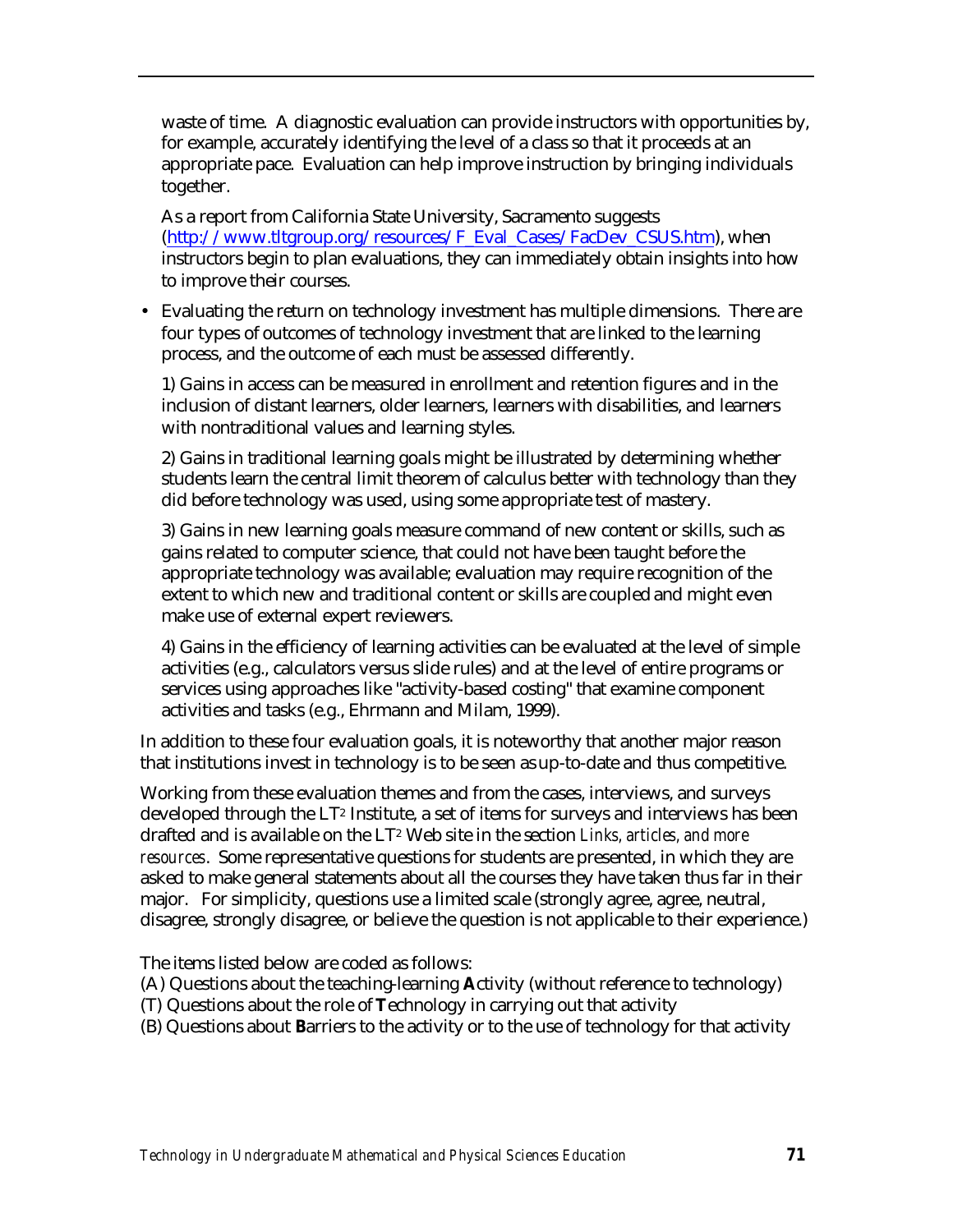Sample (Draft) Items for a Student Survey Instrument:

- Many instructors ask us frequently to predict what will happen, then to observe what actually happens, then to explain what has happened. (A)
- When we used computer simulations, I often experimented with different settings or parameters and that helped me understand a concept or master a skill. (T)
- The faculty aren't satisfied if we just know how to do calculations. They want to know if we understand the fundamental ideas and how to use them for ourselves. (A)
- On-line quizzes helped me understand important concepts and skills, not just memorize them. (T)
- We used computers or other digital equipment to gather and analyze real world data. (T)
- I receive considerable help in this field in visualizing difficult ideas (for example, from animations or slides the faculty show, or from the ways we use computers in doing assignments and projects) (T)
- We are usually expected to find more than one answer to a problem or more than one route to an answer. (A)
- Many of my courses require me to work with other students on one or more projects that take us each more than ten hours of work to complete. (A)
- We are expected to use computers in order to work on more interesting or realistic projects than would have been possible if we could use only pencil and paper. (T)
- In most courses, doing calculations does not take much time because of the way we use calculators or computers. We are encouraged instead to think about strategies for solving the problem or carrying out the process. (T)
- I use my computer to communicate with working professionals in my field who are not at this institution. (T)
- I have no time to do anything but the minimum on an assignment. (B)
- Grading on a curve has made me reluctant to share what I know with other students. (B)
- The way we are tested emphasizes memorizing material, not thinking. (B)
- Some of the students in my courses do not know how to use the technology in the way that the faculty members expect. (B)

These items can be combined with others relating to the frequency with which activities occur, outcomes, and perceived linkages between activities and outcomes.

## *References*

Ehrmann, S. C., (1995) *Asking the Right Questions: What Does Research Tell Us About Technology and Higher Learning?* in Change. The Magazine of Higher Learning, XXVII:2(March/April),pp.20-27.

<http://www.learner.org/edtech/rscheval/rightquestion.html>

Ehrmann, S. C. and Milam, J. (1999) *Flashlight Cost Analysis Handbook,* Washington D.C.: The TLT Group.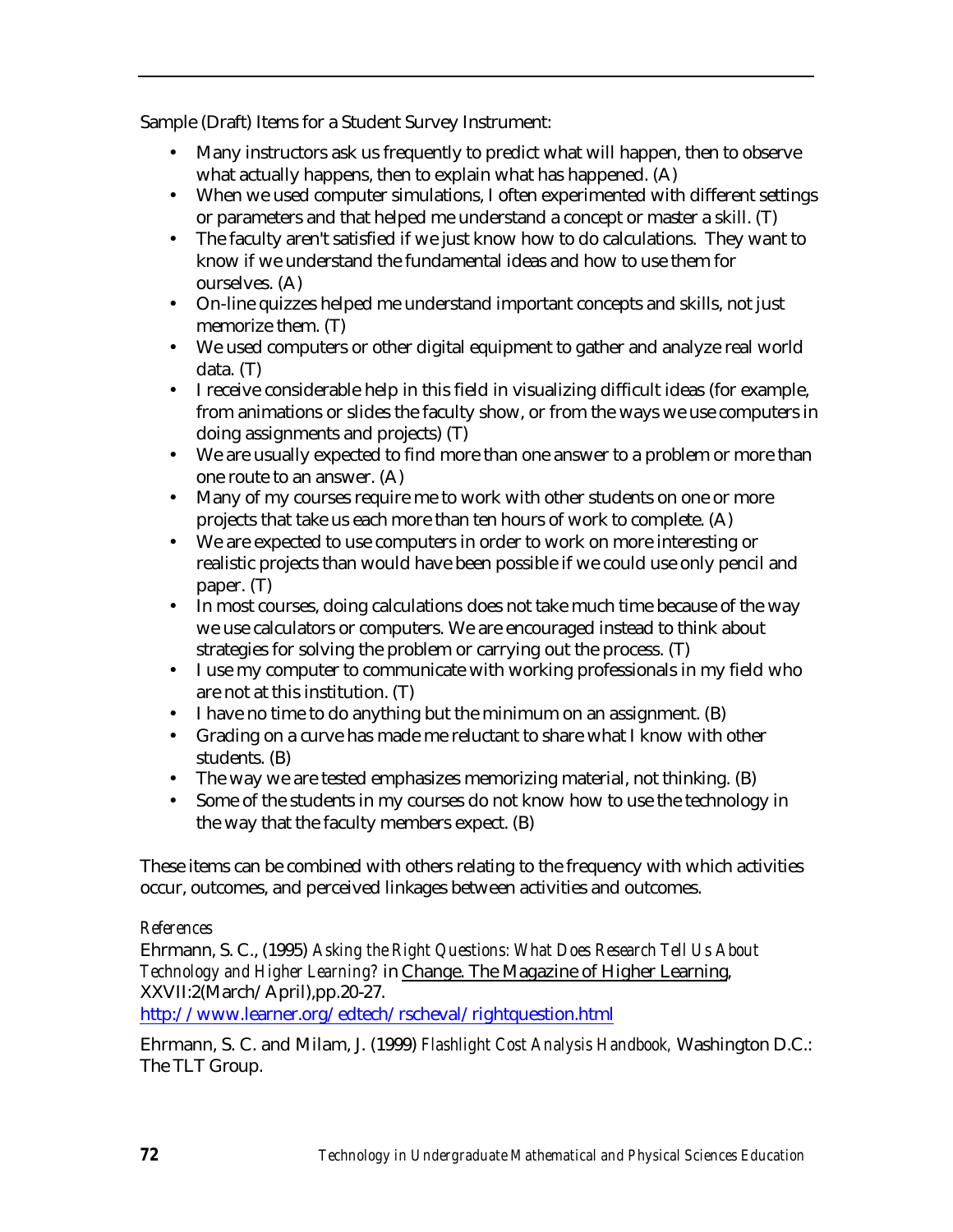## *Related developments*

In addition to the collection of technology examples explored by the LT2 Institute, Brown has published a set of vignettes. [Brown, D. G. (2000). "Interactive Learning: *Vignettes from America's Most Wired Campuses*"*,* Bolton, MA: Anker Publishing].

One of the principal themes of the Workshop was the need for common platforms. The Department of Defense has established three national Advanced Distributed Learning Collaborative Laboratories (ADL Co-Labs). The Academic ADL Co-Lab is administered by the University of Wisconsin System and the Wisconsin Technical College System and housed at the University of Wisconsin-Madison campus. It serves as the focal point for the nation's universities and colleges in promoting high quality content for distributed learning. Its mission is to serve as the communication link for academia, and to provide testing, evaluation and demonstrations of ADL-compliant tools to enhance teaching and learning. Creation of the ADL Co-Lab reflects "net-centric" learning and the need for common specifications for instructional software and for a framework for sharing content. The Sharable Content Object Reference Model (SCORM) that resulted from this approach is a set of specifications and guidelines that ensure accessibility, interoperability, adaptability, reusability, durability, and affordability. [\[http://adlnet.org\]](http://adlnet.org)

In a similar vein, the digital library holds considerable promise for sharing high-quality SMET instructional materials. Information on the digital library can be obtained through [http://www.smete.org/,](http://www.smete.org/) a Core Integration project of the NSF National Science, Mathematics, Engineering, and Technology Education Digital Library (NSDL) that currently has about 20 partners, spanning digital libraries in several SMET disciplines, K-12 education, and industry.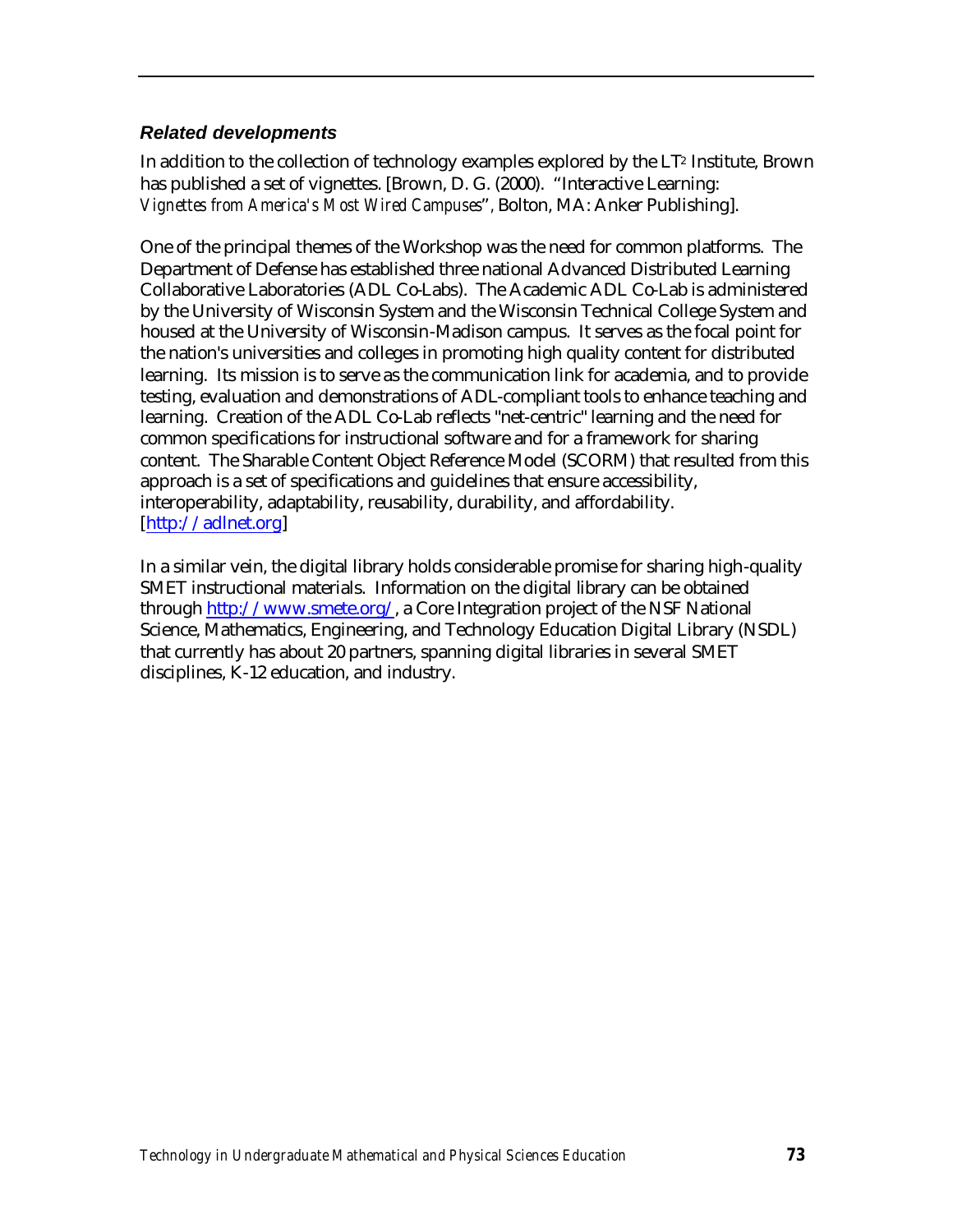# **Appendix**

The appendix includes a list of resources for those interested in further study, a list of Workshop participants and their e-mail addresses, some comments from participants, and a glossary.

# *Resources for further study*

Please see the following Web sites and related articles for more information on topics discussed at the Workshop. This list is not intended to be exhaustive, but is a "snapshot" of MPS-related sites. More Web references can be found in the Participant profiles of the Workshop Web site [\(www.wcer.wisc.edu/teched99\).](http://www.wcer.wisc.edu/teched99)

*Note: The Web sites included here were accessed June 2001.* 

## *Astronomy*

- [sunshine.chpc.utah.edu,](http://sunshine.chpc.utah.edu) the Astrophysics Science Project Integrating Research and Education (ASPIRE) Web site.
- [www.haystack.mit.edu, t](http://www.haystack.mit.edu)he Haystack Observatory home page, has links to the Research Experience for Undergraduates (REU), Young Scholar, and other educational pages.
- [www.gettysburg.edu/academics/physics/clea/CLEAhome.html. P](http://www.gettysburg.edu/academics/physics/clea/CLEAhome.html)roject CLEA (Contemporary Laboratory Experiences in Astronomy) develops laboratory exercises that illustrate modern astronomical techniques using digital data and color images. They are suitable for high-school and college classes at all levels, but come with defaults set for use in introductory astronomy classes for non-science majors.

## *Biology*

- [bioquest.org/](http://bioquest.org)the home page of the BioQUEST Curriculum Consortium at Beloit College.
- [www.apnet.com/bioquest, t](http://www.apnet.com/bioquest)he home page for the BioQUEST Library, an academic, peer-reviewed publication of electronic curricular materials.
- [acube.org/bioscene.html, t](http://acube.org/bioscene.html)he on-line archive of Bioscene, the Journal of College Biology Teaching.
- [www.beloit.edu/~biology/jungck.html, A](http://www.beloit.edu/~biology/jungck.html)rt of Mathematical Biology Gallery images of natural forms, exploring their mathematical bases.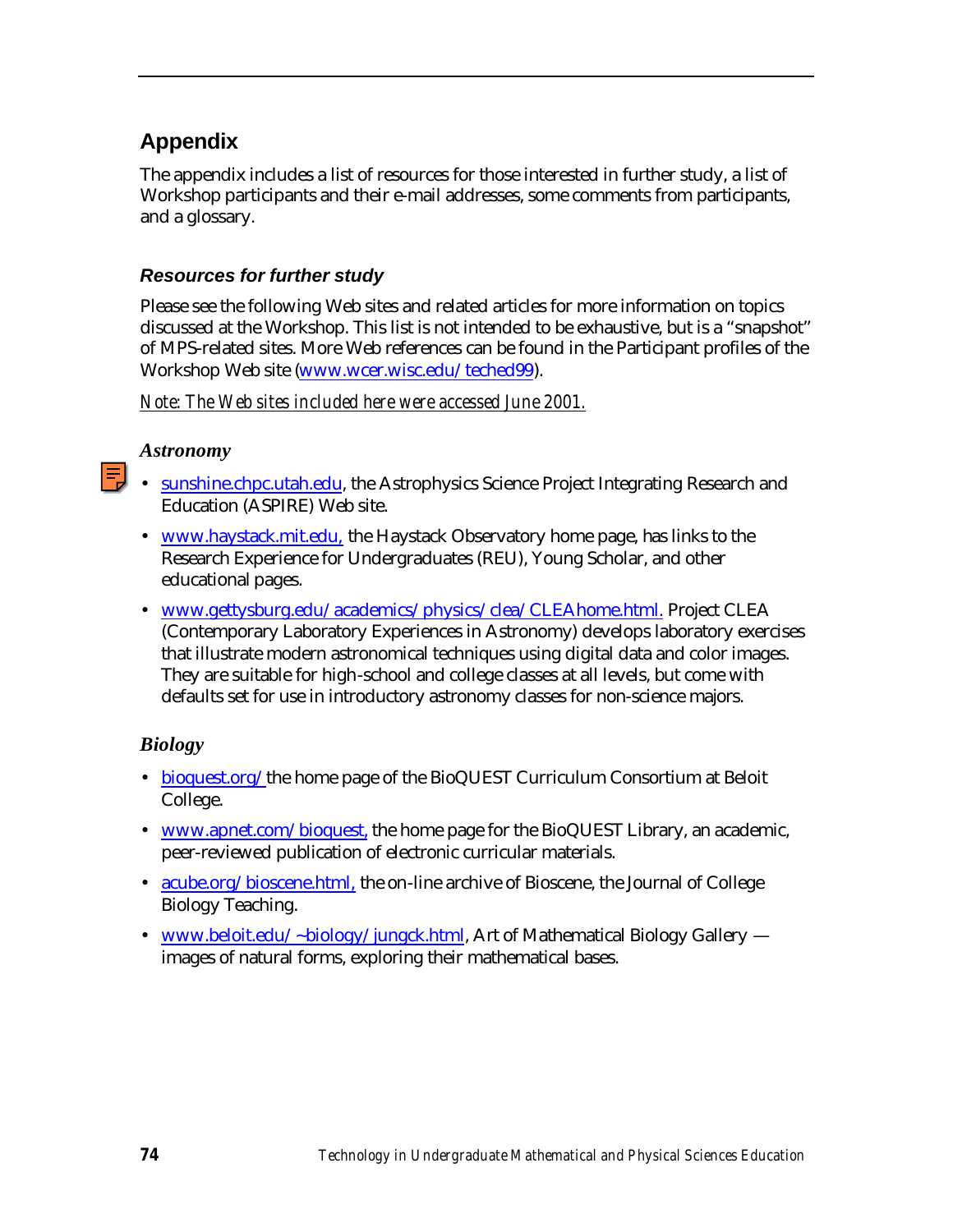# *Chemistry*

- [www.monmouth.edu/~tzielins](http://www.monmouth.edu/~tzielins)*,* Physical chemistry case studies, along with the Mathcad Physical Chemistry documents, including exercises and additional data sources.
- [jchemed.chem.wisc.edu/jcewww/columns/McadInChemM](http://jchemed.chem.wisc.edu/jcewww/columns/McadInChem)athcad applications to physical chemistry.
- *[jchemed.chem.wisc.edu/](http://jchemed.chem.wisc.edu/)the on-line version of the "Journal of Chemical Education"*, containing a variety of useful resources, including novel experiments and exercises.
- [wey238ab.ch.iup.edu/pcol/Event.htm,](http://wey238ab.ch.iup.edu/pcol/Event.htm) Physical Chemistry On-line, including experiments.
- [TRUTH.WOFFORD.EDU/~whisnantdm/p\\_chem.htm,](http://TRUTH.WOFFORD.EDU/~whisnantdm/p_chem.htm) physical chemistry projects from a group of colleges.
- [www.ched-ccce.org/index.html, h](http://www.ched-ccce.org/index.html)ome page of the Committee on Computers in Chemical Education (CCCE) of the ACS Division of Chemical Education, including links to Intercollegiate On-Line Chemistry Courses (OLCC) and on-line chemistry conferences (CONFCHEM).
- [www.chem.ukans.edu/Tkuwana, l](http://www.chem.ukans.edu/Tkuwana)ink to the report of the NSF-funded workshops "Curricular Developments in the Analytical Sciences" (.pdf and .html copies available).
- [www.almaden.ibm.com/st/msim,](http://www.almaden.ibm.com/st/msim) the IBM Kinetics Simulation Project page, where the Chemical Kinetics Simulator (CKS) program is available for downloading and licensing.
- [www.iup.edu/~grlong/i1fac.htm,](http://www.iup.edu/~grlong/i1fac.htm) a collaborative on-line study in physical chemistry (G. Long et al., "The Iodine Spectrum: A new look and an old topic". *J. Chem. Educ.* 1999, *76*, 841-847).
- [www.chem.wisc.edu/~concept,](http://www.chem.wisc.edu/~concept) ConcepTest questions for use in all areas of undergraduate chemistry.

# *Cognitive science and perceptual learning*

- A recommended general-audience article on conceptual change in physics is: diSessa, A. A. (1996), What do "just plain folk" know about physics? In D. R. Olson and N. Torrance (Eds.), The Handbook of Education and Human Development: New Models of Learning, Teaching, and Schooling. Oxford, UK: Blackwell Publishers, Ltd., 709-730.
- For a complete treatment of Andrea diSessa's discussion of Galileo's theorems and tick models, and their meaning for cognitive science, see [www.soe.berkeley.edu/](http://www.soe.berkeley.edu/boxer/papers.html) [boxer/ papers.html.](http://www.soe.berkeley.edu/boxer/papers.html) This URL displays the first two chapters of diSessa's book in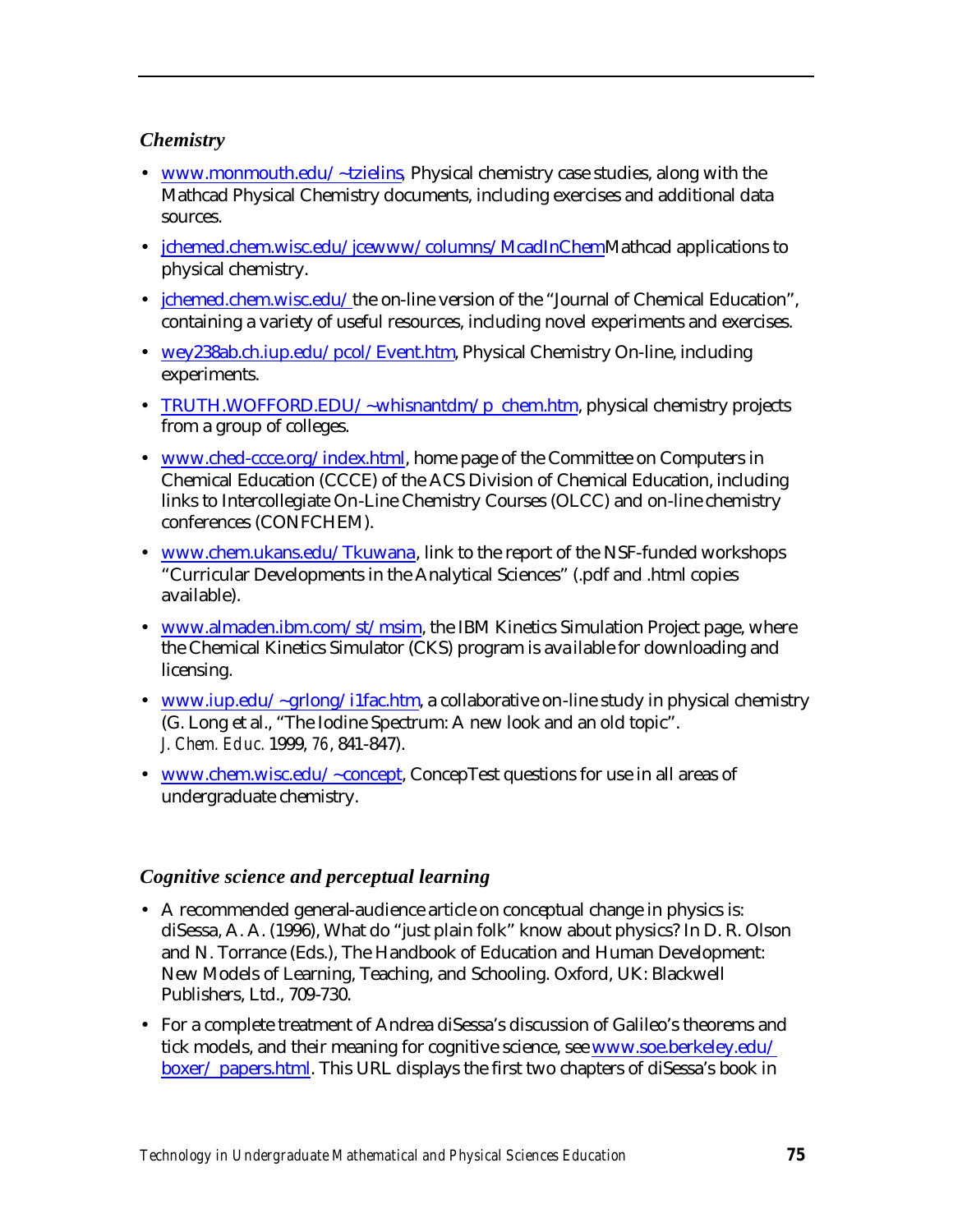press, "Changing Minds: Computers, Learning and Literacy." Cambridge, MA: MIT Press.

- Another broader volume of diSessa's work is diSessa, A. A., Hoyles, C., Noss, R., with Edwards, L. (1995). Computers and Exploratory Learning. Berlin: Springer Verlag.
- Russell, A.A. & Kellman, P.J. (1998). Teaching automatic, 3-dimensional recognition of chemical structures. Paper presented at the 215<sup>th</sup> National Meeting of the American Chemical Society, Dallas, April, 1998.
- Hummel, J., & Kellman, P. J. (1998). Finding the Pope in the pizza: Abstract invariants and constraints in perceptual learning. Behavioral and Brain Sciences, 21(1), 58-59.
- Kellman, P. J. & Kaiser, M. K. (1994). Perceptual learning modules in flight training. Proceedings of the 38th Annual Meeting of the Human Factors and Ergonomics Society, 1183-1187.
- Kellman, P.J., Stratechuk, T. & Hampton, S. (1999). Training pilots' pattern recognition skills: Perceptual learning modules (PLMs) in instrument flight training. In Wiggins, M. (Ed.) Innovations in Flight Instruction: Proceedings of the 2nd Annual Flight Embry-Riddle Aeronautical University Flight Instructor Conference (pp. 85-92), Daytona Beach, FL: Embry-Riddle Aeronautical University.

## *General education issues*

- "Reinventing Undergraduate Education: A Blueprint for America's Research Universities," The Carnegie Foundation for the Advancement of Teaching, 1998.
- [www.ed.gov/offices/OPE/FIPSE. F](http://www.ed.gov/offices/OPE/FIPSE)IPSE is the Fund for the Improvement of Post Secondary Education.

# *General science and technology*

- [whyfiles.news.wisc.edu,](http://whyfiles.news.wisc.edu) a critically acclaimed Web site that explores the "science behind the news."
- [www.wsu.edu/druniverse.](http://www.wsu.edu/druniverse) This site is similar to the whyfiles site (see above), with great questions from children. Informative and entertaining.
- [books.nap.edu,](http://books.nap.edu) the National Academy Press Web site, which includes many titles relevant to the Workshop.
- [www4.nas.edu/cpsma/cstbweb.nsf,](http://www4.nas.edu/cpsma/cstbweb.nsf) the home page of the Computer Science and Telecommunications Board of the National Academy of Science, with links to several reports of interest.
- [books.nap.edu/catalog/6482.html,](http://books.nap.edu/catalog/6482.html) "Being Fluent with Information Technology," Committee on Information Technology Literacy, National Research Council, 128 pages, 1999.
- [www.nasa.gov,](http://www.nasa.gov) the NASA Web site. The links to NASA for Kids and to Educational Resources are especially useful.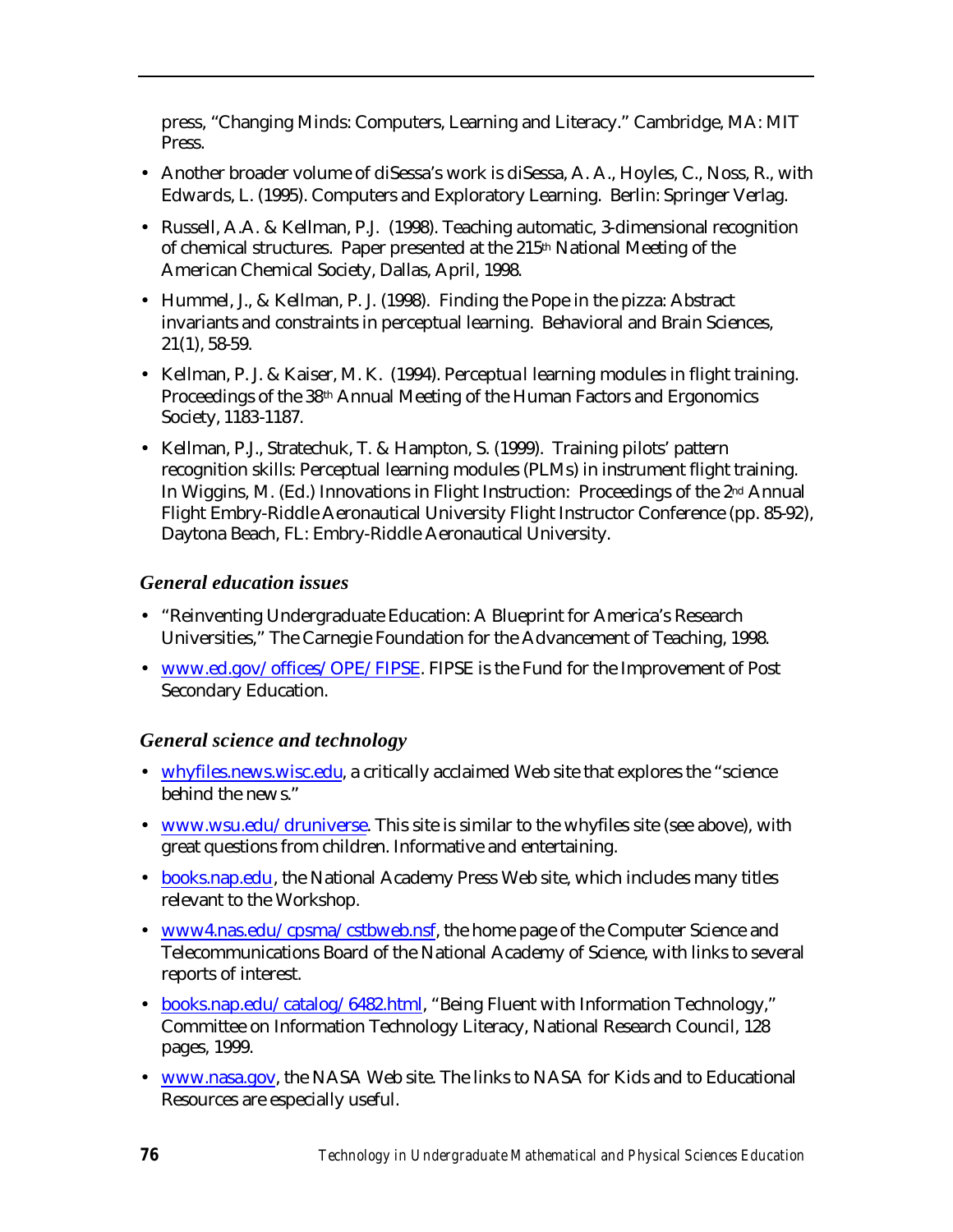• [taz.cs.ubc.ca/swift,](http://taz.cs.ubc.ca/swift) the site for SWIFT (Supporting Women in Information Technology), a research, action, and implementation project to increase the participation of women in Information Technology.

# *Materials science*

- [mrcemis.ms.nwu.edu/mrc/org/educational\\_outreach.html,](http://mrcemis.ms.nwu.edu/mrc/org/educational_outreach.html) the site of the Materials World Module (MWM) program, which provides high-school students with hands-on experience in the design, synthesis, and evaluation of materials.
- [www.engr.sjsu.edu/WofMatE/,](http://www.engr.sjsu.edu/WofMatE/) the "World of Materials."
- [mrsec.wisc.edu/edetc, t](http://mrsec.wisc.edu/edetc)he education and outreach page of the Materials Research Science and Engineering Center for Nanostructured Materials and Interfaces. It includes demonstrations, experiments, and links to other materials science education sites.

# *Mathematics*

- [archives.math.utk.edu, t](http://archives.math.utk.edu)he home page for the Math Archives, a collection of software, teaching materials, and Web links for mathematics.
- [archives.math.utk.edu/visual.calculus,](http://archives.math.utk.edu/visual.calculus) the site for Visual Calculus, a collection of modules that can be used in the study or teaching of calculus.
- [taz.cs.ubc.ca/egems/home.html.](http://taz.cs.ubc.ca/egems/home.html) E-GEMS (Electronic Games for Education in Math and Science) develops strategies and materials to integrate game-like computer activities with other forms of classroom learning. The site includes exercises and products for K-8 math learning.
- [www.sci.wsu.edu/idea. I](http://www.sci.wsu.edu/idea)DEA (Internet Differential Equations Activities) is an interdisciplinary effort to provide students and teachers with computer-based activities for differential equations in a variety of disciplines.

# *Molecular science*

• [www.molsci.ucla.edu,](http://www.molsci.ucla.edu) the Molecular Science Project, which is developing serverbased instructional materials and techniques covering the topics of the first two years of college instruction. Curricula, innovative Web-based writing assignments, and "learning units" are available at this site.

# *National laboratories*

- www.emsl.pnl.gov:2080/docs/collab/the Web site for the Environmental Molecular Sciences Laboratory (EMSL), the Department of Energy's new national scientific user facility in Richland, Washington.
- For details on the EMSL approach and experience, see "Technology and the Internet in Undergraduate Research", J. Myers, N. Chonacky, T. Dunning, E. Leber, CUR Quarterly, vol. 17(3), March, 1997, pp. 116-120.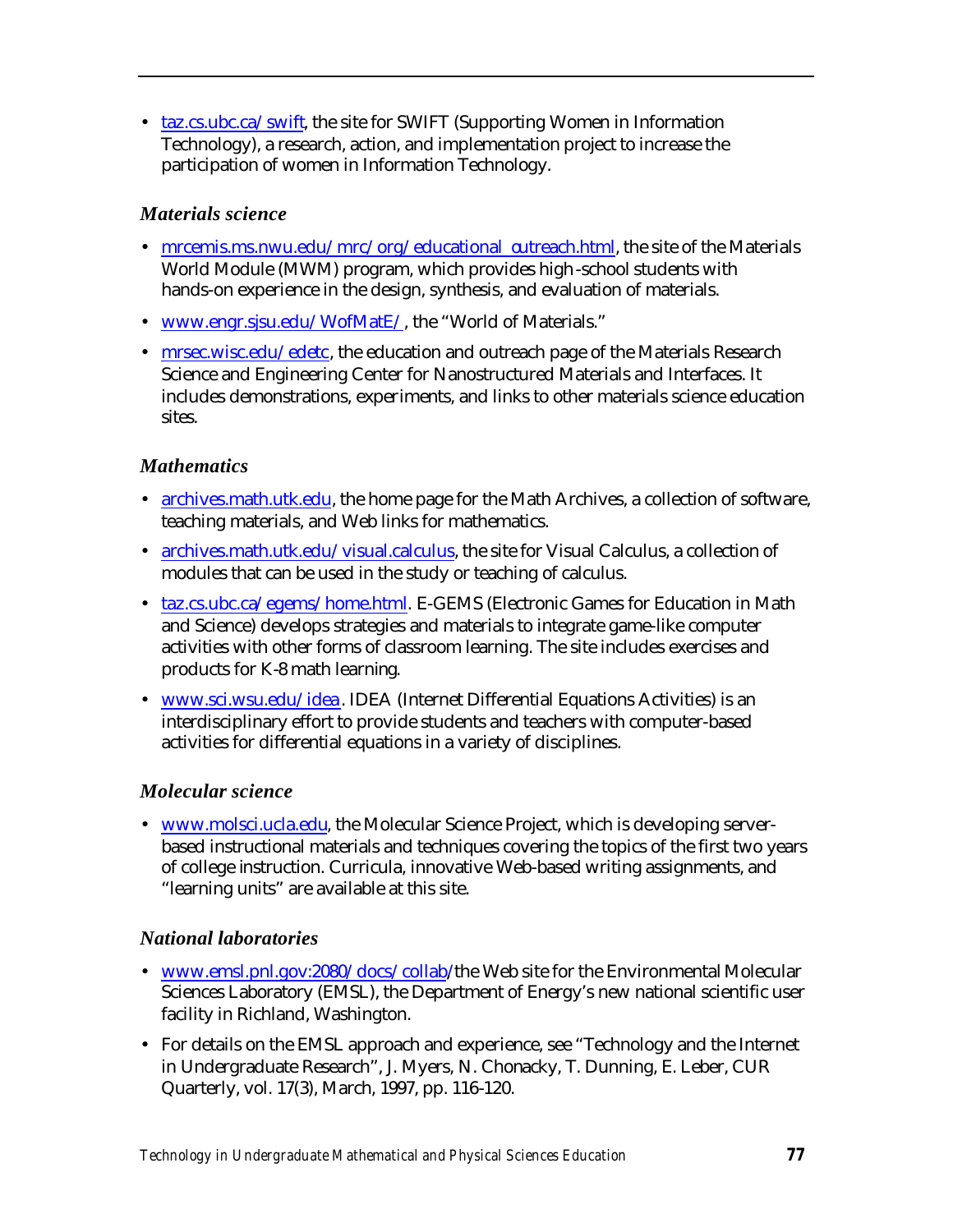# *Physics*

- [physics.dickinson.edu](http://physics.dickinson.edu) includes links to the Workshop Physics project, which has developed computer tools, exercises, and curricular materials at the college and highschool levels for introductory physics courses.
- [www.Colorado.EDU/physics/2000.](http://www.Colorado.EDU/physics/2000) Physics 2000 is "an interactive journey through modern physics," with interactive graphics demonstrating basic concepts and experiments.
- [jersey.uoregon.edu/vlab.](http://jersey.uoregon.edu/vlab) This page includes a collection of interactive Java applets for use in physics, astronomy, and environmental science. There are also Java tools for students and an example Java exam interface.
- [webphysics.iupui.edu/jitt/jitt.html,](http://webphysics.iupui.edu/jitt/jitt.html) the Web site for JiTT (Just in Time Teaching), an effective tool in using the Web to impact student learning.
- [galileo.harvard.edu,](http://galileo.harvard.edu) the page for Prof. Eric Mazur's project at Harvard, containing "class-tested, ready-to-use methods."

## *Science education*

- www.clp.berkeley.edu, Computer as Learning Partner, at the School of Education at Berkeley "dedicated to informing and improving middle school science instruction." The site includes the Integrated Energy Curriculum, involving light, sound, and thermodynamics. Includes problems and lab exercises.
	- [www.nsf.gov/pubs/1998/nsf9882/nsf9882.txt,](http://www.nsf.gov/pubs/1998/nsf9882/nsf9882.txt) the Report from a 1996 NSF workshop entitled "Information Technology. Its Impact on Undergraduate Education in Science, Mathematics, Engineering and Technology."
	- [cilt.org, C](http://cilt.org)enter for Innovative Learning Technologies, a university consortium and a distributed center designed to serve as a national resource for stimulating research on innovative, technology-enabled solutions to critical problems in K-14 learning. They have produced reports and software for mathematics and science teaching.
	- marcopolo.worldcom.com/a site that provides no-cost, standards-based Internet content for the K-12 teacher and classroom, developed by the nation's content experts. On-line resources include panel-reviewed links to top sites in many disciplines and professionally developed lesson plans and classroom activities.
	- http://wise.berkeley.edu, Web-based Integrated Science Environment. Designed to bring new technological resources into the classroom, this site includes the "deformed frogs" curriculum discussed at the Workshop [\(wise.berkeley.edu/WISE/](http://wise.berkeley.edu/WISE/pages/demos.php) [pages/demos.php\).](http://wise.berkeley.edu/WISE/pages/demos.php)
	- [www.kie.berkeley.edu, t](http://www.kie.berkeley.edu)he Knowledge Integration Environment (KIE) Project, which pioneers educational uses of the Internet and World Wide Web for middle and highschool science instruction. Includes class projects.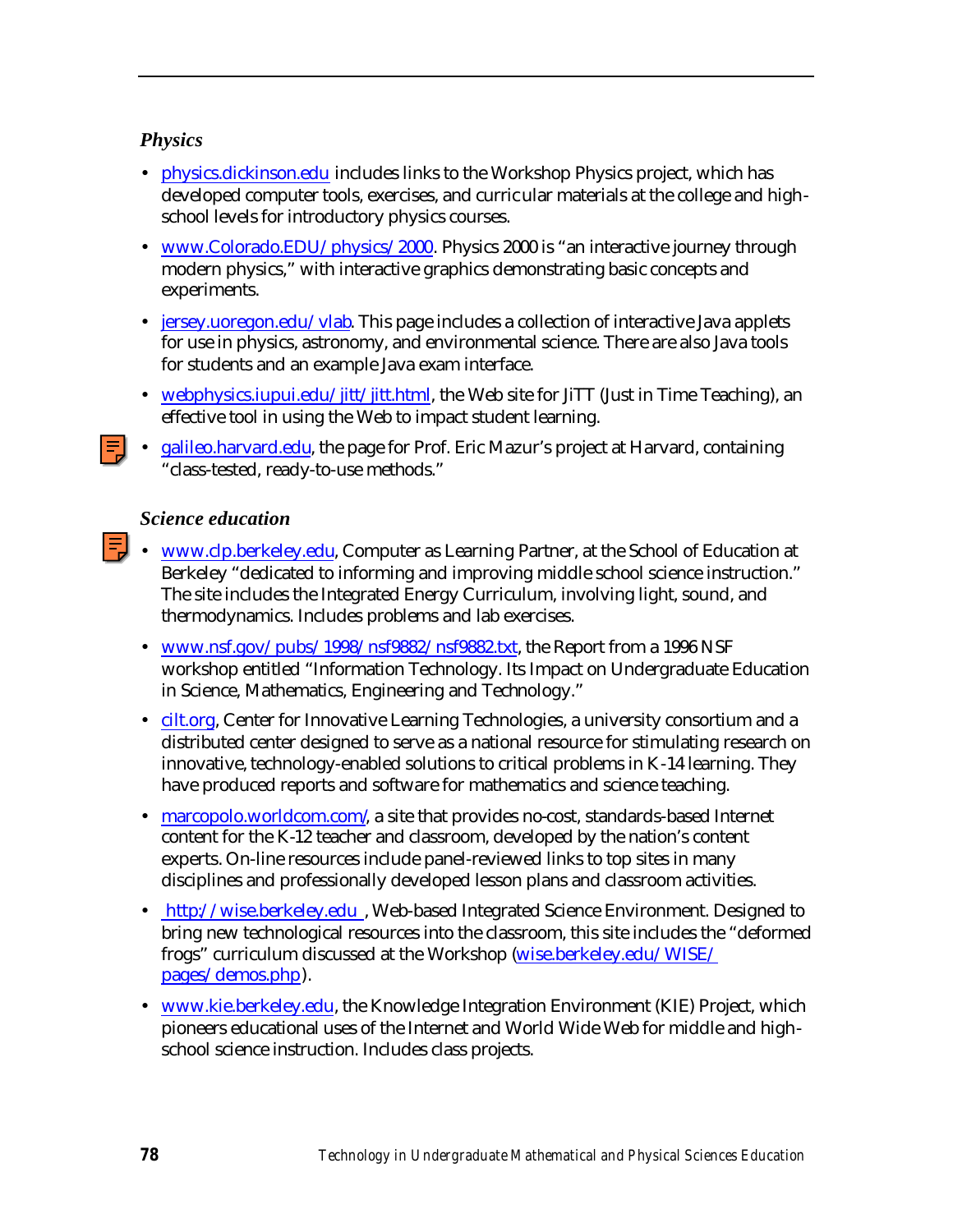- [www.wcer.wisc.edu/nise/CL-1,](http://www.wcer.wisc.edu/nise/CL1) Web site developed by the National Institute for Science Education (NISE). It is designed to introduce MPS instructors to assessment and collaborative learning methods.
- [www.needs.org, D](http://www.needs.org)igital Library for the Engineering Education Community, providing World Wide Web access to digital learning resources since 1994.
- [www.tltgroup.org/programs/flashlight.html,](http://www.tltgroup.org/programs/flashlight.html) site of the Flashlight Program, which "helps institutions study the ways that technology can be used to improve education," including assessment and evaluation issues.
- [scope.educ.washington.edu. T](http://scope.educ.washington.edu)he Science Controversies On-line: Partnerships in Education (SCOPE) Project is a research partnership whose primary focus is to design and test Web-based environments for on-line, knowledge-building communities centered around current scientific controversies.
- [www-caes.mit.edu,](http://www-caes.mit.edu) the Center for Advanced Educational Services (CAES), which is the main MIT facility for technology-facilitated education, and the main source of MIT continuing professional education, often via distance learning.
- [www.wgu.edu/wgu/index.html, W](http://www.wgu.edu/wgu/index.html)estern Governors University page, with information about their competency-based courses and degrees.
- [www.uen.org,](http://www.uen.org) the home page of the Utah Education Network (UEN), which electronically delivers classes from kindergarten through college level.
- [pompeii.nap.edu/catalog/catalog.cfm?](http://pompeii.nap.edu/catalog/catalog.cfm? record_id=5952) record\_id=5952, Developing a Digital National Library for Undergraduate Science, Mathematics, Engineering and Technology Education: Report of a Workshop. Steering Committee for Developing a Digital National Library for Undergraduate Science, Mathematics, Engineering, and Technology Education, National Research Council, 136 pages, 1997.
- [www.nap.edu/catalog/9584.html, S](http://www.nap.edu/catalog/9584.html)erving the Needs of Pre-College Science and Mathematics Education: Impact of a Digital National Library on Teacher Education and Practice. Proceedings from a National Research Council Workshop. Executive Committee, Mathematical Sciences Education Board, National Research Council, 44 pages, 1999.
- [www.nap.edu/catalog/6453.html, "](http://www.nap.edu/catalog/6453.html)Transforming Undergraduate Education in Science, Mathematics, Engineering, and Technology," Committee on Undergraduate Science Education, National Research Council, 126 pages, 1999.
- [www.pkal.org,](http://www.pkal.org) the home page of Project Kaleidoscope, an informal national alliance of individuals, institutions, and organizations committed to strengthening undergraduate science, mathematics, engineering, and technology education.
- D.F. Barbe, H. Rabin, and E.M. Sybert, "Incubating Technology-Oriented Start-Ups," The Industrial Physicist, American Institute of Physics, June, 1998, pg. 47.
- Report by the Task Force on Chemical Education Research, Journal of Chemical Education, Vol. 71, Number 10, October, 1994, p. 850.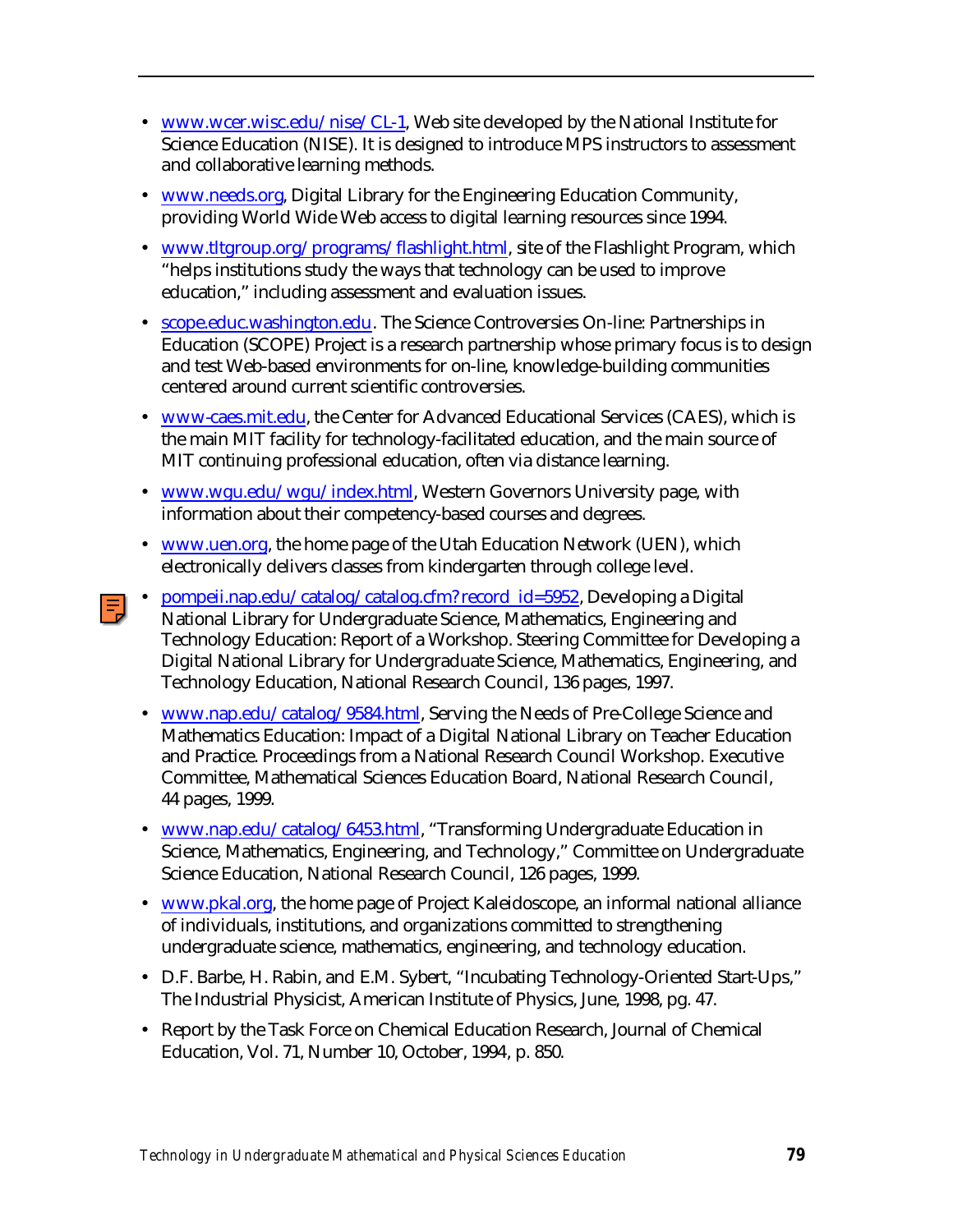- [www.nsf.gov/cgi-bin/getpub?nsf96139,](http://www.nsf.gov/cgi-bin/getpub?nsf96139) "Shaping the Future: New Expectations for Undergraduate Education in Science, Mathematics, Engineering and Technology." Washington, D.C.; National Science Foundation, 1996.
- [books.nap.edu/catalog/5287.html, "](http://books.nap.edu/catalog/5287.html)Science Teaching Reconsidered: A Handbook," National Research Council, Washington, D.C. National Academy Press, 1997.
- [www.pewtrusts.com,](http://www.pewtrusts.com) the home page of the Pew Charitable Trusts, which makes major educational grants.
- [www.pbs.org/adultlearning/als,](http://www.pbs.org/adultlearning/als) the home page for PBS's Adult Learning Service, including the Adult Learning Satellite Service (ALSS). It lists both teacher and student resources for a variety of science courses.
- [www.cae.wisc.edu/~lead/,](http://www.cae.wisc.edu/~lead/) the site for the LEAD (Learning through Evaluation Adaptation and Dissemination) Center, producer of the FLAG assessment tools.
- [amp.bc.inter.edu/ns4/index.htm. A](http://amp.bc.inter.edu/ns4/index.htm)s part of the Alliance for Minority Participation (AMP), this page has links to a variety of SMET undergraduate educational materials.
- [scienceview.berkeley.edu, t](http://scienceview.berkeley.edu)he home page of ScienceVIEW, an educational multimedia research and production group within the Curriculum Research Division of the Lawrence Hall of Science.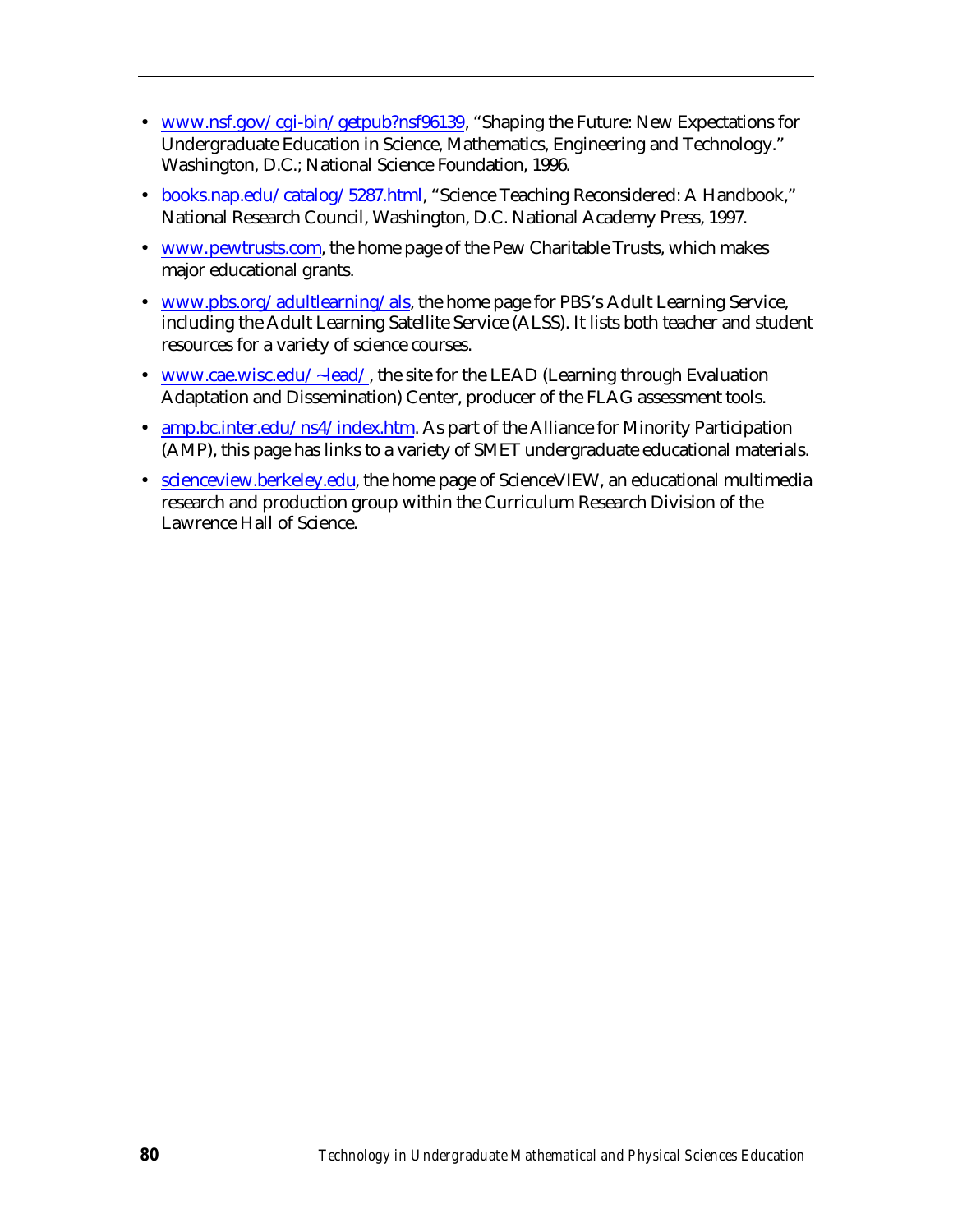# *List of Workshop participants*

*Note: The affiliations and email addresses included here are correct as of September 1, 1999.*

| Rex Adelberger          | <b>Guilford College</b>                                                               | Rex@guilford.edu                   |
|-------------------------|---------------------------------------------------------------------------------------|------------------------------------|
| <b>Philip Agre</b>      | University of California,<br>Los Angeles (UCLA)                                       | pagre@alpha.oac.ucla.edu           |
| J. Winthrop Aldrich     | California St. Polytechnic<br>University, Pomona                                      | jwaldrich@csupomona.edu            |
| <b>Emily Allen</b>      | San Jose State University                                                             | elallen@email.sjsu.edu             |
| Josefina Arce           | <b>University of Puerto</b><br>Rico-Rio Piedras                                       | j_arce@upr1.upr.clu.edu            |
| Chris Arumainayagam     | <b>Wellesley College</b>                                                              | carumainayag@wellesley.edu         |
| Katherine Barnhard      | <b>University of Puerto</b><br>Rico-Rio Piedras                                       | katy@adam.uprr.pr                  |
| <b>Ruth Baruth</b>      | John Wiley & Sons, Inc.                                                               | Ruth.Baruth@wiley.com              |
| Jean-Pierre Bayard      | California State<br>University, Sacramento                                            | bayardj@csus.edu                   |
| <b>Henry Blount</b>     | <b>National Science</b><br>Foundation                                                 | hblount@nsf.gov                    |
| <b>Barrett Caldwell</b> | University of<br>Wisconsin-Madison                                                    | caldwell@engr.wisc.edu             |
| Slade Cargill           | Lehigh University                                                                     | gsc3@lehigh.edu                    |
| Anna Cavinato           | <b>Eastern Oregon University</b>                                                      | cavinato@eosc.osshe.edu            |
| <b>Robert Chang</b>     | Northwestern University                                                               | r-chang@nwu.edu                    |
| <b>Richard Cline</b>    | <b>Utah Education Network</b>                                                         | rcline@media.utah.edu              |
| <b>Edward Davis</b>     | <b>DuPont Experimental</b><br><b>Station</b>                                          | Edward.R.Davis@usa.dupont.<br>com  |
| Eileen DeCastro         | Silicon Graphics, Inc.                                                                | decastro@sgi.com                   |
| Nancy Devino            | ScienceMedia, Inc.                                                                    | nancy@sciencemedia.com             |
| Andrea diSessa          | University of California,<br><b>Berkeley</b>                                          | disessa@dewey.soe.berkeley.<br>edu |
| Michael Doyle           | <b>Research Corporation and</b><br>the University of Arizona                          | mdoyle@rescorp.org                 |
| <b>Steve Ehrmann</b>    | The Flashlight Project,<br><b>American Association for</b><br><b>Higher Education</b> | SEhrmann@aahe.org                  |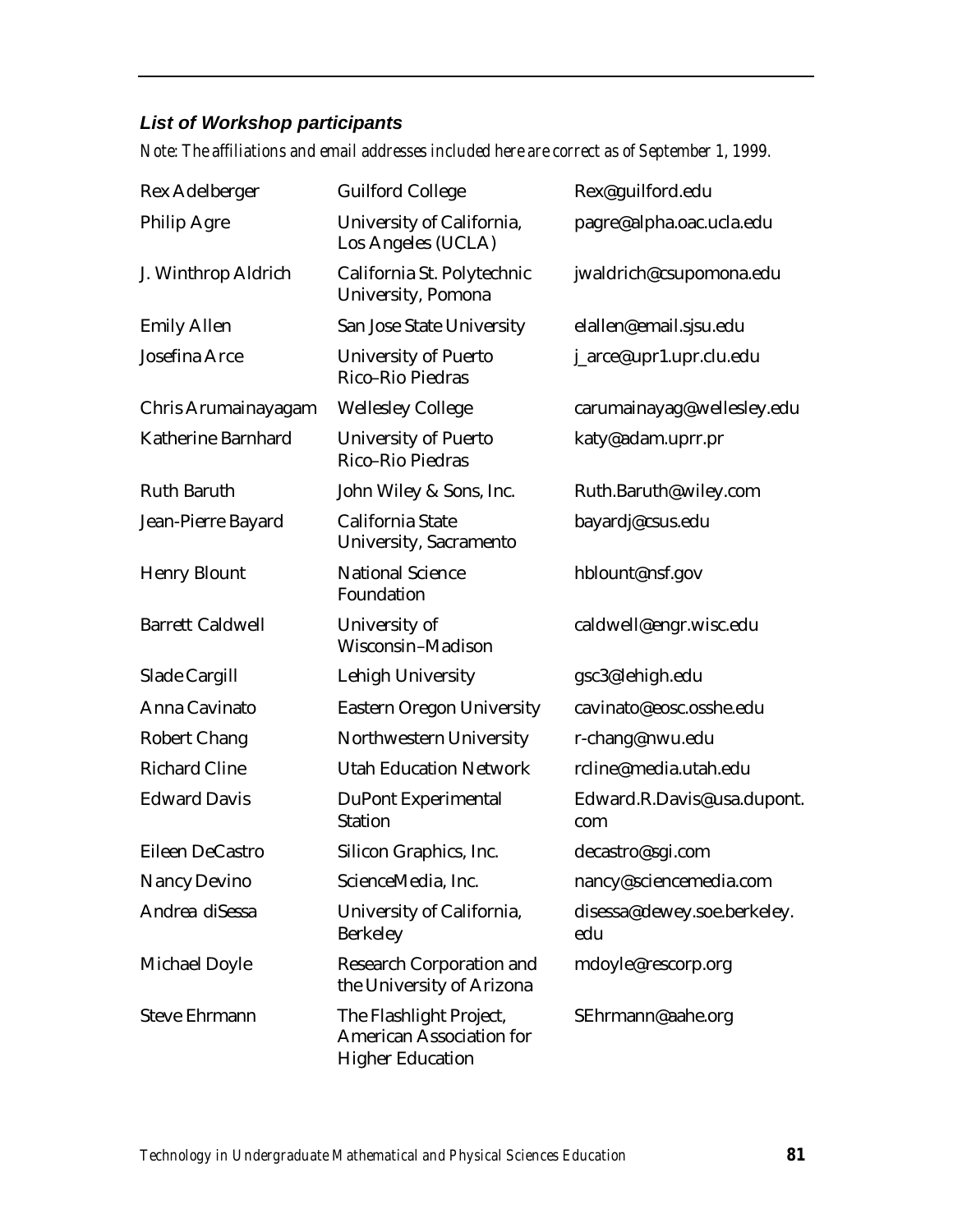| <b>Arthur Ellis</b>      | University of<br>Wisconsin-Madison                                   | ellis@chem.wisc.edu                |
|--------------------------|----------------------------------------------------------------------|------------------------------------|
| <b>Wade Ellis</b>        | <b>West Valley College</b>                                           | wade_ellis@westvalley.edu          |
| <b>Fennell Evans</b>     | University of<br>Minnesota-Twin Cities                               | dfevans@maroon.tc.umn.edu          |
| <b>Robert Fleming</b>    | <b>City of Boston's Treasury</b><br><b>Department's Trust Office</b> | Robert.Fleming@ci.boston.<br>ma.us |
| <b>Ladnor Geissinger</b> | <b>University of North</b><br>Carolina at Chapel Hill                | geissing@math.unc.edu              |
| Manuel Gómez             | <b>University of Puerto Rico</b>                                     | m_gomez@upr1.upr.clu.edu           |
| <b>Sue Ann Heatherly</b> | <b>National Radio Astronomy</b><br>Observatory                       | sheather@nrao.edu                  |
| <b>James Holliday</b>    | John Brown University                                                | holliday@acc.jbu.edu               |
| <b>Frances Houle</b>     | <b>IBM Almaden Research</b><br>Center                                | houle@almaden.ibm.com              |
| Larry Husch              | <b>University of Tennessee</b>                                       | husch@math.utk.edu                 |
| Jacqueline Isaacs        | Northeastern University                                              | jaisaacs@coe.neu.edu               |
| Gregg Janowski           | University of Alabama<br>at Birmingham                               | gjanowsk@eng.uab.edu               |
| <b>Tristan Johnson</b>   | <b>Purdue University</b>                                             | tj@purdue.edu                      |
| John Jungck              | <b>Beloit College</b>                                                | jungck@beloit.edu                  |
| <b>Kelly Keating</b>     | <b>EMSL, Pacific Northwest</b><br><b>National Laboratory</b>         | kelly.keating@pnl.gov              |
| Phil Kellman             | University of California,<br>Los Angeles                             | Kellman@cognet.ucla.edu            |
| <b>Harvey Keynes</b>     | University of Minnesota                                              | keynes@math.umn.edu                |
| Mel King                 | <b>Tent City Computer</b><br><b>Training Program</b>                 | tentcity@juno.com                  |
| Maria Klawe              | <b>University of British</b><br>Columbia                             | scidean@interchange.ubc.ca         |
| <b>Jay Labov</b>         | <b>National Research Council</b>                                     | jlabov@nas.edu                     |
| <b>Richard Larson</b>    | <b>Massachusetts Institute</b><br>of Technology (MIT)                | rclarson@mit.edu                   |
| Okhee Lee                | University of Miami                                                  | olee@umiami.ir.miami.edu           |
| Karen Levitan            | Fund for the Improvement<br>of Postsecondary Education               | Karen_Levitan@ed.gov               |

*82 Technology in Undergraduate Mathematical and Physical Sciences Education*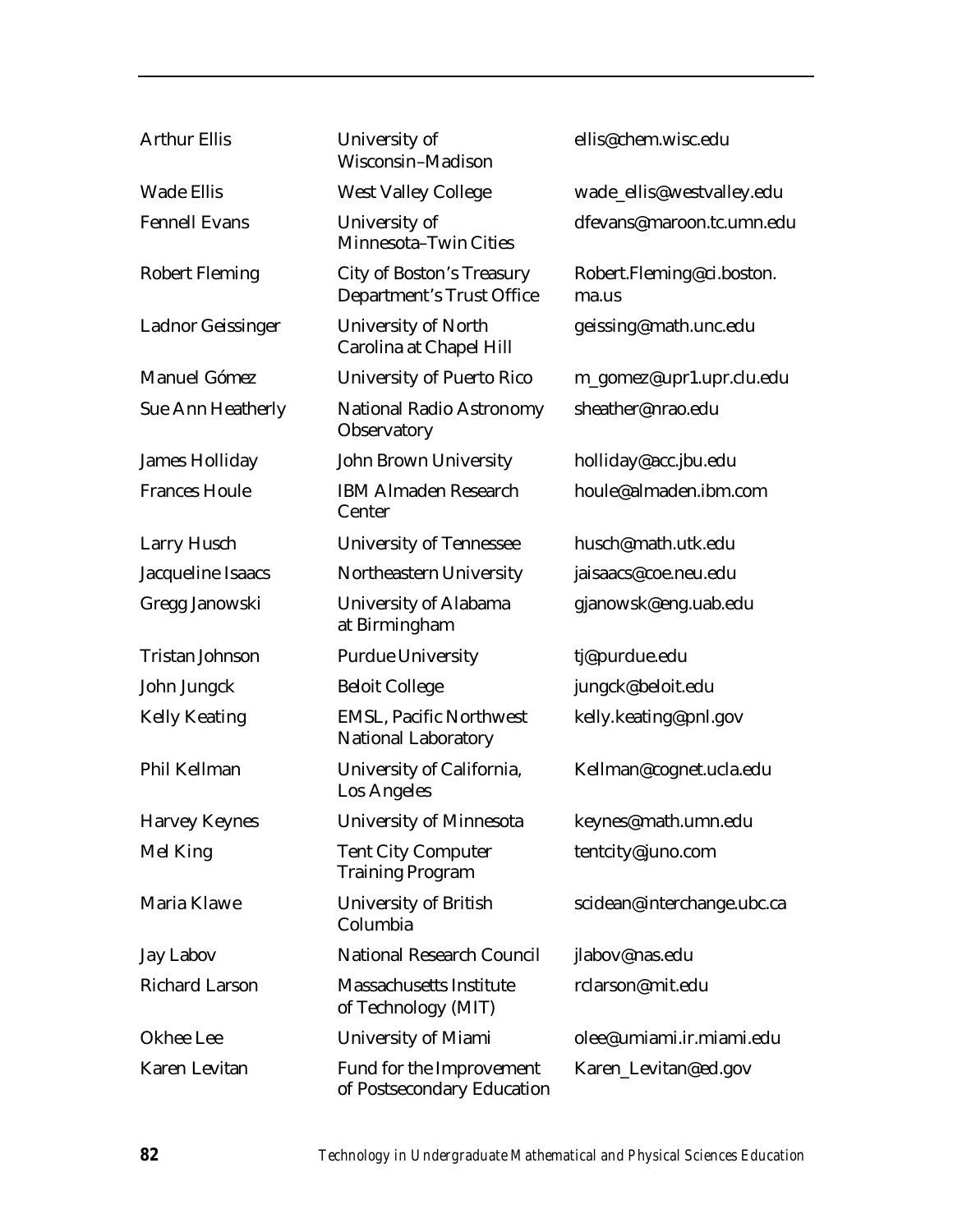| James Lightbourne               | <b>National Science</b><br>Foundation                                                       | jhlightb@nsf.gov                      |
|---------------------------------|---------------------------------------------------------------------------------------------|---------------------------------------|
| Herb Lin                        | <b>National Research Council</b>                                                            | hlin@nas.edu                          |
| Marcia Linn                     | University of California,<br><b>Berkeley</b>                                                | mclinn@socrates.berkeley.edu          |
| <b>Thomas LoFaro</b>            | <b>Washington State</b><br>University                                                       | lofaro@trout.math.wsu.edu             |
| <b>Blair London</b>             | California Polytechnic<br><b>State University</b>                                           | blondon@calpoly.edu                   |
| Jose Roberto Lopez-<br>Santiago | <b>University of Puerto Rico</b><br>at Mayaguez                                             | lopez@shuttle.uprm.edu                |
| <b>Carolyn Mahoney</b>          | University of California,<br><b>San Marcos</b>                                              | cmahoney@mailhost1.csusm.<br>edu      |
| <b>Larry Marschall</b>          | Gettysburg College                                                                          | marschal@gettysburg.edu               |
| <b>Christine Massey</b>         | <b>Institute for Research in</b><br><b>Cognitive Science,</b><br>University of Pennsylvania | massey@linc.cis.upenn.edu             |
| <b>Angus McDonald</b>           | <b>Saunders College</b><br>Publishing                                                       | amcdonald@saunderscollege.<br>com     |
| <b>Flora McMartin</b>           | University of California,<br><b>Berkeley</b>                                                | mcmartin@NEEDS.org                    |
| <b>Susan Millar</b>             | University of<br>Wisconsin-Madison                                                          | smillar@engr.wisc.edu                 |
| Marco Molinaro                  | University of California,<br><b>Berkeley</b>                                                | Molinaro@scienceview.<br>berkeley.edu |
| Deborah Moore                   | <b>University of Puerto Rico</b><br>at Mayaguez                                             | moore@shuttle.uprm.edu                |
| <b>Anne Morgan Spalter</b>      | <b>Brown University</b>                                                                     | ams@cs.brown.edu                      |
| <b>Greg Moses</b>               | University of<br>Wisconsin-Madison                                                          | moses@engr.wisc.edu                   |
| Jeanne Narum                    | Project Kaleidoscope                                                                        | jlnarum@ico-dc.com                    |
| Eileen O'Connor                 | Rensselaer Polytechnic<br>Institute (RPI)                                                   | oconne2@rpi.edu                       |
| <b>Arnold Ostebee</b>           | St. Olaf College                                                                            | ostebee@stolaf.edu                    |
| <b>Christine Pharr</b>          | Lewis-Clark State College                                                                   | cpharr@lcsc.edu                       |
| <b>Jerry Porter</b>             | University of Pennsylvania                                                                  | gjporter@math.upenn.edu               |
| Preethi Pratap                  | <b>Haystack Observatory</b>                                                                 | ppratap@haystack.mit.edu              |

*Technology in Undergraduate Mathematical and Physical Sciences Education 83*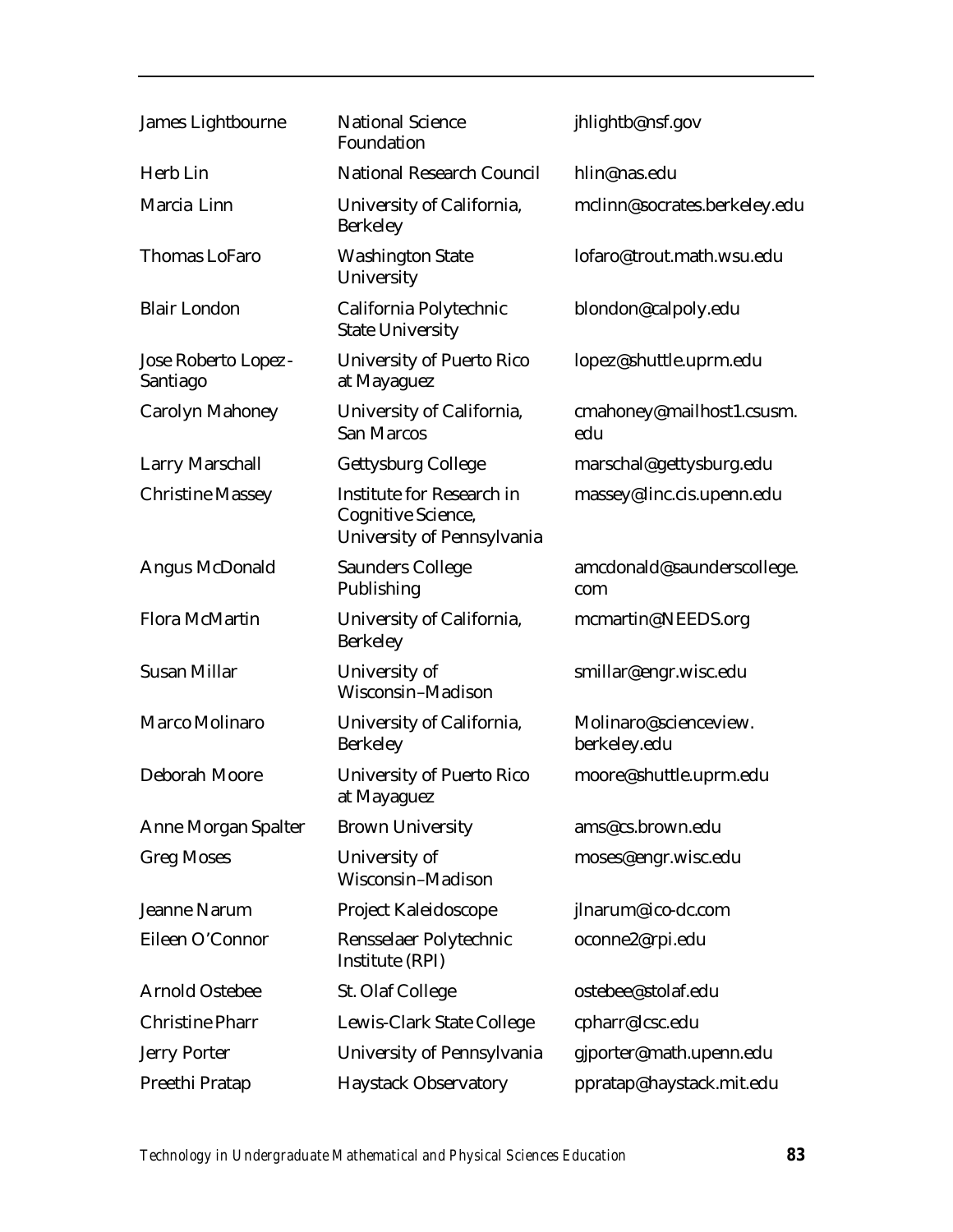| David Pritchard         | Massachusetts Institute of<br>Technology (MIT)                    | dave@amo.mit.edu                  |
|-------------------------|-------------------------------------------------------------------|-----------------------------------|
| John Rabolt             | <b>University of Delaware</b>                                     | rabolt@udel.edu                   |
| Paula Robinson          | <b>Roxbury Community</b><br>College                               | robinsonpaula@netscape.net        |
| Gloria Rogers           | Rose-Hulman Institute<br>of Technology                            | gloria.rogers@rose-hulman.<br>edu |
| <b>Frank Rothman</b>    | Project Kaleidoscope<br>and Brown University                      | frank_rothman@brown.edu           |
| Donald Sadoway          | <b>Massachusetts Institute</b><br>of Technology (MIT)             | dsadoway@mit.edu                  |
| <b>William Sibley</b>   | University of Alabama<br>at Birmingham (retired)                  | WSi2324196@aol.com                |
| <b>Joan Straumanis</b>  | Fund for the Improvement<br>of Postsecondary Education<br>(FIPSE) | joan_straumanis@ed.gov            |
| <b>Brian Tissue</b>     | Virginia Polytechnic<br>Institute                                 | tissue@vt.edu                     |
| <b>Ray Turner</b>       | <b>Roxbury Community</b><br>College                               | commander@alum.poly.edu           |
| Andries van Dam         | <b>Brown University</b>                                           | Andries_van_Dam@Brown.<br>edu     |
| <b>Todd VanderVeen</b>  | University of Utah                                                | tdv@chpc.utah.edu                 |
| <b>Maxine Willis</b>    | Gettysburg Senior High<br>School                                  | mwillis@netrax.net                |
| <b>Jack Wilson</b>      | Rensselaer Polytechnic<br>Institute (RPI)                         | wilsoj@rpi.edu                    |
| Gary Wixom              | Utah System for Higher<br>Education                               | wixomga@uvsc.edu                  |
| Sandra Gay Yulke        | University of Wisconsin-<br>Madison                               | yulke@chem.wisc.edu               |
| Theresa Julia Zielinski | Monmouth University                                               | tzielins@monmouth.edu             |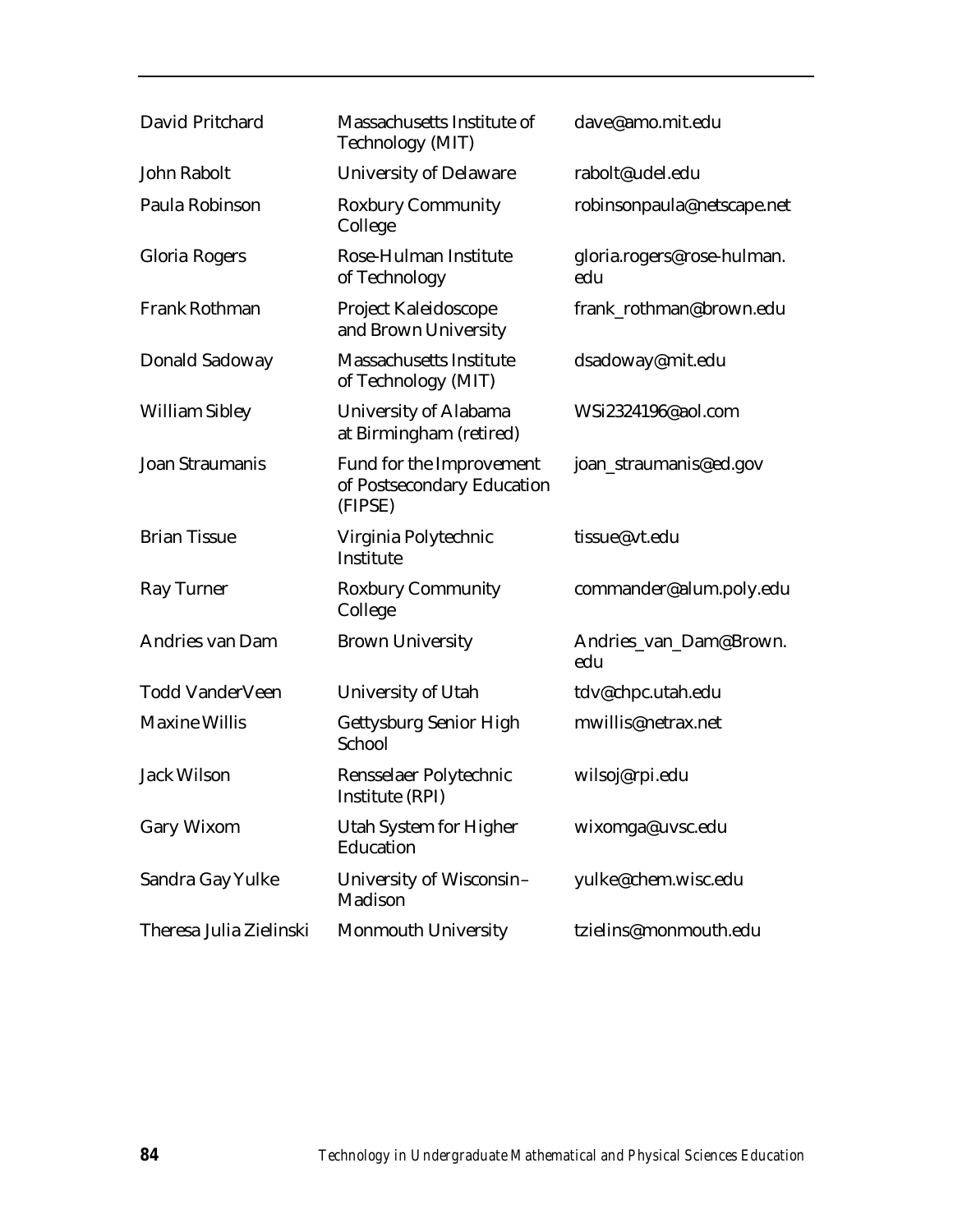## *Participant comments*

### *Rex Adelberger*

"Working in a small college, I only have a small amount of time to invest in playing with new tools. As was obvious from this workshop, there are an amazing number of tools available to the educator these days, and they are multiplying rapidly. Why can't the folks who are paid (through grants, etc.) to play with the tools tell me which are the neatest and most interesting? This sort of advice from the pros would be most useful to folks in my circumstances. If someone came to me and said they had 10 days to learn some physics, and asked which parts should they read about and play with, I surely could tell them."

### *Jean-Pierre Bayard*

"There are some real practical problems if we wish to seriously encourage non-research universities to participate in the process. The process should be structured so that innovative ideas are rewarded, not only the organizational infrastructure of the university. Funding agencies should consider establishing a streamlined application process for universities with no research traditions (so-called teaching universities). Without that, research universities will use, appropriately so, their research infrastructure to compete for these funds. Partnerships often require a full-time grant developing staff, and this is a tall order for most teaching universities. Perhaps having a pre-proposal (2-4 pages simply outlining the idea) process would make the field more even. I think this is something that should be addressed."

### *Anna Cavinato*

"Somehow if we want to make sure that faculty do a good job at teaching, we need to change the ongoing philosophy that relegates instruction to a lesser role in promotion and tenure decisions. Although I personally work in a school where good teaching is definitely high priority and is highly rewarded, my impression from formal and informal discussions with many workshop participants is that it may be risky, particularly for younger faculty, to invest much of their time in curriculum development."

### *Frances Houle*

"How to encourage business to become more involved in the used of technology in college SMET education:

- Make it prestigious give awards.
- Provide external funding for release time for technical staff or, for example, to support a postdoctoral associate to interface between academia and the company.
- Hold workshops to develop ideas and partnerships.
- Provide focus. People don't have a lot of time but likely would respond to welldefined needs and opportunities."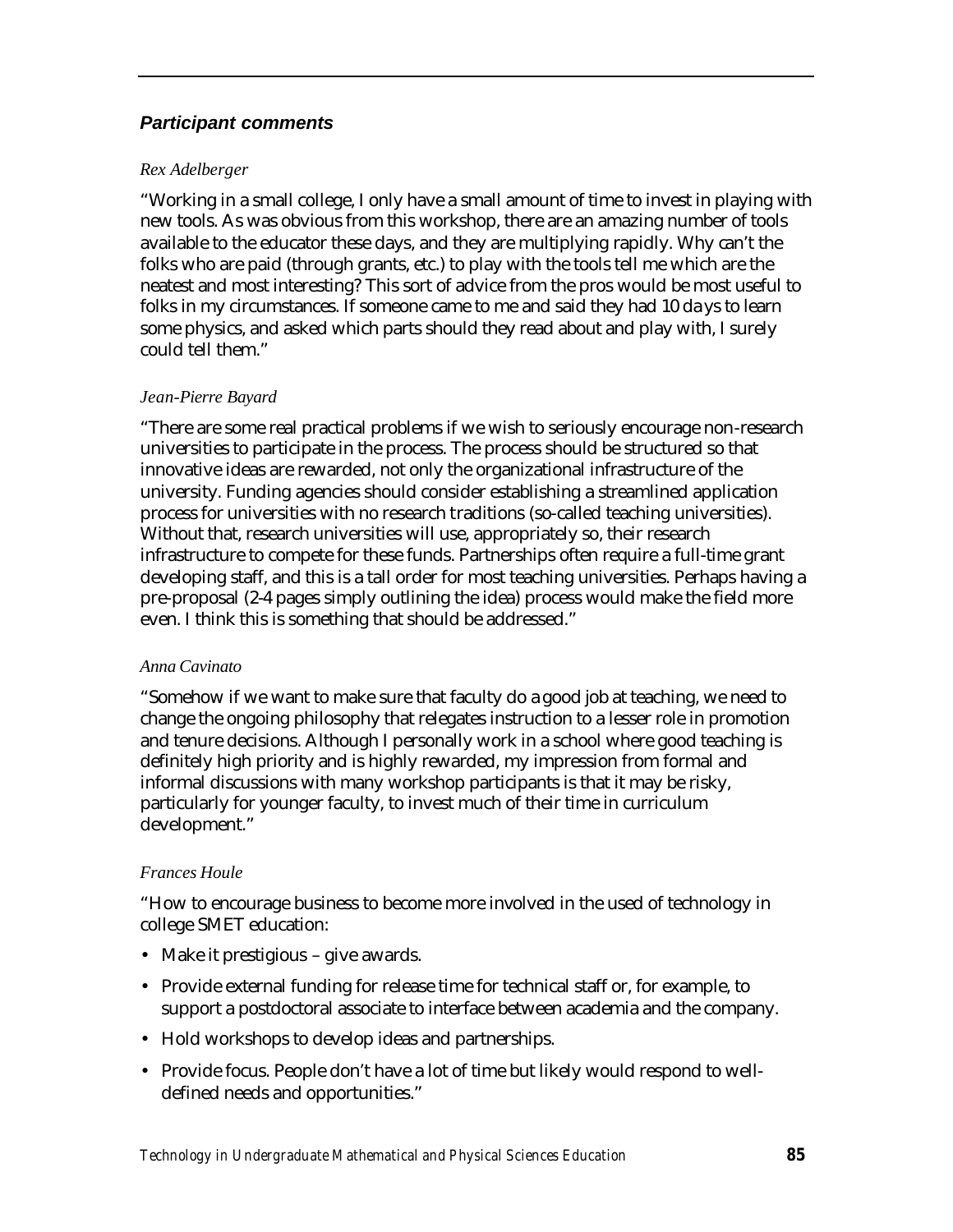#### *Tristan Johnson*

"The processes that we are trying to achieve require expertise from multiple areas. There are distinct roles that do cross over, but only slightly. What is so very important to the success of most technology initiatives is the collaboration of key experts. Another thing that was apparent was the close tie between technology and pedagogy. When we talked about using technology improvement, there was a definite interest to also improve the pedagogy. As I see it, the technology is a means to an end, but the pedagogy (learning environment) is a critical part of the success of the technology implementation. What is this tie?"

### *John Jungck*

"My primary concern is a greater need for a collective approach, as opposed to individual teachers, classes, departments, institutions, or disciplines. My concern is that many faculty still do not see education problems in a shared perspective that enables systemic reform."

#### *Karen Levitan*

"At the faculty level, collaboration and teamwork are not rewarded. Institutions need to change this. And they need to prepare faculty for teaming and project management. At the college and university level, these institutions need to partner to share the cost of developing courses, modules, distributed learning deliveries, etc., in order to gain economics of scale from a larger student population. Funding agencies should encourage this."

#### *Brian Tissue*

"Information technology is like a new locomotive. It is powerful and noisy, but it will only take you where the old tracks go. The "old tracks" of universities go a long, long way, but they also include inflexible physical facilities, obsolete pedagogy, and a reward system that neglects the scholarship of teaching. If we want to improve education we must lay track."

### *Maxine Willis*

"It is important for the K-12 teaching community to be taught in MPS courses as they should teach. It's hard to make these teachers change their ways if this is not what they have experienced. They feel the colleges are the experts, and if the colleges don't do it that way, then why should they change? Teaching by example is very important in the process. There is a crisis in MPS in K-12, especially at the secondary level in terms of getting qualified faculty. The college courses cannot be just screening students for Ph.Ds, but need to encourage them to look at all kinds of options. Teaching middle school and high school can be a satisfying career with lots of rewards."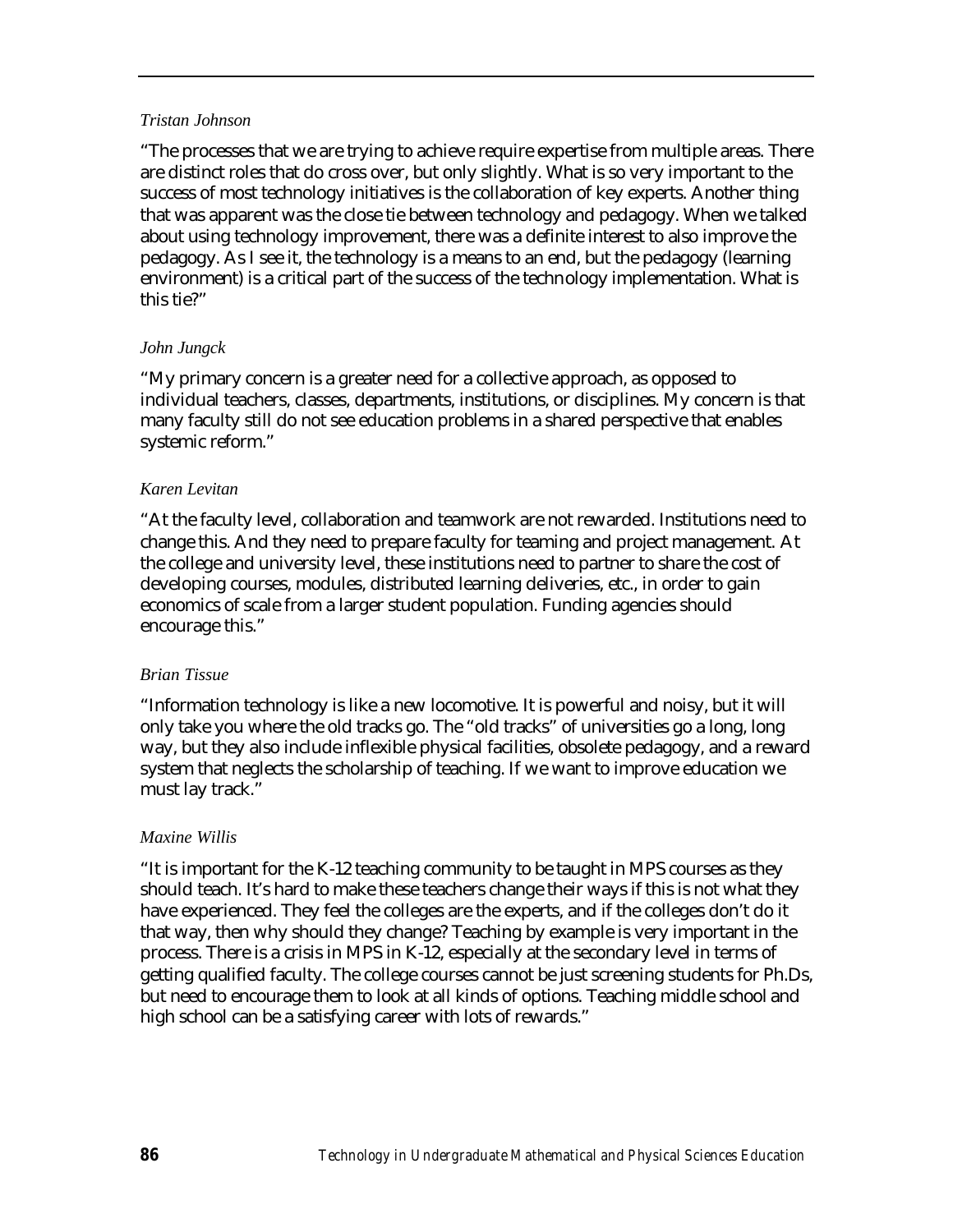## *Glossary*

**AAHE.** American Association for Higher Education.

**ASPIRE**. Astrophysics Science Project Integrating Research and Education, a Web-based educational initiative at the University of Utah.

**CAD**. Computer Aided Design.

**CAES**. MIT's Center for Advanced Educational Services.

**CAT**. Classroom assessment technique.

**CD-ROM**. Compact disc with read-only memory.

**CETP**. NSF-supported collaboratives for Excellence in Teacher Preparation.

**Chunking**. In cognitive sciences, the ability to group pieces of information into usable blocks.

**CILT**. The Center for Innovative Learning Technologies.

**CKS**. Chemical Kinetics Simulator, a program that allows rapid and accurate simulations of many types of chemical reactions, available on the World Wide Web.

**Computer literacy**. The ability to use computers, usually PC applications.

**CORE2000**. EMSL's Collaborative Research Environment, a multi-platform environment available to users of UNIX, PC, and Macintosh computers.

**Cybertutor**. An interactive program developed at MIT to improve the homework experience of students and teachers.

**Distance learning**. The practice of teaching and learning using technologies that link remote sites.

**Distributed learning**. See *distance learning*.

**DOE**. The U.S. Department of Energy.

**DUE**. Division of Undergraduate Education, within the NSF Directorate for Education and Human Resources (EHR).

**Educational technology**. The systematic application of human and technological resources in teaching and learning.

**E-GEMS**. Electronic Games for Education in Math and Science, an interdisciplinary project studying computer games and activities for mathematics education in grades 4 to 8.

**EHR**. The NSF Directorate for Education and Human Resources.

**EMSL**. Environmental Molecular Sciences Laboratory, the Department of Energy's new national scientific user facility in Richland, Washington.

**FIPSE**. The Fund for the Improvement of Post Secondary Education.

**FLAG**. Field-Tested Learning Assessment Guide, a resource for developing assessment tools.